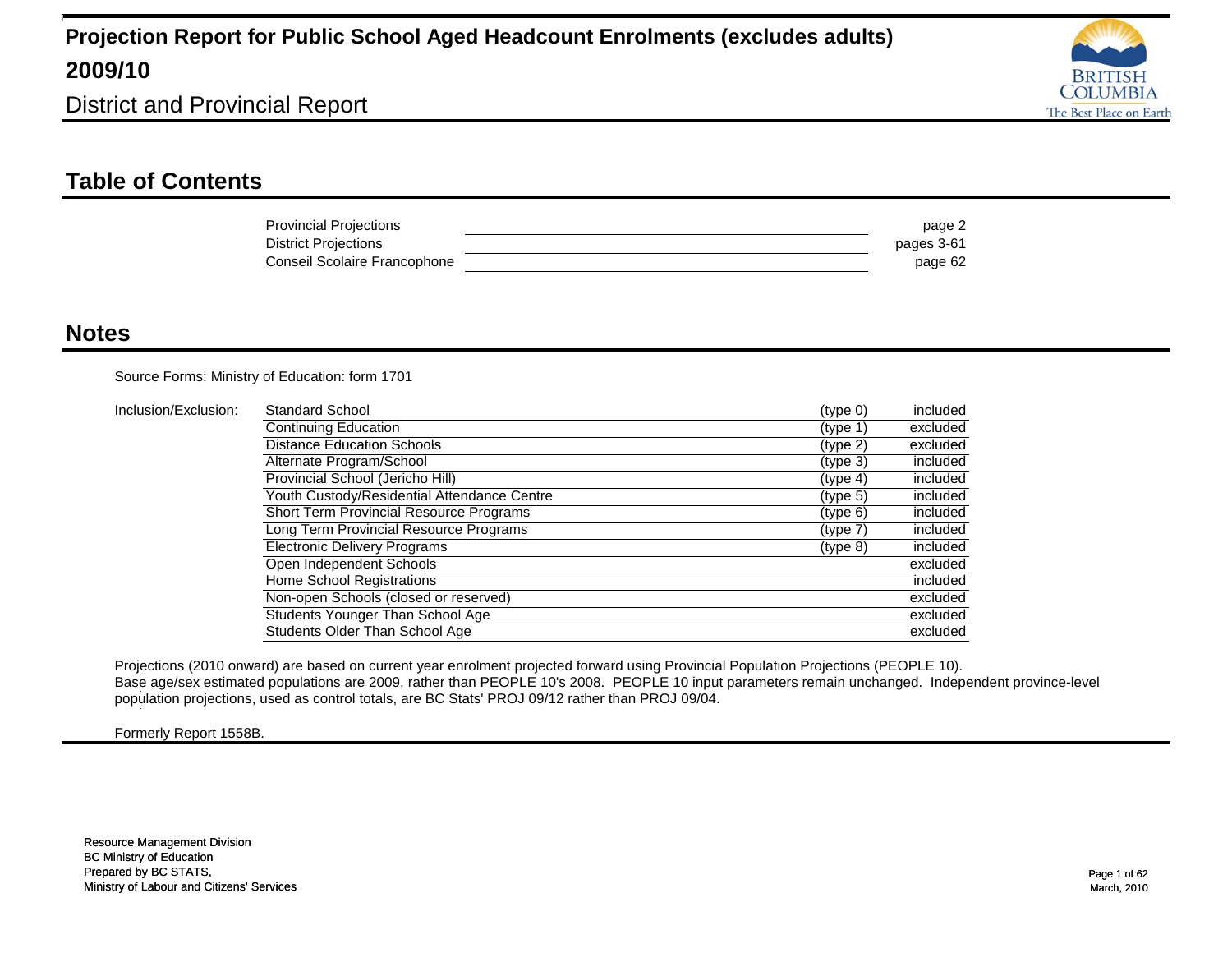

District and Provincial Report

#### **Provincial Totals**

|      | Kinder- |        |        |        | Grade  |        |        |        | Elem. | Elem.           |        |        | Grade  |        |        | Sec.  | Sec.    | All<br><b>Grades</b>     | Home   | Grand   | Yearly<br>$\frac{9}{6}$ |
|------|---------|--------|--------|--------|--------|--------|--------|--------|-------|-----------------|--------|--------|--------|--------|--------|-------|---------|--------------------------|--------|---------|-------------------------|
| Year | garten  |        |        | 3      |        | 5      | 6      |        | Ungr. | <b>Subtotal</b> | 8      | 9      | 10     | 11     | 12     | Ungr. |         | <b>Subtotal Subtotal</b> | School | Total   | Change                  |
| 2004 | 35,905  | 37,539 | 38,772 | 40,689 | 42,015 | 43,397 | 43,682 | 45,412 | 482   | 327,893         | 47,813 | 49,397 | 49,576 | 53,130 | 46,851 | 2,365 | 249.132 | 577.025                  | 257    | 577,282 |                         |
| 2005 | 35,267  | 36,871 | 37,824 | 39,220 | 41.172 | 42,467 | 43,941 | 44,372 | 406   | 321,540         | 47,526 | 48,747 | 51,394 | 51,273 | 48,470 | 2,354 | 249.764 | 571,304                  | 214    | 571,518 | $-1.00%$                |
| 2006 | 35,128  | 36,044 | 37,020 | 38,184 | 39,473 | 41,458 | 42,839 | 44,347 | 404   | 314,897         | 46,178 | 48,342 | 50,818 | 51,348 | 46,809 | 2.185 | 245.680 | 560.577                  | 252    | 560,829 | $-1.87%$                |
| 2007 | 34,925  | 36,087 | 36,390 | 37.418 | 38,657 | 40,006 | 41,908 | 43,505 | 391   | 309,287         | 46,245 | 47.096 | 51,019 | 51,612 | 49,253 | 1.894 |         | 247.119 556.406          | 247    | 556,653 | $-0.74%$                |
| 2008 | 35,370  | 36,010 | 36,415 | 36,962 | 37,905 | 39,067 | 40,747 | 42,638 | 302   | 305,416         | 45,281 | 47,241 | 50,024 | 51,313 | 49,426 | 1,654 |         | 244,939 550,355          | 279    | 550,634 | $-1.08%$                |
| 2009 | 35,738  | 36,469 | 36,431 | 36,889 | 37,433 | 38,497 | 39,754 | 41,466 | 271   | 302,948         | 44,277 | 46,370 | 50,052 | 50,888 | 51,482 | 1,573 | 244.642 | 547.590                  | 235    | 547,825 | $-0.51%$                |
| 2010 | 36,003  | 36,634 | 36,784 | 36,950 | 37,185 | 38,077 | 39,515 | 40,750 | 271   | 302,169         | 43,363 | 45,675 | 49,542 | 50,058 | 50,507 | 1.564 |         | 240.709 542.878          | 235    | 543,113 | $-0.86%$                |
| 2011 | 36,719  | 36,908 | 36,954 | 37,306 | 37,240 | 37.802 | 39,055 | 40,495 | 273   | 302,752         | 42,597 | 44.725 | 48,776 | 49,477 | 49,636 | 1,536 | 236.747 | 539.499                  | 235    | 539,734 | $-0.62%$                |
| 2012 | 37,640  | 37,645 | 37,233 | 37,481 | 37,585 | 37,852 | 38,768 | 40,023 | 274   | 304,501         | 42,304 | 43,952 | 47,785 | 48,703 | 49,040 | 1,509 |         | 233,293 537,794          | 236    | 538,030 | $-0.32%$                |
| 2013 | 38,548  | 38,572 | 37,967 | 37.768 | 37,751 | 38,191 | 38,807 | 39,725 | 276   | 307,605         | 41,815 | 43,640 | 46,970 | 47,735 | 48,301 | 1,497 | 229,958 | 537,563                  | 237    | 537,800 | $-0.04%$                |
| 2014 | 39.283  | 39,510 | 38,917 | 38,523 | 38,040 | 38,402 | 39,157 | 39,780 | 277   | 311,889         | 41,500 | 43,160 | 46,630 | 46,943 | 47,387 | 1.478 | 227.098 | 538,987                  | 238    | 539,225 | 0.26%                   |
| 2015 | 40.427  | 40,273 | 39,848 | 39,487 | 38,801 | 38.710 | 39,354 | 40,136 | 283   | 317,319         | 41,554 | 42,865 | 46,141 | 46,593 | 46,615 | 1.471 |         | 225.239 542.558          | 239    | 542.797 | 0.66%                   |
| 2016 | 41,016  | 41,440 | 40,610 | 40,441 | 39,765 | 39,464 | 39,656 | 40,362 | 291   | 323,045         | 41,911 | 42,913 | 45,834 | 46,116 | 46,268 | 1,459 | 224,501 | 547,546                  | 242    | 547,788 | 0.92%                   |
| 2017 | 41,652  | 42,047 | 41.768 | 41,199 | 40,705 | 40,422 | 40,417 | 40,671 | 297   | 329,178         | 42,127 | 43,278 | 45,865 | 45,798 | 45,836 | 1,460 | 224,364 | 553,542                  | 247    | 553,789 | 1.10%                   |
| 2018 | 42,297  | 42,695 | 42,371 | 42,365 | 41,463 | 41,376 | 41,387 | 41,448 | 303   | 335,705         | 42,440 | 43,499 | 46,230 | 45,823 | 45,536 | 1,466 | 224,994 | 560,699                  | 251    | 560,950 | .29%                    |
| 2019 | 42,933  | 43,352 | 43,012 | 42,982 | 42,626 | 42.145 | 42,360 | 42,437 | 309   | 342.156         | 43,231 | 43,821 | 46,476 | 46,174 | 45,567 | 1.473 | 226.742 | 568.898                  | 255    | 569.153 | 1.46%                   |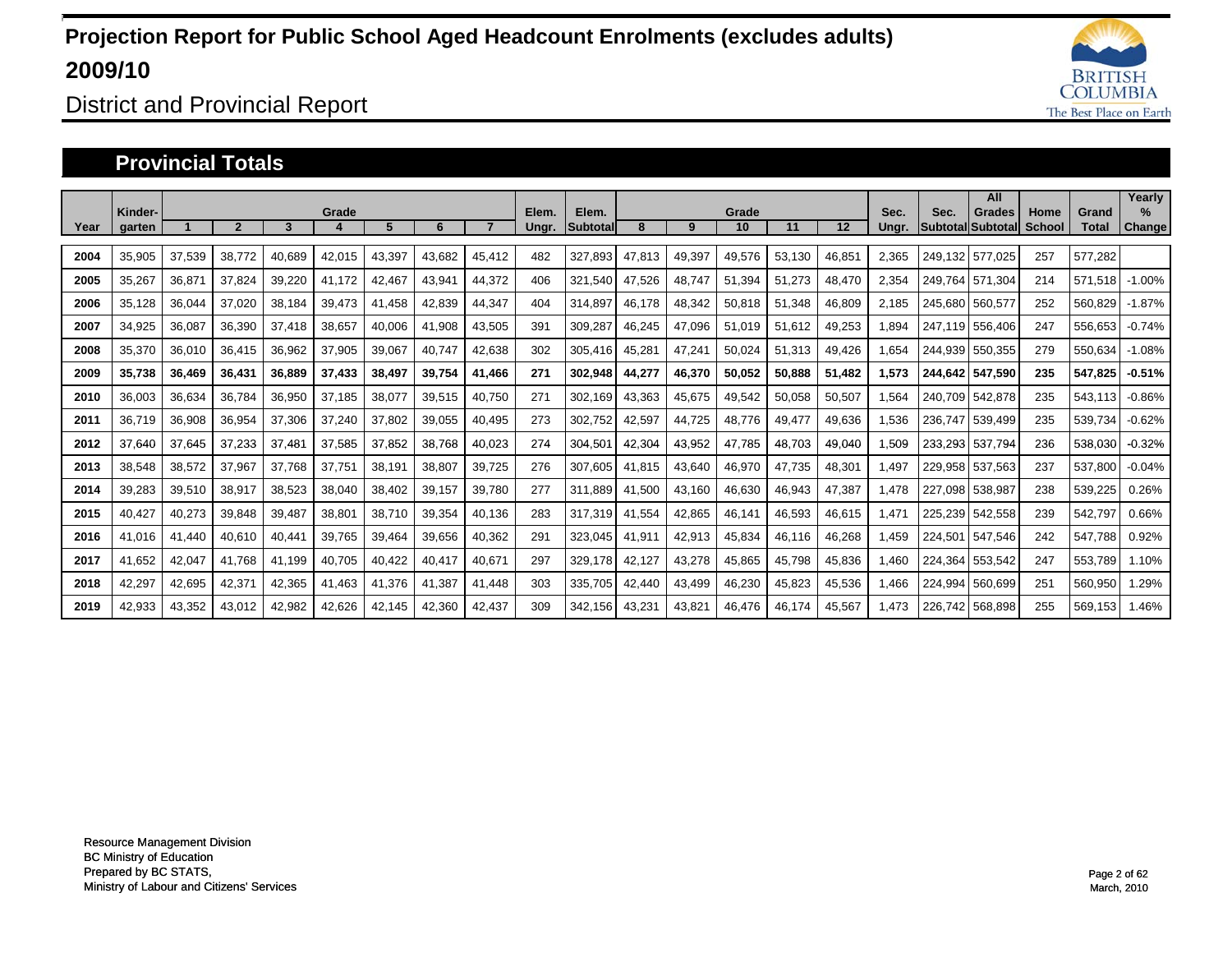

District and Provincial Report

### **5 Southeast Kootenay**

|      |                   |     |                |     |       |     |     |                |                |                   |     |     |             |     |     |               |       | All                                       |                |                       | Yearly                |
|------|-------------------|-----|----------------|-----|-------|-----|-----|----------------|----------------|-------------------|-----|-----|-------------|-----|-----|---------------|-------|-------------------------------------------|----------------|-----------------------|-----------------------|
| Year | Kinder-<br>garten |     | $\overline{2}$ | 3   | Grade | 5   | 6   | $\overline{7}$ | Elem.<br>Ungr. | Elem.<br>Subtotal | 8   | 9   | Grade<br>10 | 11  | 12  | Sec.<br>Ungr. | Sec.  | <b>Grades</b><br><b>SubtotallSubtotal</b> | Home<br>School | Grand<br><b>Total</b> | $\%$<br><b>Change</b> |
| 2004 | 334               | 365 | 375            | 379 | 381   | 417 | 412 | 474            | 0              | 3,137             | 548 | 530 | 526         | 547 | 537 | 46            | 2,734 | 5,871                                     |                | 5,872                 |                       |
| 2005 | 332               | 354 | 374            | 387 | 386   | 388 | 429 | 454            | 0              | 3,104             | 512 | 556 | 513         | 531 | 544 | 35            | 2,691 | 5,795                                     | $\mathbf 0$    | 5,795                 | $-1.31%$              |
|      |                   |     |                |     |       |     |     |                |                |                   |     |     |             |     |     |               |       |                                           |                |                       |                       |
| 2006 | 348               | 331 | 351            | 375 | 395   | 393 | 391 | 483            | 0              | 3,067             | 474 | 487 | 535         | 508 | 515 | 12            | 2,531 | 5,598                                     | $\Omega$       | 5,598                 | $-3.40%$              |
| 2007 | 346               | 359 | 350            | 363 | 399   | 409 | 399 | 449            | 0              | 3,074             | 507 | 487 | 480         | 537 | 457 | $\Omega$      | 2,468 | 5,542                                     | $\Omega$       | 5,542                 | $-1.00%$              |
| 2008 | 352               | 352 | 366            | 338 | 362   | 396 | 409 | 429            | 0              | 3,004             | 447 | 515 | 483         | 482 | 525 | 16            | 2,468 | 5,472                                     | $\Omega$       | 5,472                 | $-1.26%$              |
| 2009 | 337               | 345 | 363            | 364 | 340   | 366 | 391 | 425            | $\mathbf{2}$   | 2,933             | 423 | 438 | 515         | 462 | 471 | 18            | 2,327 | 5,260                                     | 0              | 5,260                 | $-3.87%$              |
| 2010 | 328               | 341 | 356            | 363 | 332   | 352 | 385 | 404            | $\overline{2}$ | 2,863             | 411 | 434 | 522         | 444 | 438 | 17            | 2,266 | 5,129                                     | $\Omega$       | 5,129                 | $-2.49%$              |
| 2011 | 333               | 331 | 352            | 356 | 331   | 344 | 370 | 398            | $\overline{2}$ | 2,817             | 391 | 421 | 517         | 448 | 419 | 17            | 2,213 | 5.030                                     | $\Omega$       | 5.030                 | $-1.93%$              |
| 2012 | 344               | 337 | 343            | 353 | 325   | 343 | 362 | 383            | $\overline{2}$ | 2.792             | 385 | 401 | 502         | 444 | 422 | 16            | 2,170 | 4,962                                     | 0              | 4,962                 | $-1.35%$              |
| 2013 | 360               | 348 | 349            | 344 | 323   | 338 | 361 | 375            | $\overline{2}$ | 2,800             | 372 | 395 | 480         | 432 | 419 | 16            | 2,114 | 4,914                                     | $\Omega$       | 4,914                 | $-0.97%$              |
| 2014 | 353               | 364 | 360            | 350 | 315   | 335 | 355 | 374            | $\overline{2}$ | 2,808             | 364 | 382 | 472         | 414 | 408 | 16            | 2,056 | 4,864                                     | 0              | 4,864                 | $-1.02%$              |
| 2015 | 345               | 358 | 376            | 361 | 320   | 327 | 353 | 368            | $\overline{2}$ | 2,810             | 363 | 374 | 457         | 407 | 392 | 15            | 2,008 | 4,818                                     | 0              | 4,818                 | $-0.95%$              |
| 2016 | 346               | 350 | 371            | 378 | 330   | 332 | 344 | 365            | $\overline{2}$ | 2,818             | 357 | 373 | 447         | 394 | 384 | 15            | 1,970 | 4,788                                     | 0              | 4,788                 | $-0.62%$              |
| 2017 | 344               | 352 | 364            | 372 | 346   | 343 | 350 | 356            | 2              | 2,829             | 354 | 367 | 445         | 385 | 372 | 14            | 1,937 | 4,766                                     | 0              | 4,766                 | $-0.46%$              |
| 2018 | 341               | 350 | 366            | 366 | 342   | 359 | 362 | 362            | $\overline{2}$ | 2,850             | 346 | 364 | 438         | 384 | 364 | 14            | 1,910 | 4,760                                     | $\Omega$       | 4,760                 | $-0.13%$              |
| 2019 | 341               | 346 | 364            | 369 | 337   | 356 | 379 | 375            | $\overline{2}$ | 2.869             | 351 | 356 | 434         | 378 | 362 | 14            | 1,895 | 4,764                                     | $\Omega$       | 4.764                 | 0.08%                 |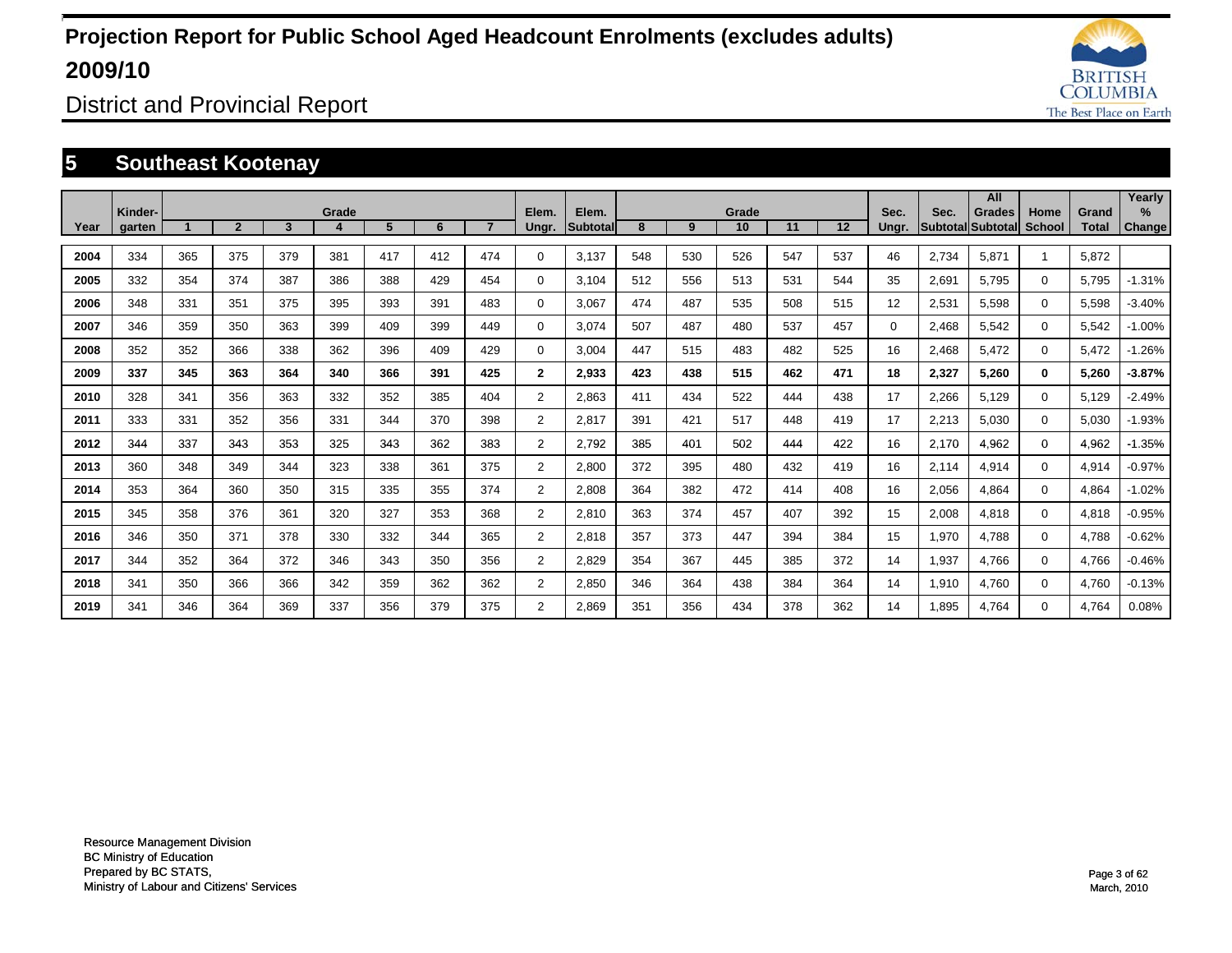

District and Provincial Report

### **6 Rocky Mountain**

|      |                   |     |                |     |       |     |     |     |                |                   |     |     |             |     |     |                |       | All                                       |                |                       | Yearly      |
|------|-------------------|-----|----------------|-----|-------|-----|-----|-----|----------------|-------------------|-----|-----|-------------|-----|-----|----------------|-------|-------------------------------------------|----------------|-----------------------|-------------|
| Year | Kinder-<br>garten |     | $\overline{2}$ | 3   | Grade | 5   | 6   |     | Elem.<br>Ungr. | Elem.<br>Subtotal | 8   | 9   | Grade<br>10 | 11  | 12  | Sec.<br>Ungr.  | Sec.  | <b>Grades</b><br><b>SubtotallSubtotal</b> | Home<br>School | Grand<br><b>Total</b> | %<br>Change |
|      |                   |     |                |     |       |     |     |     |                |                   |     |     |             |     |     |                |       |                                           |                |                       |             |
| 2004 | 221               | 253 | 255            | 228 | 249   | 296 | 269 | 296 | 0              | 2,067             | 332 | 301 | 319         | 340 | 299 | $\overline{7}$ | 1,598 | 3.665                                     |                | 3.666                 |             |
| 2005 | 222               | 212 | 242            | 250 | 227   | 244 | 307 | 270 | 0              | 1,974             | 306 | 340 | 305         | 328 | 320 | 8              | 1,607 | 3,581                                     | $\mathbf{1}$   | 3,582                 | $-2.29%$    |
| 2006 | 208               | 222 | 215            | 244 | 244   | 221 | 246 | 301 | 0              | 1,901             | 273 | 301 | 343         | 312 | 294 | 4              | 1,527 | 3,428                                     | $\mathbf 0$    | 3,428                 | $-4.30%$    |
| 2007 | 208               | 217 | 222            | 222 | 247   | 249 | 225 | 253 | 0              | 1,843             | 307 | 289 | 312         | 333 | 288 | 6              | 1,535 | 3,378                                     | $\mathbf 0$    | 3,378                 | $-1.46%$    |
| 2008 | 218               | 206 | 202            | 229 | 229   | 236 | 259 | 226 | 0              | 1,805             | 260 | 321 | 285         | 296 | 308 | 3              | 1,473 | 3,278                                     | $\mathbf 0$    | 3,278                 | $-2.96%$    |
| 2009 | 242               | 205 | 209            | 216 | 232   | 229 | 238 | 251 | 0              | 1.822             | 238 | 253 | 317         | 301 | 293 | 10             | 1,412 | 3.234                                     | $\bf{0}$       | 3,234                 | $-1.34%$    |
| 2010 | 247               | 211 | 211            | 224 | 217   | 226 | 210 | 269 | $\mathbf 0$    | 1.815             | 249 | 230 | 298         | 292 | 278 | 10             | 1,357 | 3,172                                     | $\mathbf 0$    | 3,172                 | $-1.92%$    |
| 2011 | 242               | 215 | 217            | 225 | 224   | 211 | 207 | 238 | $\mathbf 0$    | 1.779             | 267 | 240 | 272         | 275 | 269 | 9              | 1,332 | 3,111                                     | $\mathbf 0$    | 3,111                 | $-1.92%$    |
| 2012 | 249               | 212 | 221            | 231 | 225   | 218 | 194 | 235 | 0              | 1,785             | 237 | 257 | 282         | 251 | 254 | 9              | 1,290 | 3,075                                     | 0              | 3,075                 | $-1.16%$    |
| 2013 | 246               | 218 | 219            | 237 | 232   | 220 | 202 | 220 | $\mathbf 0$    | 1,794             | 233 | 229 | 300         | 259 | 232 | 9              | 1,262 | 3,056                                     | $\mathbf 0$    | 3,056                 | $-0.62%$    |
| 2014 | 245               | 216 | 226            | 234 | 238   | 228 | 204 | 229 | 0              | 1,820             | 219 | 225 | 270         | 275 | 238 | 8              | 1,235 | 3,055                                     | $\mathbf 0$    | 3,055                 | $-0.03%$    |
| 2015 | 256               | 215 | 223            | 243 | 236   | 233 | 211 | 232 | 0              | 1.849             | 229 | 212 | 266         | 250 | 252 | 8              | 1,217 | 3.066                                     | $\mathbf 0$    | 3,066                 | 0.36%       |
| 2016 | 254               | 225 | 222            | 240 | 245   | 231 | 216 | 240 | $\mathbf 0$    | 1,873             | 232 | 221 | 251         | 246 | 232 | 8              | 1.190 | 3,063                                     | $\mathbf 0$    | 3,063                 | $-0.10%$    |
| 2017 | 253               | 224 | 232            | 239 | 242   | 240 | 214 | 246 | $\mathbf 0$    | 1,890             | 240 | 224 | 260         | 232 | 225 | 8              | 1.189 | 3,079                                     | $\mathbf 0$    | 3,079                 | 0.52%       |
| 2018 | 251               | 222 | 232            | 250 | 241   | 237 | 222 | 244 | $\mathbf 0$    | 1,899             | 246 | 232 | 264         | 239 | 214 | 8              | 1,203 | 3,102                                     | $\mathbf 0$    | 3,102                 | 0.75%       |
| 2019 | 254               | 222 | 230            | 249 | 252   | 236 | 220 | 254 | $\Omega$       | 1,917             | 245 | 237 | 273         | 243 | 219 | 8              | .225  | 3,142                                     | $\mathbf 0$    | 3,142                 | .29%        |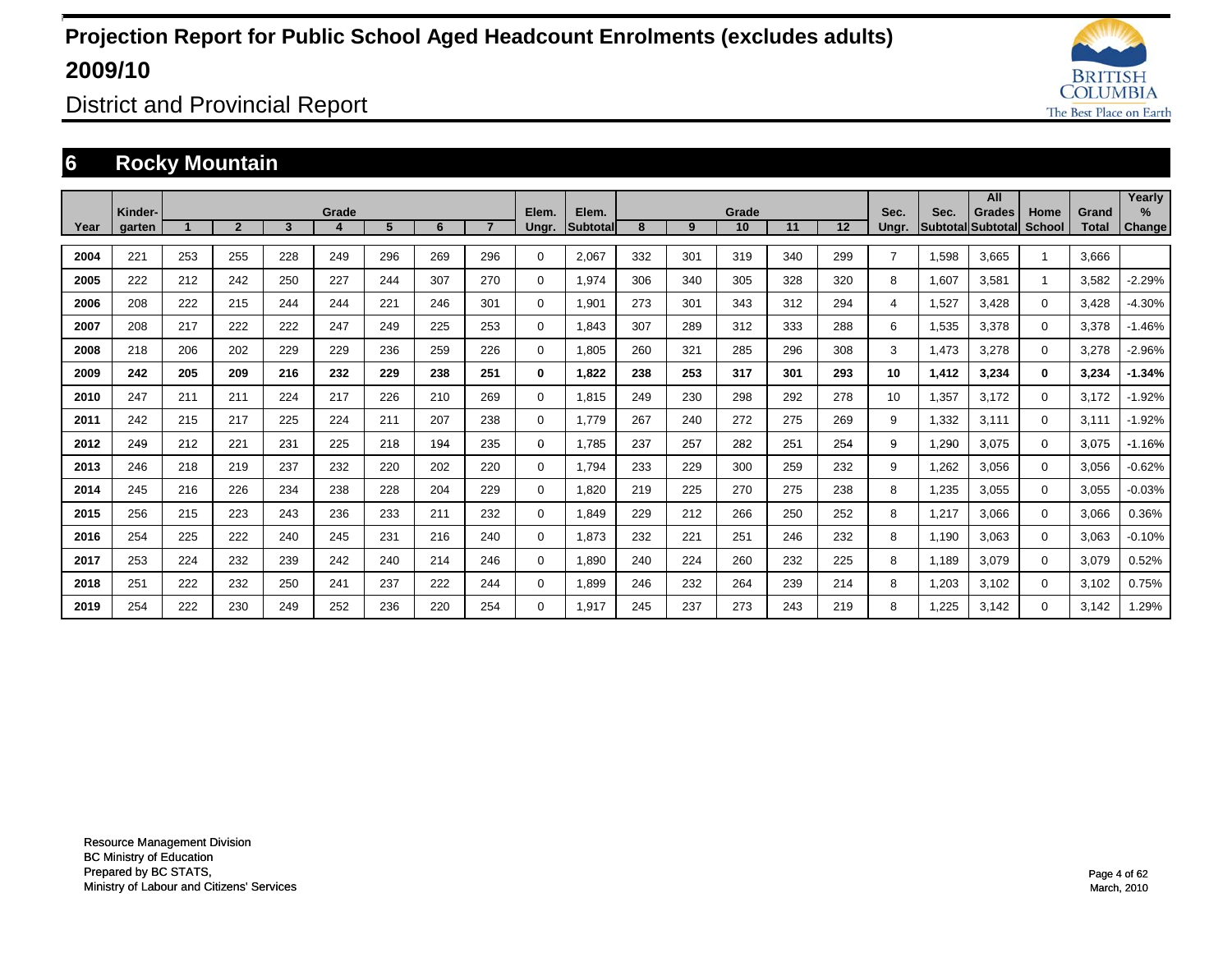

District and Provincial Report

### **8 Kootenay Lake**

|      | Kinder- |     |                |     | Grade |     |     |                | Elem.    | Elem.           |     |     | Grade |     |     | Sec.  | Sec.  | All<br>Grades     | Home          | Grand        | Yearly<br>$\%$ |
|------|---------|-----|----------------|-----|-------|-----|-----|----------------|----------|-----------------|-----|-----|-------|-----|-----|-------|-------|-------------------|---------------|--------------|----------------|
| Year | garten  |     | $\overline{2}$ | 3   | 4     | 5   | 6   | $\overline{7}$ | Ungr.    | <b>Subtotal</b> | 8   | 9   | 10    | 11  | 12  | Ungr. |       | Subtotal Subtotal | <b>School</b> | <b>Total</b> | <b>Change</b>  |
| 2004 | 328     | 344 | 329            | 370 | 369   | 401 | 409 | 445            | $\Omega$ | 2,995           | 526 | 548 | 548   | 577 | 532 | 59    | 2,790 | 5.785             | 5             | 5,790        |                |
| 2005 | 330     | 329 | 336            | 324 | 348   | 351 | 398 | 419            | 0        | 2,835           | 462 | 519 | 579   | 561 | 490 | 77    | 2,688 | 5,523             | 0             | 5,523        | $-4.61%$       |
| 2006 | 317     | 331 | 321            | 344 | 319   | 346 | 361 | 406            | $\Omega$ | 2,745           | 426 | 465 | 548   | 556 | 477 | 50    | 2,522 | 5,267             | 5             | 5,272        | $-4.54%$       |
| 2007 | 323     | 304 | 335            | 319 | 353   | 320 | 374 | 395            | $\Omega$ | 2,723           | 446 | 433 | 530   | 536 | 560 | 21    | 2,526 | 5,249             | $\Omega$      | 5,249        | $-0.44%$       |
| 2008 | 299     | 321 | 300            | 341 | 338   | 351 | 351 | 408            | $\Omega$ | 2,709           | 403 | 473 | 465   | 513 | 542 | 38    | 2,434 | 5,143             | 5             | 5,148        | $-1.92%$       |
| 2009 | 344     | 342 | 316            | 306 | 354   | 341 | 376 | 379            | 0        | 2,758           | 423 | 443 | 506   | 503 | 515 | 27    | 2,417 | 5,175             | 3             | 5,178        | 0.58%          |
| 2010 | 336     | 335 | 318            | 290 | 345   | 343 | 394 | 379            | $\Omega$ | 2,740           | 408 | 428 | 496   | 469 | 494 | 26    | 2,321 | 5,061             | 3             | 5,064        | $-2.20%$       |
| 2011 | 340     | 327 | 312            | 292 | 327   | 335 | 397 | 398            | $\Omega$ | 2.728           | 408 | 413 | 480   | 459 | 460 | 25    | 2,245 | 4,973             | 3             | 4,976        | $-1.74%$       |
| 2012 | 349     | 332 | 305            | 287 | 331   | 319 | 388 | 401            | $\Omega$ | 2.712           | 428 | 414 | 464   | 445 | 450 | 24    | 2,225 | 4,937             | 3             | 4,940        | $-0.72%$       |
| 2013 | 357     | 341 | 309            | 281 | 325   | 322 | 370 | 392            | $\Omega$ | 2.697           | 432 | 434 | 465   | 430 | 437 | 23    | 2,221 | 4,918             | 3             | 4,921        | $-0.38%$       |
| 2014 | 365     | 349 | 319            | 285 | 319   | 317 | 375 | 375            | 0        | 2.704           | 424 | 439 | 485   | 430 | 421 | 23    | 2,222 | 4,926             | 3             | 4,929        | 0.16%          |
| 2015 | 404     | 358 | 327            | 294 | 324   | 312 | 369 | 380            | 0        | 2.768           | 406 | 431 | 491   | 448 | 421 | 23    | 2,220 | 4,988             | 3             | 4,991        | .26%           |
| 2016 | 405     | 395 | 336            | 302 | 335   | 317 | 362 | 375            | 0        | 2,827           | 411 | 414 | 484   | 454 | 439 | 23    | 2,225 | 5,052             | 3             | 5,055        | .28%           |
| 2017 | 407     | 397 | 370            | 310 | 345   | 329 | 369 | 367            | 0        | 2,894           | 405 | 419 | 467   | 449 | 445 | 23    | 2,208 | 5,102             | 3             | 5,105        | 0.99%          |
| 2018 | 410     | 399 | 372            | 341 | 353   | 338 | 383 | 374            | $\Omega$ | 2,970           | 398 | 413 | 471   | 434 | 441 | 23    | 2,180 | 5,150             | 3             | 5,153        | 0.94%          |
| 2019 | 415     | 402 | 374            | 343 | 388   | 347 | 394 | 389            | $\Omega$ | 3.052           | 405 | 405 | 465   | 437 | 426 | 23    | 2.161 | 5,213             | 3             | 5,216        | .22%           |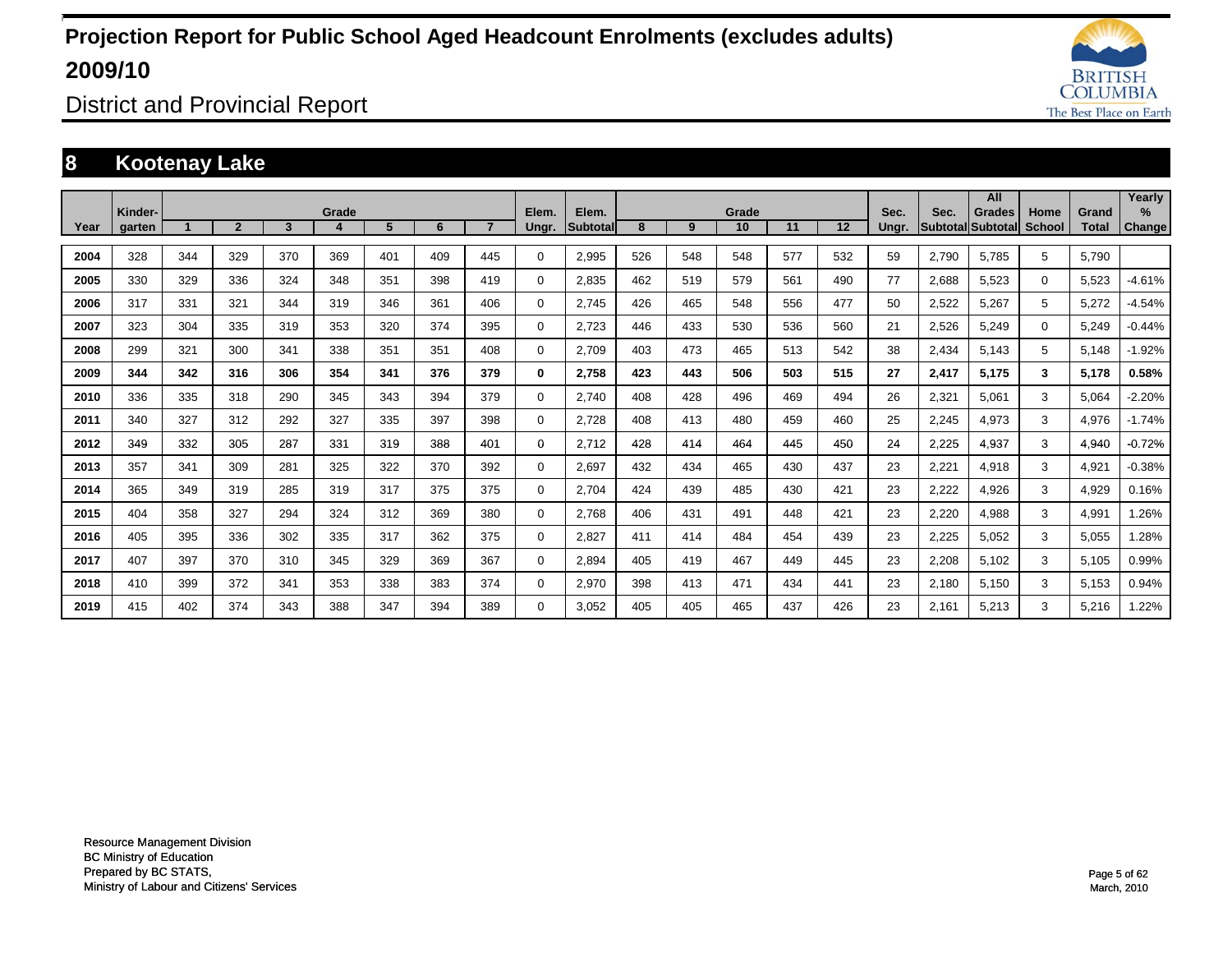

District and Provincial Report

### **10 Arrow Lakes**

|      | Kinder- |    |                |    | Grade |    |    |                | Elem.       | Elem.    |    |    | Grade |    |    | Sec.         | Sec. | All<br><b>Grades</b> | Home           | Grand        | Yearly<br>% |
|------|---------|----|----------------|----|-------|----|----|----------------|-------------|----------|----|----|-------|----|----|--------------|------|----------------------|----------------|--------------|-------------|
| Year | garten  |    | $\overline{2}$ | 3  | 4     | 5  | 6  | $\overline{7}$ | Ungr.       | Subtotal | 8  | 9  | 10    | 11 | 12 | Ungr.        |      | Subtotal Subtotal    | School         | <b>Total</b> | Change      |
| 2004 | 43      | 42 | 41             | 41 | 59    | 65 | 60 | 54             | $\Omega$    | 405      | 57 | 66 | 35    | 58 | 56 | $\mathbf 0$  | 272  | 677                  | 4              | 681          |             |
| 2005 | 41      | 46 | 45             | 39 | 43    | 61 | 62 | 59             | $\Omega$    | 396      | 52 | 57 | 65    | 34 | 60 | $\mathbf 0$  | 268  | 664                  | 3              | 667          | $-2.06%$    |
| 2006 | 38      | 38 | 47             | 40 | 34    | 46 | 55 | 57             | $\Omega$    | 355      | 58 | 58 | 52    | 63 | 34 | $\mathbf 0$  | 265  | 620                  | $\Omega$       | 620          | $-7.05%$    |
| 2007 | 35      | 34 | 34             | 52 | 46    | 34 | 43 | 56             | $\Omega$    | 334      | 57 | 62 | 56    | 54 | 58 | $\mathbf 0$  | 287  | 621                  | $\overline{2}$ | 623          | 0.48%       |
| 2008 | 32      | 35 | 33             | 38 | 50    | 45 | 34 | 46             | $\Omega$    | 313      | 56 | 55 | 67    | 52 | 55 | $\mathbf 0$  | 285  | 598                  | 4              | 602          | $-3.37%$    |
| 2009 | 41      | 32 | 36             | 36 | 37    | 51 | 47 | 36             | $\bf{0}$    | 316      | 42 | 58 | 53    | 56 | 49 | $\mathbf{0}$ | 258  | 574                  | $\mathbf{0}$   | 574          | $-4.65%$    |
| 2010 | 40      | 31 | 33             | 32 | 35    | 49 | 55 | 31             | $\Omega$    | 306      | 39 | 50 | 50    | 61 | 45 | $\mathbf 0$  | 245  | 551                  | $\Omega$       | 551          | $-4.01%$    |
| 2011 | 48      | 30 | 32             | 29 | 31    | 47 | 53 | 36             | $\Omega$    | 306      | 34 | 47 | 43    | 58 | 48 | $\mathbf 0$  | 230  | 536                  | $\Omega$       | 536          | $-2.72%$    |
| 2012 | 46      | 36 | 31             | 28 | 29    | 42 | 51 | 35             | $\mathbf 0$ | 298      | 40 | 41 | 41    | 50 | 46 | $\Omega$     | 218  | 516                  | 0              | 516          | $-3.73%$    |
| 2013 | 43      | 35 | 38             | 27 | 28    | 38 | 45 | 34             | $\mathbf 0$ | 288      | 39 | 47 | 35    | 47 | 40 | $\mathbf 0$  | 208  | 496                  | $\Omega$       | 496          | $-3.88%$    |
| 2014 | 41      | 33 | 36             | 33 | 27    | 37 | 41 | 30             | $\mathbf 0$ | 278      | 37 | 46 | 41    | 42 | 38 | $\mathbf 0$  | 204  | 482                  | $\Omega$       | 482          | $-2.82%$    |
| 2015 | 42      | 31 | 34             | 32 | 32    | 36 | 40 | 27             | 0           | 274      | 33 | 44 | 40    | 48 | 34 | $\mathbf 0$  | 199  | 473                  | $\Omega$       | 473          | $-1.87%$    |
| 2016 | 43      | 32 | 32             | 30 | 31    | 43 | 39 | 26             | 0           | 276      | 30 | 39 | 39    | 48 | 39 | 0            | 195  | 471                  | $\Omega$       | 471          | $-0.42%$    |
| 2017 | 44      | 32 | 33             | 28 | 29    | 41 | 47 | 25             | 0           | 279      | 29 | 36 | 36    | 47 | 40 | 0            | 188  | 467                  | $\Omega$       | 467          | $-0.85%$    |
| 2018 | 44      | 33 | 33             | 29 | 28    | 39 | 44 | 31             | 0           | 281      | 28 | 35 | 33    | 43 | 39 | $\Omega$     | 178  | 459                  | $\Omega$       | 459          | $-1.71%$    |
| 2019 | 44      | 33 | 34             | 30 | 28    | 37 | 42 | 29             | $\Omega$    | 277      | 34 | 34 | 31    | 39 | 35 | $\Omega$     | 173  | 450                  | $\Omega$       | 450          | $-1.96%$    |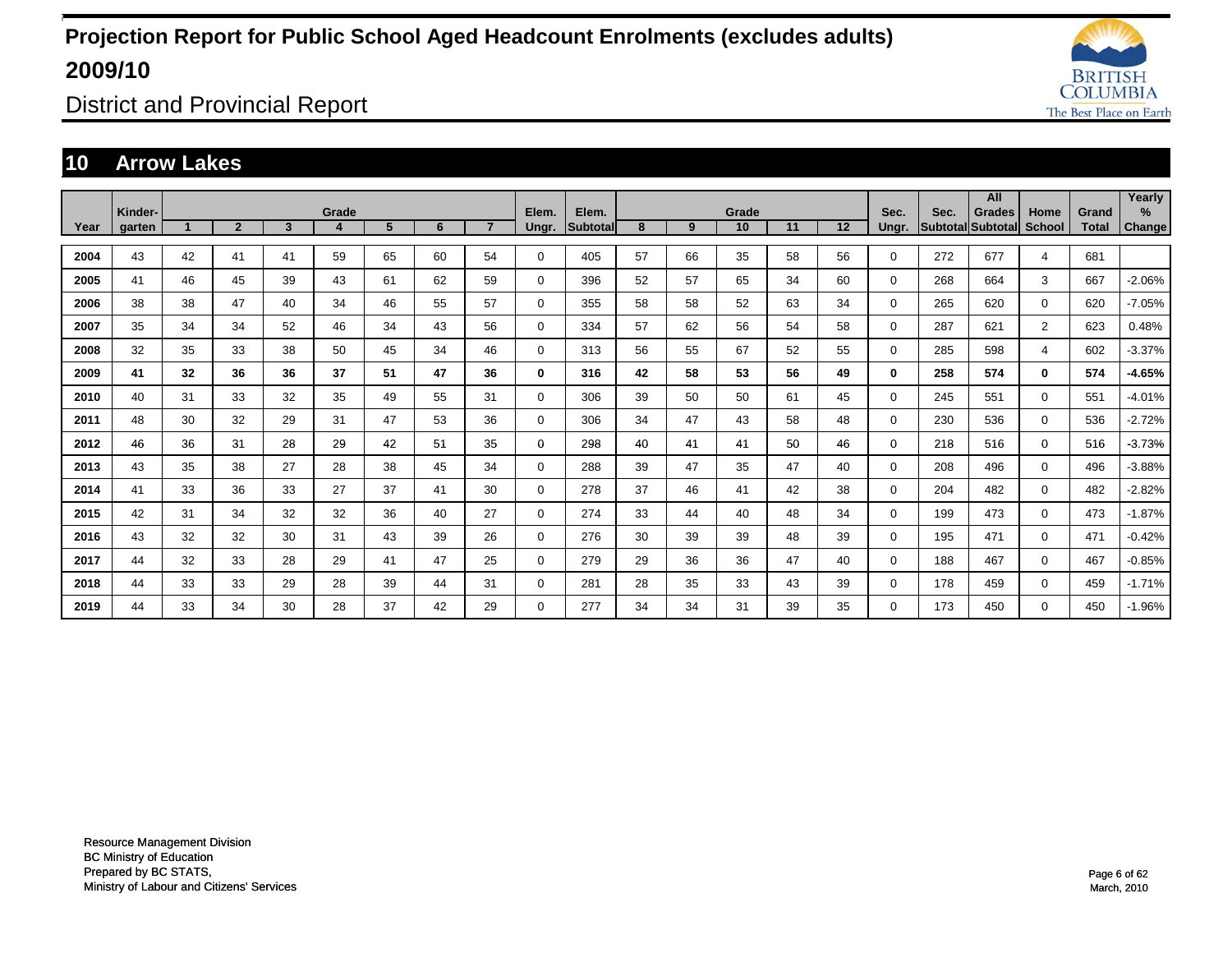

District and Provincial Report

### **19 Revelstoke**

|      |                   |    |                |     |            |     |     |                |                |                   |     |     |             |     |     |                |      | All                                |                       |                       | Yearly      |
|------|-------------------|----|----------------|-----|------------|-----|-----|----------------|----------------|-------------------|-----|-----|-------------|-----|-----|----------------|------|------------------------------------|-----------------------|-----------------------|-------------|
| Year | Kinder-<br>garten |    | $\overline{2}$ | 3   | Grade<br>4 | 5   | 6   | $\overline{7}$ | Elem.<br>Ungr. | Elem.<br>Subtotal | 8   | 9   | Grade<br>10 | 11  | 12  | Sec.<br>Ungr.  | Sec. | <b>Grades</b><br>Subtotal Subtotal | Home<br><b>School</b> | Grand<br><b>Total</b> | %<br>Change |
|      |                   |    |                |     |            |     |     |                |                |                   |     |     |             |     |     |                |      |                                    |                       |                       |             |
| 2004 | 73                | 88 | 85             | 102 | 106        | 104 | 91  | 98             | $\mathbf 0$    | 747               | 101 | 112 | 123         | 143 | 108 | 3              | 590  | 1.337                              | 4                     | 1.341                 |             |
| 2005 | 73                | 70 | 86             | 76  | 98         | 98  | 101 | 84             | $\mathbf 0$    | 686               | 101 | 96  | 110         | 125 | 136 |                | 569  | 1.255                              | 4                     | 1,259                 | $-6.11%$    |
| 2006 | 76                | 68 | 70             | 84  | 80         | 99  | 101 | 107            | $\mathbf 0$    | 685               | 85  | 102 | 98          | 124 | 121 |                | 531  | 1,216                              | $\overline{2}$        | 1,218                 | $-3.26%$    |
| 2007 | 74                | 78 | 72             | 72  | 80         | 79  | 97  | 97             | $\mathbf 0$    | 649               | 108 | 78  | 94          | 113 | 96  | 3              | 492  | 1,141                              | $\overline{2}$        | 1,143                 | $-6.16%$    |
| 2008 | 78                | 71 | 78             | 74  | 70         | 84  | 79  | 95             | $\mathbf 0$    | 629               | 98  | 94  | 80          | 98  | 102 | $\overline{7}$ | 479  | 1.108                              | $\Omega$              | 1,108                 | $-3.06%$    |
| 2009 | 59                | 72 | 70             | 82  | 72         | 66  | 77  | 82             | $\bf{0}$       | 580               | 93  | 97  | 96          | 82  | 98  | $\overline{7}$ | 473  | 1,053                              | $\mathbf{2}$          | 1,055                 | $-4.78%$    |
| 2010 | 54                | 67 | 80             | 84  | 83         | 67  | 64  | 75             | $\mathbf 0$    | 574               | 98  | 93  | 92          | 81  | 101 | $\overline{7}$ | 472  | 1.046                              | $\overline{2}$        | 1,048                 | $-0.66%$    |
| 2011 | 56                | 61 | 73             | 94  | 84         | 75  | 65  | 62             | $\mathbf 0$    | 570               | 89  | 98  | 89          | 78  | 99  | $\overline{7}$ | 460  | 1,030                              | $\overline{2}$        | 1,032                 | $-1.53%$    |
| 2012 | 58                | 62 | 66             | 87  | 94         | 76  | 73  | 62             | 0              | 578               | 74  | 89  | 92          | 75  | 95  | $\overline{7}$ | 432  | 1.010                              | $\overline{2}$        | 1.012                 | $-1.94%$    |
| 2013 | 58                | 65 | 68             | 79  | 86         | 85  | 73  | 70             | 0              | 584               | 74  | 74  | 85          | 77  | 91  | 6              | 407  | 991                                | $\overline{2}$        | 993                   | $-1.88%$    |
| 2014 | 63                | 65 | 72             | 81  | 78         | 78  | 82  | 71             | $\mathbf 0$    | 590               | 83  | 74  | 71          | 71  | 94  | 6              | 399  | 989                                | $\overline{2}$        | 991                   | $-0.20%$    |
| 2015 | 64                | 70 | 71             | 86  | 81         | 71  | 75  | 79             | $\mathbf 0$    | 597               | 84  | 83  | 71          | 60  | 88  | 6              | 392  | 989                                | $\overline{2}$        | 991                   | 0.00%       |
| 2016 | 65                | 72 | 78             | 85  | 85         | 73  | 69  | 73             | $\mathbf 0$    | 600               | 94  | 84  | 79          | 60  | 74  | 6              | 397  | 997                                | $\overline{2}$        | 999                   | 0.81%       |
| 2017 | 65                | 73 | 80             | 93  | 85         | 78  | 71  | 66             | $\mathbf 0$    | 611               | 86  | 94  | 80          | 66  | 72  | 6              | 404  | 1.015                              | $\overline{2}$        | 1.017                 | .80%        |
| 2018 | 65                | 73 | 80             | 95  | 92         | 77  | 75  | 68             | $\mathbf 0$    | 625               | 79  | 87  | 89          | 67  | 80  | 6              | 408  | 1,033                              | $\overline{2}$        | 1,035                 | 1.77%       |
| 2019 | 65                | 74 | 81             | 96  | 94         | 84  | 75  | 72             | $\Omega$       | 641               | 81  | 79  | 83          | 74  | 82  | 6              | 405  | 1.046                              | $\overline{2}$        | 1,048                 | .26%        |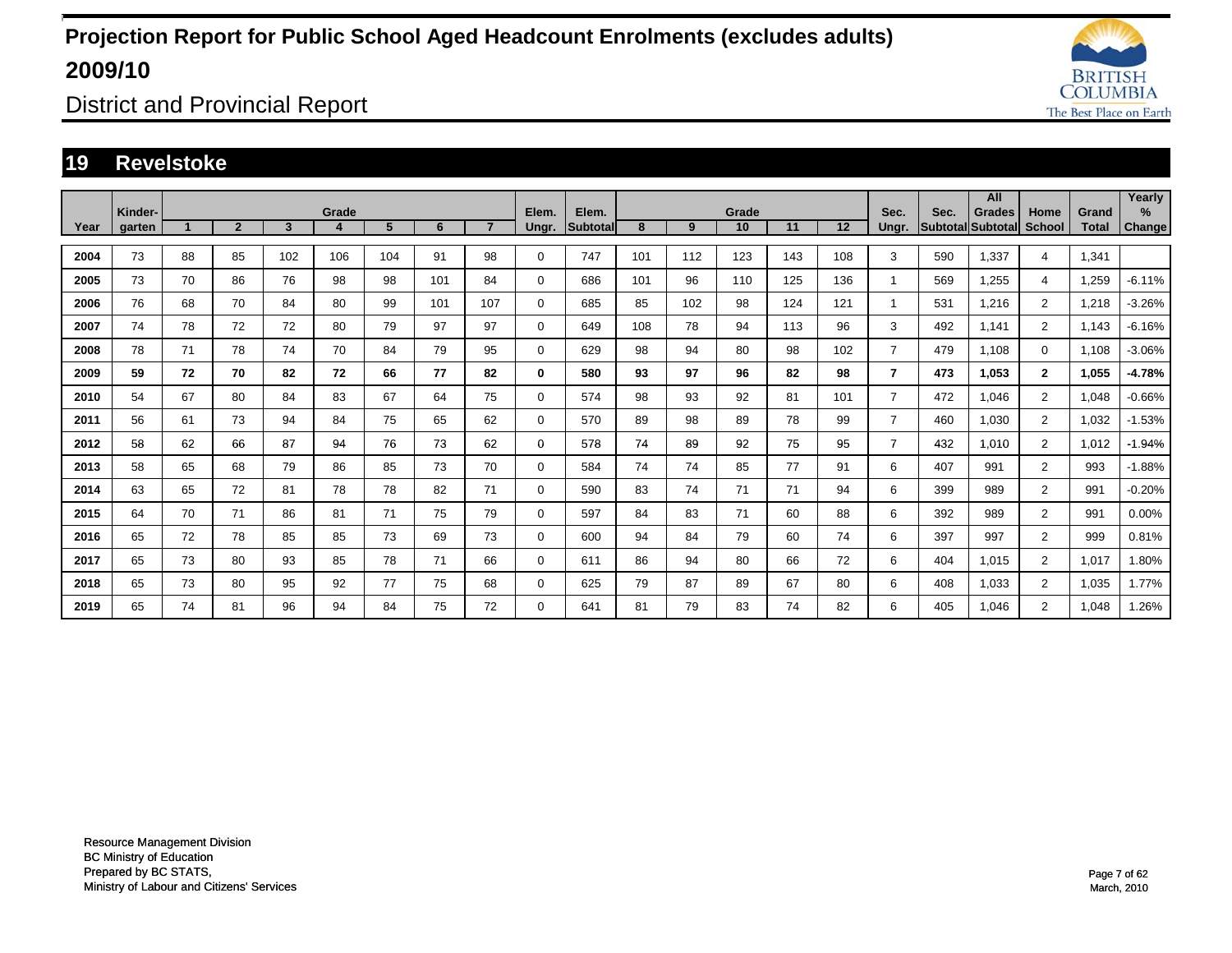

District and Provincial Report

### **20 Kootenay-Columbia**

|      |                   |     |                |     |       |     |     |                |                |                   |     |     |             |     |     |               |       | All                                       |                       |                       | Yearly         |
|------|-------------------|-----|----------------|-----|-------|-----|-----|----------------|----------------|-------------------|-----|-----|-------------|-----|-----|---------------|-------|-------------------------------------------|-----------------------|-----------------------|----------------|
| Year | Kinder-<br>garten |     | $\overline{2}$ | 3   | Grade | 5   | 6   | $\overline{7}$ | Elem.<br>Ungr. | Elem.<br>Subtotal | 8   | 9   | Grade<br>10 | 11  | 12  | Sec.<br>Ungr. | Sec.  | <b>Grades</b><br><b>SubtotallSubtotal</b> | Home<br><b>School</b> | Grand<br><b>Total</b> | $\%$<br>Change |
|      |                   |     |                |     |       |     |     |                |                |                   |     |     |             |     |     |               |       |                                           |                       |                       |                |
| 2004 | 253               | 267 | 290            | 300 | 334   | 342 | 354 | 390            | 0              | 2,530             | 449 | 437 | 431         | 463 | 412 | 0             | 2,192 | 4,722                                     | $\mathbf 0$           | 4,722                 |                |
| 2005 | 254               | 263 | 275            | 291 | 304   | 353 | 352 | 352            | 0              | 2,444             | 434 | 445 | 473         | 436 | 437 | 0             | 2,225 | 4,669                                     | $\mathbf 0$           | 4,669                 | $-1.12%$       |
| 2006 | 252               | 257 | 272            | 267 | 291   | 313 | 348 | 353            | 0              | 2,353             | 370 | 438 | 494         | 444 | 410 | $\Omega$      | 2,156 | 4,509                                     |                       | 4,510                 | $-3.41%$       |
| 2007 | 240               | 269 | 261            | 274 | 279   | 305 | 315 | 359            | 0              | 2,302             | 388 | 381 | 463         | 439 | 427 | 0             | 2,098 | 4,400                                     | $\overline{2}$        | 4,402                 | $-2.39%$       |
| 2008 | 248               | 236 | 280            | 260 | 276   | 285 | 313 | 332            | 0              | 2,230             | 370 | 381 | 410         | 423 | 423 | 0             | 2,007 | 4,237                                     | $\Omega$              | 4,237                 | $-3.75%$       |
| 2009 | 246               | 251 | 235            | 277 | 268   | 277 | 292 | 295            | 0              | 2,141             | 345 | 366 | 412         | 380 | 407 | $\bf{0}$      | 1,910 | 4,051                                     |                       | 4,052                 | $-4.37%$       |
| 2010 | 238               | 248 | 224            | 270 | 251   | 273 | 297 | 277            | $\mathbf 0$    | 2,078             | 308 | 362 | 400         | 368 | 364 | $\Omega$      | 1,802 | 3,880                                     |                       | 3,881                 | $-4.22%$       |
| 2011 | 229               | 241 | 223            | 258 | 245   | 256 | 293 | 282            | $\mathbf 0$    | 2,027             | 289 | 324 | 394         | 357 | 349 | $\Omega$      | 1.713 | 3.740                                     |                       | 3.741                 | $-3.61%$       |
| 2012 | 238               | 232 | 216            | 257 | 234   | 249 | 274 | 278            | 0              | 1,978             | 294 | 304 | 355         | 351 | 339 | 0             | 1,643 | 3.621                                     |                       | 3.622                 | $-3.18%$       |
| 2013 | 255               | 242 | 207            | 249 | 234   | 239 | 267 | 259            | $\mathbf 0$    | 1,952             | 290 | 309 | 334         | 318 | 333 | 0             | 1,584 | 3,536                                     |                       | 3,537                 | $-2.35%$       |
| 2014 | 251               | 260 | 217            | 239 | 227   | 239 | 256 | 253            | $\mathbf 0$    | 1,942             | 272 | 305 | 337         | 299 | 304 | 0             | 1,517 | 3,459                                     |                       | 3,460                 | $-2.18%$       |
| 2015 | 272               | 256 | 233            | 251 | 218   | 233 | 256 | 243            | $\mathbf 0$    | 1,962             | 265 | 286 | 333         | 301 | 284 | 0             | 1,469 | 3,431                                     |                       | 3,432                 | $-0.81%$       |
| 2016 | 274               | 278 | 231            | 270 | 229   | 223 | 250 | 243            | $\mathbf 0$    | 1,998             | 255 | 279 | 313         | 297 | 285 | 0             | 1,429 | 3,427                                     |                       | 3,428                 | $-0.12%$       |
| 2017 | 279               | 281 | 251            | 268 | 246   | 235 | 241 | 237            | $\mathbf 0$    | 2,038             | 255 | 268 | 306         | 280 | 282 | 0             | 1,391 | 3.429                                     |                       | 3,430                 | 0.06%          |
| 2018 | 283               | 285 | 253            | 291 | 245   | 253 | 253 | 229            | $\mathbf 0$    | 2,092             | 248 | 268 | 294         | 273 | 268 | $\Omega$      | 1,351 | 3,443                                     |                       | 3,444                 | 0.41%          |
| 2019 | 288               | 289 | 258            | 294 | 266   | 251 | 272 | 241            | $\Omega$       | 2.159             | 240 | 261 | 293         | 263 | 260 | $\Omega$      | 1,317 | 3.476                                     |                       | 3.477                 | 0.96%          |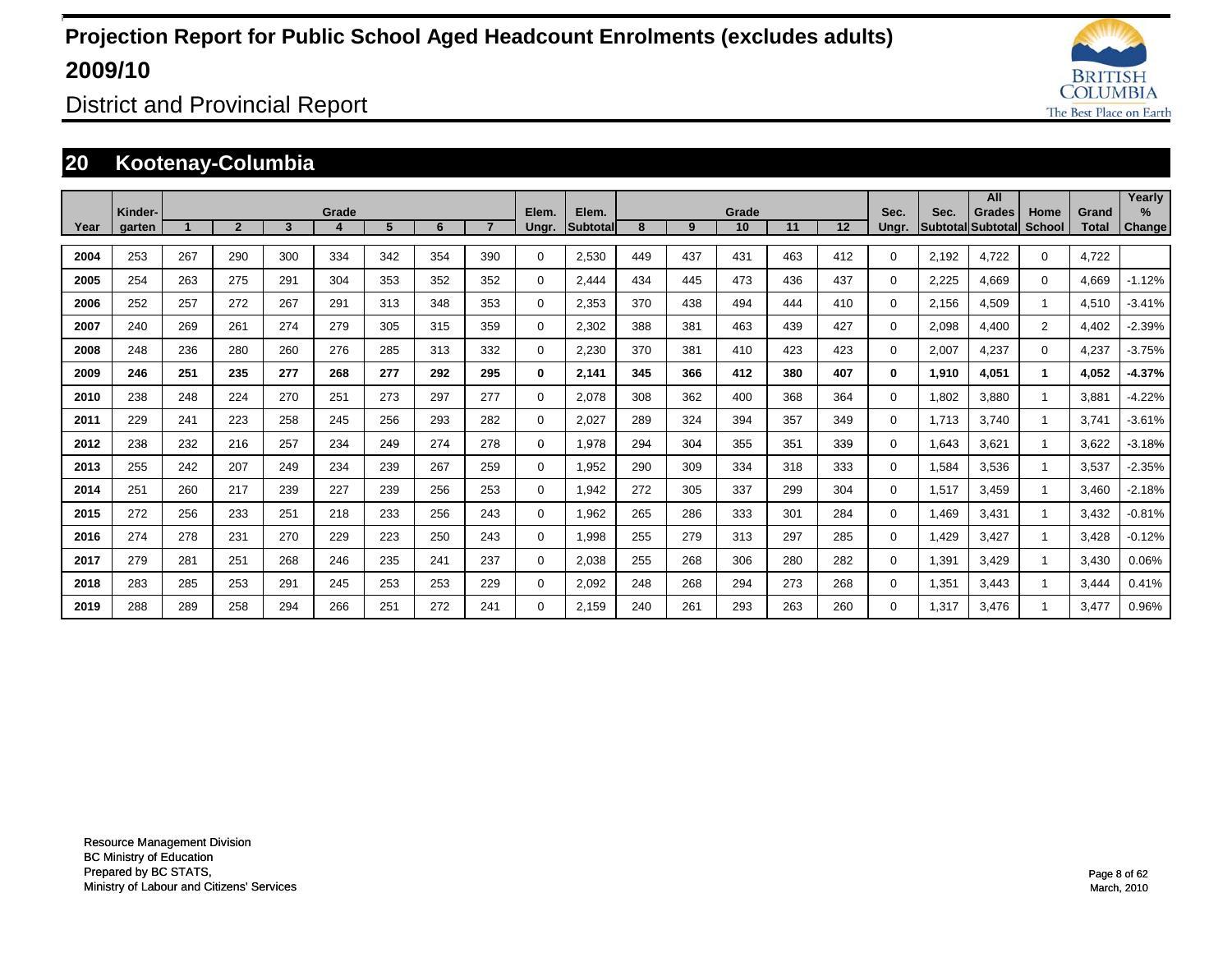

District and Provincial Report

### **22 Vernon**

|      |                   |     |                |     |       |     |     |                |                |                    |     |     |             |     |     |               |       | All                                |                       |                       | Yearly         |
|------|-------------------|-----|----------------|-----|-------|-----|-----|----------------|----------------|--------------------|-----|-----|-------------|-----|-----|---------------|-------|------------------------------------|-----------------------|-----------------------|----------------|
| Year | Kinder-<br>garten |     | $\overline{2}$ | 3   | Grade | 5   | 6   | $\overline{7}$ | Elem.<br>Ungr. | Elem.<br>Subtotall | 8   | 9   | Grade<br>10 | 11  | 12  | Sec.<br>Ungr. | Sec.  | <b>Grades</b><br>Subtotal Subtotal | Home<br><b>School</b> | Grand<br><b>Total</b> | $\%$<br>Change |
|      |                   |     |                |     |       |     |     |                |                |                    |     |     |             |     |     |               |       |                                    |                       |                       |                |
| 2004 | 573               | 610 | 577            | 596 | 697   | 682 | 688 | 752            | $\mathbf 0$    | 5,175              | 787 | 812 | 834         | 960 | 841 | 1             | 4,235 | 9.410                              | 13                    | 9,423                 |                |
| 2005 | 497               | 588 | 604            | 588 | 627   | 695 | 702 | 709            | $\mathbf 0$    | 5.010              | 784 | 823 | 886         | 859 | 862 | 1             | 4,215 | 9,225                              | 5                     | 9,230                 | $-2.05%$       |
| 2006 | 556               | 511 | 593            | 616 | 593   | 639 | 716 | 711            | $\mathbf 0$    | 4,935              | 746 | 807 | 893         | 856 | 791 | $\mathbf 0$   | 4,093 | 9.028                              | 8                     | 9,036                 | $-2.10%$       |
| 2007 | 519               | 601 | 529            | 603 | 631   | 615 | 649 | 713            | $\mathbf 0$    | 4.860              | 761 | 792 | 873         | 854 | 801 | $\mathbf 0$   | 4,081 | 8.941                              | 5                     | 8,946                 | $-1.00%$       |
| 2008 | 550               | 526 | 593            | 535 | 602   | 619 | 627 | 652            | $\mathbf 0$    | 4.704              | 750 | 771 | 842         | 824 | 798 | 5             | 3,990 | 8.694                              | 8                     | 8.702                 | $-2.73%$       |
| 2009 | 511               | 591 | 545            | 592 | 547   | 603 | 637 | 637            | 0              | 4.663              | 677 | 773 | 806         | 817 | 770 | 5             | 3,848 | 8.511                              | $\mathbf{2}$          | 8,513                 | $-2.17%$       |
| 2010 | 506               | 579 | 521            | 602 | 551   | 603 | 616 | 630            | $\mathbf 0$    | 4.608              | 645 | 763 | 792         | 811 | 769 | 5             | 3.785 | 8.393                              | $\overline{2}$        | 8.395                 | $-1.39%$       |
| 2011 | 506               | 573 | 510            | 575 | 560   | 607 | 616 | 609            | $\mathbf 0$    | 4,556              | 637 | 728 | 782         | 797 | 764 | 5             | 3.713 | 8.269                              | $\overline{2}$        | 8,271                 | $-1.48%$       |
| 2012 | 531               | 573 | 504            | 563 | 536   | 616 | 619 | 608            | 0              | 4.550              | 616 | 718 | 747         | 787 | 751 | 5             | 3,624 | 8.174                              | $\overline{2}$        | 8.176                 | $-1.15%$       |
| 2013 | 548               | 600 | 504            | 557 | 524   | 589 | 627 | 610            | $\mathbf 0$    | 4,559              | 614 | 694 | 736         | 752 | 740 | 5             | 3,541 | 8,100                              | $\overline{2}$        | 8,102                 | $-0.91%$       |
| 2014 | 554               | 619 | 528            | 556 | 519   | 577 | 601 | 618            | $\mathbf 0$    | 4,572              | 616 | 692 | 712         | 740 | 709 | 5             | 3,474 | 8.046                              | $\overline{2}$        | 8,048                 | $-0.67%$       |
| 2015 | 541               | 626 | 545            | 582 | 518   | 571 | 589 | 594            | $\mathbf 0$    | 4,566              | 625 | 695 | 708         | 717 | 695 | 4             | 3,444 | 8.010                              | $\overline{2}$        | 8,012                 | $-0.45%$       |
| 2016 | 549               | 611 | 550            | 600 | 541   | 570 | 583 | 582            | $\mathbf 0$    | 4,586              | 601 | 704 | 711         | 713 | 675 | 4             | 3,408 | 7,994                              | $\overline{2}$        | 7,996                 | $-0.20%$       |
| 2017 | 557               | 620 | 538            | 607 | 558   | 595 | 582 | 576            | $\mathbf 0$    | 4.633              | 589 | 678 | 719         | 714 | 670 | 4             | 3,374 | 8.007                              | $\overline{2}$        | 8,009                 | 0.16%          |
| 2018 | 565               | 629 | 546            | 593 | 564   | 614 | 608 | 576            | $\mathbf 0$    | 4,695              | 583 | 664 | 695         | 723 | 672 | 4             | 3,341 | 8.036                              | $\overline{2}$        | 8,038                 | 0.36%          |
| 2019 | 573               | 638 | 553            | 602 | 552   | 620 | 625 | 600            | 0              | 4.763              | 583 | 658 | 681         | 700 | 679 | 4             | 3,305 | 8.068                              | $\overline{2}$        | 8.070                 | 0.40%          |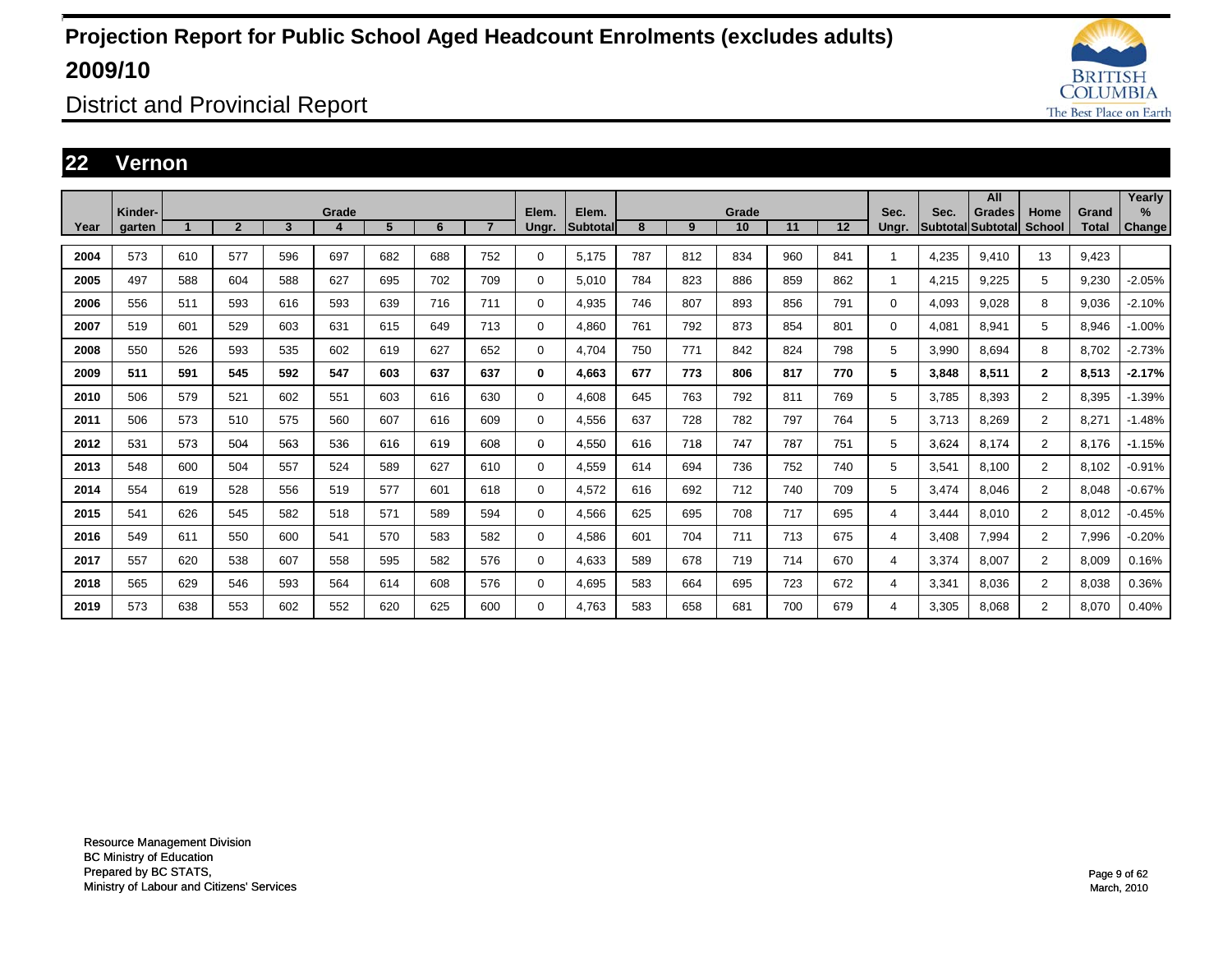

District and Provincial Report

### **23 Central Okanagan**

|      | Kinder- |       |                |       | Grade |       |       |       | Elem.    | Elem.           |       |       | Grade |       |       | Sec.  | Sec.  | All<br><b>Grades</b>     | Home           | Grand        | Yearly<br>$\%$ |
|------|---------|-------|----------------|-------|-------|-------|-------|-------|----------|-----------------|-------|-------|-------|-------|-------|-------|-------|--------------------------|----------------|--------------|----------------|
| Year | garten  |       | $\overline{2}$ | 3     |       | 5     | 6     |       | Ungr.    | <b>Subtotal</b> | 8     | 9     | 10    | 11    | 12    | Unar. |       | <b>Subtotal Subtotal</b> | <b>School</b>  | <b>Total</b> | <b>Change</b>  |
| 2004 | 1.353   | 1,308 | 1,458          | 1,503 | 1,591 | 1.642 | 1.662 | 1.740 | $\Omega$ | 12,257          | .784  | 1,890 | 2,015 | 2,141 | 1.898 |       | 9.729 | 21.986                   | $\mathbf 0$    | 21,986       |                |
| 2005 | 1.333   | 1,401 | 1,338          | 1,517 | 1,544 | 1,625 | 1.711 | 1.725 | 0        | 12.194          | .837  | 1,823 | 1,965 | 2,082 | 2,008 | 1     | 9.716 | 21,910                   | 4              | 21,914       | $-0.33%$       |
| 2006 | ,328    | 1,400 | 1.444          | ,420  | 1,592 | 1,584 | 1.683 | 1.742 | 0        | 12.193          | .777  | 1,876 | 1,893 | 1,937 | 2,042 | 9     | 9,534 | 21.727                   | 5              | 21,732       | $-0.83%$       |
| 2007 | 1,326   | 1,389 | 1.441          | .494  | 1.452 | 1,643 | 1,621 | 1.728 | 0        | 12,094          | .797  | 1,826 | 1,950 | 1,913 | 1,941 | 3     | 9.430 | 21,524                   | 11             | 21,535       | $-0.91%$       |
| 2008 | 1.389   | 1,379 | 1.448          | .488  | 1,535 | 1.475 | 1.693 | 1.666 | 0        | 12,073          | .808  | 1,831 | 1,898 | 1.962 | 1,914 | 53    | 9.466 | 21,539                   | 9              | 21,548       | 0.06%          |
| 2009 | 1.386   | 1,441 | 1.413          | 1.473 | 1.490 | 1.589 | 1,502 | 1.757 | 0        | 12.051          | 1.712 | 1,840 | 1,962 | 1,917 | 2,044 | 58    | 9,533 | 21,584                   | 6              | 21,590       | 0.19%          |
| 2010 | 1.407   | 1,427 | 1.457          | 1.465 | 1.488 | 1,585 | 1.492 | 1.746 | 0        | 12.067          | .668  | 1,818 | 1,952 | 1.907 | 1.978 | 57    | 9,380 | 21.447                   | 6              | 21.453       | $-0.63%$       |
| 2011 | 1.468   | 1,446 | 1.442          | 1,509 | 1.479 | 1,581 | 1.487 | 1.732 | 0        | 12.144          | .655  | 1.771 | 1,928 | 1.894 | 1,961 | 56    | 9,265 | 21.409                   | 6              | 21,415       | $-0.18%$       |
| 2012 | .534    | 1,509 | 1,462          | .494  | 1,522 | 1,572 | 1.483 | 1.726 | 0        | 12,302          | .643  | 1.757 | 1,880 | 1.872 | 1.949 | 55    | 9.156 | 21.458                   | 6              | 21.464       | 0.23%          |
| 2013 | .563    | 1,575 | 1,522          | 1,512 | 1,506 | 1,615 | 1.473 | 1.720 | 0        | 12.486          | .635  | 1.743 | 1,863 | 1,825 | 1,925 | 55    | 9,046 | 21,532                   | 6              | 21,538       | 0.34%          |
| 2014 | .626    | 1,603 | 1,587          | 1,573 | 1,524 | 1,599 | 1,512 | 1.709 | 0        | 12.733          | .629  | 1.735 | 1.848 | 1.808 | 1.879 | 54    | 8,953 | 21,686                   | 6              | 21,692       | 0.72%          |
| 2015 | .699    | 1,667 | 1.615          | 1,639 | 1,584 | 1,618 | 1.498 | 1.753 | 0        | 13.073          | .619  | 1,729 | 1,839 | 1.794 | 1.860 | 53    | 8,894 | 21,967                   | 6              | 21,973       | 1.30%          |
| 2016 | 1.735   | 1,740 | 1.678          | 1.668 | 1,649 | 1,680 | 1,515 | 1.737 | 0        | 13.402          | .658  | 1.718 | 1,832 | 1.785 | 1.846 | 53    | 8,892 | 22,294                   | 6              | 22,300       | 1.49%          |
| 2017 | 1.768   | 1,775 | 1.750          | 1.731 | 1,677 | 1.746 | 1,571 | 1.755 | 0        | 13.773          | .644  | 1.758 | 1,820 | 1.777 | 1.835 | 53    | 8.887 | 22,660                   | 6              | 22,666       | 1.64%          |
| 2018 | 1.799   | 1,809 | 1.785          | 1.803 | 1.738 | 1.775 | 1.632 | 1.818 | $\Omega$ | 14.159          | .660  | 1.743 | 1,859 | 1.767 | 1.828 | 53    | 8,910 | 23,069                   | 7              | 23.076       | 1.81%          |
| 2019 | .829    | 1.840 | 1.818          | 1.838 | 1.810 | 1.839 | 1.658 | 1.887 | $\Omega$ | 14.519          | .719  | 1.759 | 1.845 | 1.801 | 1.818 | 53    | 8.995 | 23.514                   | $\overline{7}$ | 23,521       | 1.93%          |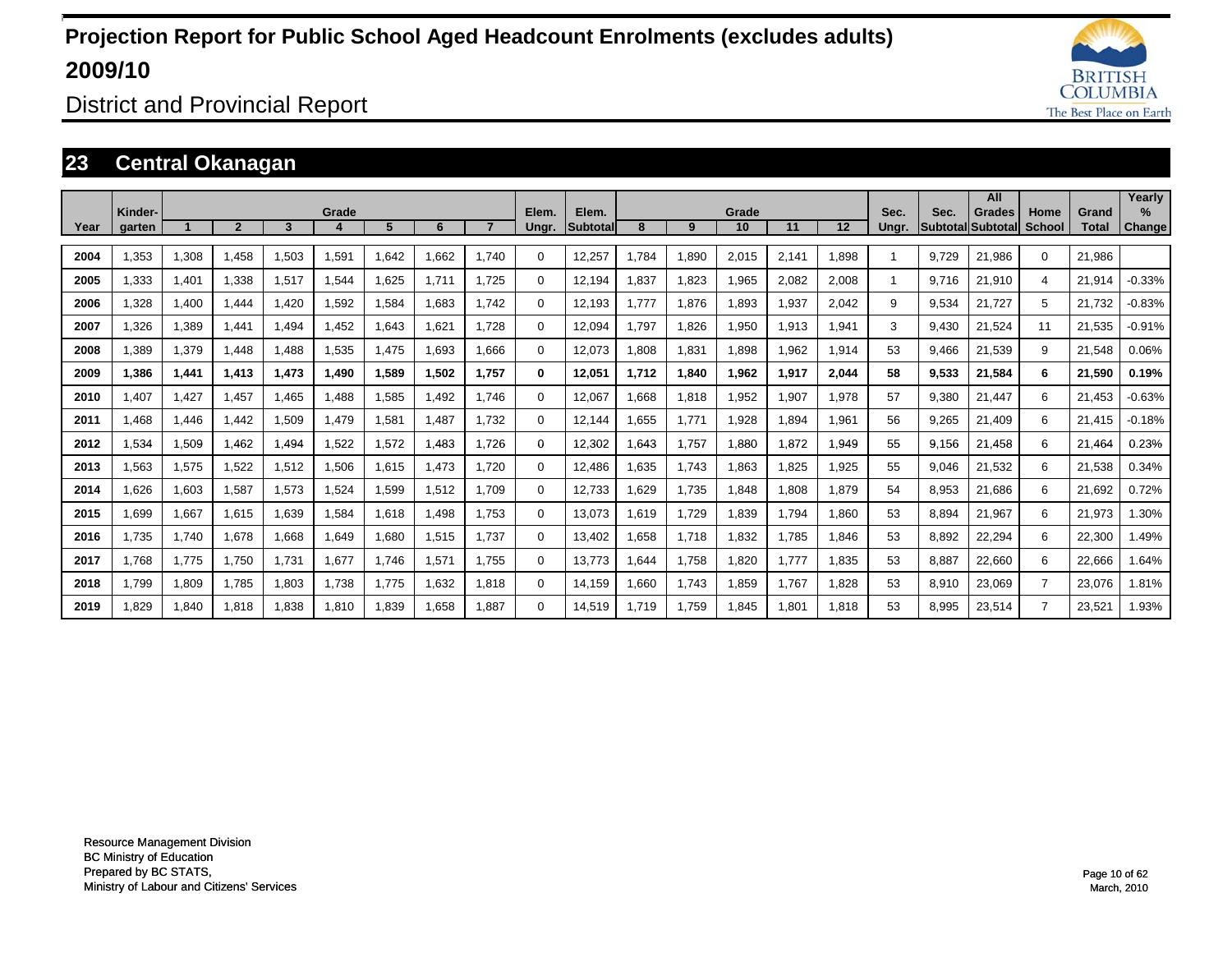

District and Provincial Report

### **27 Cariboo - Chilcotin**

|      | Kinder- |     |                |     | Grade |     |     |                | Elem.    | Elem.    |     |     | Grade |     |     | Sec.  | Sec.  | All<br>Grades     | Home           | Grand        | Yearly<br>$\%$ |
|------|---------|-----|----------------|-----|-------|-----|-----|----------------|----------|----------|-----|-----|-------|-----|-----|-------|-------|-------------------|----------------|--------------|----------------|
| Year | garten  |     | $\overline{2}$ | 3   | 4     | 5   | 6   | $\overline{7}$ | Ungr.    | Subtotal | 8   | 9   | 10    | 11  | 12  | Ungr. |       | Subtotal Subtotal | <b>School</b>  | <b>Total</b> | <b>Change!</b> |
| 2004 | 354     | 410 | 402            | 407 | 428   | 448 | 441 | 486            | $\Omega$ | 3,376    | 562 | 573 | 648   | 708 | 602 | 39    | 3,132 | 6,508             | 3              | 6,511        |                |
| 2005 | 353     | 371 | 406            | 408 | 434   | 424 | 467 | 441            | $\Omega$ | 3,304    | 517 | 573 | 600   | 643 | 609 | 42    | 2,984 | 6,288             | 3              | 6,291        | $-3.38%$       |
| 2006 | 354     | 369 | 377            | 418 | 410   | 440 | 442 | 469            | $\Omega$ | 3,279    | 491 | 584 | 589   | 629 | 571 | 37    | 2,901 | 6.180             | 5              | 6,185        | $-1.68%$       |
| 2007 | 341     | 368 | 367            | 396 | 422   | 410 | 455 | 445            | $\Omega$ | 3,204    | 513 | 507 | 598   | 497 | 473 | 43    | 2,631 | 5,835             | 6              | 5,841        | $-5.56%$       |
| 2008 | 361     | 367 | 360            | 369 | 397   | 425 | 401 | 454            | $\Omega$ | 3,134    | 476 | 526 | 522   | 503 | 430 | 33    | 2,490 | 5,624             | $\overline{2}$ | 5,626        | $-3.68%$       |
| 2009 | 355     | 363 | 340            | 365 | 378   | 386 | 414 | 415            | 0        | 3,016    | 472 | 484 | 530   | 482 | 469 | 21    | 2,458 | 5,474             |                | 5,475        | $-2.68%$       |
| 2010 | 345     | 348 | 329            | 353 | 365   | 373 | 410 | 400            | $\Omega$ | 2,923    | 484 | 448 | 516   | 473 | 431 | 20    | 2,372 | 5,295             |                | 5,296        | $-3.27%$       |
| 2011 | 362     | 339 | 316            | 342 | 353   | 360 | 396 | 397            | $\Omega$ | 2.865    | 468 | 459 | 480   | 462 | 421 | 19    | 2,309 | 5.174             |                | 5.175        | $-2.28%$       |
| 2012 | 366     | 356 | 308            | 329 | 342   | 348 | 383 | 385            | $\Omega$ | 2.817    | 465 | 444 | 492   | 432 | 414 | 18    | 2,265 | 5.082             |                | 5.083        | $-1.78%$       |
| 2013 | 378     | 359 | 322            | 319 | 328   | 337 | 370 | 371            | $\Omega$ | 2.784    | 453 | 442 | 477   | 442 | 389 | 18    | 2,221 | 5.005             |                | 5,006        | $-1.51%$       |
| 2014 | 372     | 371 | 325            | 335 | 318   | 324 | 359 | 360            | $\Omega$ | 2.764    | 438 | 431 | 477   | 432 | 397 | 18    | 2,193 | 4,957             |                | 4,958        | $-0.96%$       |
| 2015 | 401     | 366 | 336            | 339 | 334   | 315 | 345 | 348            | $\Omega$ | 2,784    | 423 | 418 | 466   | 431 | 390 | 18    | 2,146 | 4,930             |                | 4,931        | $-0.54%$       |
| 2016 | 401     | 395 | 333            | 351 | 340   | 332 | 336 | 336            | 0        | 2,824    | 411 | 406 | 451   | 421 | 388 | 17    | 2,094 | 4,918             |                | 4,919        | $-0.24%$       |
| 2017 | 402     | 395 | 360            | 348 | 352   | 337 | 354 | 328            | 0        | 2,876    | 396 | 393 | 437   | 408 | 380 | 17    | 2,031 | 4,907             |                | 4,908        | $-0.22%$       |
| 2018 | 404     | 396 | 359            | 375 | 348   | 349 | 360 | 346            | $\Omega$ | 2,937    | 387 | 379 | 424   | 396 | 369 | 16    | 1,971 | 4,908             |                | 4,909        | 0.02%          |
| 2019 | 407     | 398 | 361            | 375 | 376   | 346 | 373 | 351            | $\Omega$ | 2.987    | 408 | 372 | 410   | 384 | 358 | 16    | 1,948 | 4,935             |                | 4,936        | 0.55%          |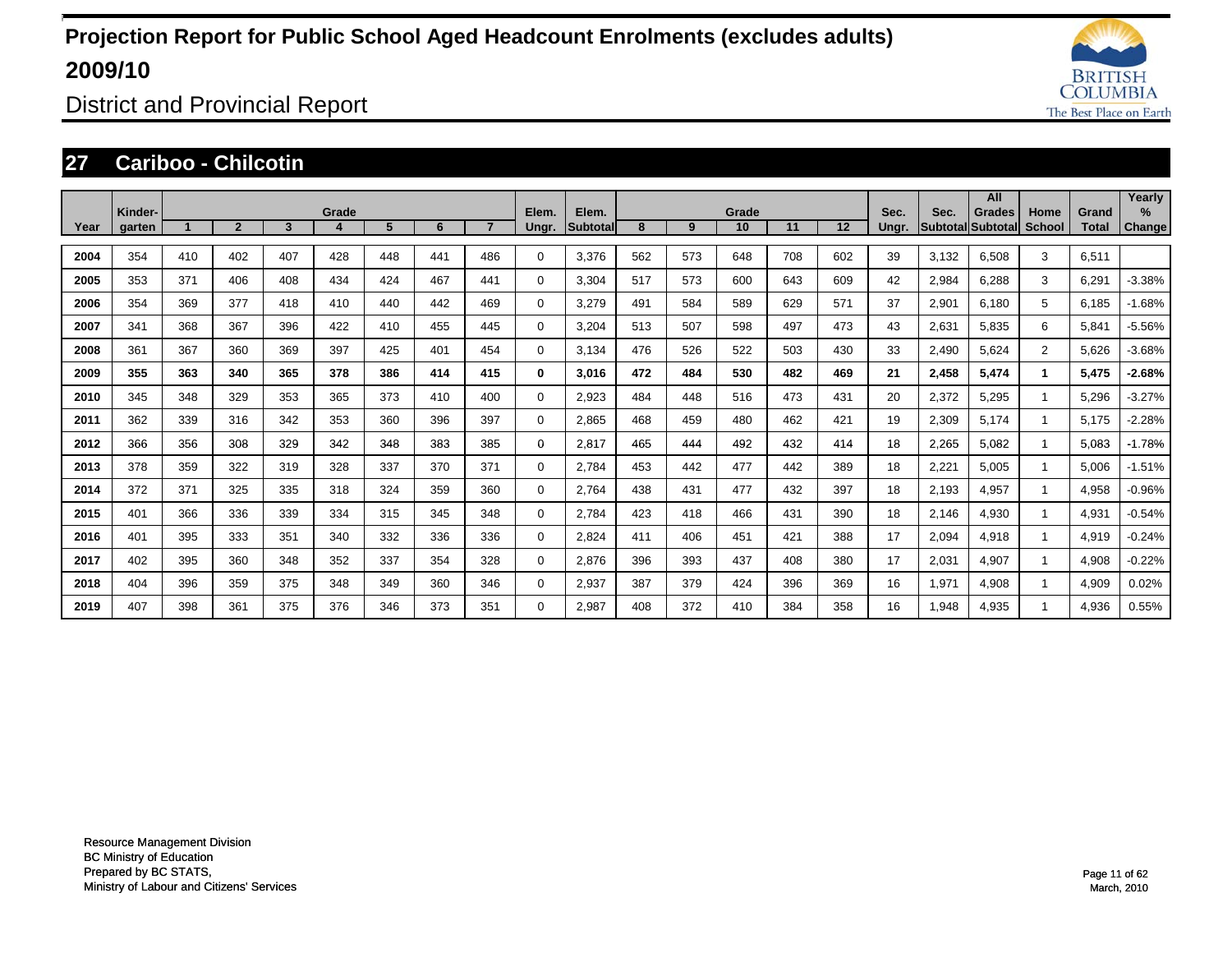

District and Provincial Report

### **28 Quesnel**

|      |                   |     |                |     |       |     |     |                |                |                    |     |     |             |     |     |               |       | All                                |                |                       | Yearly         |
|------|-------------------|-----|----------------|-----|-------|-----|-----|----------------|----------------|--------------------|-----|-----|-------------|-----|-----|---------------|-------|------------------------------------|----------------|-----------------------|----------------|
| Year | Kinder-<br>garten |     | $\overline{2}$ | 3   | Grade | 5   | 6   | $\overline{7}$ | Elem.<br>Ungr. | Elem.<br>Subtotall | 8   | 9   | Grade<br>10 | 11  | 12  | Sec.<br>Ungr. | Sec.  | <b>Grades</b><br>Subtotal Subtotal | Home<br>School | Grand<br><b>Total</b> | $\%$<br>Change |
|      |                   |     |                |     |       |     |     |                |                |                    |     |     |             |     |     |               |       |                                    |                |                       |                |
| 2004 | 269               | 248 | 266            | 300 | 291   | 297 | 310 | 315            | $\mathbf 0$    | 2,296              | 336 | 394 | 404         | 364 | 343 | 35            | 1,876 | 4.172                              | 1              | 4.173                 |                |
| 2005 | 198               | 282 | 248            | 278 | 308   | 295 | 313 | 324            | $\mathbf 0$    | 2,246              | 346 | 323 | 411         | 367 | 331 | 15            | 1.793 | 4.039                              | $\mathbf 0$    | 4,039                 | $-3.21%$       |
| 2006 | 236               | 192 | 285            | 256 | 274   | 315 | 301 | 313            | $\mathbf 0$    | 2.172              | 351 | 351 | 385         | 359 | 342 | $\mathbf 0$   | 1.788 | 3.960                              | $\overline{2}$ | 3,962                 | $-1.91%$       |
| 2007 | 195               | 244 | 188            | 295 | 266   | 280 | 322 | 307            | $\mathbf 0$    | 2,097              | 326 | 356 | 358         | 337 | 375 | $\mathbf 0$   | 1,752 | 3,849                              | 0              | 3,849                 | $-2.85%$       |
| 2008 | 213               | 199 | 240            | 198 | 291   | 277 | 275 | 324            | $\mathbf 0$    | 2,017              | 325 | 330 | 359         | 346 | 361 | $\Omega$      | 1,721 | 3,738                              | $\overline{2}$ | 3,740                 | $-2.83%$       |
| 2009 | 231               | 209 | 193            | 233 | 196   | 289 | 272 | 275            | 0              | 1.898              | 337 | 321 | 354         | 339 | 364 | $\mathbf 0$   | 1,715 | 3,613                              | $\mathbf{2}$   | 3,615                 | $-3.34%$       |
| 2010 | 227               | 233 | 187            | 235 | 185   | 266 | 268 | 242            | $\mathbf 0$    | 1.843              | 314 | 336 | 346         | 313 | 364 | $\mathbf 0$   | 1,673 | 3.516                              | $\overline{2}$ | 3,518                 | $-2.68%$       |
| 2011 | 219               | 228 | 208            | 227 | 187   | 252 | 247 | 239            | $\mathbf 0$    | 1,807              | 277 | 313 | 360         | 306 | 339 | $\mathbf 0$   | 1,595 | 3.402                              | $\overline{2}$ | 3.404                 | $-3.24%$       |
| 2012 | 242               | 221 | 204            | 253 | 180   | 254 | 233 | 220            | 0              | 1.807              | 273 | 277 | 337         | 318 | 330 | $\mathbf 0$   | 1,535 | 3.342                              | $\overline{2}$ | 3.344                 | $-1.76%$       |
| 2013 | 254               | 243 | 197            | 248 | 201   | 245 | 235 | 207            | $\mathbf 0$    | 1,830              | 251 | 272 | 301         | 299 | 342 | $\mathbf 0$   | 1,465 | 3,295                              | $\overline{2}$ | 3,297                 | $-1.41%$       |
| 2014 | 242               | 256 | 217            | 240 | 197   | 273 | 227 | 209            | $\mathbf 0$    | 1,861              | 237 | 251 | 294         | 268 | 325 | $\Omega$      | 1,375 | 3,236                              | $\overline{2}$ | 3,238                 | $-1.79%$       |
| 2015 | 246               | 244 | 228            | 264 | 190   | 268 | 253 | 202            | $\mathbf 0$    | 1,895              | 239 | 238 | 272         | 261 | 291 | 0             | 1,301 | 3,196                              | $\overline{2}$ | 3,198                 | $-1.24%$       |
| 2016 | 247               | 248 | 218            | 278 | 210   | 259 | 248 | 225            | $\mathbf 0$    | 1,933              | 231 | 238 | 257         | 242 | 282 | 0             | 1,250 | 3,183                              | $\overline{2}$ | 3,185                 | $-0.41%$       |
| 2017 | 248               | 251 | 223            | 265 | 221   | 285 | 240 | 221            | $\mathbf 0$    | 1,954              | 256 | 231 | 257         | 228 | 262 | 0             | 1,234 | 3.188                              | $\overline{2}$ | 3.190                 | 0.16%          |
| 2018 | 253               | 252 | 225            | 271 | 211   | 300 | 264 | 214            | $\mathbf 0$    | 1,990              | 253 | 256 | 249         | 227 | 247 | 0             | 1,232 | 3,222                              | $\overline{2}$ | 3,224                 | 1.07%          |
| 2019 | 255               | 257 | 226            | 274 | 216   | 287 | 278 | 235            | 0              | 2.028              | 244 | 253 | 274         | 221 | 245 | $\Omega$      | 1,237 | 3,265                              | $\overline{2}$ | 3,267                 | 1.33%          |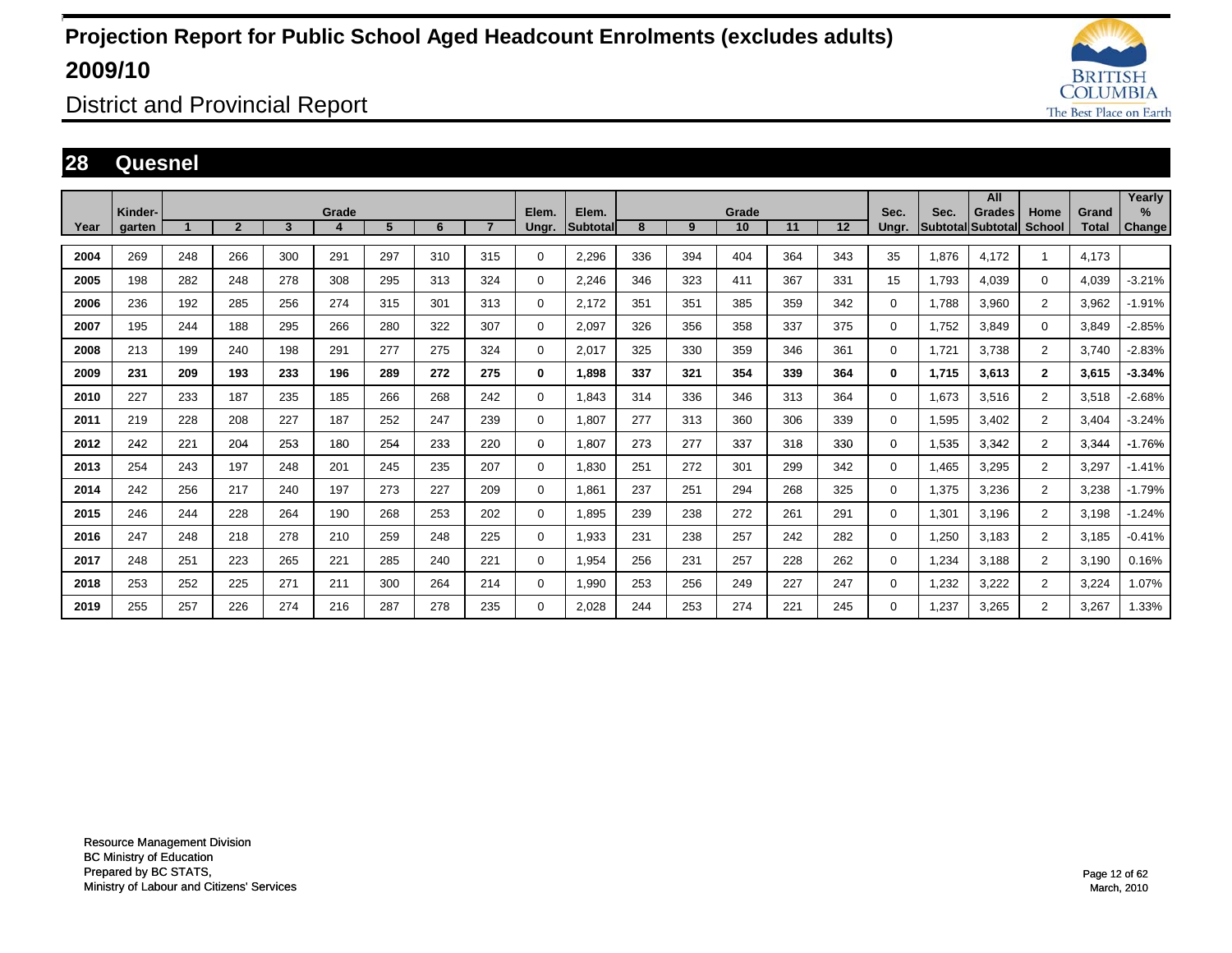

District and Provincial Report

#### **33 Chilliwack**

|      | Kinder- |       |                |       | Grade |       |       |       | Elem.          | Elem.    |       |       | Grade |       |       | Sec.  | Sec.  | All<br>Grades     | Home          | Grand        | Yearly<br>$\%$ |
|------|---------|-------|----------------|-------|-------|-------|-------|-------|----------------|----------|-------|-------|-------|-------|-------|-------|-------|-------------------|---------------|--------------|----------------|
| Year | garten  |       | $\overline{2}$ | 3     | 4     | 5     | 6     |       | Ungr.          | Subtotal | 8     | 9     | 10    | 11    | 12    | Ungr. |       | Subtotal Subtotal | <b>School</b> | <b>Total</b> | <b>Change</b>  |
| 2004 | 768     | 758   | 848            | 919   | 923   | 954   | 984   | 1.041 | $\Omega$       | 7,195    | 1,050 | 945   | 996   | 1,283 | 847   | 105   | 5,226 | 12,421            | $\Omega$      | 12,421       |                |
| 2005 | 758     | 806   | 787            | 855   | 953   | 915   | 992   | 1.025 | $\Omega$       | 7,091    | 1.076 | 993   | 1,023 | 1,298 | 795   | 127   | 5,312 | 12,403            | $\Omega$      | 12,403       | $-0.14%$       |
| 2006 | 800     | 808   | 840            | 824   | 901   | 989   | 928   | 1.060 | $\Omega$       | 7,150    | 1,024 | 1,021 | 992   | 1,131 | 734   | 393   | 5,295 | 12,445            | 4             | 12,449       | 0.37%          |
| 2007 | 772     | 839   | 813            | 861   | 831   | 912   | 1,001 | 995   | $\overline{2}$ | 7,026    | 1,062 | 967   | 1,065 | 1,204 | 835   | 461   | 5,594 | 12,620            | 5             | 12,625       | .41%           |
| 2008 | 835     | 806   | 842            | 818   | 882   | 850   | 950   | 1.051 | $\Omega$       | 7,034    | 989   | 1,049 | 1,066 | 1,052 | 1,081 | 456   | 5,693 | 12,727            | 4             | 12,731       | 0.84%          |
| 2009 | 876     | 881   | 795            | 863   | 841   | 884   | 869   | 956   | 0              | 6,965    | 1,055 | 965   | 1,100 | 1,003 | 1,215 | 444   | 5,782 | 12,747            | 8             | 12,755       | 0.19%          |
| 2010 | 889     | 893   | 811            | 879   | 822   | 905   | 877   | 897   | $\Omega$       | 6,973    | 1,067 | 937   | 1,104 | 999   | 1,189 | 450   | 5,746 | 12,719            | 8             | 12,727       | $-0.22%$       |
| 2011 | 933     | 907   | 822            | 896   | 837   | 885   | 898   | 904   | $\Omega$       | 7,082    | 1,003 | 948   | 1,073 | 1,000 | 1.178 | 442   | 5,644 | 12,726            | 8             | 12,734       | 0.06%          |
| 2012 | 943     | 951   | 834            | 908   | 852   | 900   | 878   | 925   | 0              | 7,191    | 1.010 | 892   | 1,083 | 974   | 1.179 | 437   | 5,575 | 12,766            | 8             | 12,774       | 0.31%          |
| 2013 | 954     | 961   | 874            | 921   | 863   | 917   | 893   | 905   | $\Omega$       | 7,288    | 1,032 | 897   | 1,022 | 980   | 1,150 | 434   | 5,515 | 12,803            | 8             | 12,811       | 0.29%          |
| 2014 | 959     | 972   | 885            | 965   | 876   | 929   | 910   | 920   | $\Omega$       | 7,416    | 1,011 | 916   | 1,027 | 929   | 1,154 | 426   | 5,463 | 12,879            | 8             | 12,887       | 0.59%          |
| 2015 | 975     | 978   | 895            | 977   | 918   | 942   | 921   | 937   | $\Omega$       | 7,543    | 1,028 | 899   | 1,047 | 933   | 1,099 | 425   | 5,431 | 12,974            | 8             | 12,982       | 0.74%          |
| 2016 | 988     | 994   | 900            | 988   | 928   | 986   | 934   | 949   | $\Omega$       | 7,667    | 1,046 | 913   | 1,029 | 948   | 1,098 | 418   | 5,452 | 13,119            | 8             | 13,127       | 1.12%          |
| 2017 | 1,006   | 1,007 | 914            | 994   | 939   | 998   | 977   | 962   | $\Omega$       | 7,797    | 1,059 | 928   | 1,043 | 933   | 1,117 | 419   | 5,499 | 13,296            | 9             | 13,305       | .36%           |
| 2018 | 1,022   | 1,025 | 926            | 1,010 | 944   | 1,009 | 989   | 1,005 | $\Omega$       | 7,930    | 1,073 | 940   | 1,060 | 945   | 1,103 | 424   | 5,545 | 13,475            | 9             | 13,484       | .35%           |
| 2019 | 1,035   | 1,041 | 943            | 1.022 | 959   | 1,014 | 1,000 | 1.017 | $\Omega$       | 8.031    | 1,121 | 952   | 1.073 | 960   | 1.114 | 426   | 5,646 | 13.677            | 9             | 13,686       | .50%           |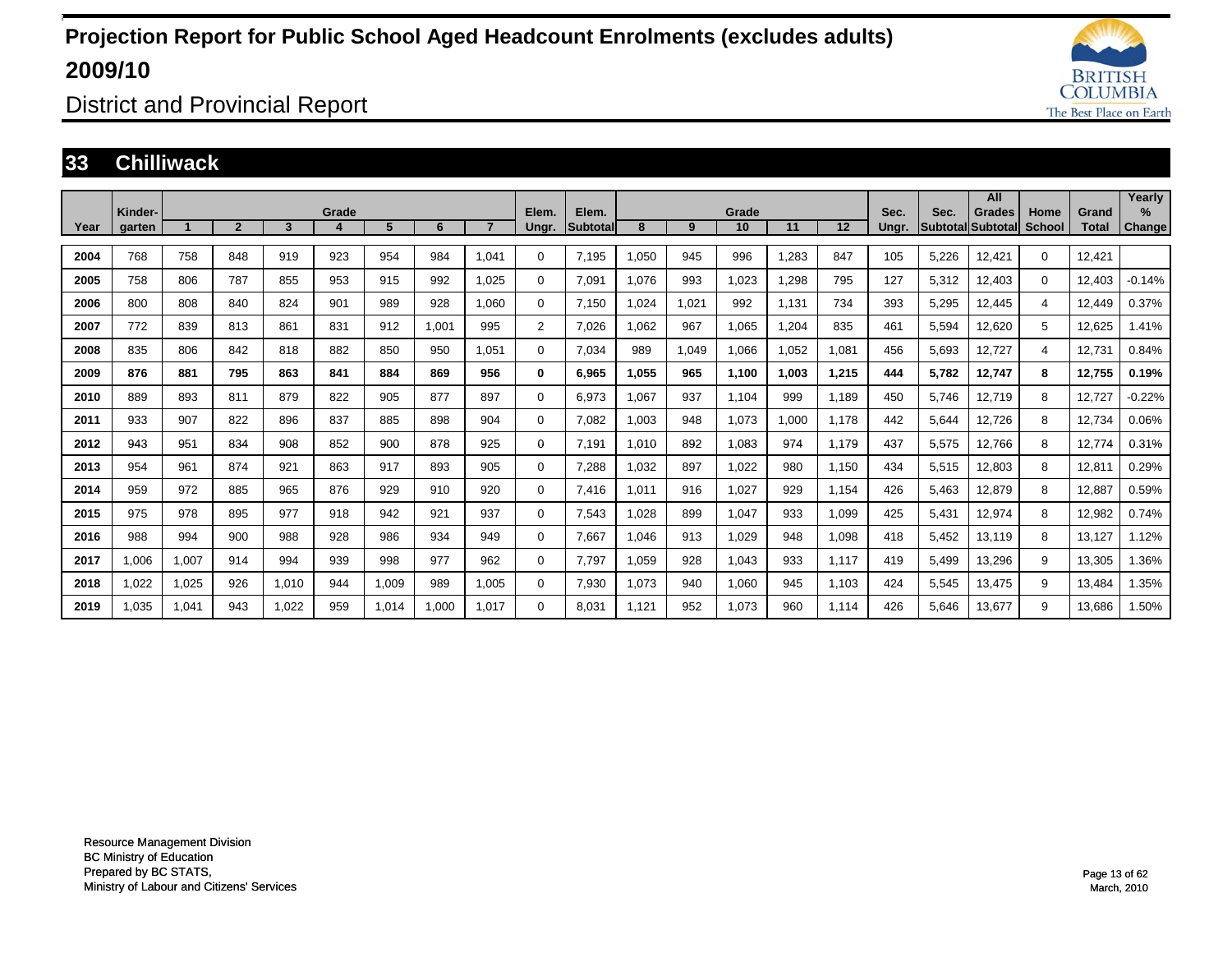

District and Provincial Report

### **34 Abbotsford**

|      | Kinder- |       |                |       | Grade |       |       |       | Elem.       | Elem.     |       |       | Grade |       |       | Sec.  | Sec.  | All<br>Grades     | Home   | Grand        | Yearly<br>$\%$ |
|------|---------|-------|----------------|-------|-------|-------|-------|-------|-------------|-----------|-------|-------|-------|-------|-------|-------|-------|-------------------|--------|--------------|----------------|
| Year | garten  |       | $\overline{2}$ | 3     |       | 5     | 6     |       | Ungr.       | Subtotall | 8     | 9     | 10    | 11    | 12    | Ungr. |       | Subtotal Subtotal | School | <b>Total</b> | Change         |
| 2004 | .360    | 1,442 | 1.390          | .447  | 1.420 | 1.480 | 1.489 | .528  | $\Omega$    | 11,556    | .533  | 1,574 | 1.466 | 1.816 | 1,493 | 31    | 7,913 | 19,469            | 6      | 19,475       |                |
| 2005 | 1.307   | 1,368 | 1.413          | ,401  | 1.450 | 1.447 | 1.471 | 1.504 | $\mathbf 0$ | 11.361    | 1,571 | 1,563 | 1.628 | 1.657 | 1,605 | 27    | 8,051 | 19,412            | 15     | 19.427       | $-0.25%$       |
| 2006 | 1.316   | 1,288 | 1.312          | ,372  | 1.402 | 1,434 | 1.433 | .475  | $\mathbf 0$ | 11.032    | .490  | 1,607 | 1.606 | 1.663 | 1.409 | 27    | 7,802 | 18,834            | 34     | 18,868       | $-2.88%$       |
| 2007 | 1.316   | 1,305 | 1,298          | ,294  | 1,397 | 1.418 | 1.414 | 1.457 | $\mathbf 0$ | 10,899    | .482  | 1,557 | 1.644 | 1.686 | 1,503 | 58    | 7,930 | 18,829            | 39     | 18,868       | 0.00%          |
| 2008 | .342    | 1,325 | 1.316          | 1,333 | 1,297 | 1.402 | 1.412 | 1.434 | $\mathbf 0$ | 10,861    | .478  | 1,563 | 1.608 | 1.726 | 1.535 | 53    | 7,963 | 18,824            | 36     | 18.860       | $-0.04%$       |
| 2009 | 1.371   | 1,371 | 1,345          | 1,330 | 1,323 | 1,309 | 1.408 | 1.446 | $\bf{0}$    | 10,903    | 1,431 | 1,517 | 1.649 | 1.617 | 1.637 | 77    | 7,928 | 18.831            | 36     | 18.867       | 0.04%          |
| 2010 | .374    | 1,390 | 1.379          | .365  | 1,350 | 1.314 | 1.416 | .423  | $\Omega$    | 11.011    | .415  | 1,528 | 1.644 | 1.575 | 1.626 | 76    | 7.864 | 18.875            | 36     | 18,911       | 0.23%          |
| 2011 | 1,408   | 1,393 | 1,398          | 1,398 | 1,385 | 1,340 | 1,421 | 1.430 | $\Omega$    | 11.173    | .393  | 1,511 | 1,653 | 1,569 | 1,585 | 75    | 7,786 | 18,959            | 36     | 18,995       | 0.44%          |
| 2012 | ,443    | 1,428 | 1,401          | 1.418 | 1,418 | 1,374 | 1.449 | 1,435 | $\Omega$    | 11,366    | .399  | 1,489 | 1,636 | 1,576 | 1,575 | 74    | 7.749 | 19,115            | 37     | 19,152       | 0.83%          |
| 2013 | ,494    | 1,464 | 1,436          | ,422  | 1.438 | 1,407 | 1,484 | 1,462 | $\Omega$    | 11,607    | .404  | 1,495 | 1,613 | 1,561 | 1,582 | 74    | 7,729 | 19,336            | 37     | 19,373       | 1.15%          |
| 2014 | .550    | 1,514 | 1.473          | ,458  | 1.443 | 1,426 | 1,519 | 1.497 | $\Omega$    | 11,880    | ,430  | 1,499 | 1,619 | 1,540 | 1,569 | 74    | 7,731 | 19,611            | 38     | 19,649       | .42%           |
| 2015 | .641    | 1,571 | 1,523          | ,494  | 1,478 | 1,432 | 1,541 | 1,532 | $\mathbf 0$ | 12,212    | ,464  | 1,527 | 1,624 | 1,545 | 1,550 | 74    | 7,784 | 19,996            | 39     | 20,035       | .96%           |
| 2016 | .660    | 1,663 | 1,581          | .545  | 1,515 | 1.467 | 1,548 | .555  | 0           | 12,534    | ,498  | 1,563 | 1,653 | 1,550 | 1,553 | 74    | 7,891 | 20,425            | 40     | 20,465       | 2.15%          |
| 2017 | 1.676   | 1,683 | 1.672          | 1,603 | 1,567 | 1,503 | 1,584 | 1.561 | 0           | 12,849    | 519.  | 1,598 | 1,689 | 1,575 | 1,558 | 75    | 8,014 | 20,863            | 41     | 20,904       | 2.15%          |
| 2018 | 1.691   | 1,699 | 1,693          | 1,695 | 1,624 | 1,554 | 1,623 | 1,597 | $\mathbf 0$ | 13.176    | 1,525 | 1,620 | 1,726 | 1.609 | 1,583 | 76    | 8.139 | 21,315            | 41     | 21,356       | 2.16%          |
| 2019 | 1.704   | 1.714 | 1.708          | 1.716 | 1.717 | 1.610 | 1.677 | 1.636 | $\Omega$    | 13.482    | 1.561 | 1.628 | 1.751 | .645  | 1.618 | 77    | 8.280 | 21.762            | 42     | 21.804       | 2.10%          |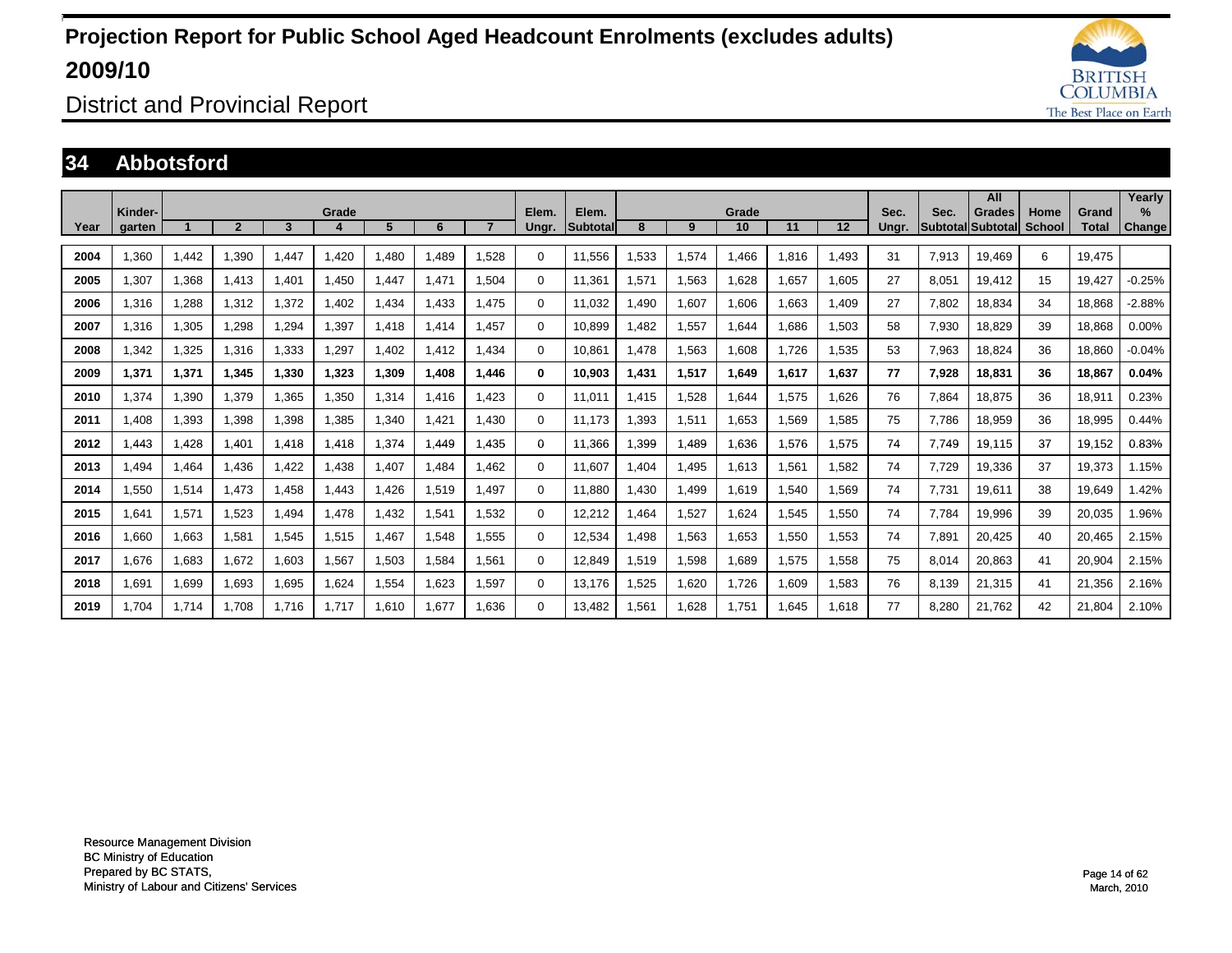

District and Provincial Report

### **35 Langley**

|      | Kinder- |       |                |       | Grade |       |       |                | Elem.    | Elem.    |       |       | Grade |       |       | Sec.     | Sec.  | All                                 | Home              | Grand        | Yearly<br>$\%$ |
|------|---------|-------|----------------|-------|-------|-------|-------|----------------|----------|----------|-------|-------|-------|-------|-------|----------|-------|-------------------------------------|-------------------|--------------|----------------|
| Year | garten  |       | $\overline{2}$ | 3     |       | 5     | 6     | $\overline{ }$ | Ungr.    | Subtotal | 8     | 9     | 10    | 11    | 12    | Unar.    |       | <b>Grades</b><br> Subtotal Subtotal | <b>School</b>     | <b>Total</b> | Change         |
| 2004 | .239    | 1,208 | 1,233          | 1,342 | 1,418 | 1,502 | 1,524 | 1.602          | 0        | 11.068   | .694  | 1,721 | .665  | 1,616 | 1.446 | $\Omega$ | 8.142 | 19,210                              | $12 \overline{ }$ | 19.222       |                |
| 2005 | 1.142   | 1,291 | 1.208          | 1,282 | .388  | 1.442 | 1,534 | 1.521          | 0        | 10.808   | 1.703 | 1,752 | 1.776 | 1,582 | 1,561 | 8        | 8.382 | 19,190                              | 5                 | 19.195       | $-0.14%$       |
| 2006 | ,229    | 1,169 | 1,290          | 1,239 | 1,278 | .405  | 1.448 | 1.539          | 0        | 10,597   | 1,618 | 1,725 | 1,835 | 1,609 | 1,620 | 11       | 8.418 | 19,015                              | 5                 | 19,020       | $-0.91%$       |
| 2007 | .225    | 1,266 | 1,233          | 1,321 | .259  | .307  | 1.460 | 1.480          | 0        | 10,551   | 1,582 | 1,678 | 1,814 | 1.796 | 1,602 | 9        | 8.481 | 19.032                              | 13                | 19,045       | 0.13%          |
| 2008 | .285    | 1,294 | 1.278          | 1.264 | 1,353 | .320  | 1.353 | 1.473          | 0        | 10.620   | 1,543 | 1.626 | 1.738 | 1.779 | 1.684 | $\Omega$ | 8.370 | 18.990                              | 13                | 19.003       | $-0.22%$       |
| 2009 | 1.282   | 1,350 | 1,311          | 1,309 | 1,300 | 1,381 | 1,343 | 1.400          | 0        | 10,676   | 1,534 | 1,587 | 1,677 | 1.794 | 1,642 | 0        | 8,234 | 18,910                              | 7                 | 18,917       | $-0.45%$       |
| 2010 | .324    | 1,319 | 1.350          | 1,352 | 1,334 | 1,374 | 1.363 | 1.365          | 0        | 10.781   | ,507  | 1,567 | 1,676 | 1.775 | 1.573 | 0        | 8.098 | 18.879                              | $\overline{7}$    | 18.886       | $-0.16%$       |
| 2011 | .343    | 1,361 | 1.320          | 1,391 | 1,376 | .408  | 1.356 | 1.384          | 0        | 10.939   | .469  | 1,539 | 1,654 | 1.771 | 1,551 | $\Omega$ | 7.984 | 18.923                              | $\overline{7}$    | 18.930       | 0.23%          |
| 2012 | ,365    | 1,381 | 1,360          | 1,361 | 1,415 | .451  | 1,389 | 1.375          | 0        | 11,097   | ,488  | 1,501 | .626  | 1.748 | 1,547 | 0        | 7,910 | 19,007                              | $\overline{7}$    | 19,014       | 0.44%          |
| 2013 | ,431    | 1,403 | 1,380          | 1,401 | 1,385 | 1,491 | 1.430 | 1.407          | 0        | 11,328   | .479  | 1,519 | 1,587 | 1.719 | 1,529 | 0        | 7,833 | 19,161                              | $\overline{7}$    | 19.168       | 0.81%          |
| 2014 | .531    | 1,470 | 1.403          | 1.422 | .426  | 1,461 | 1.468 | 1.448          | 0        | 11.629   | 1,512 | 1,510 | 1.602 | 1.680 | 1,503 | $\Omega$ | 7.807 | 19.436                              | $\overline{7}$    | 19.443       | 1.43%          |
| 2015 | .550    | 1,571 | 1,469          | 1,445 | ,446  | 1,503 | 1.440 | 1.487          | $\Omega$ | 11,911   | .556  | 1,543 | 1,594 | 1,694 | 1,471 | $\Omega$ | 7,858 | 19,769                              | $\overline{7}$    | 19.776       | 1.71%          |
| 2016 | .595    | 1,590 | 1,566          | 1,511 | 1,470 | 1,524 | 1.480 | 1.459          | 0        | 12,195   | .596  | 1,586 | 1.626 | 1.686 | 1,481 | $\Omega$ | 7,975 | 20,170                              | 8                 | 20,178       | 2.03%          |
| 2017 | 1.639   | 1,636 | 1.586          | 1.610 | 1,535 | 1,549 | 1,501 | 1.499          | $\Omega$ | 12,555   | .567  | 1,627 | 1.669 | 1.717 | 1.475 | $\Omega$ | 8.055 | 20.610                              | 8                 | 20,618       | 2.18%          |
| 2018 | 1,676   | 1,679 | 1,631          | 1,630 | 1,634 | 1,616 | 1,524 | 1,519          | $\Omega$ | 12,909   | ,609  | 1,599 | 1,711 | 1.762 | 1,500 | $\Omega$ | 8.181 | 21,090                              | 8                 | 21,098       | 2.33%          |
| 2019 | 1.711   | 1.716 | 1.673          | 1.675 | 1.654 | 1.717 | 1.589 | 1.542          | 0        | 13.277   | 1.630 | 1.640 | 1.686 | 1.805 | 1.540 | $\Omega$ | 8.301 | 21.578                              | 8                 | 21.586       | 2.31%          |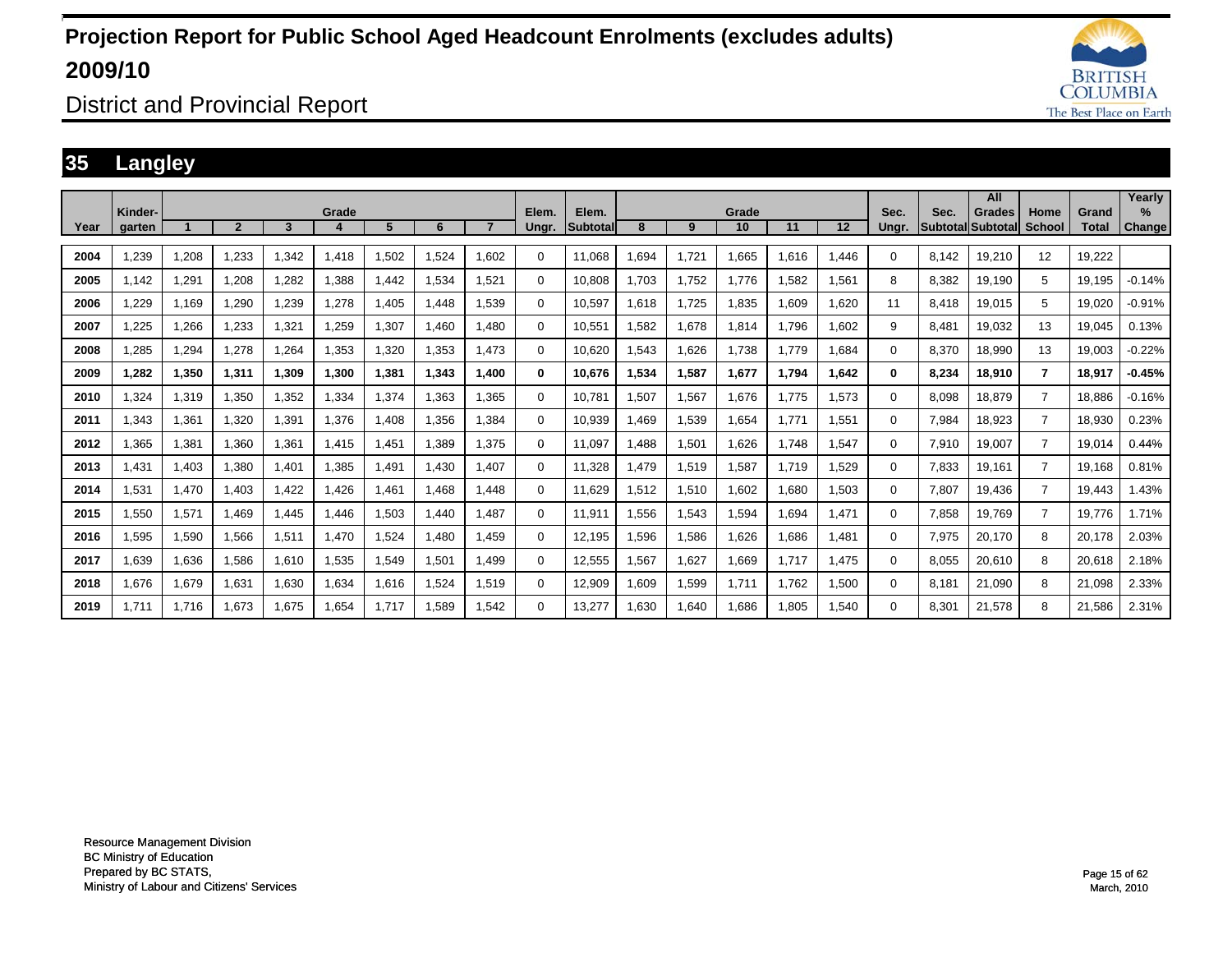

District and Provincial Report

### **36 Surrey**

|      |                   |       |              |       |       |       |       |                |                |                   |       |       |             |       |       |               |                            | All           |                       |                       | Yearly         |
|------|-------------------|-------|--------------|-------|-------|-------|-------|----------------|----------------|-------------------|-------|-------|-------------|-------|-------|---------------|----------------------------|---------------|-----------------------|-----------------------|----------------|
| Year | Kinder-<br>garten |       | $\mathbf{p}$ | 3     | Grade | 5     | 6     | $\overline{7}$ | Elem.<br>Ungr. | Elem.<br>Subtotal | 8     | 9     | Grade<br>10 | 11    | 12    | Sec.<br>Unar. | Sec.<br> Subtotal Subtotal | <b>Grades</b> | Home<br><b>School</b> | Grand<br><b>Total</b> | $\%$<br>Change |
| 2004 | 4,231             | 4,514 | 4.619        | 4,671 | 4,972 | 4,939 | 4.848 | 4.946          | 7              | 37.747            | 4,833 | 5,016 | 5.184       | 5,252 | 4,473 | 37            | 24.795                     | 62,542        | 9                     | 62.551                |                |
| 2005 | 4.181             | 4,345 | 4.660        | 4.656 | 4,776 | 5.068 | 4,998 | 4,952          | 6              | 37.642            | 5,108 | 4,931 | 5,501       | 5.353 | 4.641 | 42            | 25.576                     | 63.218        | 9                     | 63.227                | 1.08%          |
| 2006 | 4,229             | 4,302 | 4,431        | 4.742 | 4,755 | 4,819 | 5,188 | 5,098          | 6              | 37,570            | 5,138 | 5,149 | 5,600       | 5,390 | 4,829 | 20            | 26,126                     | 63,696        | 15                    | 63,711                | 0.77%          |
| 2007 | 4.280             | 4,375 | 4.348        | 4,478 | 4,837 | 4,855 | 4,938 | 5.349          | 6              | 37.466            | 5,347 | 5,236 | 5.787       | 5,370 | 5,537 | 46            | 27,323                     | 64,789        | 17                    | 64.806                | 1.72%          |
| 2008 | 4.340             | 4,485 | 4.474        | 4.520 | 4.614 | 4,959 | 5.046 | 5.092          | 4              | 37.534            | 5,547 | 5,408 | 5.892       | 5.427 | 5.239 | 91            | 27.604                     | 65.138        | 22                    | 65.160                | 0.55%          |
| 2009 | 4,508             | 4,523 | 4,591        | 4,548 | 4,667 | 4.783 | 5,109 | 5.177          | 5              | 37,911            | 5,270 | 5,621 | 6,103       | 5.743 | 5,926 | 30            | 28.693                     | 66.604        | 10                    | 66,614                | 2.23%          |
| 2010 | 4.602             | 4,552 | 4.597        | 4.605 | 4,722 | 4,732 | 5,077 | 5.201          | 5              | 38.093            | 5,195 | 5,627 | 6.179       | 5.777 | 6.010 | 30            | 28,818                     | 66.911        | 10                    | 66,921                | 0.46%          |
| 2011 | 4.671             | 4,646 | 4.625        | 4.610 | 4.780 | 4.784 | 5.019 | 5.166          | 5              | 38,306            | 5,216 | 5,547 | 6.184       | 5.841 | 6.044 | 30            | 28.862                     | 67.168        | 10                    | 67.178                | 0.38%          |
| 2012 | 4.747             | 4,715 | 4.718        | 4,635 | 4,783 | 4,839 | 5,072 | 5,105          | 5              | 38,619            | 5,179 | 5,566 | 6,102       | 5,846 | 6.103 | 30            | 28,826                     | 67.445        | 10                    | 67,455                | 0.41%          |
| 2013 | 4.872             | 4,790 | 4.786        | 4.725 | 4,806 | 4,840 | 5,126 | 5,153          | 5              | 39,103            | 5.116 | 5,524 | 6.114       | 5.767 | 6.103 | 30            | 28,654                     | 67.757        | 10                    | 67.767                | 0.46%          |
| 2014 | 4.983             | 4,916 | 4.864        | 4.795 | 4.899 | 4,865 | 5.127 | 5.208          | 5              | 39,662            | 5.162 | 5,458 | 6.071       | 5.774 | 6.027 | 30            | 28,522                     | 68.184        | 10                    | 68.194                | 0.63%          |
| 2015 | 5,011             | 5,027 | 4,990        | 4,873 | 4,971 | 4,958 | 5,153 | 5,210          | 5              | 40,198            | 5,216 | 5,506 | 6,005       | 5,738 | 6,029 | 30            | 28,524                     | 68,722        | 10                    | 68,732                | 0.79%          |
| 2016 | 5.060             | 5,056 | 5.103        | 4,998 | 5,050 | 5,030 | 5,251 | 5.236          | 5              | 40.789            | 5,218 | 5,562 | 6,051       | 5.680 | 5,997 | 30            | 28,538                     | 69,327        | 10                    | 69,337                | 0.88%          |
| 2017 | 5.115             | 5,106 | 5.133        | 5.110 | 5,179 | 5.109 | 5,326 | 5.333          | 5              | 41,416            | 5.242 | 5,563 | 6.105       | 5.715 | 5,934 | 30            | 28,589                     | 70.005        | 11                    | 70.016                | 0.98%          |
| 2018 | 5,174             | 5,162 | 5,184        | 5,141 | 5,296 | 5,238 | 5,411 | 5,409          | 5              | 42,020            | 5,338 | 5,590 | 6,110       | 5.766 | 5,966 | 30            | 28,800                     | 70,820        | 11                    | 70,831                | 1.16%          |
| 2019 | 5.224             | 5,222 | 5.242        | 5.194 | 5,331 | 5.358 | 5.549 | 5.498          | 5              | 42.623            | 5.418 | 5,695 | 6.145       | 5.779 | 6.028 | 30            | 29.095                     | 71.718        | 11                    | 71.729                | 1.27%          |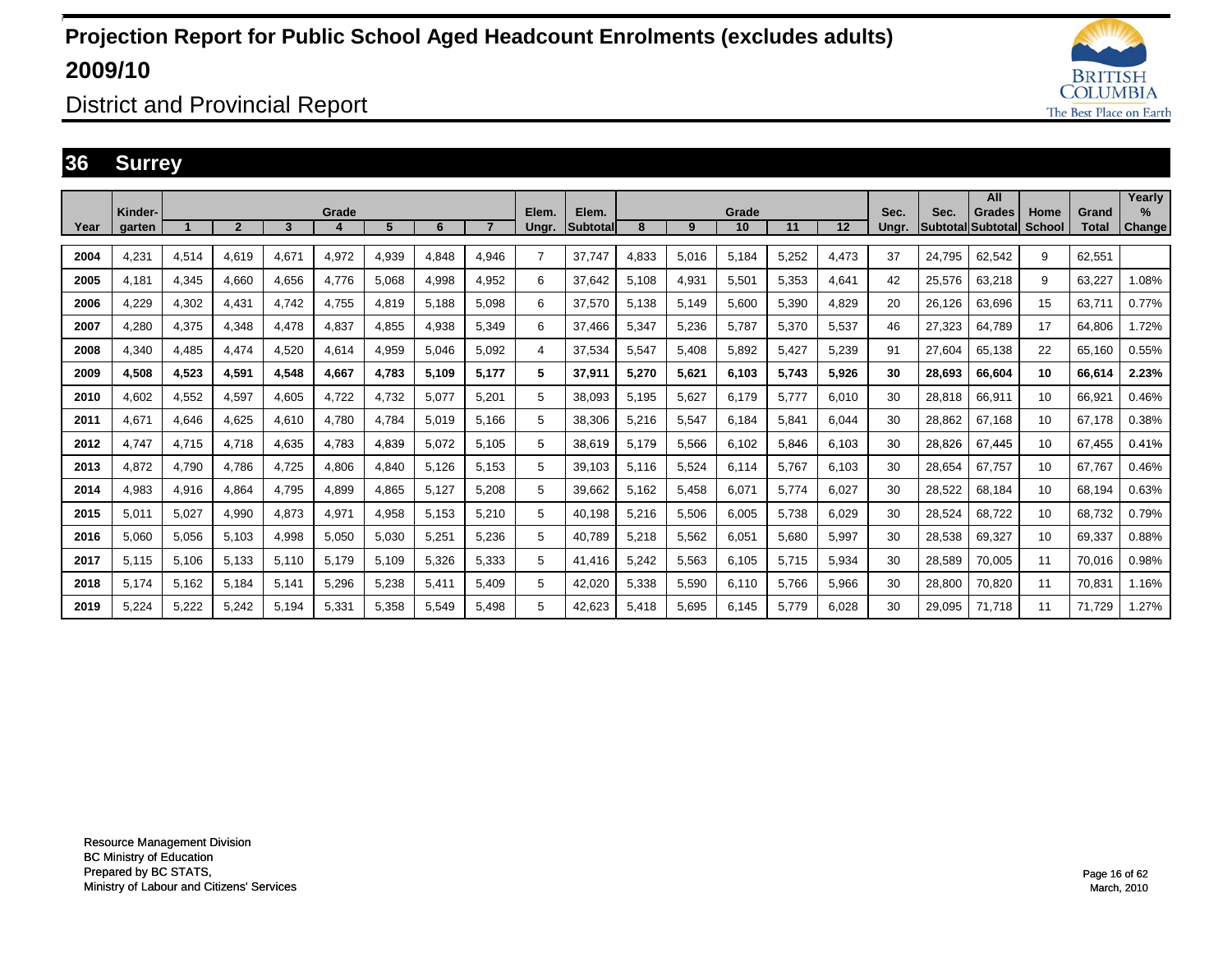

District and Provincial Report

### **37 Delta**

|      | Kinder- |       |                |       |       |       |       |                |                |                          |       |       |             |       |       |               |       | All                         |                |                       | Yearly                |
|------|---------|-------|----------------|-------|-------|-------|-------|----------------|----------------|--------------------------|-------|-------|-------------|-------|-------|---------------|-------|-----------------------------|----------------|-----------------------|-----------------------|
| Year | aarten  |       | $\overline{2}$ | 3     | Grade | 5     | 6     | $\overline{7}$ | Elem.<br>Ungr. | Elem.<br><b>Subtotal</b> | 8     | 9     | Grade<br>10 | 11    | 12    | Sec.<br>Unar. | Sec.  | Grades<br>Subtotal Subtotal | Home<br>School | Grand<br><b>Total</b> | $\%$<br><b>Change</b> |
| 2004 | 1.031   | 1,173 | 1.126          | 1.185 | 1.293 | 1,271 | 1.305 | 1.370          | $\Omega$       | 9.754                    | .428  | 1.420 | 1.392       | .485  | 1.486 | 0             | 7.211 | 16.965                      | $\overline{2}$ | 16,967                |                       |
| 2005 | 1,024   | 1,037 | 1.168          | 1.147 | 1.194 | 1,314 | 1,292 | 1,329          | 0              | 9,505                    | ,454  | 1,440 | 1,466       | 1,342 | 1,531 | 0             | 7,233 | 16,738                      | 4              | 16.742                | $-1.33%$              |
| 2006 | 976     | 1,025 | 1,011          | 1.172 | 1,111 | 1.192 | 1.302 | 1,303          | $\Omega$       | 9.092                    | ,457  | 1,462 | 1,477       | 1.416 | 1,319 | 0             | 7.131 | 16,223                      | 4              | 16.227                | $-3.08%$              |
| 2007 | 1.026   | 981   | 1.046          | 1.010 | 1.163 | 1.119 | 1.207 | 1.302          | 0              | 8.854                    | 1.412 | 1.481 | 1.484       | l.459 | 1,437 | 0             | 7,273 | 16.127                      | 3              | 16.130                | $-0.60%$              |
| 2008 | 1.017   | 1,036 | 980            | 1.056 | 1,031 | 1.162 | 1.132 | 1.233          | 0              | 8.647                    | .450  | 1,445 | 1,508       | .504  | 1.452 | 0             | 7,359 | 16,006                      | 3              | 16.009                | $-0.75%$              |
| 2009 | 981     | 1.061 | 1.072          | 1.018 | 1.079 | 1.056 | 1.201 | 1.153          | 0              | 8.621                    | 1.395 | 1,476 | 1.483       | 1.468 | 1.486 | $\bf{0}$      | 7,308 | 15,929                      | 3              | 15.932                | $-0.48%$              |
| 2010 | 922     | 984   | 1,066          | 1,006 | 1,051 | 1,008 | 1,092 | 1.162          | 0              | 8,291                    | 1,377 | 1,393 | 1,434       | 1,502 | 1,431 | 0             | 7.137 | 15,428                      | 3              | 15,431                | $-3.14%$              |
| 2011 | 899     | 924   | 988            | 1,001 | 1,038 | 982   | 1,043 | 1,056          | 0              | 7,931                    | .385  | 1,374 | 1,356       | .454  | 1,457 | 0             | 7,026 | 14,957                      | 3              | 14,960                | $-3.05%$              |
| 2012 | 871     | 900   | 927            | 928   | 1.033 | 970   | 1,015 | 1.007          | 0              | 7,651                    | ,261  | 1,381 | .336        | 1,378 | 1,417 | 0             | 6.773 | 14,424                      | 3              | 14,427                | $-3.56%$              |
| 2013 | 847     | 873   | 904            | 870   | 957   | 963   | 1,002 | 980            | 0              | 7,396                    | ,202  | 1,258 | 1,339       | .354  | 1,341 | 0             | 6.494 | 13,890                      | 3              | 13,893                | -3.70%                |
| 2014 | 861     | 849   | 877            | 849   | 897   | 893   | 995   | 967            | 0              | 7.188                    | 1.170 | 1,199 | 1,226       | .354  | 1,313 | 0             | 6,262 | 13.450                      | 3              | 13.453                | $-3.17%$              |
| 2015 | 917     | 863   | 852            | 823   | 875   | 837   | 922   | 960            | 0              | 7.049                    | 1.153 | 1.167 | 1.169       | ,246  | 1,315 | 0             | 6.050 | 13.099                      | $\overline{2}$ | 13.101                | $-2.62%$              |
| 2016 | 922     | 918   | 867            | 800   | 848   | 816   | 865   | 890            | 0              | 6,926                    | 1,144 | 1,148 | 1,134       | .186  | 1,216 | 0             | 5,828 | 12,754                      | $\overline{2}$ | 12,756                | $-2.63%$              |
| 2017 | 932     | 924   | 923            | 813   | 824   | 792   | 842   | 834            | 0              | 6.884                    | 1,061 | 1,139 | 1,115       | .148  | 1,151 | 0             | 5,614 | 12,498                      | $\overline{2}$ | 12,500                | $-2.01%$              |
| 2018 | 948     | 934   | 927            | 865   | 837   | 769   | 817   | 812            | 0              | 6,909                    | 994   | 1,058 | 1,104       | .128  | 1.114 | 0             | 5,398 | 12,307                      | $\overline{2}$ | 12,309                | $-1.53%$              |
| 2019 | 966     | 949   | 938            | 870   | 892   | 782   | 794   | 788            | 0              | 6.979                    | 968   | 991   | 1.029       | 1.118 | 1.095 | 0             | 5,201 | 12.180                      | $\overline{2}$ | 12.182                | $-1.03%$              |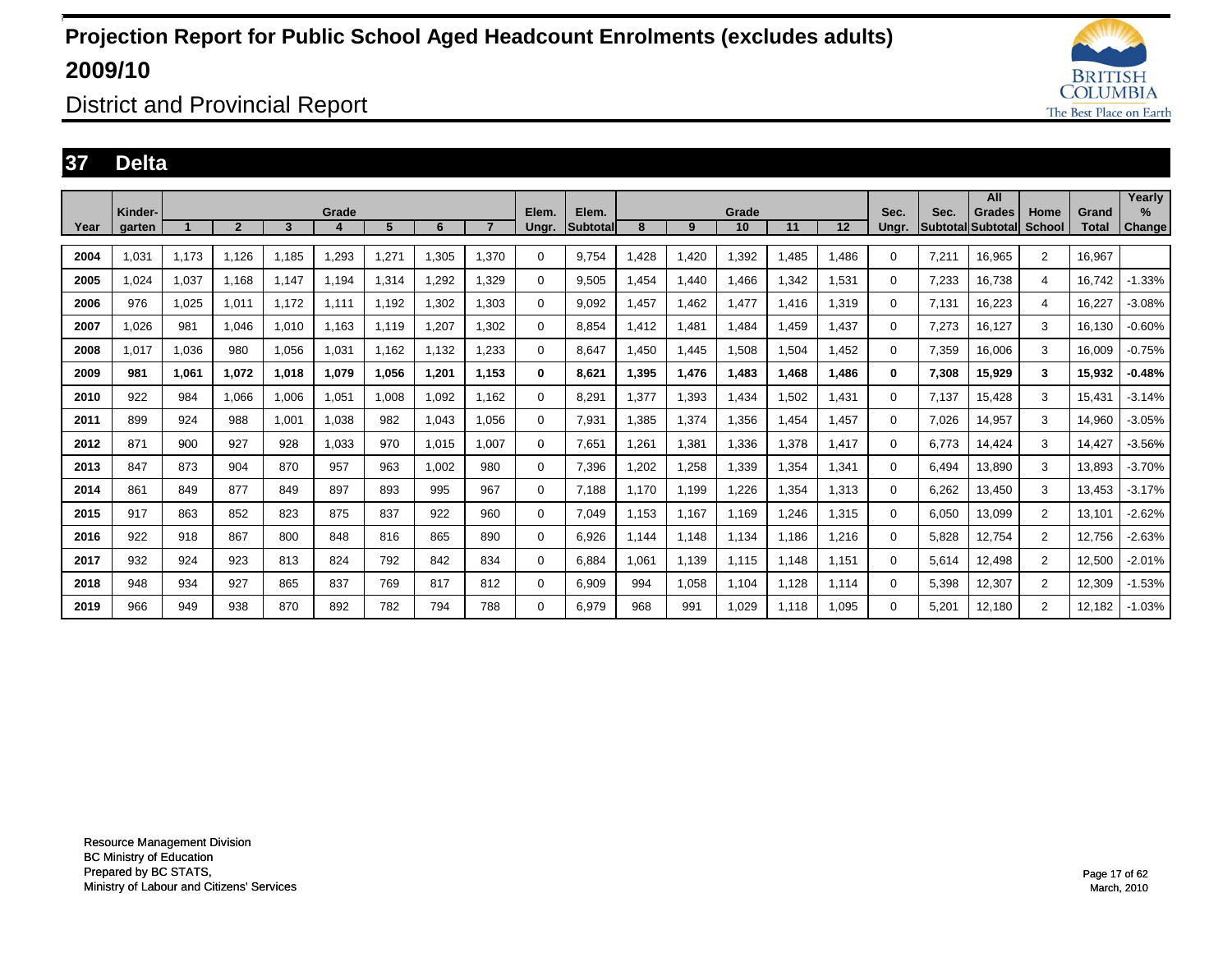

District and Provincial Report

#### **38 Richmond**

|      |                   |       |                |       |       |       |       |       |                |                          |      |       |             |       |       |               |        | All                                 |                       |                       | Yearly                |
|------|-------------------|-------|----------------|-------|-------|-------|-------|-------|----------------|--------------------------|------|-------|-------------|-------|-------|---------------|--------|-------------------------------------|-----------------------|-----------------------|-----------------------|
| Year | Kinder-<br>aarten |       | $\overline{2}$ | 3     | Grade | 5     | 6     |       | Elem.<br>Ungr. | Elem.<br><b>Subtotal</b> | 8    | 9     | Grade<br>10 | 11    | 12    | Sec.<br>Unar. | Sec.   | <b>Grades</b><br> Subtotal Subtotal | Home<br><b>School</b> | Grand<br><b>Total</b> | $\%$<br><b>Change</b> |
|      |                   |       |                |       |       |       |       |       |                |                          |      |       |             |       |       |               |        |                                     |                       |                       |                       |
| 2004 | 1,311             | 1,465 | 1,475          | 1,575 | 1,651 | 1,681 | 1.707 | .820  | $\Omega$       | 12,685                   | ,879 | 1,979 | 1,976       | 2,210 | 2,145 | 52            | 10,241 | 22,926                              | 5                     | 22,931                |                       |
| 2005 | ,366              | 1,340 | 1,482          | 1,504 | 1,611 | 1,665 | 1.740 | 1.765 | $\Omega$       | 12.473                   | ,927 | 1,939 | 2,066       | 2,146 | 2,205 | 63            | 10,346 | 22,819                              | $\overline{7}$        | 22,826                | $-0.46%$              |
| 2006 | .389              | 1,423 | 1.376          | 1,505 | 1,524 | 1,659 | 1.730 | 1.780 | 0              | 12,386                   | ,853 | 2,018 | 1,997       | 2,224 | 2,163 | 54            | 10,309 | 22,695                              | $\overline{7}$        | 22,702                | $-0.54%$              |
| 2007 | .326              | 1,443 | 1.430          | 1.405 | 1,535 | 1,569 | 1.703 | 1.780 | 0              | 12.191                   | .883 | 1,918 | 2,061       | 2,138 | 2,261 | 17            | 10,278 | 22,469                              | 5                     | 22.474                | $-1.00%$              |
| 2008 | 1.303             | 1,388 | 1.451          | .494  | 1.437 | 1,585 | 1.654 | 1.758 | 0              | 12.070                   | .879 | 1,980 | 1,980       | 2,212 | 2.168 | 16            | 10.235 | 22,305                              | 10                    | 22,315                | $-0.71%$              |
| 2009 | 1,394             | 1,376 | 1,443          | 1,522 | 1,510 | 1,510 | 1,648 | 1.713 | $\mathbf{0}$   | 12,116                   | ,858 | 1,966 | 2,041       | 2,083 | 2,270 | $\mathbf{0}$  | 10,218 | 22,334                              | 9                     | 22,343                | 0.13%                 |
| 2010 | ,397              | 1,393 | 1,418          | .481  | 1,560 | 1,471 | 1,603 | 1.675 | $\Omega$       | 11,998                   | .742 | 1,919 | 1,988       | 1,953 | 2,201 | $\Omega$      | 9,803  | 21,801                              | 9                     | 21,810                | $-2.39%$              |
| 2011 | 1.412             | 1,396 | 1,435          | ,455  | 1,518 | 1,518 | 1,561 | 1.630 | 0              | 11,925                   | .702 | 1,801 | 1,938       | 1,899 | 2,069 | $\Omega$      | 9,409  | 21,334                              | 9                     | 21,343                | $-2.14%$              |
| 2012 | .447              | 1,411 | 1,438          | 1.472 | 1.490 | 1.477 | 1.611 | .586  | 0              | 11,932                   | .656 | 1.759 | 1,823       | 1,850 | 2,005 | 0             | 9,093  | 21.025                              | 9                     | 21,034                | $-1.45%$              |
| 2013 | 1,506             | 1,445 | 1,454          | 1.475 | 1,508 | 1,450 | 1,567 | 1.636 | 0              | 12.041                   | .612 | 1,711 | 1.779       | 1.744 | 1,954 | $\Omega$      | 8,800  | 20,841                              | 9                     | 20,850                | $-0.87%$              |
| 2014 | 1.511             | 1,505 | 1,490          | 1,491 | 1,510 | 1.467 | 1,539 | 1.592 | 0              | 12.105                   | .660 | 1,665 | 1,730       | 1.700 | 1.849 | $\Omega$      | 8,604  | 20,709                              | 9                     | 20.718                | $-0.63%$              |
| 2015 | 1,557             | 1,509 | 1,551          | 1,527 | 1,526 | 1,469 | 1,556 | 1,563 | 0              | 12,258                   | .617 | 1,714 | 1,685       | 1,653 | 1.798 | $\Omega$      | 8,467  | 20,725                              | 9                     | 20,734                | 0.08%                 |
| 2016 | 1,588             | 1,555 | 1,555          | 1,589 | 1,562 | 1,484 | 1,558 | 1,579 | 0              | 12,470                   | ,587 | 1,670 | 1,727       | 1,612 | 1.752 | 0             | 8,348  | 20,818                              | 9                     | 20,827                | 0.45%                 |
| 2017 | 1,626             | 1,586 | 1,602          | 1,594 | 1,627 | 1,520 | 1,574 | 1.581 | $\Omega$       | 12.710                   | .602 | 1,639 | 1,686       | 1,647 | 1.708 | $\Omega$      | 8,282  | 20,992                              | 9                     | 21,001                | 0.84%                 |
| 2018 | 1,667             | 1,624 | 1,634          | 1.642 | 1,631 | 1,582 | 1,611 | 1.597 | 0              | 12,988                   | .604 | 1,654 | 1,657       | 1.611 | 1.740 | $\Omega$      | 8,266  | 21,254                              | 9                     | 21,263                | 1.25%                 |
| 2019 | 1.711             | 1.665 | 1.672          | 1.674 | 1.680 | 1.587 | 1.677 | 1.635 | $\Omega$       | 13.301                   | .621 | 1.657 | 1.669       | 1.585 | 1.710 | $\Omega$      | 8.242  | 21.543                              | 9                     | 21,552                | 1.36%                 |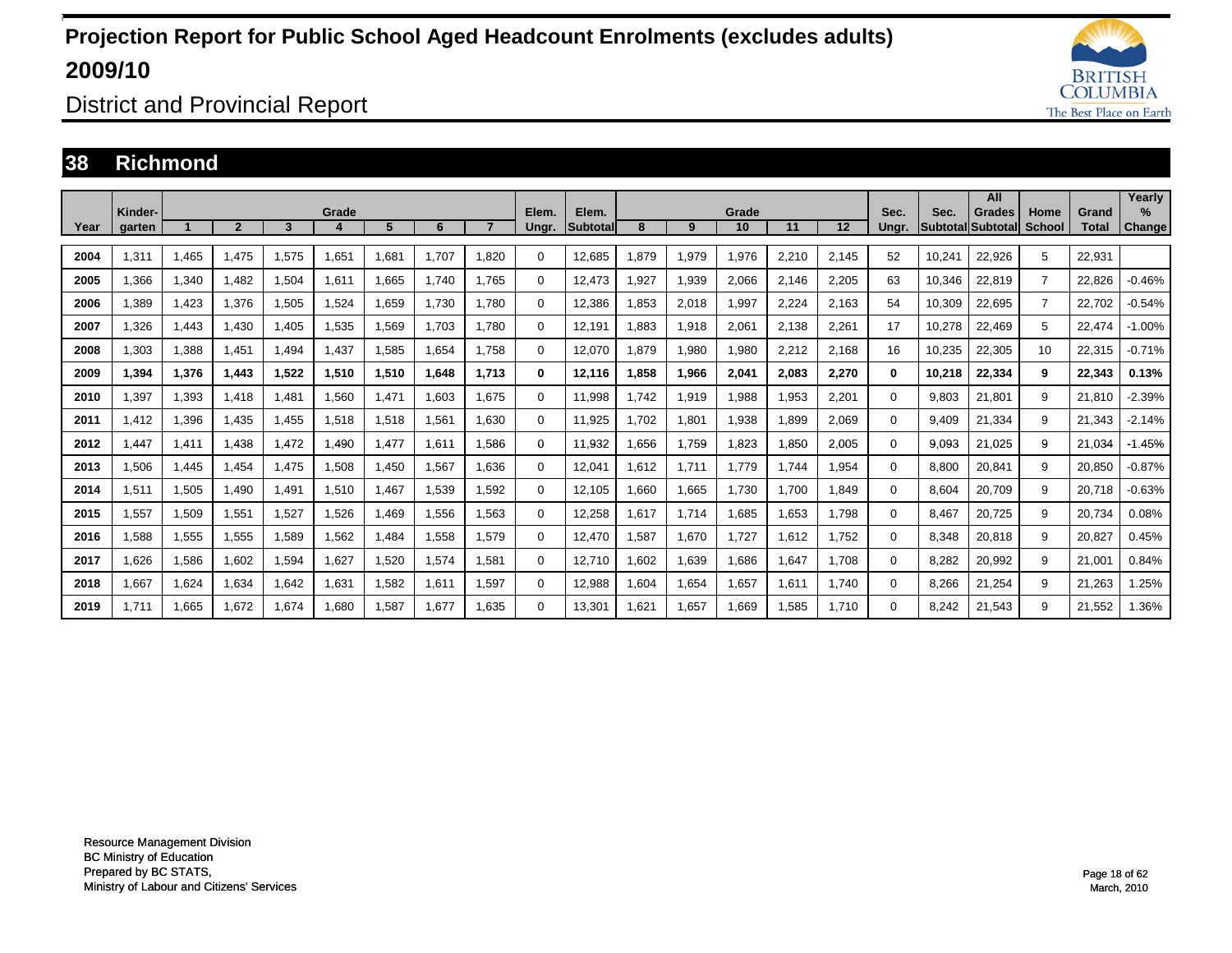

District and Provincial Report

#### **39 Vancouver**

|      |                   |       |                |       |       |       |       |       |                |                          |       |       |             |       |       |               |        | All                          |                |                       | Yearly                  |
|------|-------------------|-------|----------------|-------|-------|-------|-------|-------|----------------|--------------------------|-------|-------|-------------|-------|-------|---------------|--------|------------------------------|----------------|-----------------------|-------------------------|
| Year | Kinder-<br>garten |       | $\overline{2}$ | 3     | Grade | 5     | 6     |       | Elem.<br>Ungr. | Elem.<br><b>Subtotal</b> | 8     | 9     | Grade<br>10 | 11    | 12    | Sec.<br>Ungr. | Sec.   | Grades<br> Subtotal Subtotal | Home<br>School | Grand<br><b>Total</b> | $\frac{9}{6}$<br>Change |
| 2004 | 3.802             | 3,753 | 3.895          | 4.020 | 4,066 | 4.129 | 3.980 | 4.080 | 306            | 32,031                   | 4,109 | 4,466 | 4,639       | 5.226 | 4,541 | 459           | 23,440 | 55.471                       | 16             | 55,487                |                         |
| 2005 | 3.843             | 3,894 | 3.691          | 3.891 | 4,006 | 4,082 | 4.144 | 4.002 | 325            | 31.878                   | 4,342 | 4,288 | 4,683       | 4.985 | 4,871 | 432           | 23,601 | 55.479                       | 19             | 55,498                | 0.02%                   |
| 2006 | 3.580             | 3,853 | 3,803          | 3.695 | 3,836 | 4,018 | 4,087 | 4.186 | 316            | 31.374                   | 4,271 | 4,437 | 4,396       | 4.882 | 4,684 | 340           | 23,010 | 54,384                       | 22             | 54.406                | $-1.97%$                |
| 2007 | 3.590             | 3,613 | 3.819          | 3.783 | 3,679 | 3.850 | 3.987 | 4.061 | 306            | 30.688                   | 4,386 | 4,352 | 4,714       | 4.755 | 4,996 | 252           | 23,455 | 54,143                       | 16             | 54,159                | $-0.45%$                |
| 2008 | 3.591             | 3,618 | 3.584          | 3.778 | 3.766 | 3.669 | 3.876 | 4.035 | 234            | 30,151                   | 4,386 | 4,555 | 4,671       | 4.941 | 4.865 | 203           | 23,621 | 53.772                       | 17             | 53.789                | $-0.68%$                |
| 2009 | 3.541             | 3,625 | 3,586          | 3,541 | 3.788 | 3.778 | 3.724 | 3.943 | 219            | 29.745                   | 4,292 | 4,481 | 4.854       | 4,943 | 5,013 | 231           | 23,814 | 53,559                       | 14             | 53,573                | $-0.40%$                |
| 2010 | 3.608             | 3,737 | 3.598          | 3.477 | 3.791 | 3.825 | 3.724 | 3.975 | 220            | 29.955                   | 4.346 | 4,453 | 4,933       | 5.004 | 5.133 | 234           | 24.103 | 54.058                       | 14             | 54.072                | 0.93%                   |
| 2011 | 3.775             | 3,805 | 3,709          | 3,487 | 3,720 | 3,823 | 3,765 | 3,968 | 221            | 30,273                   | 4,367 | 4,489 | 4,890       | 5,057 | 5,174 | 236           | 24,213 | 54,486                       | 14             | 54,500                | 0.79%                   |
| 2012 | 3.864             | 3,976 | 3.772          | 3,593 | 3,728 | 3,751 | 3.761 | 4,009 | 222            | 30,676                   | 4,355 | 4,503 | 4,919       | 5,011 | 5,212 | 237           | 24,237 | 54,913                       | 14             | 54,927                | 0.78%                   |
| 2013 | 3.880             | 4,065 | 3,938          | 3,652 | 3,842 | 3,763 | 3,698 | 4,016 | 224            | 31,078                   | 4,410 | 4,504 | 4,945       | 5,050 | 5,189 | 239           | 24,337 | 55,415                       | 15             | 55,430                | 0.92%                   |
| 2014 | 4.016             | 4,080 | 4,022          | 3,811 | 3,905 | 3,874 | 3.710 | 3,952 | 225            | 31,595                   | 4.420 | 4,558 | 4,945       | 5,072 | 5,218 | 239           | 24,452 | 56,047                       | 15             | 56,062                | 1.14%                   |
| 2015 | 4.159             | 4,224 | 4,035          | 3,890 | 4,070 | 3,936 | 3,814 | 3,959 | 229            | 32,316                   | 4,347 | 4,559 | 4,985       | 5,056 | 5,222 | 239           | 24,408 | 56,724                       | 15             | 56,739                | 1.21%                   |
| 2016 | 4,213             | 4,376 | 4.175          | 3,897 | 4,153 | 4,100 | 3,877 | 4,072 | 235            | 33,098                   | 4,360 | 4,495 | 4,995       | 5,100 | 5,215 | 239           | 24,404 | 57,502                       | 15             | 57,517                | 1.37%                   |
| 2017 | 4,269             | 4,431 | 4,323          | 4,029 | 4,159 | 4.184 | 4,042 | 4.147 | 241            | 33,825                   | 4.492 | 4,523 | 4,952       | 5,132 | 5,278 | 241           | 24,618 | 58.443                       | 15             | 58.458                | 1.64%                   |
| 2018 | 4,327             | 4,492 | 4,378          | 4.171 | 4,295 | 4.188 | 4.121 | 4,318 | 246            | 34,536                   | 4,573 | 4,653 | 4,979       | 5.091 | 5,308 | 242           | 24,846 | 59,382                       | 16             | 59,398                | 1.61%                   |
| 2019 | 4.385             | 4.556 | 4.439          | 4.223 | 4,442 | 4.319 | 4.121 | 4.397 | 251            | 35.133                   | 4.751 | 4.730 | 5.102       | 5.108 | 5.258 | 244           | 25.193 | 60.326                       | 16             | 60.342                | 1.59%                   |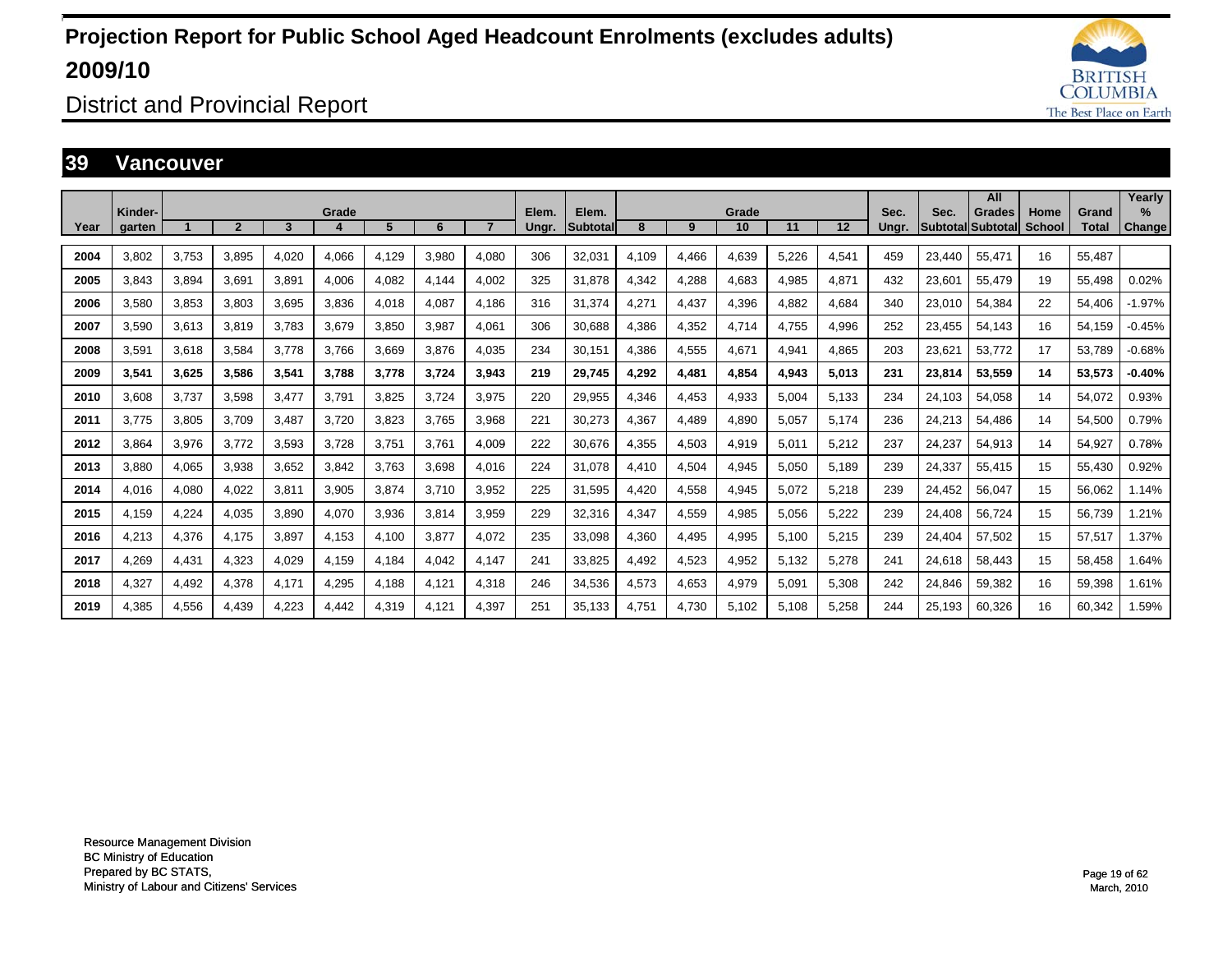

District and Provincial Report

#### **40 New Westminster**

|      |                   |     |              |     |       |     |     |     |                |                   |     |     |             |     |     |               |       | All                          |                |                       | Yearly         |
|------|-------------------|-----|--------------|-----|-------|-----|-----|-----|----------------|-------------------|-----|-----|-------------|-----|-----|---------------|-------|------------------------------|----------------|-----------------------|----------------|
| Year | Kinder-<br>garten |     | $\mathbf{2}$ | 3   | Grade | 5   | 6   |     | Elem.<br>Ungr. | Elem.<br>Subtotal | 8   | 9   | Grade<br>10 | 11  | 12  | Sec.<br>Ungr. | Sec.  | Grades<br> Subtotal Subtotal | Home<br>School | Grand<br><b>Total</b> | $\%$<br>Change |
|      |                   |     |              |     |       |     |     |     |                |                   |     |     |             |     |     |               |       |                              |                |                       |                |
| 2004 | 412               | 450 | 432          | 468 | 488   | 468 | 457 | 478 | $\Omega$       | 3.653             | 473 | 504 | 455         | 571 | 431 | $\Omega$      | 2.434 | 6.087                        | $\Omega$       | 6,087                 |                |
| 2005 | 463               | 407 | 453          | 443 | 472   | 476 | 475 | 459 | 0              | 3.648             | 474 | 455 | 518         | 535 | 464 | $\Omega$      | 2,446 | 6.094                        | 8              | 6,102                 | 0.25%          |
| 2006 | 428               | 473 | 421          | 441 | 441   | 466 | 466 | 482 | 0              | 3.618             | 475 | 476 | 540         | 560 | 470 | 0             | 2,521 | 6.139                        | 6              | 6,145                 | 0.70%          |
| 2007 | 430               | 460 | 461          | 424 | 448   | 450 | 477 | 480 | $\Omega$       | 3,630             | 484 | 486 | 586         | 515 | 482 | $\Omega$      | 2,553 | 6.183                        | 5              | 6,188                 | 0.70%          |
| 2008 | 449               | 417 | 453          | 473 | 436   | 448 | 463 | 471 | 0              | 3,610             | 469 | 463 | 577         | 589 | 476 | 4             | 2,578 | 6.188                        | 4              | 6,192                 | 0.06%          |
| 2009 | 436               | 470 | 425          | 477 | 476   | 449 | 440 | 475 | 0              | 3,648             | 461 | 471 | 551         | 638 | 507 | 17            | 2,645 | 6,293                        | 4              | 6,297                 | 1.70%          |
| 2010 | 462               | 461 | 432          | 450 | 489   | 441 | 435 | 465 | 0              | 3,635             | 438 | 448 | 564         | 640 | 519 | 17            | 2,626 | 6,261                        | 4              | 6,265                 | $-0.51%$       |
| 2011 | 498               | 488 | 423          | 457 | 460   | 452 | 426 | 460 | 0              | 3,664             | 429 | 427 | 540         | 654 | 522 | 17            | 2,589 | 6,253                        | 4              | 6,257                 | $-0.13%$       |
| 2012 | 511               | 527 | 449          | 447 | 468   | 426 | 437 | 451 | 0              | 3.716             | 423 | 418 | 516         | 629 | 531 | 17            | 2,534 | 6,250                        | 4              | 6,254                 | $-0.05%$       |
| 2013 | 533               | 541 | 485          | 475 | 458   | 433 | 412 | 462 | $\Omega$       | 3.799             | 416 | 412 | 505         | 602 | 514 | 17            | 2,466 | 6,265                        | 4              | 6,269                 | 0.24%          |
| 2014 | 558               | 565 | 498          | 514 | 486   | 423 | 418 | 436 | $\Omega$       | 3,898             | 426 | 405 | 498         | 589 | 492 | 16            | 2,426 | 6,324                        | 4              | 6,328                 | 0.94%          |
| 2015 | 609               | 591 | 520          | 528 | 526   | 449 | 409 | 443 | 0              | 4,075             | 403 | 415 | 490         | 581 | 482 | 16            | 2,387 | 6.462                        | 4              | 6,466                 | 2.18%          |
| 2016 | 618               | 646 | 544          | 551 | 541   | 487 | 435 | 434 | 0              | 4,256             | 409 | 394 | 500         | 573 | 476 | 16            | 2,368 | 6.624                        | 4              | 6.628                 | 2.51%          |
| 2017 | 628               | 656 | 596          | 577 | 565   | 500 | 470 | 459 | 0              | 4,451             | 401 | 399 | 477         | 583 | 470 | 15            | 2,345 | 6.796                        | 4              | 6,800                 | 2.60%          |
| 2018 | 636               | 666 | 605          | 632 | 591   | 522 | 483 | 497 | 0              | 4,632             | 424 | 392 | 483         | 560 | 478 | 15            | 2,352 | 6,984                        | 5              | 6,989                 | 2.78%          |
| 2019 | 643               | 674 | 614          | 643 | 648   | 547 | 504 | 510 | $\Omega$       | 4.783             | 457 | 413 | 476         | 566 | 462 | 15            | 2,389 | 7.172                        | 5              | 7.177                 | 2.69%          |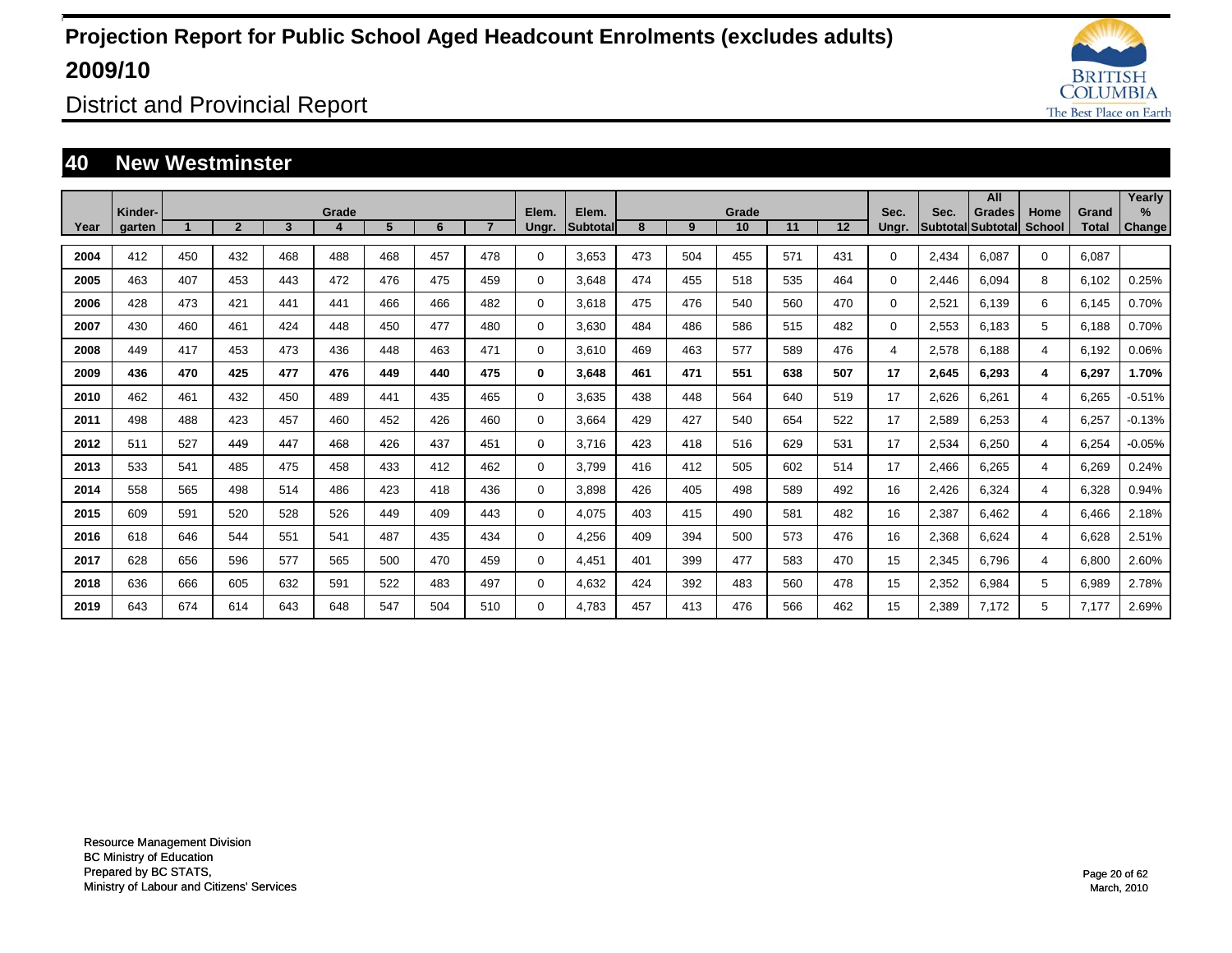

District and Provincial Report

### **41 Burnaby**

|      |                   |       |                |       |       |       |       |       |                |                          |       |       |             |       |       |                |        | All                                 |                       |                       | Yearly                |
|------|-------------------|-------|----------------|-------|-------|-------|-------|-------|----------------|--------------------------|-------|-------|-------------|-------|-------|----------------|--------|-------------------------------------|-----------------------|-----------------------|-----------------------|
| Year | Kinder-<br>garten |       | $\overline{2}$ | 3     | Grade | 5     | 6     |       | Elem.<br>Ungr. | Elem.<br><b>Subtotal</b> | 8     | 9     | Grade<br>10 | 11    | 12    | Sec.<br>Unar.  | Sec.   | <b>Grades</b><br> Subtotal Subtotal | Home<br><b>School</b> | Grand<br><b>Total</b> | $\%$<br><b>Change</b> |
|      |                   |       |                |       |       |       |       |       |                |                          |       |       |             |       |       |                |        |                                     |                       |                       |                       |
| 2004 | .487              | 1,575 | 1.588          | 1.596 | 1.760 | .850  | 1.820 | 1.831 | 0              | 13,507                   | .945  | 2,070 | 2,135       | 2.299 | 2,199 | $\Omega$       | 10.648 | 24.155                              | $\overline{2}$        | 24.157                |                       |
| 2005 | 1,535             | 1,549 | 1,573          | 1,599 | 1,636 | 1,778 | 1,909 | 1,827 | 0              | 13,406                   | 2,008 | 2,073 | 2,227       | 2,334 | 2,240 | $\Omega$       | 10,882 | 24,288                              | 2                     | 24,290                | 0.55%                 |
| 2006 | 1.481             | 1,554 | 1.567          | 1.570 | 1,647 | ,670  | 1,803 | 1.928 | 0              | 13,220                   | .913  | 2,079 | 2,187       | 2.343 | 2,233 | $\Omega$       | 10.755 | 23,975                              | $\overline{2}$        | 23,977                | $-1.29%$              |
| 2007 | 1.543             | 1,544 | 1.578          | 1.588 | 1.637 | .661  | 1,722 | 1.836 | 0              | 13.109                   | 2.027 | 2,013 | 2,216       | 2,339 | 2,306 | $\Omega$       | 10,901 | 24.010                              | -1                    | 24.011                | 0.14%                 |
| 2008 | 1.507             | 1,615 | 1.570          | 1.636 | 1.609 | .663  | 1.714 | 1.757 | $\Omega$       | 13.071                   | .994  | 2,121 | 2,163       | 2.370 | 2.246 |                | 10.895 | 23.966                              | 6                     | 23,972                | $-0.16%$              |
| 2009 | 1,532             | 1,540 | 1,633          | 1,605 | 1,670 | 1,627 | 1,695 | 1,735 | $\bf{0}$       | 13,037                   | ,856  | 2,089 | 2,260       | 2,231 | 2,399 | 7              | 10,842 | 23,879                              | 5                     | 23,884                | $-0.37%$              |
| 2010 | 1,559             | 1,547 | 1.706          | 1,650 | 1,652 | .618  | 1.754 | 1,732 | 0              | 13,218                   | ,831  | 2,045 | 2,290       | 2,242 | 2,421 | $\overline{7}$ | 10,836 | 24,054                              | 5                     | 24.059                | 0.73%                 |
| 2011 | 1,651             | 1,575 | 1.714          | 1.723 | 1,697 | 1,600 | 1.743 | 1.790 | 0              | 13.493                   | .827  | 2,017 | 2,246       | 2,267 | 2,432 | $\overline{7}$ | 10.796 | 24,289                              | 5                     | 24,294                | 0.98%                 |
| 2012 | 1.764             | 1.666 | 1.744          | 1.730 | 1.771 | 1.642 | 1.723 | 1.778 | 0              | 13.818                   | .884  | 2,013 | 2,217       | 2.227 | 2,454 | $\overline{7}$ | 10.802 | 24.620                              | 5                     | 24.625                | .36%                  |
| 2013 | 1,811             | 1,781 | 1,845          | 1.760 | 1.778 | 1,711 | 1.767 | 1,759 | 0              | 14,212                   | ,873  | 2,071 | 2,212       | 2,200 | 2,417 | $\overline{7}$ | 10,780 | 24,992                              | 5                     | 24,997                | 1.51%                 |
| 2014 | .840              | 1,829 | 1,972          | 1,861 | 1,809 | 1,720 | 1,842 | 1,804 | 0              | 14,677                   | ,857  | 2,065 | 2,274       | 2,200 | 2,392 | $\overline{7}$ | 10.795 | 25,472                              | 5                     | 25,477                | 1.92%                 |
| 2015 | 1.917             | 1,858 | 2,025          | 1.990 | 1,914 | 1,753 | 1.855 | 1.883 | 0              | 15.195                   | .908  | 2,054 | 2,277       | 2,263 | 2,401 | $\overline{7}$ | 10,910 | 26,105                              | 6                     | 26,111                | 2.49%                 |
| 2016 | 1.946             | 1,936 | 2,059          | 2,044 | 2,045 | 1.852 | 1.890 | 1.896 | 0              | 15.668                   | .986  | 2,108 | 2,269       | 2,270 | 2,465 | 7              | 11.105 | 26.773                              | 6                     | 26.779                | 2.56%                 |
| 2017 | 1,978             | 1,965 | 2,144          | 2,077 | 2,100 | 1,976 | 1,994 | 1,929 | 0              | 16,163                   | 2,000 | 2,190 | 2,322       | 2,264 | 2,476 | $\overline{7}$ | 11,259 | 27,422                              | 6                     | 27,428                | 2.42%                 |
| 2018 | 2,010             | 1,997 | 2,176          | 2,162 | 2,133 | 2,029 | 2,123 | 2,031 | $\mathbf 0$    | 16,661                   | 2,034 | 2,205 | 2,405       | 2,311 | 2,469 | $\overline{7}$ | 11.431 | 28,092                              | 6                     | 28,098                | 2.44%                 |
| 2019 | 2.039             | 2,030 | 2,211          | 2.195 | 2.220 | 2.061 | 2.178 | 2.160 | 0              | 17.094                   | 2.138 | 2,241 | 2.424       | 2.387 | 2.515 | $\overline{7}$ | 11.712 | 28.806                              | 6                     | 28.812                | 2.54%                 |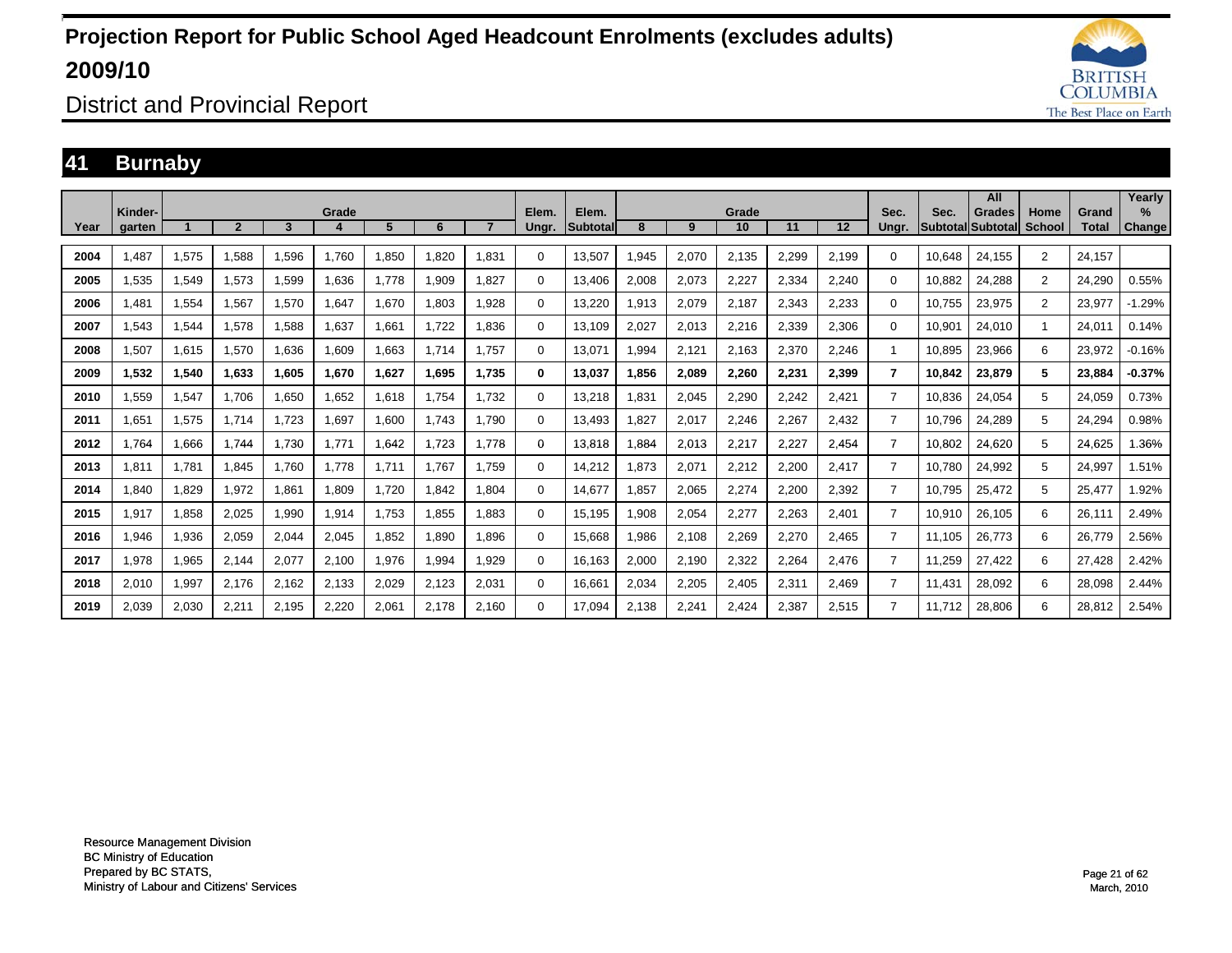

District and Provincial Report

### **42 Maple Ridge-Pitt Meadows**

|      |                   |       |                |       |       |       |       |       |                |                           |       |       |             |       |       |               |       | All                         |                |                       | Yearly                         |
|------|-------------------|-------|----------------|-------|-------|-------|-------|-------|----------------|---------------------------|-------|-------|-------------|-------|-------|---------------|-------|-----------------------------|----------------|-----------------------|--------------------------------|
| Year | Kinder-<br>garten |       | $\overline{2}$ | 3     | Grade | 5     | 6     |       | Elem.<br>Ungr. | Elem.<br><b>Subtotall</b> | 8     | 9     | Grade<br>10 | 11    | 12    | Sec.<br>Ungr. | Sec.  | Grades<br>Subtotal Subtotal | Home<br>School | Grand<br><b>Total</b> | $\frac{9}{6}$<br><b>Change</b> |
|      |                   |       |                |       |       |       |       |       |                |                           |       |       |             |       |       |               |       |                             |                |                       |                                |
| 2004 | 934               | 1,005 | 1,019          | 1.111 | 1.130 | 1,183 | 1,213 | .224  | $\Omega$       | 8,819                     | .337  | 1,319 | 1.248       | 1.167 | 1.189 | 45            | 6,305 | 15,124                      | 5              | 15,129                |                                |
| 2005 | 915               | 936   | 1.013          | 1,017 | 1.115 | 1.116 | 1.189 | .223  | $\Omega$       | 8,524                     | ,290  | 1,333 | 1,343       | 1,224 | 1.149 | 83            | 6,422 | 14,946                      | 3              | 14,949                | $-1.19%$                       |
| 2006 | 884               | 935   | 938            | 1.014 | 1,015 | 1,138 | 1,136 | .201  | $\Omega$       | 8,261                     | .264  | 1,293 | 1,386       | 1,355 | 1.138 | 36            | 6,472 | 14,733                      | 0              | 14,733                | $-1.44%$                       |
| 2007 | 937               | 896   | 944            | 947   | 1,010 | 1,036 | 1,150 | 1.166 | $\mathbf 0$    | 8.086                     | .249  | 1,292 | 1,378       | ,333  | 1,309 | $\Omega$      | 6,561 | 14,647                      |                | 14,648                | $-0.58%$                       |
| 2008 | 946               | 969   | 936            | 963   | 970   | 1,034 | 1,056 | 1.174 | $\mathbf 0$    | 8,048                     | ,207  | 1,283 | 1,329       | ,361  | 1,292 | $\Omega$      | 6,472 | 14,520                      | 5              | 14,525                | $-0.84%$                       |
| 2009 | 982               | 968   | 989            | 958   | 980   | 1,006 | 1,060 | 1.064 | 0              | 8,007                     | 1,223 | 1,226 | 1,351       | 1,361 | 1,359 |               | 6,521 | 14,528                      | 3              | 14,531                | 0.04%                          |
| 2010 | 989               | 931   | 1,004          | 1,008 | 972   | 947   | 1,079 | 1,020 | 0              | 7,950                     | 1,195 | 1,193 | 1,327       | ,338  | 1,356 |               | 6,410 | 14,360                      | 3              | 14,363                | $-1.16%$                       |
| 2011 | 987               | 937   | 966            | 1,024 | 1,022 | 939   | 1,016 | 1.038 | 0              | 7,929                     | 1.146 | 1,164 | 1,291       | .313  | 1,332 |               | 6,247 | 14,176                      | 3              | 14,179                | $-1.28%$                       |
| 2012 | 0.003             | 936   | 972            | 985   | 1,038 | 986   | 1,007 | 977   | $\Omega$       | 7,904                     | 1.165 | 1,117 | 1,260       | 1,277 | 1,306 |               | 6,126 | 14,030                      | 3              | 14,033                | $-1.03%$                       |
| 2013 | 1,017             | 951   | 972            | 991   | 999   | 1,001 | 1,057 | 968   | $\Omega$       | 7,956                     | 1,098 | 1,135 | 1,211       | 245.  | 1,271 |               | 5,961 | 13,917                      | 3              | 13,920                | $-0.81%$                       |
| 2014 | 1,034             | 964   | 988            | 991   | 1,006 | 965   | 1,073 | 1.015 | $\Omega$       | 8,036                     | 1,087 | 1,071 | 1,226       | 1,198 | 1,239 |               | 5,822 | 13,858                      | 3              | 13,861                | $-0.42%$                       |
| 2015 | 1,035             | 980   | 1,001          | 1,007 | 1,005 | 971   | 1,035 | 1.031 | $\Omega$       | 8,065                     | 1,139 | 1,061 | 1,161       | 1,211 | 1,194 |               | 5,767 | 13,832                      | 3              | 13,835                | $-0.19%$                       |
| 2016 | 1,047             | 981   | 1.018          | 1,021 | 1,022 | 970   | 1,041 | 995   | 0              | 8,095                     | 1,157 | 1,110 | 1.149       | 1,150 | 1,202 |               | 5,769 | 13,864                      | 3              | 13,867                | 0.23%                          |
| 2017 | 1,064             | 993   | 1,020          | 1,039 | 1,036 | 986   | 1,041 | 1,001 | $\Omega$       | 8,180                     | 1.118 | 1,127 | 1,196       | 1,136 | 1.148 |               | 5,726 | 13,906                      | 3              | 13,909                | 0.30%                          |
| 2018 | 1,082             | 1,009 | 1,032          | 1,041 | 1,054 | 1,000 | 1,058 | 1,000 | $\mathbf 0$    | 8,276                     | 1,124 | 1,090 | 1,215       | 1.180 | 1,129 |               | 5,739 | 14,015                      | 3              | 14,018                | 0.78%                          |
| 2019 | 1.100             | 1,025 | 1.048          | 1.053 | 1,056 | 1.017 | 1.073 | 1.017 | $\Omega$       | 8.389                     | 1,123 | 1,096 | 1.179       | 1.199 | 1.171 |               | 5.769 | 14,158                      | 3              | 14.161                | 1.02%                          |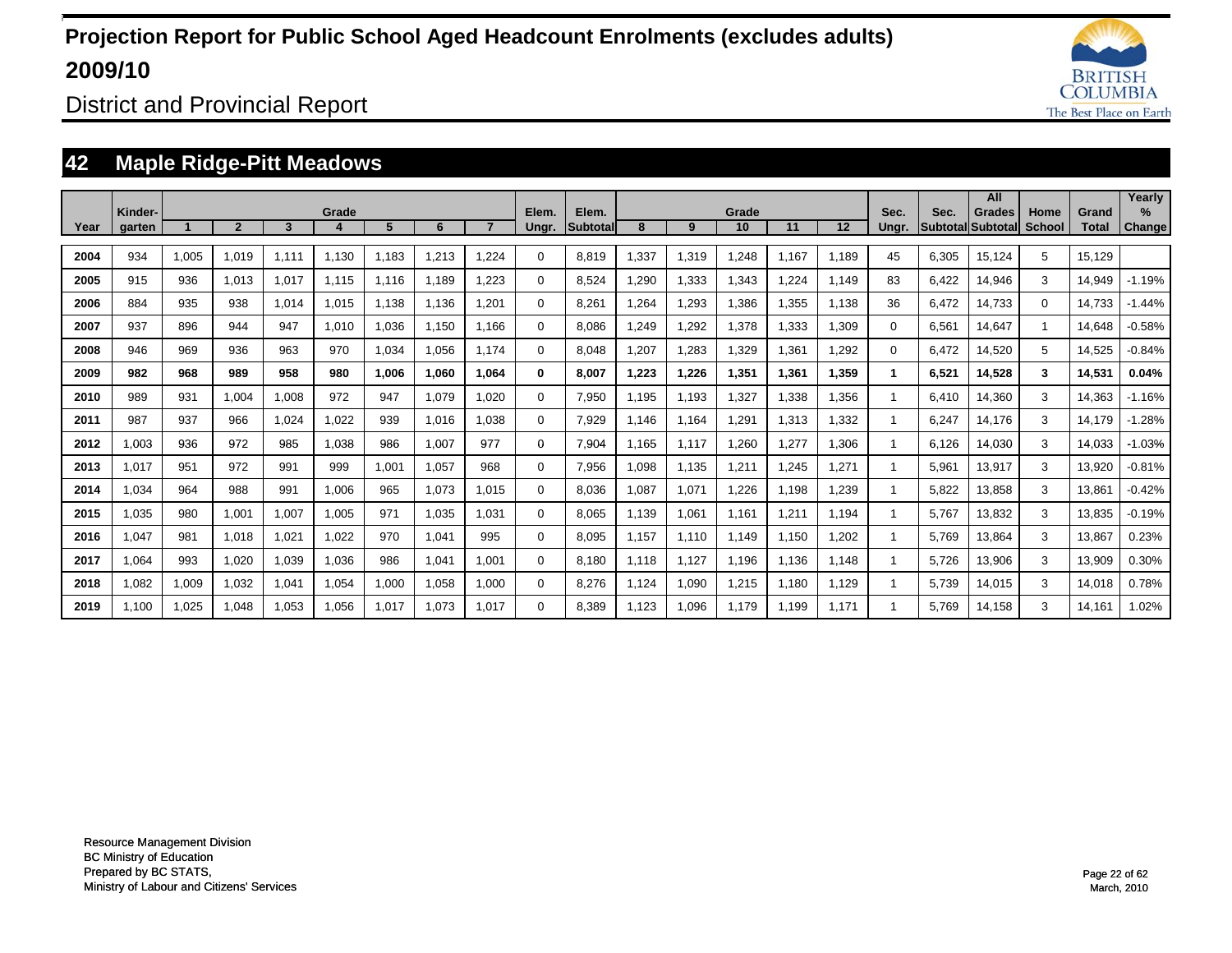

District and Provincial Report

### **43 Coquitlam**

|      |                   |       |                  |       |       |       |       |       |                |                          |       |       |             |       |       |               |        | All                                 |                |                       | Yearly         |
|------|-------------------|-------|------------------|-------|-------|-------|-------|-------|----------------|--------------------------|-------|-------|-------------|-------|-------|---------------|--------|-------------------------------------|----------------|-----------------------|----------------|
| Year | Kinder-<br>garten |       | $\boldsymbol{p}$ | 3     | Grade | 5     | 6     |       | Elem.<br>Ungr. | Elem.<br><b>Subtotal</b> | 8     | 9     | Grade<br>10 | 11    | 12    | Sec.<br>Ungr. | Sec.   | <b>Grades</b><br> Subtotal Subtotal | Home<br>School | Grand<br><b>Total</b> | $\%$<br>Change |
| 2004 | 1.920             | 1,987 | 2,054            | 2,229 | 2,281 | 2,329 | 2.409 | 2,493 | 0              | 17,702                   | 2.644 | 2,655 | 2,704       | 2,987 | 2,686 | 0             | 13.676 | 31.378                              | 2              | 31.380                |                |
| 2005 | 1,913             | 1,986 | 994,             | 2,086 | 2,258 | 2,341 | 2,385 | 2,464 | 0              | 17,427                   | 2,511 | 2,722 | 2,748       | 2,806 | 2,952 | 0             | 13,739 | 31.166                              | 2              | 31.168                | $-0.68%$       |
| 2006 | 1,924             | 1,956 | 2,003            | 2,027 | 2,124 | 2,255 | 2,330 | 2,305 | 0              | 16,924                   | 2,620 | 2,581 | 2,817       | 2.783 | 2,830 | 0             | 13,631 | 30,555                              | $\overline{2}$ | 30,557                | $-1.96%$       |
| 2007 | 1.871             | 1,997 | 1.976            | 2,031 | 2,036 | 2.157 | 2,281 | 2.404 | 0              | 16.753                   | 2.472 | 2,541 | 2,709       | 2,900 | 2,863 | 22            | 13,507 | 30,260                              | $\overline{2}$ | 30,262                | $-0.97%$       |
| 2008 | 1,890             | 1,933 | 2,049            | 2,006 | 2,074 | 2,090 | 2,198 | 2,348 | 0              | 16,588                   | 2,442 | 2,536 | 2,666       | 2,799 | 2,978 | 4             | 13,425 | 30,013                              | $\Omega$       | 30,013                | $-0.82%$       |
| 2009 | 1,956             | 1,948 | 1,980            | 2,054 | 2,057 | 2,127 | 2,171 | 2,301 | $\bf{0}$       | 16,594                   | 2,400 | 2,571 | 2,668       | 2,822 | 3,039 | 25            | 13,525 | 30,119                              | $\mathbf{2}$   | 30,121                | 0.36%          |
| 2010 | 1,959             | 2,025 | 1,989            | 2,026 | 2,046 | 2,171 | 2,157 | 2,252 | 0              | 16,625                   | 2,336 | 2,518 | 2,654       | 2.808 | 2,989 | 25            | 13,330 | 29,955                              | $\overline{2}$ | 29,957                | $-0.54%$       |
| 2011 | 1,928             | 2,034 | 2,069            | 2,038 | 2,023 | 2,164 | 2,204 | 2,241 | $\Omega$       | 16,701                   | 2,292 | 2,458 | 2,608       | 2,799 | 2,977 | 24            | 13,158 | 29,859                              | $\overline{2}$ | 29,861                | $-0.32%$       |
| 2012 | 2,019             | 2,001 | 2,077            | 2,117 | 2,032 | 2,138 | 2,194 | 2,286 | 0              | 16,864                   | 2,279 | 2,411 | 2,548       | 2,751 | 2,966 | 24            | 12,979 | 29,843                              | $\overline{2}$ | 29.845                | $-0.05%$       |
| 2013 | 2,079             | 2,091 | 2,043            | 2.124 | 2,108 | 2.146 | 2.167 | 2.274 | $\Omega$       | 17,032                   | 2.321 | 2,395 | 2,498       | 2.687 | 2,915 | 24            | 12,840 | 29,872                              | $\overline{2}$ | 29.874                | 0.10%          |
| 2014 | 2,136             | 2,153 | 2,134            | 2,090 | 2,116 | 2,224 | 2,175 | 2,247 | $\Omega$       | 17,275                   | 2,309 | 2,436 | 2,480       | 2,635 | 2,848 | 23            | 12,731 | 30,006                              | $\overline{2}$ | 30,008                | 0.45%          |
| 2015 | 2,243             | 2,213 | 2,198            | 2,184 | 2,084 | 2,234 | 2,255 | 2,257 | $\mathbf 0$    | 17,668                   | 2,285 | 2,429 | 2,521       | 2,619 | 2,798 | 23            | 12,675 | 30,343                              | $\overline{2}$ | 30,345                | 1.12%          |
| 2016 | 2,350             | 2,320 | 2,257            | 2.247 | 2,174 | 2,201 | 2,262 | 2,336 | 0              | 18,147                   | 2.293 | 2,402 | 2,512       | 2,656 | 2,778 | 23            | 12,664 | 30,811                              | $\overline{2}$ | 30,813                | 1.54%          |
| 2017 | 2,453             | 2,423 | 2,358            | 2,299 | 2,230 | 2,287 | 2,223 | 2,337 | 0              | 18,610                   | 2,363 | 2,402 | 2,479       | 2,639 | 2,803 | 23            | 12,709 | 31,319                              | $\overline{2}$ | 31,321                | 1.65%          |
| 2018 | 2,554             | 2,527 | 2,461            | 2,401 | 2,281 | 2,345 | 2,308 | 2,296 | 0              | 19,173                   | 2,364 | 2,471 | 2,477       | 2,607 | 2,790 | 23            | 12,732 | 31,905                              | $\overline{2}$ | 31,907                | 1.87%          |
| 2019 | 2,656             | 2,630 | 2.564            | 2.504 | 2,379 | 2,397 | 2,365 | 2,383 | 0              | 19.878                   | 2,325 | 2,473 | 2,543       | 2.604 | 2,757 | 23            | 12.725 | 32,603                              | $\overline{2}$ | 32.605                | 2.19%          |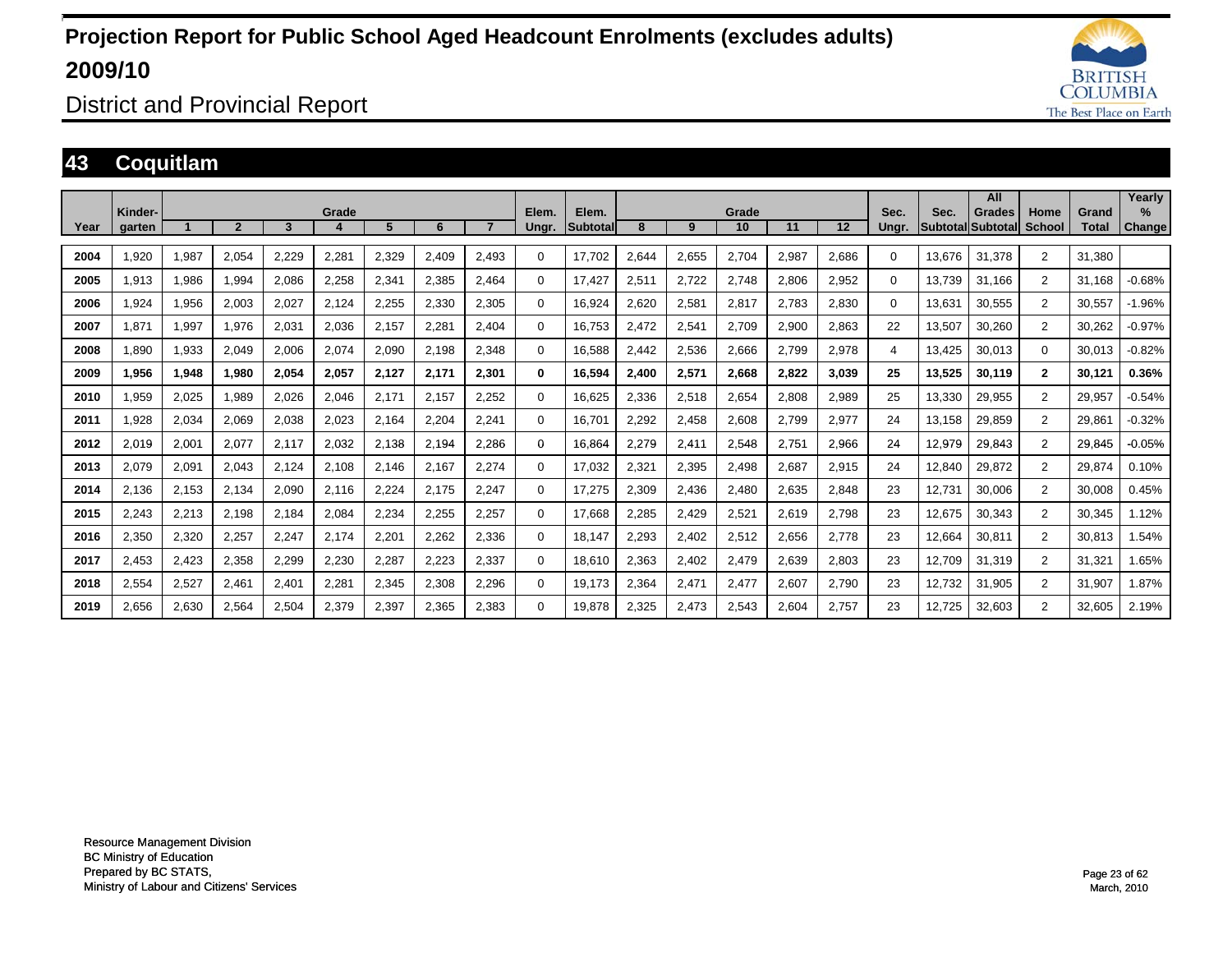

District and Provincial Report

#### **44 North Vancouver**

|      | Kinder- |       |                |       | Grade |       |        |       | Elem.    | Elem.           |       |       | Grade |       |       | Sec.     | Sec.  | All<br><b>Grades</b>     | Home          | Grand        | Yearly<br>$\%$ |
|------|---------|-------|----------------|-------|-------|-------|--------|-------|----------|-----------------|-------|-------|-------|-------|-------|----------|-------|--------------------------|---------------|--------------|----------------|
| Year | garten  |       | $\overline{2}$ | 3     |       | 5     | 6      |       | Ungr.    | <b>Subtotal</b> | 8     | 9     | 10    | 11    | 12    | Unar.    |       | <b>Subtotal Subtotal</b> | <b>School</b> | <b>Total</b> | <b>Change</b>  |
| 2004 | 1.130   | 1,087 | 1.169          | .268  | 1,346 | 1,250 | 1.376  | 1.470 | 87       | 10.183          | .452  | 1,502 | 1,433 | 1.422 | 1,409 | 53       | 7.271 | 17.454                   | 11            | 17.465       |                |
| 2005 | 1.073   | 1,150 | 1,105          | 1,197 | 1,266 | 1,365 | 1.273  | 1.389 | 0        | 9.818           | .473  | 1.486 | 1,493 | 1,385 | 1,412 | 0        | 7,249 | 17.067                   | 12            | 17,079       | $-2.21%$       |
| 2006 | 973     | 1,075 | 1.143          | 1.110 | 1.166 | 1,254 | 1,364  | 1.260 | 0        | 9,345           | ,353  | 1.465 | 1,487 | 1.459 | 1,342 | 0        | 7.106 | 16.451                   | 10            | 16,461       | $-3.62%$       |
| 2007 | 969     | 976   | 1.064          | 1,151 | 1.114 | 1.181 | 259. ا | 1.357 | 0        | 9.071           | ,232  | 1,391 | 1,458 | 1.471 | 1,395 | $\Omega$ | 6,947 | 16,018                   | 9             | 16,027       | $-2.64%$       |
| 2008 | 1.034   | 1,001 | 995            | 1.068 | 1.154 | 1.126 | 1.197  | 1.265 | 0        | 8.840           | ,357  | 1,249 | 1,396 | 1.475 | 1.469 | 1        | 6,947 | 15.787                   | 9             | 15,796       | $-1.44%$       |
| 2009 | 1.076   | 1,085 | 1.030          | 1,034 | 1,093 | 1.168 | 1.134  | 1.233 | 0        | 8.853           | 1.278 | 1,382 | 1.307 | 1,411 | 1,488 | $\bf{0}$ | 6,866 | 15,719                   | 10            | 15,729       | $-0.42%$       |
| 2010 | 1.036   | 1,081 | 1.043          | 1.049 | 1,045 | 1.122 | 1.166  | 1.190 | 0        | 8.732           | .222  | 1,368 | 1,306 | 1.383 | 1.453 | $\Omega$ | 6.732 | 15.464                   | 10            | 15.474       | $-1.62%$       |
| 2011 | 1.034   | 1,041 | 1,039          | 1.062 | 1,060 | 1.074 | 1,120  | 1.223 | 0        | 8.653           | 1.179 | 1,309 | 1,291 | 1.379 | 1.421 | $\Omega$ | 6,579 | 15,232                   | 10            | 15,242       | $-1.50%$       |
| 2012 | 993     | 1,039 | 1.001          | 1.058 | 1,073 | 1,088 | 1.073  | 1.175 | 0        | 8,500           | .210  | 1,263 | 1,239 | 1,364 | 1.415 | $\Omega$ | 6.491 | 14.991                   | 10            | 15,001       | $-1.58%$       |
| 2013 | 992     | 999   | 999            | 1,020 | 1,070 | 1.102 | 1,087  | 1.126 | 0        | 8,395           | l.165 | 1,295 | 1,198 | 1,312 | 1,402 | 0        | 6,372 | 14.767                   | 9             | 14.776       | $-1.50%$       |
| 2014 | 998     | 998   | 962            | 1.018 | 1,031 | 1,099 | 1.101  | 1.140 | 0        | 8,347           | 1.117 | 1,248 | 1,223 | 1.270 | 1,351 | 0        | 6,209 | 14,556                   | 9             | 14,565       | $-1.43%$       |
| 2015 | 1.004   | 1,004 | 960            | 980   | 1.029 | 1,059 | 1,097  | 1.154 | 0        | 8,287           | 1,130 | 1.198 | 1,182 | 1,292 | 1,307 | $\Omega$ | 6,109 | 14,396                   | 9             | 14.405       | $-1.10%$       |
| 2016 | 1,022   | 1,009 | 966            | 978   | 991   | 1,057 | 1,058  | 1.150 | 0        | 8,231           | 1.143 | 1,210 | 1,137 | 1,251 | 1,325 | $\Omega$ | 6,066 | 14,297                   | 9             | 14,306       | $-0.69%$       |
| 2017 | 1.045   | 1,027 | 971            | 984   | 989   | 1,018 | 1,055  | 1.109 | $\Omega$ | 8.198           | .139  | 1,223 | 1.145 | 1,206 | 1,289 | $\Omega$ | 6,002 | 14,200                   | 9             | 14,209       | $-0.68%$       |
| 2018 | 1.068   | 1,050 | 988            | 989   | 995   | 1,015 | 1,016  | 1.105 | $\Omega$ | 8.226           | 1.099 | 1,219 | 1,155 | 1.210 | 1.241 | $\Omega$ | 5,924 | 14.150                   | 9             | 14.159       | $-0.35%$       |
| 2019 | 1.093   | 1.073 | 1.010          | 1.006 | 1.000 | 1.021 | 1.014  | 1.065 | $\Omega$ | 8.282           | .094  | 1.177 | 1.151 | 1.220 | 1.242 | $\Omega$ | 5.884 | 14.166                   | 9             | 14.175       | 0.11%          |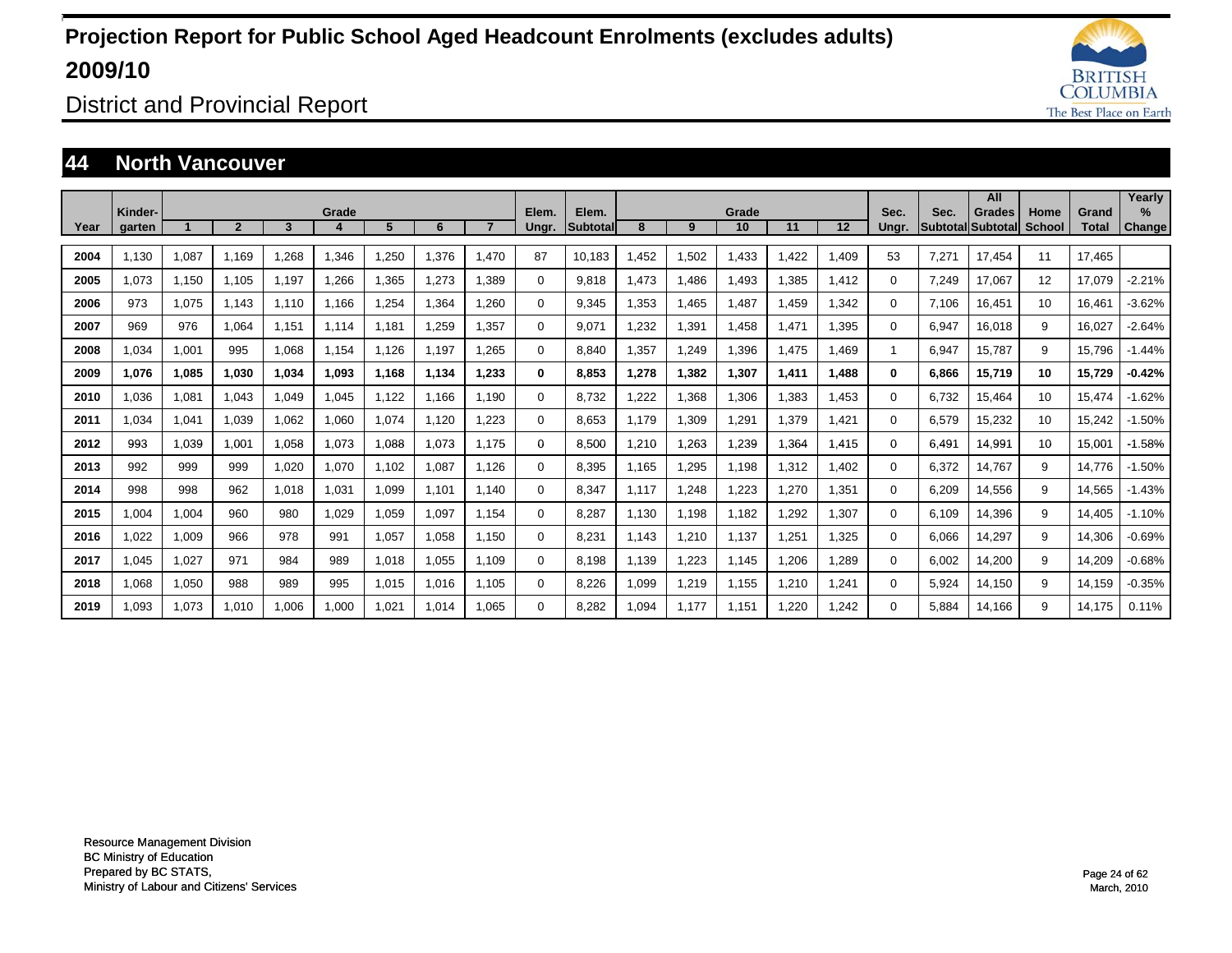

District and Provincial Report

#### **45 West Vancouver**

|      |                   |     |                |     |       |     |     |     |                |                   |     |     |             |     |     |                |       | All                          |                |                       | Yearly                  |
|------|-------------------|-----|----------------|-----|-------|-----|-----|-----|----------------|-------------------|-----|-----|-------------|-----|-----|----------------|-------|------------------------------|----------------|-----------------------|-------------------------|
| Year | Kinder-<br>garten |     | $\overline{2}$ | 3   | Grade | 5   | 6   |     | Elem.<br>Ungr. | Elem.<br>Subtotal | 8   | 9   | Grade<br>10 | 11  | 12  | Sec.<br>Ungr.  | Sec.  | Grades<br> Subtotal Subtotal | Home<br>School | Grand<br><b>Total</b> | $\frac{9}{6}$<br>Change |
|      |                   |     |                |     |       |     |     |     |                |                   |     |     |             |     |     |                |       |                              |                |                       |                         |
| 2004 | 296               | 339 | 364            | 382 | 405   | 420 | 439 | 477 | $\Omega$       | 3.122             | 525 | 597 | 621         | 648 | 615 | $\Omega$       | 3,006 | 6.128                        | 5              | 6.133                 |                         |
| 2005 | 323               | 340 | 356            | 366 | 409   | 425 | 455 | 471 | $\Omega$       | 3.145             | 541 | 568 | 649         | 669 | 607 | 4              | 3,038 | 6.183                        | $\overline{2}$ | 6,185                 | 0.85%                   |
| 2006 | 352               | 354 | 363            | 390 | 392   | 408 | 444 | 470 | 0              | 3.173             | 529 | 579 | 611         | 714 | 623 | $\overline{2}$ | 3,058 | 6,231                        | 4              | 6,235                 | 0.81%                   |
| 2007 | 339               | 386 | 366            | 374 | 424   | 409 | 425 | 448 | $\Omega$       | 3,171             | 557 | 564 | 627         | 661 | 671 | $\Omega$       | 3,080 | 6,251                        | 4              | 6,255                 | 0.32%                   |
| 2008 | 362               | 351 | 410            | 402 | 385   | 439 | 423 | 454 | 0              | 3,226             | 535 | 583 | 628         | 675 | 629 | 0              | 3,050 | 6,276                        | 10             | 6,286                 | 0.50%                   |
| 2009 | 348               | 401 | 387            | 440 | 420   | 407 | 466 | 430 | 0              | 3,299             | 528 | 574 | 623         | 661 | 668 | $\bf{0}$       | 3,054 | 6,353                        | 5              | 6,358                 | 1.15%                   |
| 2010 | 339               | 375 | 388            | 404 | 420   | 416 | 470 | 409 | 0              | 3,221             | 517 | 557 | 591         | 669 | 648 | 0              | 2,982 | 6,203                        | 5              | 6,208                 | $-2.36%$                |
| 2011 | 327               | 366 | 364            | 407 | 388   | 416 | 480 | 412 | 0              | 3.160             | 493 | 546 | 574         | 638 | 655 | 0              | 2,906 | 6,066                        | 5              | 6,071                 | $-2.21%$                |
| 2012 | 331               | 353 | 355            | 381 | 389   | 386 | 479 | 420 | 0              | 3.094             | 495 | 521 | 562         | 619 | 626 | 0              | 2,823 | 5,917                        | 5              | 5,922                 | $-2.45%$                |
| 2013 | 307               | 358 | 344            | 373 | 366   | 386 | 446 | 420 | $\Omega$       | 3,000             | 505 | 523 | 538         | 606 | 606 | $\Omega$       | 2,778 | 5,778                        | 5              | 5,783                 | $-2.35%$                |
| 2014 | 301               | 333 | 348            | 362 | 358   | 364 | 447 | 392 | 0              | 2,905             | 505 | 532 | 539         | 581 | 593 | $\Omega$       | 2,750 | 5,655                        | 4              | 5,659                 | $-2.14%$                |
| 2015 | 308               | 326 | 326            | 366 | 348   | 357 | 423 | 393 | 0              | 2,847             | 473 | 533 | 547         | 581 | 571 | $\Omega$       | 2,705 | 5,552                        | 4              | 5,556                 | $-1.82%$                |
| 2016 | 306               | 334 | 320            | 344 | 353   | 348 | 414 | 373 | 0              | 2,792             | 473 | 501 | 548         | 589 | 570 | 0              | 2,681 | 5,473                        | 4              | 5,477                 | $-1.42%$                |
| 2017 | 311               | 333 | 328            | 338 | 333   | 353 | 404 | 366 | 0              | 2,766             | 451 | 501 | 518         | 590 | 577 | 0              | 2,637 | 5,403                        | 4              | 5,407                 | $-1.28%$                |
| 2018 | 319               | 337 | 326            | 346 | 327   | 335 | 410 | 357 | 0              | 2,757             | 443 | 479 | 518         | 562 | 579 | 0              | 2,581 | 5,338                        | 4              | 5,342                 | $-1.20%$                |
| 2019 | 329               | 346 | 330            | 344 | 335   | 329 | 390 | 362 | $\Omega$       | 2.765             | 433 | 471 | 497         | 560 | 553 | $\Omega$       | 2,514 | 5,279                        | 4              | 5,283                 | $-1.10%$                |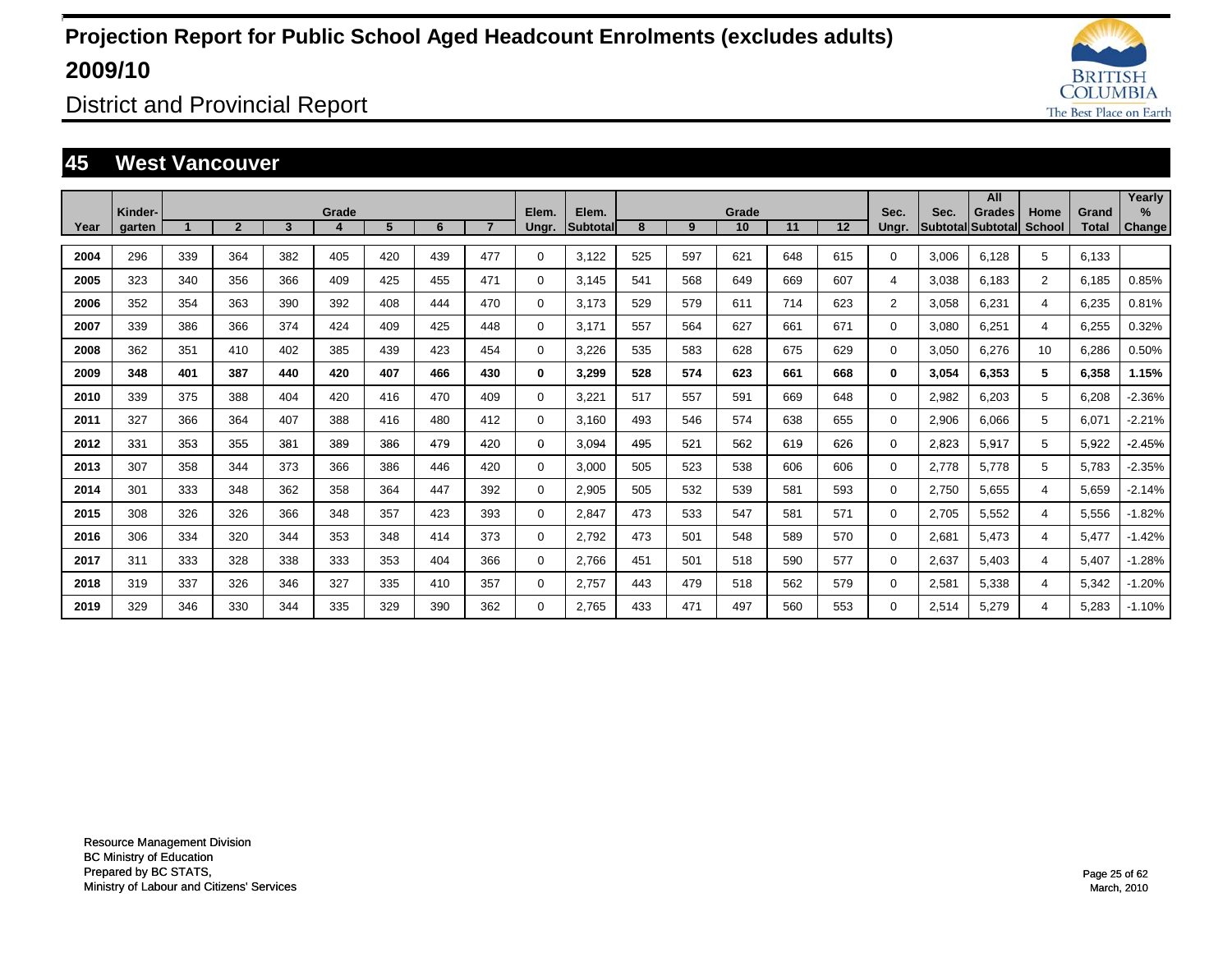

District and Provincial Report

#### **46 Sunshine Coast**

|      | Kinder- |     |                |     | Grade |     |     |                | Elem.       | Elem.     |     |     | Grade |     |     | Sec.  | Sec.  | All<br><b>Grades</b>     | Home           | Grand        | Yearly<br>$\%$ |
|------|---------|-----|----------------|-----|-------|-----|-----|----------------|-------------|-----------|-----|-----|-------|-----|-----|-------|-------|--------------------------|----------------|--------------|----------------|
| Year | garten  |     | $\overline{2}$ | 3   |       | 5   | 6   | $\overline{7}$ | Ungr.       | Subtotall | 8   | 9   | 10    | 11  | 12  | Ungr. |       | <b>SubtotallSubtotal</b> | <b>School</b>  | <b>Total</b> | <b>Change</b>  |
| 2004 | 191     | 234 | 246            | 292 | 265   | 271 | 308 | 333            | 0           | 2,140     | 352 | 390 | 382   | 381 | 323 | 26    | 1,854 | 3,994                    | $\overline{2}$ | 3,996        |                |
| 2005 | 209     | 194 | 236            | 239 | 292   | 269 | 278 | 307            | 0           | 2,024     | 348 | 365 | 430   | 379 | 301 | 24    | 1,847 | 3,871                    | 11             | 3,882        | $-2.85%$       |
| 2006 | 170     | 210 | 206            | 226 | 259   | 289 | 268 | 286            | 0           | 1,914     | 317 | 358 | 418   | 386 | 318 | 26    | 1,823 | 3,737                    | 5              | 3,742        | $-3.61%$       |
| 2007 | 205     | 185 | 216            | 201 | 230   | 256 | 300 | 282            | 0           | 1.875     | 286 | 325 | 385   | 403 | 322 | 27    | 1,748 | 3,623                    | 6              | 3,629        | $-3.02%$       |
| 2008 | 185     | 221 | 198            | 219 | 207   | 236 | 264 | 301            | $\mathbf 0$ | 1.831     | 299 | 285 | 317   | 381 | 354 | 8     | 1,644 | 3,475                    | 8              | 3,483        | $-4.02%$       |
| 2009 | 186     | 185 | 214            | 191 | 219   | 212 | 236 | 275            | 0           | 1.718     | 315 | 303 | 315   | 326 | 330 | 16    | 1,605 | 3,323                    | 5              | 3,328        | $-4.45%$       |
| 2010 | 193     | 178 | 211            | 193 | 199   | 210 | 241 | 255            | $\mathbf 0$ | 1.680     | 280 | 330 | 315   | 302 | 324 | 16    | 1,567 | 3,247                    | 5              | 3,252        | $-2.28%$       |
| 2011 | 194     | 185 | 204            | 191 | 201   | 191 | 239 | 260            | $\mathbf 0$ | 1.665     | 260 | 295 | 341   | 301 | 300 | 15    | 1,512 | 3,177                    | 5              | 3,182        | $-2.15%$       |
| 2012 | 215     | 185 | 212            | 184 | 199   | 193 | 218 | 259            | 0           | 1,665     | 265 | 274 | 307   | 323 | 297 | 15    | 1.481 | 3,146                    | 5              | 3,151        | $-0.97%$       |
| 2013 | 224     | 205 | 213            | 191 | 192   | 191 | 220 | 236            | 0           | 1,672     | 263 | 279 | 286   | 293 | 317 | 15    | 1,453 | 3,125                    | 5              | 3,130        | $-0.67%$       |
| 2014 | 221     | 212 | 233            | 190 | 198   | 184 | 217 | 238            | 0           | 1,693     | 241 | 277 | 290   | 275 | 294 | 15    | 1,392 | 3,085                    | 5              | 3,090        | $-1.28%$       |
| 2015 | 217     | 211 | 241            | 209 | 198   | 190 | 209 | 235            | 0           | 1.710     | 243 | 255 | 289   | 278 | 274 | 14    | 1,353 | 3,063                    | 5              | 3,068        | $-0.71%$       |
| 2016 | 219     | 205 | 239            | 216 | 216   | 189 | 214 | 226            | $\mathbf 0$ | 1.724     | 239 | 256 | 267   | 276 | 275 | 13    | 1,326 | 3,050                    | 5              | 3,055        | $-0.42%$       |
| 2017 | 223     | 208 | 233            | 214 | 223   | 206 | 213 | 231            | 0           | 1,751     | 229 | 251 | 266   | 256 | 275 | 13    | 1,290 | 3.041                    | 5              | 3,046        | $-0.29%$       |
| 2018 | 231     | 212 | 235            | 208 | 221   | 213 | 233 | 230            | $\mathbf 0$ | 1.783     | 235 | 241 | 262   | 255 | 256 | 13    | 1,262 | 3,045                    | 5              | 3,050        | 0.13%          |
| 2019 | 238     | 219 | 241            | 211 | 215   | 211 | 241 | 252            | 0           | 1.828     | 234 | 248 | 253   | 252 | 254 | 13    | 1.254 | 3.082                    | 5              | 3.087        | 1.21%          |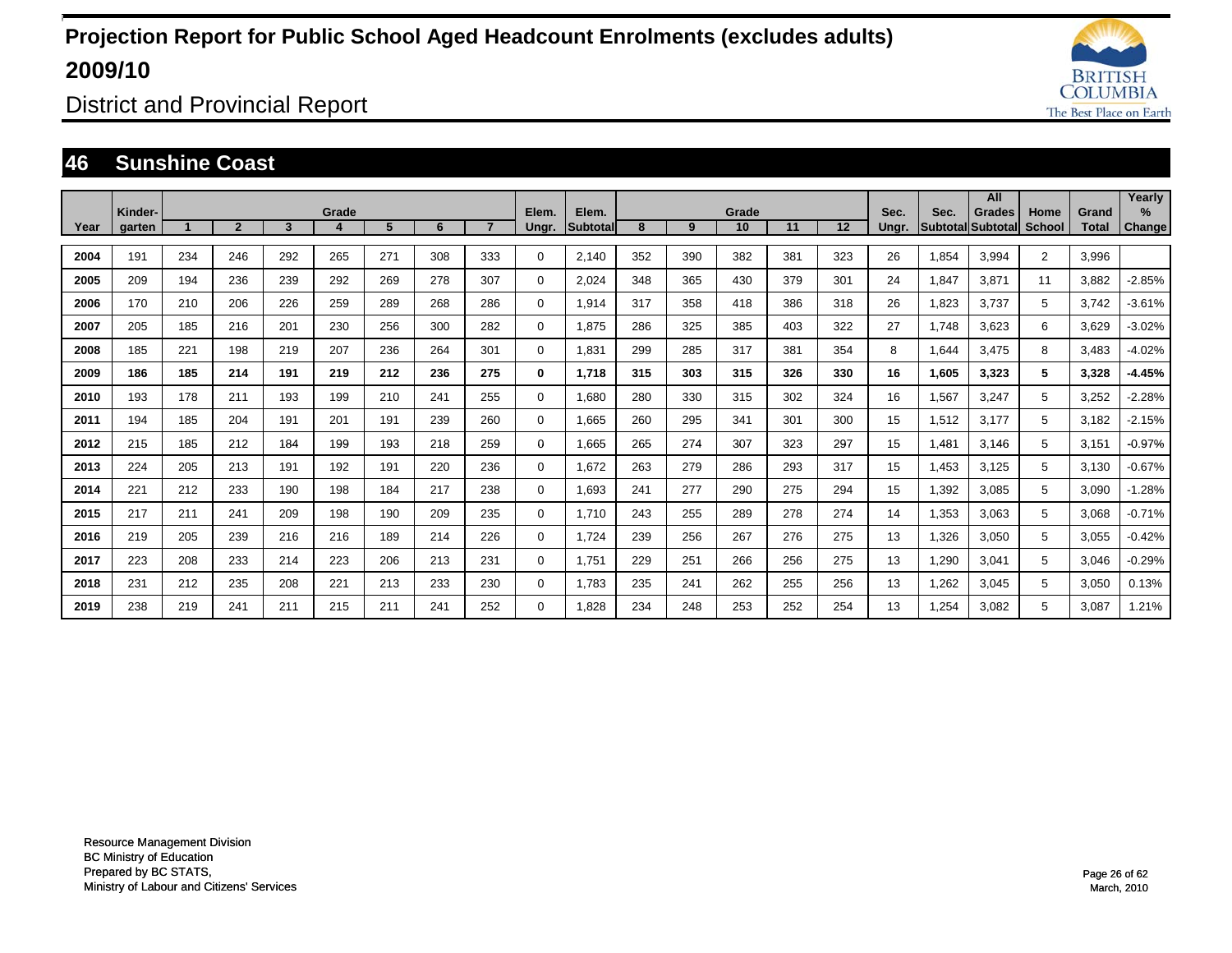

District and Provincial Report

### **47 Powell River**

|      |                   |     |                |     |       |     |     |                |                |                    |     |     |             |     |     |               |       | All                                       |                       |                       | Yearly                |
|------|-------------------|-----|----------------|-----|-------|-----|-----|----------------|----------------|--------------------|-----|-----|-------------|-----|-----|---------------|-------|-------------------------------------------|-----------------------|-----------------------|-----------------------|
| Year | Kinder-<br>garten |     | $\overline{2}$ | 3   | Grade | 5   | 6   | $\overline{7}$ | Elem.<br>Ungr. | Elem.<br>Subtotall | 8   | 9   | Grade<br>10 | 11  | 12  | Sec.<br>Ungr. | Sec.  | <b>Grades</b><br><b>SubtotallSubtotal</b> | Home<br><b>School</b> | Grand<br><b>Total</b> | $\%$<br><b>Change</b> |
| 2004 | 127               | 148 | 163            | 160 | 185   | 223 | 194 | 201            | $\mathbf 0$    | 1.401              | 209 | 251 | 245         | 255 | 262 | 0             | 1,222 | 2,623                                     | $\mathbf 0$           | 2,623                 |                       |
| 2005 | 136               | 133 | 147            | 170 | 160   | 201 | 222 | 199            | $\mathbf 0$    | 1,368              | 199 | 220 | 285         | 258 | 236 | $\mathbf 0$   | 1,198 | 2,566                                     | $\mathbf 0$           | 2,566                 | $-2.17%$              |
|      |                   |     |                |     |       |     |     |                |                |                    |     |     |             |     |     |               |       |                                           |                       |                       |                       |
| 2006 | 127               | 142 | 137            | 151 | 169   | 175 | 194 | 216            | $\mathbf 0$    | 1,311              | 206 | 219 | 241         | 300 | 235 | $\mathbf 0$   | 1,201 | 2,512                                     | $\Omega$              | 2,512                 | $-2.10%$              |
| 2007 | 139               | 129 | 143            | 134 | 154   | 177 | 174 | 197            | $\mathbf 0$    | 1,247              | 224 | 216 | 233         | 242 | 292 | 0             | 1,207 | 2,454                                     | $\Omega$              | 2,454                 | $-2.31%$              |
| 2008 | 132               | 142 | 123            | 147 | 134   | 150 | 177 | 176            | $\mathbf 0$    | 1,181              | 208 | 236 | 232         | 235 | 243 | $\Omega$      | 1,154 | 2,335                                     | $\mathbf 0$           | 2,335                 | $-4.85%$              |
| 2009 | 122               | 135 | 150            | 121 | 150   | 132 | 153 | 184            | 0              | 1,147              | 174 | 206 | 256         | 250 | 254 | $\bf{0}$      | 1,140 | 2,287                                     | 0                     | 2,287                 | $-2.06%$              |
| 2010 | 108               | 127 | 141            | 116 | 164   | 116 | 159 | 177            | $\mathbf 0$    | 1,108              | 160 | 187 | 233         | 254 | 256 | $\Omega$      | 1,090 | 2,198                                     | $\Omega$              | 2,198                 | $-3.89%$              |
| 2011 | 109               | 112 | 132            | 109 | 157   | 126 | 140 | 184            | $\mathbf 0$    | 1.069              | 153 | 172 | 212         | 233 | 261 | $\Omega$      | 1,031 | 2,100                                     | 0                     | 2.100                 | $-4.46%$              |
| 2012 | 107               | 113 | 118            | 103 | 148   | 121 | 153 | 162            | 0              | 1.025              | 160 | 164 | 195         | 212 | 240 | 0             | 971   | 1,996                                     | 0                     | 1,996                 | $-4.95%$              |
| 2013 | 108               | 112 | 119            | 91  | 139   | 114 | 147 | 176            | 0              | 1.006              | 141 | 170 | 185         | 194 | 217 | 0             | 907   | 1,913                                     | 0                     | 1,913                 | $-4.16%$              |
| 2014 | 117               | 114 | 118            | 93  | 125   | 108 | 138 | 169            | $\mathbf 0$    | 982                | 153 | 150 | 190         | 184 | 197 | 0             | 874   | 1.856                                     | 0                     | 1,856                 | $-2.98%$              |
| 2015 | 118               | 123 | 121            | 93  | 128   | 97  | 130 | 160            | $\mathbf 0$    | 970                | 147 | 162 | 169         | 187 | 186 | 0             | 851   | 1.821                                     | $\mathbf 0$           | 1,821                 | $-1.89%$              |
| 2016 | 121               | 123 | 130            | 95  | 127   | 100 | 118 | 151            | $\mathbf 0$    | 965                | 139 | 156 | 181         | 167 | 189 | 0             | 832   | 1,797                                     | $\mathbf 0$           | 1,797                 | $-1.32%$              |
| 2017 | 124               | 127 | 131            | 102 | 130   | 100 | 122 | 137            | $\mathbf 0$    | 973                | 131 | 148 | 175         | 178 | 170 | 0             | 802   | 1,775                                     | 0                     | 1.775                 | $-1.22%$              |
| 2018 | 129               | 131 | 135            | 103 | 140   | 102 | 122 | 142            | $\mathbf 0$    | 1,004              | 119 | 140 | 167         | 174 | 181 | $\Omega$      | 781   | 1.785                                     | 0                     | 1,785                 | 0.56%                 |
| 2019 | 134               | 135 | 139            | 106 | 140   | 109 | 124 | 141            | $\Omega$       | 1.028              | 123 | 128 | 159         | 168 | 180 | $\Omega$      | 758   | 1.786                                     | 0                     | 1.786                 | 0.06%                 |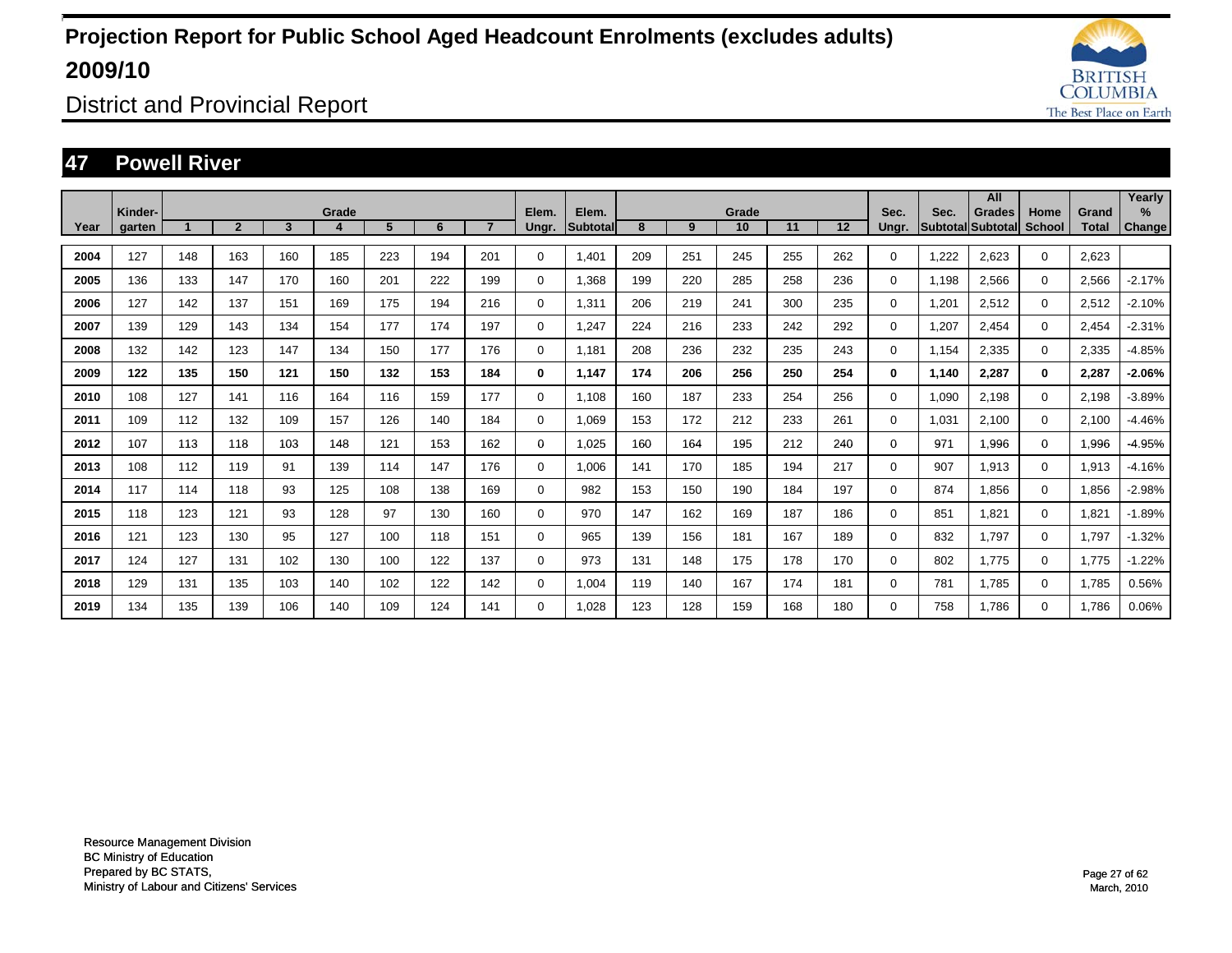

District and Provincial Report

### **48 Sea to Sky**

|      |         |     |                |     |       |     |     |                |                |                    |     |     |             |     |     |       |       | All                                |                       |                       | Yearly   |
|------|---------|-----|----------------|-----|-------|-----|-----|----------------|----------------|--------------------|-----|-----|-------------|-----|-----|-------|-------|------------------------------------|-----------------------|-----------------------|----------|
| Year | Kinder- |     | $\overline{2}$ | 3   | Grade | 5   | 6   | $\overline{7}$ | Elem.          | Elem.<br>Subtotall | 8   | 9   | Grade<br>10 | 11  | 12  | Sec.  | Sec.  | <b>Grades</b><br>Subtotal Subtotal | Home<br><b>School</b> | Grand<br><b>Total</b> | $\%$     |
|      | garten  |     |                |     |       |     |     |                | Ungr.          |                    |     |     |             |     |     | Ungr. |       |                                    |                       |                       | Change   |
| 2004 | 305     | 304 | 291            | 339 | 313   | 360 | 351 | 379            | $\overline{7}$ | 2.649              | 360 | 349 | 355         | 314 | 294 | 64    | 1.736 | 4.385                              | 6                     | 4,391                 |          |
| 2005 | 284     | 294 | 299            | 302 | 310   | 304 | 345 | 355            | 0              | 2.493              | 388 | 342 | 345         | 364 | 307 | 41    | 1.787 | 4.280                              |                       | 4.281                 | $-2.51%$ |
| 2006 | 287     | 299 | 285            | 294 | 296   | 311 | 305 | 358            | $\mathbf 0$    | 2,435              | 362 | 373 | 350         | 358 | 336 | 30    | 1,809 | 4,244                              |                       | 4,245                 | $-0.84%$ |
| 2007 | 274     | 289 | 300            | 303 | 299   | 308 | 317 | 308            | 0              | 2,398              | 371 | 358 | 372         | 348 | 326 | 15    | 1,790 | 4,188                              | $\Omega$              | 4,188                 | $-1.34%$ |
| 2008 | 279     | 295 | 283            | 306 | 300   | 306 | 313 | 328            | 0              | 2.410              | 323 | 358 | 371         | 372 | 317 | 4     | 1,745 | 4,155                              | $\Omega$              | 4,155                 | $-0.79%$ |
| 2009 | 301     | 284 | 287            | 289 | 305   | 306 | 296 | 313            | 0              | 2,381              | 336 | 322 | 357         | 377 | 342 | 12    | 1,746 | 4,127                              | 0                     | 4,127                 | $-0.67%$ |
| 2010 | 307     | 294 | 280            | 285 | 313   | 291 | 317 | 316            | $\mathbf 0$    | 2,403              | 324 | 315 | 347         | 385 | 352 | 13    | 1,736 | 4,139                              | $\Omega$              | 4,139                 | 0.29%    |
| 2011 | 319     | 300 | 290            | 279 | 309   | 299 | 301 | 339            | $\mathbf 0$    | 2,436              | 327 | 303 | 339         | 374 | 357 | 13    | 1,713 | 4,149                              | 0                     | 4,149                 | 0.24%    |
| 2012 | 360     | 312 | 297            | 288 | 302   | 295 | 309 | 322            | 0              | 2,485              | 350 | 306 | 326         | 365 | 346 | 12    | 1,705 | 4,190                              | 0                     | 4.190                 | 0.99%    |
| 2013 | 376     | 352 | 309            | 295 | 312   | 288 | 305 | 331            | $\mathbf 0$    | 2,568              | 333 | 327 | 328         | 350 | 335 | 12    | 1,685 | 4,253                              | 0                     | 4,253                 | 1.50%    |
| 2014 | 356     | 369 | 349            | 307 | 320   | 298 | 298 | 326            | 0              | 2.623              | 342 | 311 | 348         | 352 | 323 | 12    | 1,688 | 4,311                              | 0                     | 4,311                 | 1.36%    |
| 2015 | 358     | 349 | 366            | 346 | 332   | 305 | 308 | 319            | 0              | 2.683              | 337 | 319 | 333         | 370 | 322 | 12    | 1,693 | 4,376                              | 0                     | 4,376                 | 1.51%    |
| 2016 | 360     | 352 | 346            | 364 | 376   | 317 | 316 | 330            | 0              | 2.761              | 329 | 316 | 341         | 357 | 338 | 12    | 1,693 | 4,454                              | 0                     | 4,454                 | 1.78%    |
| 2017 | 362     | 353 | 349            | 344 | 395   | 358 | 328 | 337            | 0              | 2.826              | 341 | 308 | 337         | 364 | 328 | 12    | 1,690 | 4,516                              | 0                     | 4,516                 | 1.39%    |
| 2018 | 362     | 356 | 351            | 348 | 373   | 377 | 372 | 351            | $\mathbf 0$    | 2,890              | 349 | 319 | 330         | 360 | 332 | 12    | 1,702 | 4,592                              | 0                     | 4,592                 | 1.68%    |
| 2019 | 358     | 355 | 353            | 349 | 378   | 357 | 391 | 397            | $\Omega$       | 2,938              | 363 | 327 | 340         | 353 | 329 | 12    | 1.724 | 4.662                              | 0                     | 4,662                 | 1.52%    |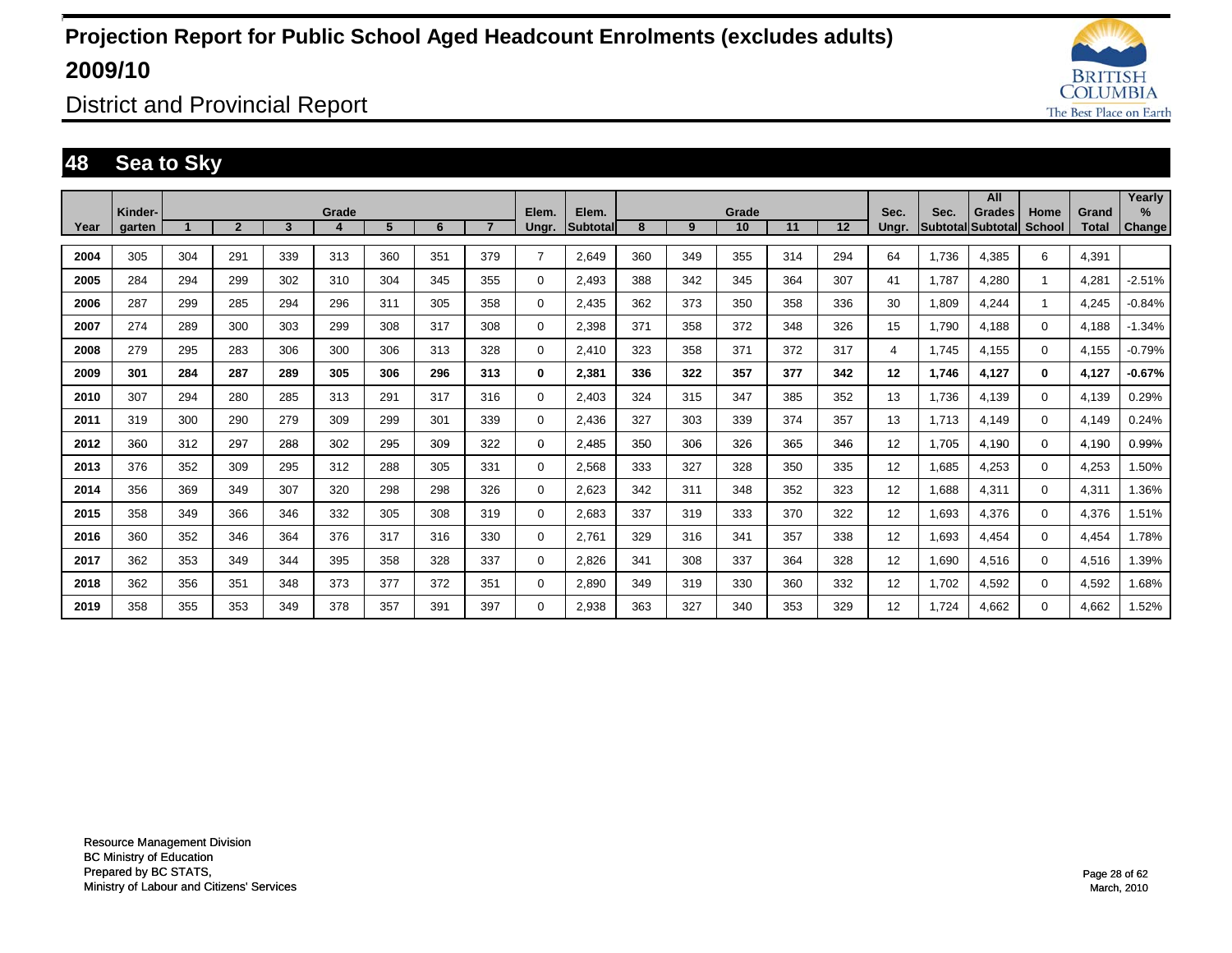

District and Provincial Report

### **49 Central Coast**

|      |                   |    |                |    |            |    |    |                |                |                   |    |    |                 |    |    |               |      | All                                |                       |                       | Yearly         |
|------|-------------------|----|----------------|----|------------|----|----|----------------|----------------|-------------------|----|----|-----------------|----|----|---------------|------|------------------------------------|-----------------------|-----------------------|----------------|
| Year | Kinder-<br>garten |    | $\overline{2}$ | 3  | Grade<br>4 | 5  | 6  | $\overline{7}$ | Elem.<br>Ungr. | Elem.<br>Subtotal | 8  | 9  | Grade<br>10     | 11 | 12 | Sec.<br>Ungr. | Sec. | <b>Grades</b><br>Subtotal Subtotal | Home<br><b>School</b> | Grand<br><b>Total</b> | $\%$<br>Change |
|      |                   |    |                |    |            |    |    |                |                |                   |    |    |                 |    |    |               |      |                                    |                       |                       |                |
| 2004 | 22                | 18 | 23             | 16 | 20         | 15 | 21 | 27             | $\mathbf 0$    | 162               | 17 | 26 | 17              | 20 | 20 | 31            | 131  | 293                                | $\mathbf 0$           | 293                   |                |
| 2005 | 23                | 19 | 19             | 20 | 15         | 18 | 20 | 18             | $\mathbf 0$    | 152               | 22 | 16 | 27              | 17 | 15 | 26            | 123  | 275                                | $\mathbf 0$           | 275                   | $-6.14%$       |
| 2006 | 19                | 23 | 18             | 23 | 20         | 19 | 17 | 19             | $\mathbf 0$    | 158               | 18 | 19 | 18              | 19 | 12 | 23            | 109  | 267                                | $\mathbf 0$           | 267                   | $-2.91%$       |
| 2007 | 12                | 14 | 19             | 16 | 18         | 18 | 19 | 14             | 0              | 130               | 15 | 16 | 13              | 14 | 17 | 17            | 92   | 222                                | $\mathbf 0$           | 222                   | -16.85%        |
| 2008 | 12                | 11 | 18             | 15 | 18         | 9  | 25 | 17             | 0              | 125               | 18 | 12 | 12 <sup>2</sup> | 16 | 11 | 26            | 95   | 220                                | $\mathbf 0$           | 220                   | $-0.90%$       |
| 2009 | 18                | 15 | 10             | 21 | 13         | 13 | 9  | 18             | 5              | 122               | 14 | 9  | 14              | 12 | 14 | 24            | 87   | 209                                | $\mathbf 0$           | 209                   | $-5.00\%$      |
| 2010 | 16                | 20 | 11             | 22 | 12         | 12 | 11 | 19             | 5              | 128               | 15 | 8  | 14              | 11 | 14 | 24            | 86   | 214                                | $\mathbf 0$           | 214                   | 2.39%          |
| 2011 | 19                | 18 | 14             | 23 | 13         | 11 | 10 | 22             | 6              | 136               | 16 | 8  | 12 <sup>2</sup> | 11 | 13 | 24            | 84   | 220                                | $\mathbf 0$           | 220                   | 2.80%          |
| 2012 | 16                | 20 | 13             | 30 | 13         | 11 | 9  | 20             | 6              | 138               | 19 | 8  | 12 <sup>2</sup> | 9  | 13 | 23            | 84   | 222                                | $\mathbf 0$           | 222                   | 0.91%          |
| 2013 | 17                | 18 | 15             | 28 | 18         | 12 | 9  | 19             | 6              | 142               | 17 | 10 | 13              | 10 | 11 | 23            | 84   | 226                                | $\mathbf 0$           | 226                   | 1.80%          |
| 2014 | 17                | 18 | 13             | 31 | 16         | 16 | 10 | 19             | 6              | 146               | 16 | 9  | 15              | 10 | 12 | 22            | 84   | 230                                | $\mathbf 0$           | 230                   | 1.77%          |
| 2015 | 17                | 18 | 13             | 27 | 18         | 14 | 13 | 20             | $\overline{7}$ | 147               | 16 | 8  | 14              | 12 | 12 | 23            | 85   | 232                                | $\mathbf 0$           | 232                   | 0.87%          |
| 2016 | 17                | 19 | 13             | 29 | 16         | 16 | 12 | 28             | $\overline{7}$ | 157               | 17 | 8  | 13              | 11 | 14 | 24            | 87   | 244                                | $\mathbf 0$           | 244                   | 5.17%          |
| 2017 | 17                | 19 | 14             | 29 | 17         | 15 | 14 | 25             | $\overline{7}$ | 157               | 23 | 9  | 13              | 11 | 14 | 26            | 96   | 253                                | $\mathbf 0$           | 253                   | 3.69%          |
| 2018 | 17                | 18 | 13             | 30 | 17         | 15 | 12 | 29             | $\overline{7}$ | 158               | 21 | 12 | 14              | 11 | 13 | 26            | 97   | 255                                | $\mathbf 0$           | 255                   | 0.79%          |
| 2019 | 16                | 18 | 13             | 29 | 18         | 16 | 13 | 26             |                | 156               | 24 | 11 | 19              | 11 | 13 | 26            | 104  | 260                                | $\mathbf 0$           | 260                   | 1.96%          |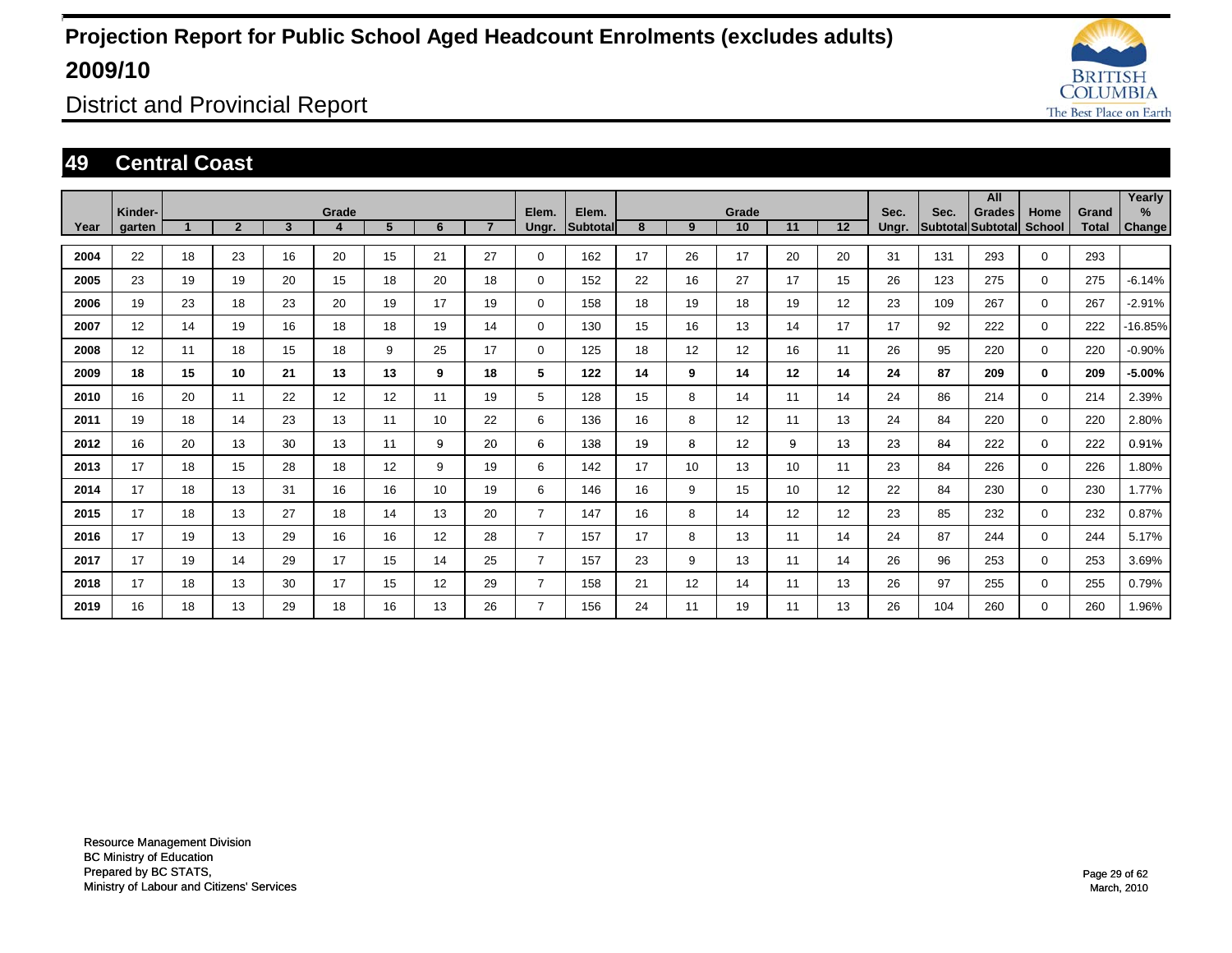

District and Provincial Report

### **50 Haida Gwaii**

|      |                   |    |                |                         |            |    |    |                |                |                   |    |    |             |    |    |                |      | All                                |                       |                       | Yearly         |
|------|-------------------|----|----------------|-------------------------|------------|----|----|----------------|----------------|-------------------|----|----|-------------|----|----|----------------|------|------------------------------------|-----------------------|-----------------------|----------------|
| Year | Kinder-<br>garten |    | $\overline{2}$ | $\overline{\mathbf{3}}$ | Grade<br>4 | 5  | 6  | $\overline{7}$ | Elem.<br>Ungr. | Elem.<br>Subtotal | 8  | 9  | Grade<br>10 | 11 | 12 | Sec.<br>Ungr.  | Sec. | <b>Grades</b><br>Subtotal Subtotal | Home<br><b>School</b> | Grand<br><b>Total</b> | $\%$<br>Change |
|      |                   |    |                |                         |            |    |    |                |                |                   |    |    |             |    |    |                |      |                                    |                       |                       |                |
| 2004 | 46                | 53 | 39             | 59                      | 47         | 65 | 61 | 70             | 0              | 440               | 89 | 73 | 81          | 63 | 60 | 2              | 368  | 808                                |                       | 809                   |                |
| 2005 | 53                | 42 | 52             | 45                      | 58         | 55 | 60 | 60             | 0              | 425               | 78 | 74 | 74          | 63 | 51 | $\overline{2}$ | 342  | 767                                | -1                    | 768                   | $-5.07%$       |
| 2006 | 40                | 56 | 41             | 57                      | 42         | 65 | 48 | 57             | 0              | 406               | 60 | 73 | 73          | 64 | 53 | 3              | 326  | 732                                | $\mathbf 0$           | 732                   | $-4.69%$       |
| 2007 | 38                | 41 | 55             | 43                      | 51         | 53 | 66 | 53             | 0              | 400               | 65 | 58 | 71          | 68 | 55 | 6              | 323  | 723                                | 1                     | 724                   | $-1.09%$       |
| 2008 | 53                | 38 | 32             | 48                      | 38         | 60 | 49 | 63             | $\mathbf 0$    | 381               | 59 | 66 | 64          | 61 | 57 | 4              | 311  | 692                                | $\mathbf 0$           | 692                   | $-4.42%$       |
| 2009 | 43                | 59 | 39             | 36                      | 48         | 50 | 60 | 47             | 0              | 382               | 64 | 61 | 62          | 56 | 54 | 3              | 300  | 682                                | $\mathbf 0$           | 682                   | $-1.45%$       |
| 2010 | 32                | 73 | 45             | 27                      | 45         | 46 | 70 | 45             | 0              | 383               | 65 | 60 | 56          | 58 | 47 | 3              | 289  | 672                                | $\mathbf 0$           | 672                   | $-1.47%$       |
| 2011 | 29                | 56 | 57             | 32                      | 34         | 44 | 66 | 53             | 0              | 371               | 63 | 62 | 56          | 53 | 48 | 3              | 285  | 656                                | $\mathbf 0$           | 656                   | $-2.38%$       |
| 2012 | 28                | 51 | 44             | 41                      | 41         | 34 | 63 | 50             | 0              | 352               | 75 | 60 | 58          | 53 | 45 | 3              | 294  | 646                                | $\mathbf 0$           | 646                   | $-1.52%$       |
| 2013 | 27                | 48 | 40             | 31                      | 52         | 40 | 49 | 49             | 0              | 336               | 72 | 72 | 56          | 55 | 45 | 3              | 303  | 639                                | $\mathbf 0$           | 639                   | $-1.08%$       |
| 2014 | 29                | 47 | 38             | 29                      | 39         | 51 | 58 | 38             | 0              | 329               | 69 | 69 | 67          | 53 | 46 | 3              | 307  | 636                                | $\mathbf 0$           | 636                   | $-0.47%$       |
| 2015 | 32                | 51 | 37             | 27                      | 36         | 39 | 74 | 44             | 0              | 340               | 54 | 66 | 64          | 63 | 45 | 3              | 295  | 635                                | $\mathbf 0$           | 635                   | $-0.16%$       |
| 2016 | 31                | 55 | 40             | 27                      | 35         | 36 | 56 | 55             | 0              | 335               | 63 | 52 | 62          | 62 | 52 | 3              | 294  | 629                                | $\mathbf 0$           | 629                   | $-0.94%$       |
| 2017 | 31                | 54 | 43             | 28                      | 34         | 34 | 51 | 43             | 0              | 318               | 79 | 61 | 49          | 59 | 52 | 3              | 303  | 621                                | $\mathbf 0$           | 621                   | $-1.27%$       |
| 2018 | 32                | 55 | 43             | 31                      | 36         | 33 | 49 | 39             | 0              | 318               | 62 | 76 | 57          | 48 | 50 | 3              | 296  | 614                                | $\mathbf 0$           | 614                   | $-1.13%$       |
| 2019 | 31                | 54 | 43             | 31                      | 40         | 36 | 48 | 37             | $\Omega$       | 320               | 57 | 59 | 71          | 55 | 41 | 3              | 286  | 606                                | $\mathbf 0$           | 606                   | $-1.30%$       |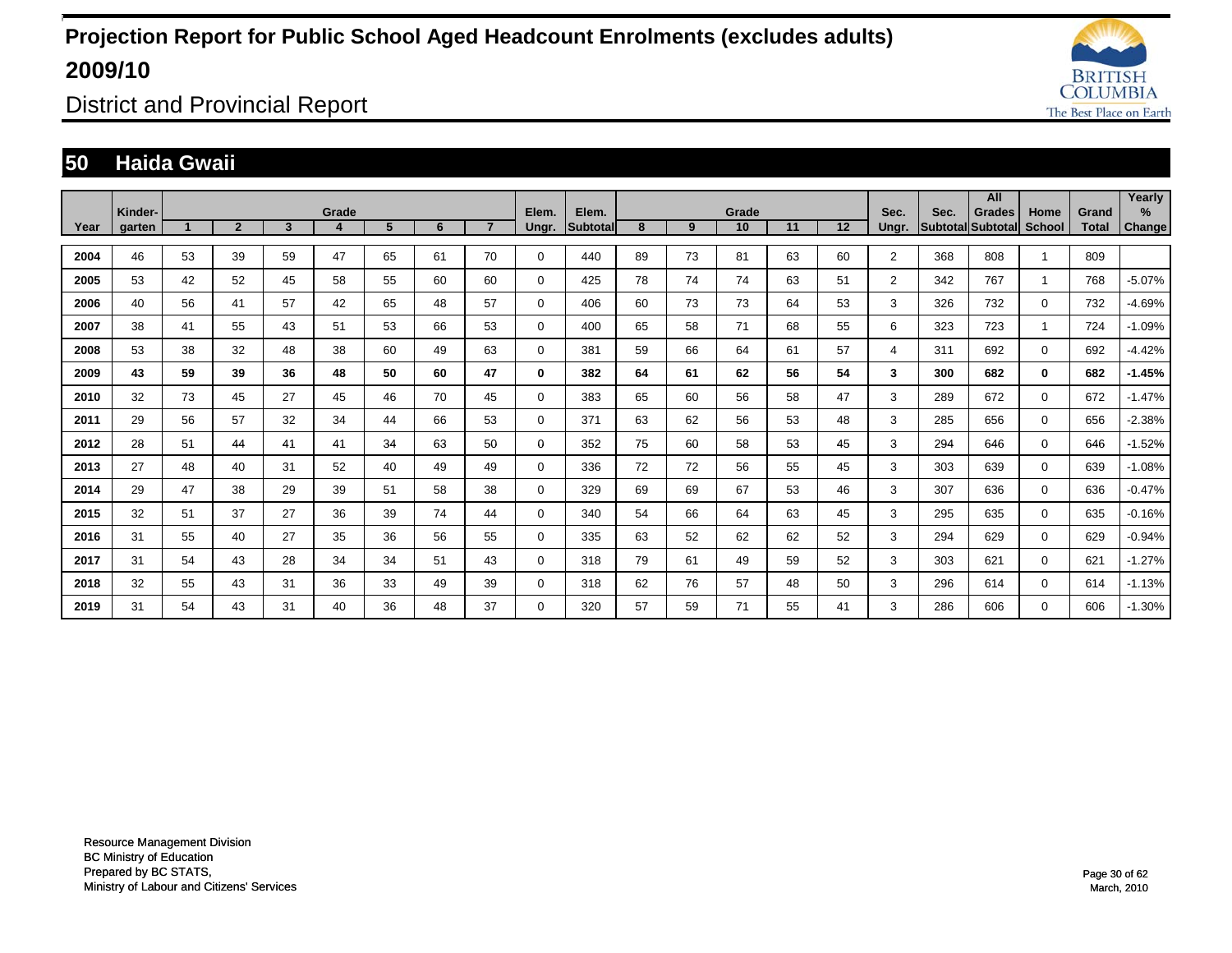

District and Provincial Report

### **51 Boundary**

|      |                   |     |                |     |       |     |     |     |                |                          |     |     |             |     |     |               |      | All                         |                |                       | Yearly      |
|------|-------------------|-----|----------------|-----|-------|-----|-----|-----|----------------|--------------------------|-----|-----|-------------|-----|-----|---------------|------|-----------------------------|----------------|-----------------------|-------------|
| Year | Kinder-<br>garten |     | $\overline{2}$ | 3   | Grade | 5   | 6   |     | Elem.<br>Ungr. | Elem.<br><b>Subtotal</b> | 8   | 9   | Grade<br>10 | 11  | 12  | Sec.<br>Ungr. | Sec. | Grades<br>Subtotal Subtotal | Home<br>School | Grand<br><b>Total</b> | %<br>Change |
|      |                   |     |                |     |       |     |     |     |                |                          |     |     |             |     |     |               |      |                             |                |                       |             |
| 2004 | 108               | 106 | 107            | 123 | 121   | 139 | 149 | 147 | 0              | 1,000                    | 174 | 181 | 182         | 159 | 149 | 3             | 848  | 1,848                       | $\Omega$       | 1,848                 |             |
| 2005 | 98                | 117 | 106            | 103 | 124   | 133 | 135 | 151 | 0              | 967                      | 155 | 175 | 170         | 161 | 147 | 5             | 813  | 1.780                       | $\Omega$       | 1,780                 | $-3.68%$    |
| 2006 | 114               | 103 | 104            | 109 | 87    | 113 | 131 | 127 | 0              | 888                      | 134 | 139 | 167         | 151 | 155 | 0             | 746  | 1,634                       | 3              | 1,637                 | $-8.03%$    |
| 2007 | 97                | 100 | 96             | 96  | 101   | 83  | 111 | 131 | $\Omega$       | 815                      | 130 | 142 | 131         | 150 | 144 | 4             | 701  | 1,516                       | 4              | 1,520                 | $-7.15%$    |
| 2008 | 94                | 101 | 111            | 102 | 100   | 103 | 83  | 113 | $\Omega$       | 807                      | 126 | 127 | 137         | 135 | 133 |               | 659  | 1.466                       | 4              | 1,470                 | $-3.29%$    |
| 2009 | 111               | 92  | 105            | 113 | 101   | 102 | 102 | 86  | 0              | 812                      | 117 | 125 | 126         | 140 | 145 | 5             | 658  | 1.470                       | 3              | 1,473                 | 0.20%       |
| 2010 | 106               | 91  | 102            | 110 | 109   | 95  | 99  | 89  | $\Omega$       | 801                      | 111 | 132 | 113         | 131 | 141 | 5             | 633  | 1,434                       | 3              | 1,437                 | $-2.44%$    |
| 2011 | 104               | 89  | 103            | 108 | 108   | 104 | 93  | 87  | 0              | 796                      | 115 | 125 | 118         | 117 | 131 | 5             | 611  | 1.407                       | 3              | 1,410                 | $-1.88%$    |
| 2012 | 97                | 87  | 99             | 108 | 106   | 103 | 101 | 81  | 0              | 782                      | 112 | 130 | 112         | 121 | 118 | 5             | 598  | 1,380                       | 3              | 1,383                 | $-1.91%$    |
| 2013 | 88                | 81  | 98             | 105 | 106   | 101 | 100 | 89  | 0              | 768                      | 105 | 127 | 116         | 115 | 121 | 4             | 588  | 1,356                       | 3              | 1,359                 | $-1.74%$    |
| 2014 | 93                | 74  | 92             | 104 | 103   | 101 | 98  | 89  | 0              | 754                      | 116 | 119 | 114         | 119 | 115 | 4             | 587  | 1,341                       | 3              | 1,344                 | $-1.10%$    |
| 2015 | 117               | 78  | 84             | 98  | 102   | 98  | 98  | 87  | 0              | 762                      | 115 | 131 | 107         | 118 | 119 | 4             | 594  | 1,356                       | 3              | 1,359                 | 1.12%       |
| 2016 | 116               | 97  | 88             | 90  | 96    | 97  | 96  | 87  | 0              | 767                      | 113 | 130 | 117         | 111 | 118 | 4             | 593  | 1,360                       | 3              | 1,363                 | 0.29%       |
| 2017 | 116               | 97  | 109            | 94  | 90    | 93  | 96  | 85  | 0              | 780                      | 114 | 128 | 116         | 120 | 112 | 4             | 594  | 1,374                       | 3              | 1,377                 | 1.03%       |
| 2018 | 116               | 97  | 109            | 116 | 93    | 86  | 91  | 85  | 0              | 793                      | 111 | 130 | 115         | 120 | 120 | 4             | 600  | 1,393                       | 3              | 1,396                 | 1.38%       |
| 2019 | 120               | 98  | 110            | 116 | 114   | 89  | 85  | 82  | $\Omega$       | 814                      | 112 | 126 | 116         | 119 | 120 | 4             | 597  | 1.411                       | 3              | 1,414                 | 1.29%       |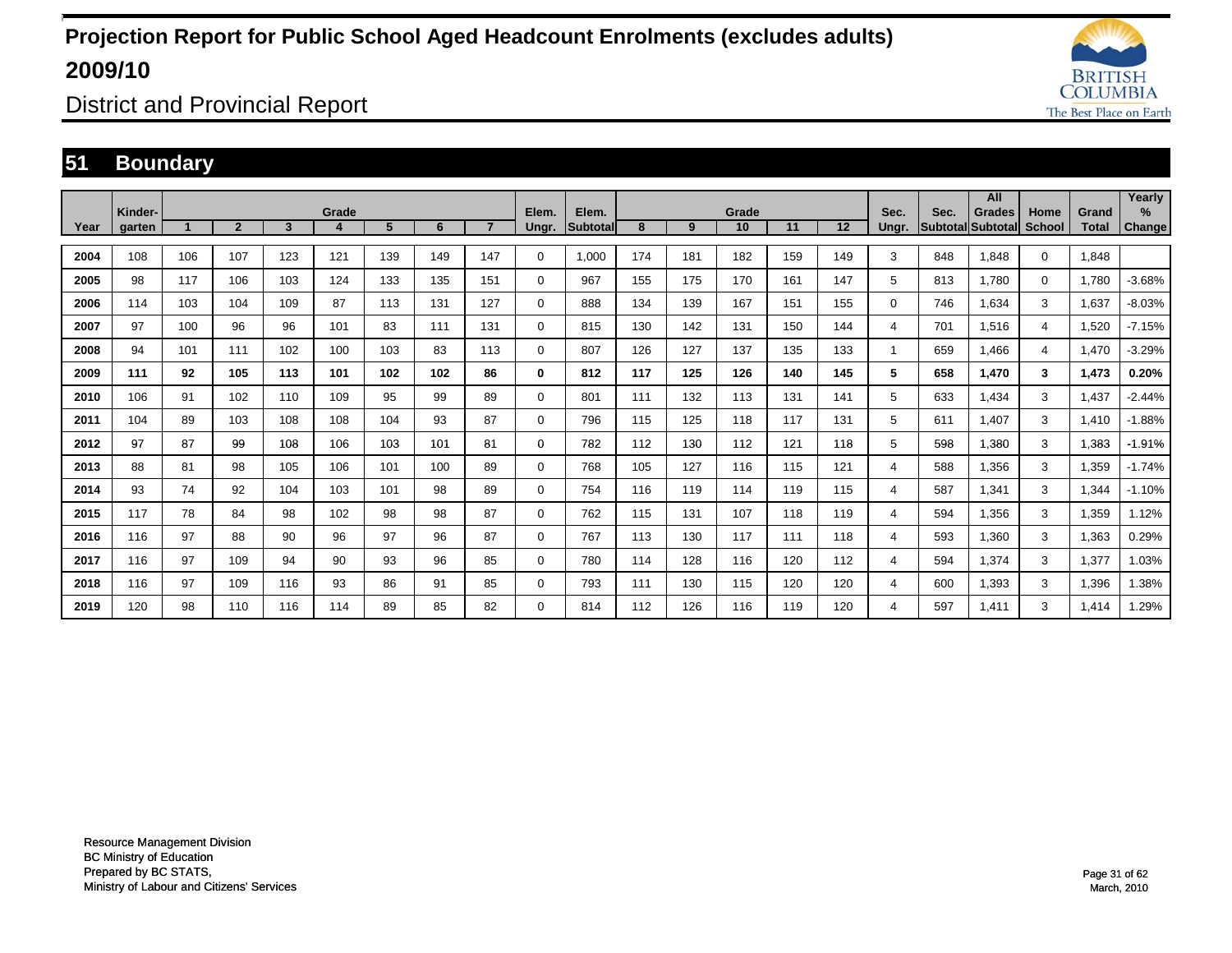

District and Provincial Report

### **52 Prince Rupert**

|      |                   |     |                |     |            |     |     |     |                |                   |     |     |             |     |     |                |       | All                         |                |                       | Yearly         |
|------|-------------------|-----|----------------|-----|------------|-----|-----|-----|----------------|-------------------|-----|-----|-------------|-----|-----|----------------|-------|-----------------------------|----------------|-----------------------|----------------|
| Year | Kinder-<br>garten |     | $\overline{2}$ | 3   | Grade<br>4 | 5   | 6   |     | Elem.<br>Ungr. | Elem.<br>Subtotal | 8   | 9   | Grade<br>10 | 11  | 12  | Sec.<br>Ungr.  | Sec.  | Grades<br>Subtotal Subtotal | Home<br>School | Grand<br><b>Total</b> | $\%$<br>Change |
| 2004 | 157               | 183 | 181            | 166 | 170        | 202 | 206 | 199 | 0              | 1,464             | 237 | 240 | 297         | 275 | 236 | 29             | 1,314 | 2,778                       | 0              | 2,778                 |                |
| 2005 | 157               | 157 | 185            | 185 | 166        | 174 | 197 | 208 | 0              | 1.429             | 227 | 235 | 289         | 244 | 260 | 39             | 1,294 | 2,723                       | 0              | 2,723                 | $-1.98%$       |
| 2006 | 164               | 151 | 155            | 180 | 185        | 169 | 177 | 201 | 0              | 1.382             | 244 | 202 | 259         | 245 | 206 | 73             | 1,229 | 2,611                       | $\Omega$       | 2,611                 | $-4.11%$       |
| 2007 | 174               | 162 | 152            | 151 | 173        | 185 | 178 | 177 | 0              | 1,352             | 222 | 248 | 263         | 250 | 234 | $\overline{2}$ | 1,219 | 2,571                       | $\Omega$       | 2,571                 | $-1.53%$       |
| 2008 | 172               | 173 | 163            | 168 | 153        | 178 | 184 | 171 | 0              | 1.362             | 208 | 229 | 271         | 265 | 197 | 0              | 1.170 | 2,532                       | 1              | 2,533                 | $-1.48%$       |
| 2009 | 133               | 162 | 167            | 151 | 153        | 144 | 170 | 175 | 0              | 1.255             | 182 | 215 | 225         | 275 | 203 | 0              | 1,100 | 2,355                       | $\overline{2}$ | 2,357                 | $-6.95%$       |
| 2010 | 124               | 149 | 159            | 158 | 157        | 145 | 152 | 158 | 0              | 1,202             | 186 | 195 | 230         | 280 | 195 | 0              | 1,086 | 2,288                       | $\overline{2}$ | 2,290                 | $-2.84%$       |
| 2011 | 136               | 140 | 148            | 151 | 164        | 148 | 152 | 140 | 0              | 1,179             | 168 | 199 | 211         | 287 | 199 | 0              | 1,064 | 2,243                       | $\overline{2}$ | 2,245                 | $-1.97%$       |
| 2012 | 143               | 153 | 138            | 139 | 156        | 155 | 156 | 140 | 0              | 1,180             | 149 | 180 | 215         | 265 | 204 | 0              | 1,013 | 2,193                       | $\overline{2}$ | 2,195                 | $-2.23%$       |
| 2013 | 153               | 161 | 151            | 129 | 144        | 148 | 163 | 143 | 0              | 1,192             | 148 | 159 | 194         | 268 | 189 | 0              | 958   | 2,150                       | $\overline{c}$ | 2,152                 | $-1.96%$       |
| 2014 | 140               | 172 | 158            | 142 | 133        | 136 | 155 | 149 | 0              | 1,185             | 152 | 158 | 173         | 243 | 189 | 0              | 915   | 2,100                       | $\overline{c}$ | 2,102                 | $-2.32%$       |
| 2015 | 142               | 158 | 170            | 150 | 147        | 125 | 142 | 142 | 0              | 1,176             | 158 | 162 | 171         | 217 | 174 | 0              | 882   | 2,058                       | $\overline{2}$ | 2,060                 | $-2.00%$       |
| 2016 | 145               | 161 | 156            | 160 | 155        | 139 | 131 | 130 | 0              | 1.177             | 150 | 169 | 174         | 214 | 154 | 0              | 861   | 2,038                       | $\overline{2}$ | 2,040                 | $-0.97%$       |
| 2017 | 144               | 163 | 160            | 149 | 166        | 146 | 146 | 121 | 0              | 1,195             | 137 | 160 | 181         | 217 | 151 | 0              | 846   | 2,041                       | $\overline{2}$ | 2,043                 | 0.15%          |
| 2018 | 145               | 164 | 163            | 152 | 154        | 158 | 155 | 135 | 0              | 1,226             | 128 | 147 | 173         | 226 | 154 | 0              | 828   | 2,054                       | $\overline{2}$ | 2,056                 | 0.64%          |
| 2019 | 145               | 164 | 162            | 155 | 159        | 147 | 167 | 143 | $\Omega$       | 1.242             | 143 | 137 | 159         | 216 | 160 | 0              | 815   | 2.057                       | $\overline{2}$ | 2,059                 | 0.15%          |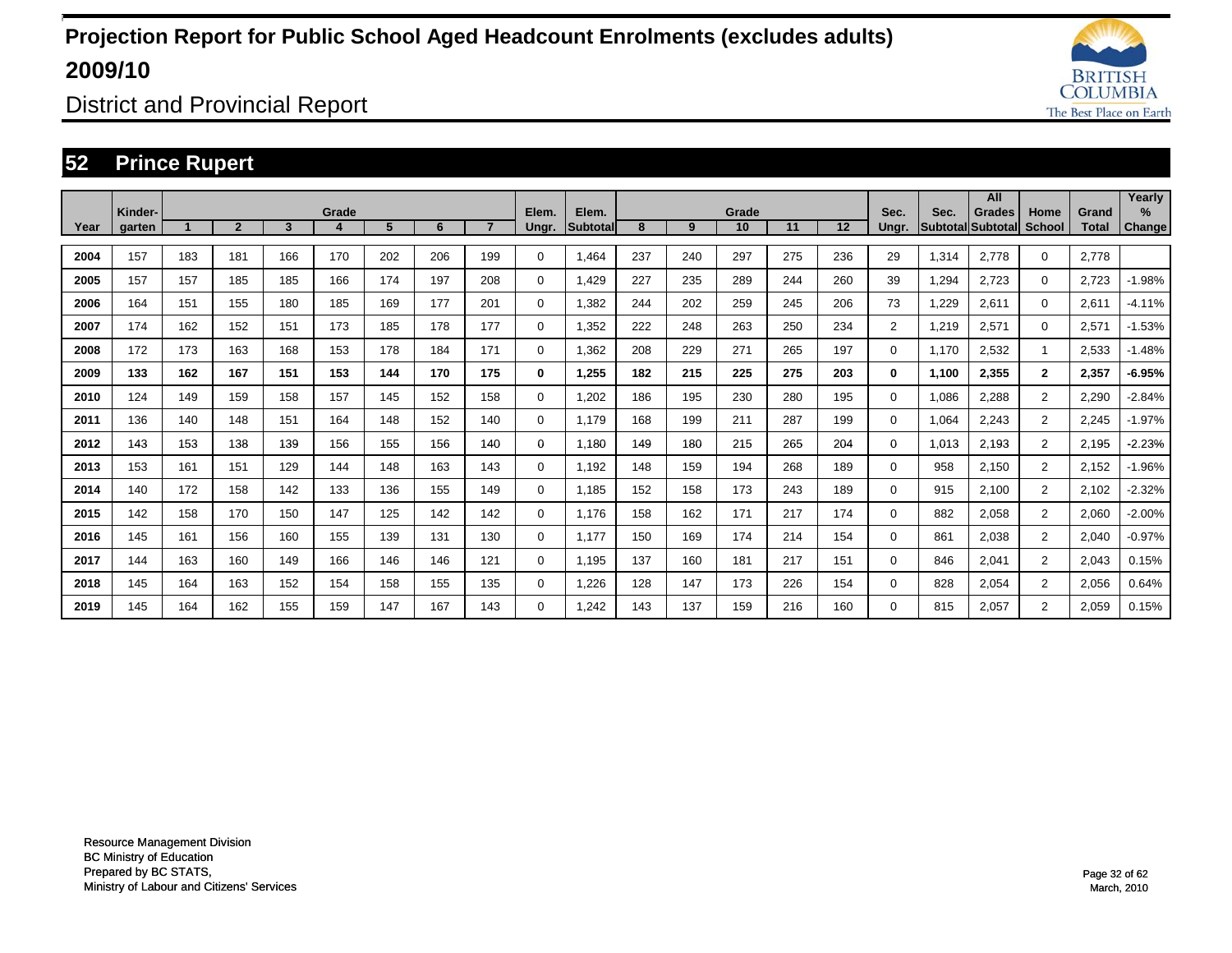

District and Provincial Report

### **53 Okanagan Similkameen**

|      |                   |     |                |                |       |     |     |     |                |                   |     |     |             |     |     |                |       | All                                       |                |                       | Yearly                |
|------|-------------------|-----|----------------|----------------|-------|-----|-----|-----|----------------|-------------------|-----|-----|-------------|-----|-----|----------------|-------|-------------------------------------------|----------------|-----------------------|-----------------------|
| Year | Kinder-<br>garten |     | $\overline{2}$ | $\overline{3}$ | Grade | 5   | 6   | 7   | Elem.<br>Ungr. | Elem.<br>Subtotal | 8   | 9   | Grade<br>10 | 11  | 12  | Sec.<br>Ungr.  | Sec.  | <b>Grades</b><br><b>Subtotal Subtotal</b> | Home<br>School | Grand<br><b>Total</b> | $\%$<br><b>Change</b> |
|      |                   |     |                |                |       |     |     |     |                |                   |     |     |             |     |     |                |       |                                           |                |                       |                       |
| 2004 | 171               | 184 | 193            | 202            | 217   | 204 | 205 | 227 | 0              | 1,603             | 241 | 256 | 252         | 262 | 204 | 3              | 1,218 | 2,821                                     | 1              | 2,822                 |                       |
| 2005 | 178               | 179 | 194            | 199            | 199   | 216 | 206 | 213 | $\mathbf 0$    | 1,584             | 247 | 244 | 255         | 251 | 231 | 4              | 1,232 | 2,816                                     | $\Omega$       | 2,816                 | $-0.21%$              |
| 2006 | 163               | 176 | 178            | 196            | 200   | 197 | 206 | 212 | $\mathbf 0$    | 1,528             | 217 | 236 | 260         | 249 | 242 | $\Omega$       | 1,204 | 2,732                                     | $\mathbf 0$    | 2,732                 | $-2.98%$              |
| 2007 | 160               | 175 | 175            | 178            | 217   | 207 | 184 | 211 | $\mathbf 0$    | 1,507             | 213 | 215 | 246         | 238 | 210 | $\mathbf{1}$   | 1,123 | 2,630                                     | $\mathbf 0$    | 2,630                 | $-3.73%$              |
| 2008 | 151               | 167 | 176            | 187            | 178   | 210 | 199 | 190 | $\mathbf 0$    | 1,458             | 214 | 207 | 209         | 235 | 208 | $\mathbf{1}$   | 1,074 | 2,532                                     | $\mathbf 0$    | 2,532                 | $-3.73%$              |
| 2009 | 160               | 152 | 164            | 166            | 193   | 181 | 197 | 208 | 0              | 1.421             | 197 | 204 | 214         | 200 | 224 | $\mathbf{2}$   | 1,041 | 2.462                                     | $\mathbf{0}$   | 2,462                 | $-2.76%$              |
| 2010 | 150               | 152 | 159            | 156            | 192   | 182 | 195 | 202 | 0              | 1,388             | 193 | 207 | 221         | 178 | 202 | $\overline{2}$ | 1,003 | 2,391                                     | $\mathbf 0$    | 2,391                 | $-2.88%$              |
| 2011 | 166               | 143 | 160            | 151            | 180   | 180 | 195 | 200 | 0              | 1,375             | 188 | 202 | 223         | 182 | 179 | $\overline{2}$ | 976   | 2,351                                     | $\Omega$       | 2,351                 | $-1.67%$              |
| 2012 | 173               | 159 | 151            | 152            | 175   | 170 | 193 | 200 | 0              | 1,373             | 186 | 197 | 218         | 183 | 181 | $\overline{2}$ | 967   | 2,340                                     | $\mathbf 0$    | 2,340                 | $-0.47%$              |
| 2013 | 165               | 166 | 167            | 144            | 176   | 165 | 182 | 198 | 0              | 1,363             | 186 | 195 | 213         | 180 | 184 | $\overline{2}$ | 960   | 2,323                                     | $\mathbf 0$    | 2,323                 | $-0.73%$              |
| 2014 | 155               | 157 | 174            | 160            | 167   | 167 | 178 | 187 | 0              | 1,345             | 183 | 195 | 210         | 175 | 180 | $\overline{2}$ | 945   | 2,290                                     | $\mathbf 0$    | 2,290                 | $-1.42%$              |
| 2015 | 160               | 149 | 166            | 166            | 184   | 158 | 180 | 183 | 0              | 1,346             | 172 | 192 | 209         | 172 | 175 | $\overline{2}$ | 922   | 2,268                                     | $\mathbf 0$    | 2,268                 | $-0.96%$              |
| 2016 | 161               | 153 | 157            | 158            | 192   | 173 | 170 | 184 | 0              | 1,348             | 169 | 181 | 206         | 172 | 172 | $\overline{2}$ | 902   | 2,250                                     | $\mathbf 0$    | 2,250                 | $-0.79%$              |
| 2017 | 162               | 154 | 162            | 150            | 183   | 180 | 186 | 174 | 0              | 1,351             | 170 | 177 | 196         | 170 | 172 | $\overline{2}$ | 887   | 2,238                                     | $\mathbf 0$    | 2,238                 | $-0.53%$              |
| 2018 | 163               | 154 | 161            | 153            | 173   | 172 | 193 | 191 | $\mathbf 0$    | 1,360             | 161 | 178 | 191         | 162 | 171 | $\overline{2}$ | 865   | 2,225                                     | $\mathbf 0$    | 2,225                 | $-0.58%$              |
| 2019 | 164               | 155 | 162            | 153            | 177   | 163 | 185 | 198 | 0              | 1,357             | 176 | 169 | 191         | 157 | 162 | $\overline{2}$ | 857   | 2,214                                     | $\Omega$       | 2,214                 | $-0.49%$              |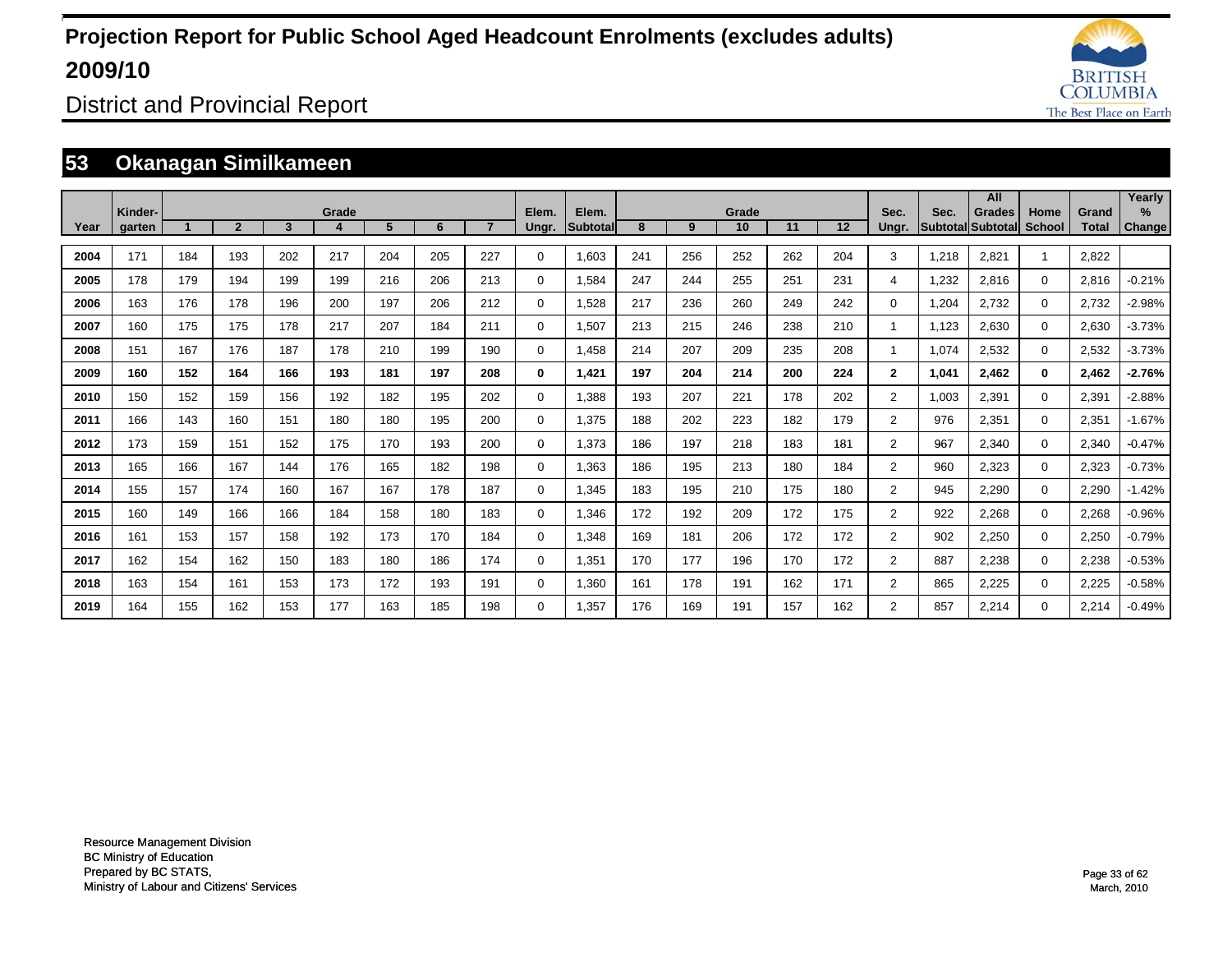![](_page_33_Picture_1.jpeg)

District and Provincial Report

### **54 Bulkley Valley**

|      |                   |     |                |     |            |     |     |     |                |                    |     |     |             |     |     |               |       | All                                |                       |                       | Yearly                  |
|------|-------------------|-----|----------------|-----|------------|-----|-----|-----|----------------|--------------------|-----|-----|-------------|-----|-----|---------------|-------|------------------------------------|-----------------------|-----------------------|-------------------------|
| Year | Kinder-<br>garten |     | $\overline{2}$ | 3   | Grade<br>4 | 5   | 6   |     | Elem.<br>Ungr. | Elem.<br>Subtotall | 8   | 9   | Grade<br>10 | 11  | 12  | Sec.<br>Ungr. | Sec.  | Grades<br><b>Subtotal</b> Subtotal | Home<br><b>School</b> | Grand<br><b>Total</b> | $\frac{9}{6}$<br>Change |
| 2004 | 179               | 131 | 190            | 161 | 179        | 167 | 174 | 198 | $\mathbf 0$    | 1,379              | 224 | 266 | 261         | 251 | 229 | 20            | 1,251 | 2,630                              | $\mathbf 0$           | 2,630                 |                         |
| 2005 | 167               | 178 | 134            | 183 | 159        | 182 | 162 | 185 | $\mathbf 0$    | 1,350              | 247 | 230 | 270         | 266 | 220 | 46            | 1,279 | 2,629                              | $\mathbf 0$           | 2,629                 | $-0.04%$                |
| 2006 | 152               | 163 | 170            | 143 | 178        | 165 | 174 | 166 | $\mathbf 0$    | 1,311              | 232 | 265 | 238         | 278 | 229 | 45            | 1,287 | 2,598                              | $\mathbf 0$           | 2,598                 | $-1.18%$                |
| 2007 | 153               | 154 | 151            | 175 | 145        | 177 | 163 | 183 | $\mathbf 0$    | 1,301              | 218 | 235 | 269         | 277 | 230 | 0             | 1,229 | 2,530                              | $\mathbf 0$           | 2,530                 | $-2.62%$                |
| 2008 | 159               | 148 | 154            | 148 | 176        | 149 | 183 | 166 | $\mathbf 0$    | 1,283              | 220 | 228 | 258         | 248 | 230 | 0             | 1.184 | 2,467                              | $\mathbf 0$           | 2,467                 | $-2.49%$                |
| 2009 | 148               | 158 | 140            | 155 | 145        | 176 | 145 | 190 | 0              | 1,257              | 213 | 216 | 246         | 238 | 229 | 1             | 1.143 | 2,400                              | 0                     | 2,400                 | $-2.72%$                |
| 2010 | 142               | 158 | 151            | 146 | 127        | 190 | 145 | 184 | 0              | 1.243              | 193 | 219 | 246         | 219 | 230 |               | 1.108 | 2,351                              | $\mathbf 0$           | 2,351                 | $-2.04%$                |
| 2011 | 148               | 151 | 151            | 158 | 119        | 167 | 156 | 184 | 0              | 1,234              | 187 | 199 | 248         | 218 | 214 |               | 1,067 | 2,301                              | $\mathbf 0$           | 2,301                 | $-2.13%$                |
| 2012 | 152               | 157 | 145            | 157 | 128        | 156 | 136 | 198 | 0              | 1,229              | 186 | 192 | 226         | 218 | 209 | 1             | 1,032 | 2,261                              | $\mathbf 0$           | 2,261                 | $-1.74%$                |
| 2013 | 154               | 162 | 150            | 152 | 129        | 168 | 128 | 173 | $\mathbf 0$    | 1,216              | 201 | 191 | 219         | 200 | 211 | 1             | 1,023 | 2,239                              | $\mathbf 0$           | 2,239                 | $-0.97%$                |
| 2014 | 153               | 164 | 155            | 157 | 124        | 168 | 138 | 162 | $\mathbf 0$    | 1,221              | 176 | 206 | 217         | 194 | 195 | 1             | 989   | 2,210                              | $\mathbf 0$           | 2,210                 | $-1.30%$                |
| 2015 | 157               | 163 | 156            | 161 | 128        | 161 | 138 | 175 | $\mathbf 0$    | 1,239              | 164 | 181 | 232         | 191 | 187 | 1             | 956   | 2,195                              | $\mathbf 0$           | 2,195                 | $-0.68%$                |
| 2016 | 158               | 167 | 155            | 162 | 131        | 166 | 132 | 175 | $\mathbf 0$    | 1,246              | 177 | 168 | 206         | 203 | 184 | 1             | 939   | 2,185                              | $\mathbf 0$           | 2,185                 | $-0.46%$                |
| 2017 | 160               | 169 | 159            | 162 | 133        | 172 | 137 | 168 | $\mathbf 0$    | 1,260              | 178 | 181 | 191         | 182 | 196 | 1             | 929   | 2,189                              | $\mathbf 0$           | 2,189                 | 0.18%                   |
| 2018 | 163               | 170 | 161            | 166 | 132        | 174 | 141 | 174 | $\mathbf 0$    | 1,281              | 170 | 182 | 206         | 170 | 178 | 1             | 907   | 2,188                              | $\mathbf 0$           | 2,188                 | $-0.05%$                |
| 2019 | 164               | 173 | 163            | 168 | 136        | 173 | 143 | 178 | 0              | 1.298              | 176 | 174 | 206         | 181 | 165 |               | 903   | 2.201                              | $\mathbf 0$           | 2,201                 | 0.59%                   |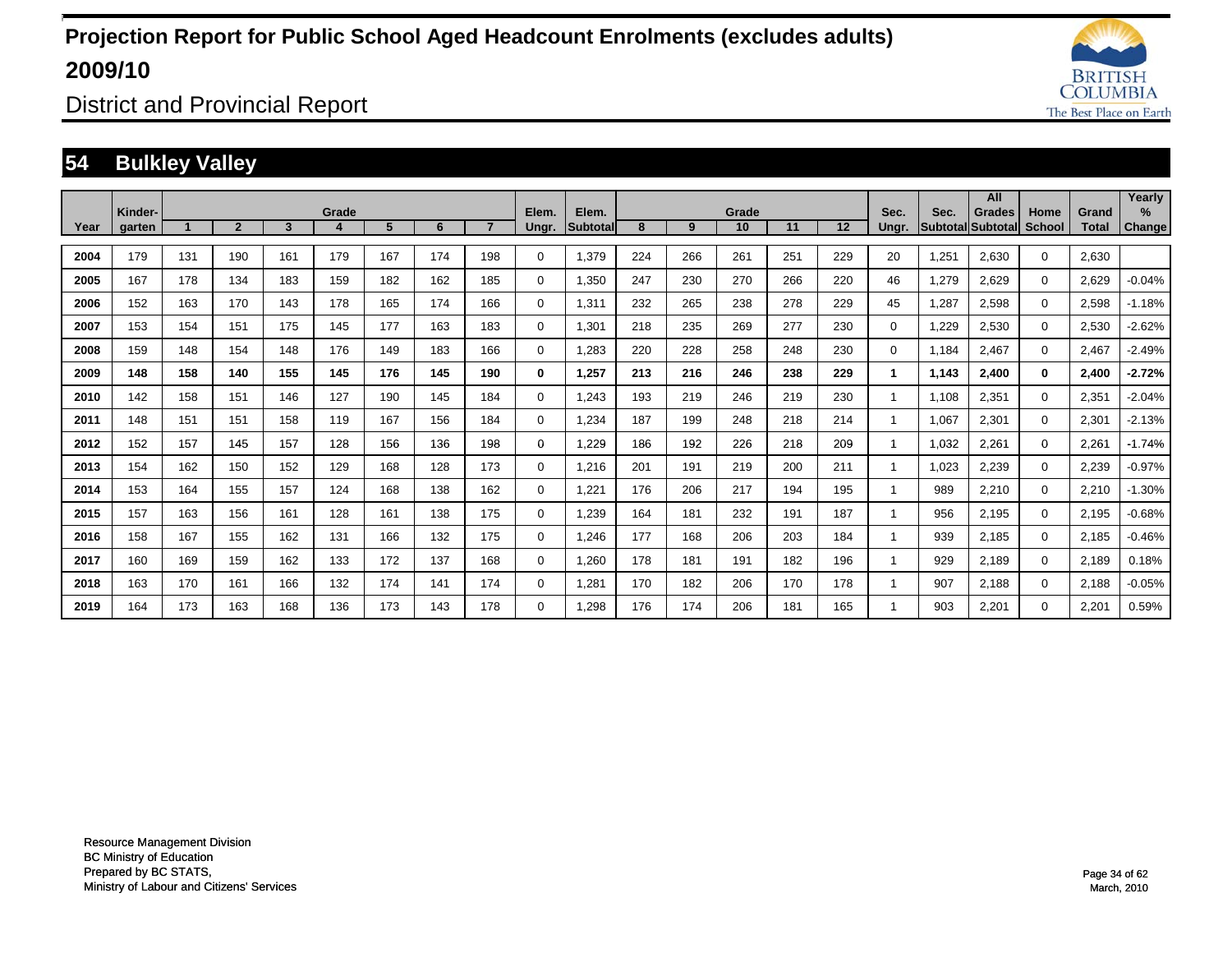![](_page_34_Picture_1.jpeg)

District and Provincial Report

### **57 Prince George**

|      |                   |       |                |       |       |       |       |       |                |                          |       |       |             |       |       |               |       | All                         |                |                       | Yearly                         |
|------|-------------------|-------|----------------|-------|-------|-------|-------|-------|----------------|--------------------------|-------|-------|-------------|-------|-------|---------------|-------|-----------------------------|----------------|-----------------------|--------------------------------|
| Year | Kinder-<br>garten |       | $\overline{2}$ | 3     | Grade | 5     | 6     |       | Elem.<br>Ungr. | Elem.<br><b>Subtotal</b> | 8     | 9     | Grade<br>10 | 11    | 12    | Sec.<br>Ungr. | Sec.  | Grades<br>Subtotal Subtotal | Home<br>School | Grand<br><b>Total</b> | $\frac{9}{6}$<br><b>Change</b> |
|      |                   |       |                |       |       |       |       |       |                |                          |       |       |             |       |       |               |       |                             |                |                       |                                |
| 2004 | 953               | 1,022 | 1,052          | 1,085 | 1,075 | 1,190 | .249  | 1.152 | $\Omega$       | 8.778                    | ,333  | 1,388 | 1,329       | ,423  | 1,255 | 398           | 7,126 | 15,904                      | 6              | 15,910                |                                |
| 2005 | 922               | 987   | 994            | 1,061 | 1,087 | 1,102 | 1,185 | .248  | $\Omega$       | 8,586                    | , 244 | 1,371 | 1,358       | .457  | 1.166 | 390           | 6,986 | 15,572                      | $\overline{2}$ | 15,574                | $-2.11%$                       |
| 2006 | 902               | 972   | 1,005          | 1,016 | 1,077 | 1,094 | 1.107 | 1.215 | 0              | 8,388                    | ,336  | 1,248 | 1,386       | ,450  | 1,263 | 209           | 6,892 | 15,280                      | $\Omega$       | 15,280                | $-1.89%$                       |
| 2007 | 925               | 896   | 957            | 1,002 | 1,031 | 1,097 | 1,093 | 1.119 | 0              | 8,120                    | ,294  | 1,322 | 1,300       | .469  | 1,326 | 180           | 6,891 | 15,011                      |                | 15,012                | $-1.75%$                       |
| 2008 | 924               | 890   | 880            | 932   | 986   | 987   | 1,079 | 1,094 | 0              | 7,772                    | ,160  | 1,267 | 1,440       | 1,317 | 1,307 | 82            | 6,573 | 14,345                      | 4              | 14,349                | $-4.42%$                       |
| 2009 | 891               | 933   | 881            | 849   | 902   | 954   | 976   | 1.047 | 0              | 7,433                    | 1,149 | 1,150 | 1,343       | 1,443 | 1,260 | 56            | 6,401 | 13,834                      | 5              | 13,839                | $-3.55%$                       |
| 2010 | 886               | 924   | 906            | 842   | 875   | 900   | 967   | 994   | 0              | 7,294                    | ,122  | 1,132 | 1,289       | 1,381 | 1,228 | 54            | 6,206 | 13,500                      | 5              | 13,505                | $-2.41%$                       |
| 2011 | 888               | 918   | 897            | 867   | 870   | 875   | 914   | 986   | 0              | 7,215                    | ,066  | 1,108 | 1,270       | 1,328 | 1.179 | 52            | 6,003 | 13,218                      | 5              | 13,223                | $-2.09%$                       |
| 2012 | 903               | 920   | 890            | 858   | 896   | 870   | 889   | 931   | 0              | 7,157                    | ,059  | 1,055 | 1,244       | 1,309 | 1,134 | 50            | 5,851 | 13,008                      | 5              | 13,013                | $-1.59%$                       |
| 2013 | 928               | 935   | 893            | 854   | 886   | 895   | 883   | 906   | 0              | 7,180                    | 1,003 | 1,048 | 1,187       | 1,283 | 1,117 | 49            | 5,687 | 12,867                      | 5              | 12,872                | $-1.08%$                       |
| 2014 | 918               | 962   | 909            | 856   | 882   | 887   | 910   | 901   | 0              | 7,225                    | 976   | 993   | 1,180       | 1,228 | 1,098 | 48            | 5,523 | 12,748                      | 5              | 12,753                | $-0.92%$                       |
| 2015 | 901               | 952   | 935            | 872   | 885   | 882   | 902   | 929   | 0              | 7,258                    | 970   | 967   | 1,121       | 1,219 | 1,055 | 47            | 5,379 | 12,637                      | 5              | 12,642                | $-0.87%$                       |
| 2016 | 891               | 934   | 925            | 897   | 901   | 886   | 898   | 921   | 0              | 7,253                    | ,000  | 962   | 1,092       | 1,161 | 1,044 | 45            | 5,304 | 12,557                      | 5              | 12,562                | $-0.63%$                       |
| 2017 | 883               | 925   | 908            | 888   | 927   | 902   | 902   | 917   | 0              | 7,252                    | 994   | 992   | 1,085       | 1,131 | 999   | 45            | 5,246 | 12,498                      | 5              | 12,503                | $-0.47%$                       |
| 2018 | 878               | 918   | 900            | 872   | 919   | 929   | 919   | 922   | 0              | 7,257                    | 990   | 986   | 1,116       | 1,123 | 970   | 44            | 5,229 | 12,486                      | 5              | 12,491                | $-0.10%$                       |
| 2019 | 873               | 913   | 894            | 866   | 903   | 922   | 947   | 940   | 0              | 7.258                    | 996   | 982   | 1.110       | 1,154 | 964   | 44            | 5,250 | 12,508                      | 5              | 12,513                | 0.18%                          |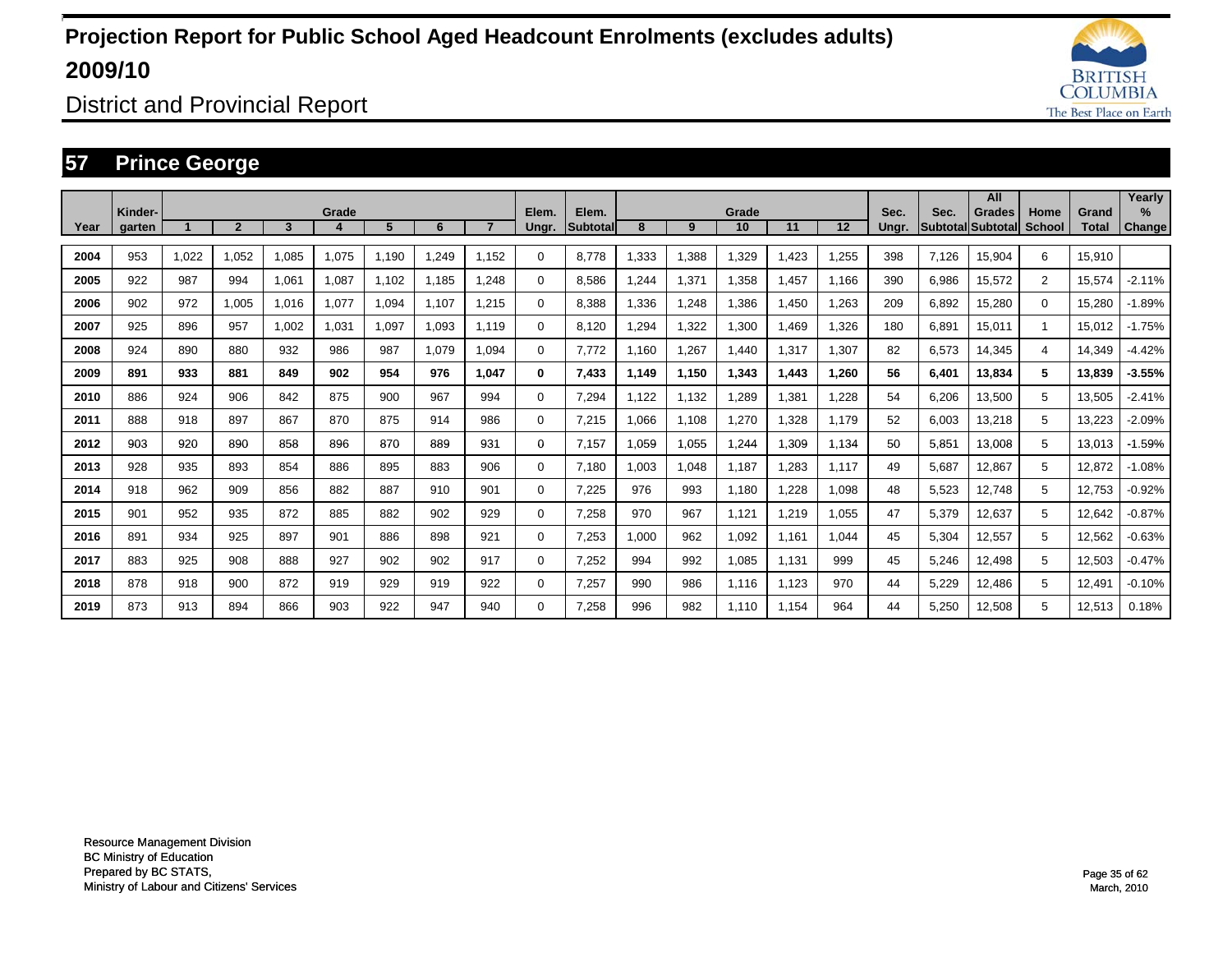![](_page_35_Picture_1.jpeg)

District and Provincial Report

#### **58 Nicola - Similkameen**

|      |                   |     |                |     |       |     |     |     |                |                   |     |     |             |     |     |                |       | All                                 |                |                       | Yearly                |
|------|-------------------|-----|----------------|-----|-------|-----|-----|-----|----------------|-------------------|-----|-----|-------------|-----|-----|----------------|-------|-------------------------------------|----------------|-----------------------|-----------------------|
| Year | Kinder-<br>garten |     | $\overline{2}$ | 3   | Grade | 5   | 6   |     | Elem.<br>Ungr. | Elem.<br>Subtotal | 8   | 9   | Grade<br>10 | 11  | 12  | Sec.<br>Ungr.  | Sec.  | <b>Grades</b><br> Subtotal Subtotal | Home<br>School | Grand<br><b>Total</b> | $\%$<br><b>Change</b> |
| 2004 | 151               | 178 | 171            | 203 | 197   | 200 | 222 | 240 | $\Omega$       | 1,562             | 246 | 283 | 236         | 282 | 256 | 81             | 1,384 | 2,946                               |                | 2,947                 |                       |
| 2005 | 135               | 155 | 169            | 173 | 200   | 185 | 203 | 230 | 0              | 1,450             | 252 | 293 | 267         | 251 | 217 | 57             | 1,337 | 2,787                               | -1             | 2,788                 | $-5.40%$              |
| 2006 | 135               | 146 | 145            | 166 | 178   | 208 | 184 | 212 | $\overline{1}$ | 1,375             | 228 | 288 | 265         | 212 | 185 | 12             | 1,190 | 2,565                               | -1             | 2,566                 | $-7.96%$              |
| 2007 | 142               | 150 | 148            | 153 | 164   | 184 | 207 | 193 | $\mathbf 0$    | 1,341             | 236 | 278 | 297         | 248 | 290 | 16             | 1,365 | 2,706                               | $\Omega$       | 2,706                 | 5.46%                 |
| 2008 | 128               | 149 | 146            | 153 | 159   | 168 | 199 | 213 | $\mathbf 0$    | 1,315             | 217 | 266 | 283         | 259 | 217 | 12             | 1,254 | 2,569                               | 0              | 2,569                 | $-5.06%$              |
| 2009 | 142               | 126 | 156            | 156 | 145   | 168 | 173 | 197 | 0              | 1,263             | 219 | 217 | 273         | 255 | 247 | 9              | 1,220 | 2,483                               | $\bf{0}$       | 2,483                 | $-3.35%$              |
| 2010 | 150               | 145 | 151            | 145 | 154   | 168 | 170 | 172 | 0              | 1,255             | 216 | 220 | 263         | 249 | 237 | 9              | 1,194 | 2,449                               | $\Omega$       | 2,449                 | $-1.37%$              |
| 2011 | 149               | 153 | 173            | 141 | 144   | 180 | 172 | 169 | 0              | 1,281             | 189 | 218 | 266         | 239 | 230 | 9              | 1,151 | 2,432                               | $\Omega$       | 2,432                 | $-0.69%$              |
| 2012 | 153               | 152 | 182            | 160 | 139   | 168 | 183 | 170 | 0              | 1,307             | 186 | 191 | 263         | 243 | 221 | 8              | 1,112 | 2,419                               | 0              | 2,419                 | $-0.53%$              |
| 2013 | 148               | 155 | 181            | 168 | 158   | 163 | 172 | 182 | 0              | 1,327             | 188 | 188 | 233         | 239 | 224 | 8              | 1,080 | 2,407                               | $\Omega$       | 2,407                 | $-0.50%$              |
| 2014 | 160               | 150 | 184            | 166 | 165   | 184 | 166 | 171 | $\Omega$       | 1,346             | 199 | 189 | 229         | 214 | 222 | 8              | 1,061 | 2,407                               | $\Omega$       | 2,407                 | 0.00%                 |
| 2015 | 158               | 162 | 178            | 169 | 163   | 192 | 187 | 165 | 0              | 1,374             | 187 | 200 | 230         | 209 | 199 | 8              | 1,033 | 2,407                               | $\Omega$       | 2,407                 | 0.00%                 |
| 2016 | 162               | 161 | 193            | 164 | 167   | 190 | 195 | 186 | 0              | 1,418             | 182 | 189 | 242         | 210 | 194 | $\overline{7}$ | 1,024 | 2,442                               | $\Omega$       | 2,442                 | .45%                  |
| 2017 | 167               | 165 | 192            | 178 | 162   | 194 | 193 | 194 | 0              | 1,445             | 204 | 183 | 229         | 220 | 194 | $\overline{7}$ | 1,037 | 2,482                               | $\Omega$       | 2,482                 | .64%                  |
| 2018 | 170               | 169 | 195            | 176 | 175   | 188 | 196 | 191 | 0              | 1,460             | 213 | 205 | 222         | 209 | 203 | $\overline{7}$ | 1,059 | 2,519                               | $\Omega$       | 2,519                 | .49%                  |
| 2019 | 172               | 171 | 200            | 179 | 173   | 202 | 190 | 194 | $\Omega$       | 1.481             | 209 | 213 | 247         | 204 | 195 | 8              | 1,076 | 2,557                               | $\Omega$       | 2,557                 | 1.51%                 |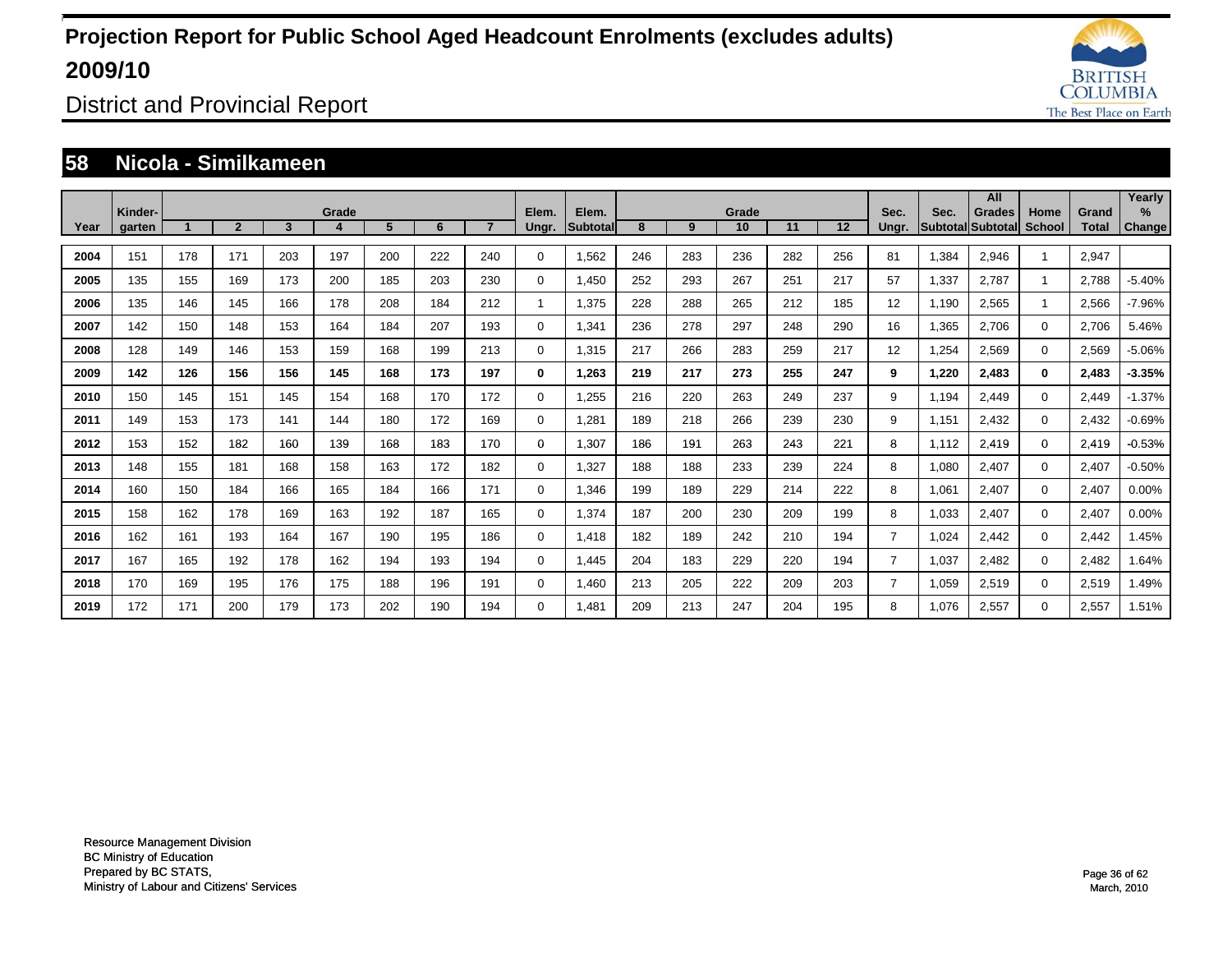![](_page_36_Picture_1.jpeg)

District and Provincial Report

#### **59 Peace River South**

|      | Kinder- |     |                |     | Grade |     |     |                | Elem.    | Elem.           |     |     | Grade |     |     | Sec.           | Sec.  | All<br>Grades     | Home           | Grand        | Yearly<br>%   |
|------|---------|-----|----------------|-----|-------|-----|-----|----------------|----------|-----------------|-----|-----|-------|-----|-----|----------------|-------|-------------------|----------------|--------------|---------------|
| Year | garten  |     | $\overline{2}$ | 3   | 4     | 5   | 6   | $\overline{7}$ | Ungr.    | <b>Subtotal</b> | 8   | 9   | 10    | 11  | 12  | Ungr.          |       | Subtotal Subtotal | <b>School</b>  | <b>Total</b> | <b>Change</b> |
| 2004 | 291     | 284 | 321            | 326 | 352   | 344 | 353 | 399            | $\Omega$ | 2,670           | 406 | 400 | 402   | 445 | 363 | 10             | 2,026 | 4,696             | 5              | 4,701        |               |
| 2005 | 258     | 298 | 290            | 333 | 330   | 357 | 323 | 368            | 0        | 2,557           | 402 | 384 | 407   | 410 | 390 | 3              | 1,996 | 4,553             | $\overline{7}$ | 4,560        | $-3.00%$      |
| 2006 | 277     | 286 | 302            | 297 | 343   | 336 | 360 | 342            | $\Omega$ | 2,543           | 373 | 415 | 400   | 436 | 346 | 5              | 1,975 | 4,518             | $\Omega$       | 4,518        | $-0.92%$      |
| 2007 | 297     | 281 | 285            | 304 | 300   | 335 | 333 | 367            | $\Omega$ | 2,502           | 360 | 377 | 422   | 446 | 364 | 5              | 1,974 | 4,476             | $\Omega$       | 4,476        | $-0.93%$      |
| 2008 | 253     | 310 | 276            | 276 | 297   | 288 | 323 | 342            | $\Omega$ | 2,365           | 373 | 347 | 386   | 466 | 321 | $\overline{2}$ | 1,895 | 4,260             | $\Omega$       | 4,260        | $-4.83%$      |
| 2009 | 269     | 254 | 294            | 270 | 264   | 289 | 286 | 320            | 0        | 2,246           | 348 | 353 | 368   | 384 | 387 | 18             | 1,858 | 4,104             | 0              | 4,104        | $-3.66%$      |
| 2010 | 258     | 241 | 301            | 291 | 263   | 273 | 281 | 312            | $\Omega$ | 2,220           | 327 | 339 | 368   | 381 | 371 | 17             | 1,803 | 4,023             | $\Omega$       | 4,023        | $-1.97%$      |
| 2011 | 272     | 231 | 287            | 299 | 283   | 272 | 266 | 308            | $\Omega$ | 2,218           | 319 | 320 | 354   | 381 | 369 | 17             | 1.760 | 3.978             | $\Omega$       | 3,978        | $-1.12%$      |
| 2012 | 302     | 244 | 276            | 284 | 290   | 292 | 265 | 291            | $\Omega$ | 2.244           | 315 | 313 | 335   | 368 | 368 | 16             | 1.715 | 3,959             | 0              | 3,959        | $-0.48%$      |
| 2013 | 305     | 271 | 291            | 273 | 276   | 300 | 286 | 290            | $\Omega$ | 2.292           | 298 | 308 | 327   | 348 | 356 | 16             | 1,653 | 3,945             | 0              | 3,945        | $-0.35%$      |
| 2014 | 294     | 274 | 323            | 288 | 265   | 286 | 294 | 312            | 0        | 2,336           | 296 | 291 | 320   | 338 | 336 | 15             | 1,596 | 3,932             | 0              | 3,932        | $-0.33%$      |
| 2015 | 289     | 264 | 325            | 318 | 279   | 276 | 280 | 321            | 0        | 2,352           | 318 | 290 | 304   | 332 | 326 | 15             | 1,585 | 3,937             | 0              | 3,937        | 0.13%         |
| 2016 | 294     | 259 | 313            | 322 | 309   | 290 | 269 | 306            | 0        | 2,362           | 327 | 312 | 302   | 316 | 321 | 15             | 1,593 | 3,955             | 0              | 3,955        | 0.46%         |
| 2017 | 296     | 263 | 309            | 311 | 312   | 320 | 283 | 294            | 0        | 2,388           | 312 | 319 | 322   | 313 | 307 | 15             | 1,588 | 3,976             | 0              | 3,976        | 0.53%         |
| 2018 | 297     | 265 | 313            | 306 | 301   | 324 | 313 | 309            | $\Omega$ | 2,428           | 300 | 304 | 330   | 333 | 302 | 14             | 1,583 | 4,011             | $\Omega$       | 4,011        | 0.88%         |
| 2019 | 297     | 266 | 315            | 310 | 297   | 313 | 316 | 341            | $\Omega$ | 2.455           | 315 | 293 | 317   | 342 | 321 | 14             | 1,602 | 4,057             | $\Omega$       | 4.057        | 1.15%         |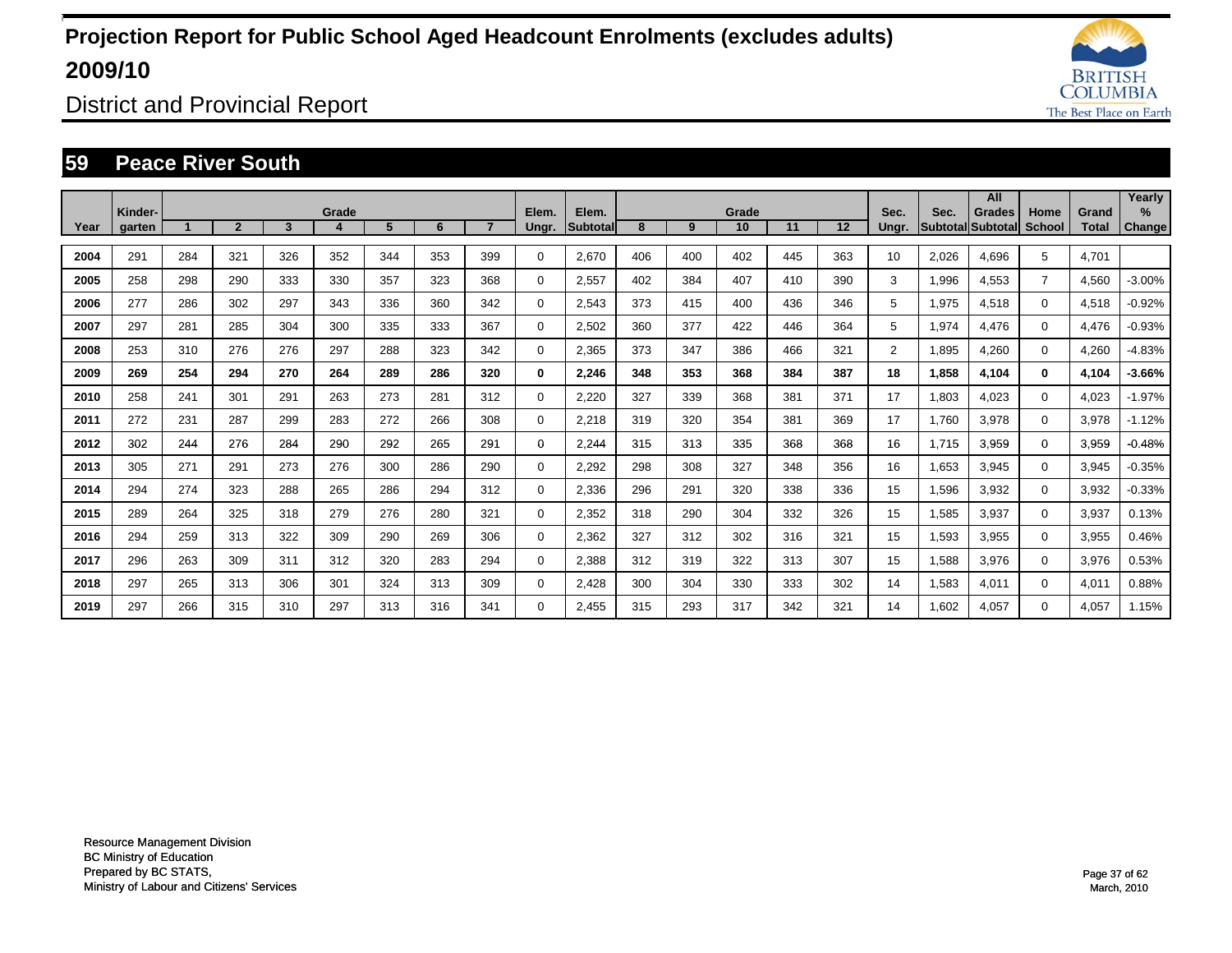![](_page_37_Picture_1.jpeg)

District and Provincial Report

#### **60 Peace River North**

|      |                   |     |                |     |       |     |     |     |                |                   |     |     |             |     |     |               |       | All                                |                |                       | Yearly                |
|------|-------------------|-----|----------------|-----|-------|-----|-----|-----|----------------|-------------------|-----|-----|-------------|-----|-----|---------------|-------|------------------------------------|----------------|-----------------------|-----------------------|
| Year | Kinder-<br>garten |     | $\overline{2}$ | 3   | Grade | 5   | 6   |     | Elem.<br>Ungr. | Elem.<br>Subtotal | 8   | 9   | Grade<br>10 | 11  | 12  | Sec.<br>Ungr. | Sec.  | <b>Grades</b><br>Subtotal Subtotal | Home<br>School | Grand<br><b>Total</b> | $\%$<br><b>Change</b> |
|      |                   |     |                |     |       |     |     |     |                |                   |     |     |             |     |     |               |       |                                    |                |                       |                       |
| 2004 | 388               | 421 | 425            | 455 | 429   | 457 | 449 | 452 | $\Omega$       | 3,476             | 495 | 499 | 425         | 502 | 379 | 47            | 2,347 | 5.823                              | 40             | 5,863                 |                       |
| 2005 | 487               | 400 | 431            | 419 | 457   | 445 | 451 | 469 | $\Omega$       | 3,559             | 499 | 504 | 482         | 400 | 417 | 69            | 2,371 | 5,930                              | 14             | 5,944                 | 1.38%                 |
| 2006 | 466               | 478 | 412            | 424 | 422   | 455 | 443 | 457 | $\overline{2}$ | 3,559             | 482 | 516 | 449         | 459 | 350 | 57            | 2,313 | 5,872                              | 3              | 5,875                 | $-1.16%$              |
| 2007 | 398               | 450 | 459            | 393 | 414   | 425 | 453 | 434 | 5              | 3,431             | 461 | 497 | 494         | 454 | 403 | 60            | 2,369 | 5,800                              | 8              | 5,808                 | $-1.14%$              |
| 2008 | 457               | 407 | 428            | 460 | 387   | 412 | 424 | 459 | 2              | 3,436             | 450 | 458 | 491         | 486 | 426 | 64            | 2,375 | 5,811                              | 6              | 5,817                 | 0.15%                 |
| 2009 | 408               | 466 | 402            | 434 | 453   | 384 | 415 | 432 | 3              | 3.397             | 474 | 467 | 472         | 463 | 486 | 63            | 2,425 | 5.822                              | 5              | 5,827                 | 0.17%                 |
| 2010 | 430               | 469 | 409            | 441 | 447   | 422 | 420 | 419 | 3              | 3.460             | 474 | 475 | 481         | 437 | 481 | 64            | 2,412 | 5.872                              | 5              | 5,877                 | 0.86%                 |
| 2011 | 431               | 495 | 412            | 449 | 455   | 416 | 461 | 424 | 3              | 3,546             | 460 | 476 | 489         | 444 | 455 | 63            | 2,387 | 5,933                              | 5              | 5,938                 | 1.04%                 |
| 2012 | 466               | 497 | 434            | 453 | 464   | 424 | 455 | 466 | 3              | 3,662             | 466 | 463 | 489         | 451 | 459 | 62            | 2,390 | 6,052                              | 5              | 6,057                 | 2.00%                 |
| 2013 | 480               | 537 | 437            | 478 | 469   | 432 | 464 | 459 | 3              | 3.759             | 510 | 468 | 477         | 451 | 467 | 62            | 2,435 | 6.194                              | 5              | 6.199                 | 2.34%                 |
| 2014 | 479               | 554 | 472            | 482 | 495   | 437 | 473 | 469 | 3              | 3,864             | 504 | 511 | 482         | 441 | 469 | 63            | 2,470 | 6,334                              | 6              | 6,340                 | 2.27%                 |
| 2015 | 472               | 553 | 487            | 520 | 497   | 461 | 478 | 478 | 3              | 3,949             | 514 | 507 | 524         | 446 | 459 | 64            | 2,514 | 6,463                              | 6              | 6,469                 | 2.03%                 |
| 2016 | 472               | 545 | 486            | 536 | 537   | 464 | 504 | 482 | 4              | 4,030             | 524 | 517 | 521         | 483 | 462 | 64            | 2,571 | 6,601                              | 6              | 6,607                 | 2.13%                 |
| 2017 | 472               | 545 | 479            | 535 | 553   | 499 | 507 | 509 | 4              | 4.103             | 529 | 527 | 531         | 482 | 499 | 66            | 2,634 | 6.737                              | 6              | 6.743                 | 2.06%                 |
| 2018 | 472               | 545 | 479            | 527 | 553   | 514 | 547 | 512 | 4              | 4,153             | 558 | 531 | 541         | 491 | 501 | 68            | 2,690 | 6.843                              | 6              | 6,849                 | .57%                  |
| 2019 | 471               | 545 | 479            | 526 | 545   | 514 | 564 | 552 | 4              | 4,200             | 562 | 560 | 546         | 500 | 509 | 69            | 2,746 | 6,946                              | 6              | 6.952                 | .50%                  |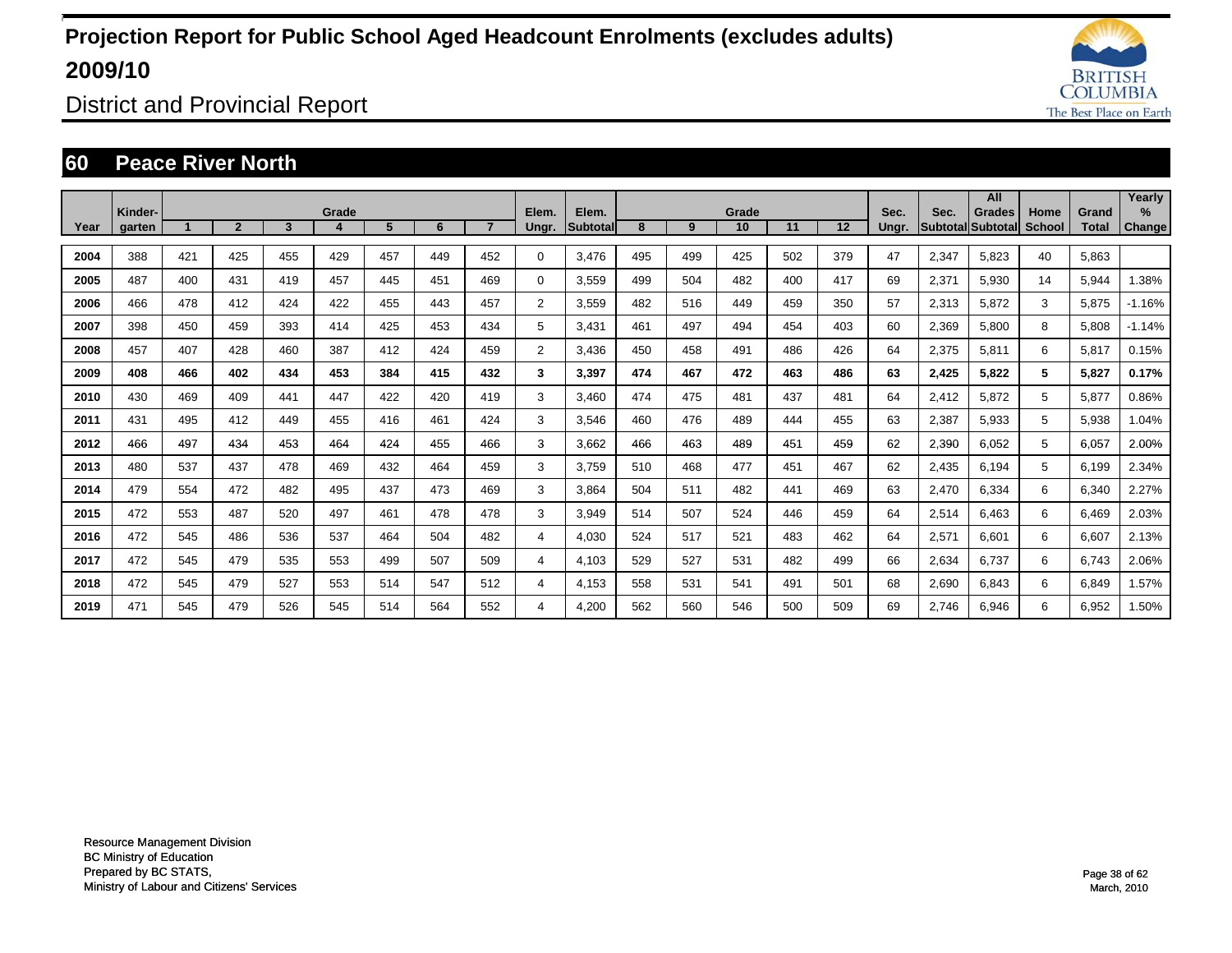![](_page_38_Picture_1.jpeg)

District and Provincial Report

### **61 Greater Victoria**

|      |                   |       |                |       |       |       |       |       |                |                          |      |       |             |       |       |               |       | All                         |                |                       | Yearly                         |
|------|-------------------|-------|----------------|-------|-------|-------|-------|-------|----------------|--------------------------|------|-------|-------------|-------|-------|---------------|-------|-----------------------------|----------------|-----------------------|--------------------------------|
| Year | Kinder-<br>garten |       | $\overline{2}$ | 3     | Grade | 5     | 6     |       | Elem.<br>Ungr. | Elem.<br><b>Subtotal</b> | 8    | 9     | Grade<br>10 | 11    | 12    | Sec.<br>Ungr. | Sec.  | Grades<br>Subtotal Subtotal | Home<br>School | Grand<br><b>Total</b> | $\frac{9}{6}$<br><b>Change</b> |
|      |                   |       |                |       |       |       |       |       |                |                          |      |       |             |       |       |               |       |                             |                |                       |                                |
| 2004 | 1,277             | 1,345 | .390           | .391  | .490  | 1,605 | 1,530 | 1.545 | 0              | 11,573                   | ,651 | 1,735 | 1,697       | 1,981 | 1,720 | $\Omega$      | 8,784 | 20,357                      | 11             | 20,368                |                                |
| 2005 | 1.248             | 1,340 | 1.347          | ,388  | 1,395 | .495  | 1.590 | 1.539 | 0              | 11.342                   | .582 | 1,777 | 1,781       | 1.721 | 1.800 | $\Omega$      | 8,661 | 20,003                      | 8              | 20,011                | $-1.75%$                       |
| 2006 | 1.263             | 1,317 | 1.338          | 1,338 | 1,374 | 1,393 | 1.484 | 1.563 | 0              | 11.070                   | .542 | 1,641 | 1.832       | 1.815 | 1.604 | 77            | 8,511 | 19.581                      | 16             | 19.597                | $-2.07%$                       |
| 2007 | 1,269             | 1,337 | 1,306          | 1,339 | 1,336 | 1,392 | 1,360 | 1.483 | 0              | 10,822                   | ,550 | 1,668 | 1,760       | 1,879 | 1,758 | 122           | 8,737 | 19,559                      | 12             | 19,571                | $-0.13%$                       |
| 2008 | 1,305             | 1,328 | 1,339          | 1,318 | 1,322 | 1,353 | 1,349 | 1,377 | 0              | 10,691                   | .469 | 1,655 | 1,824       | 1.754 | 1,853 | 226           | 8,781 | 19,472                      | 15             | 19,487                | $-0.43%$                       |
| 2009 | 1,295             | 1,361 | 1,328          | 1,332 | 1,303 | 1,339 | 1,335 | 1.372 | 0              | 10.665                   | .364 | 1,593 | 1,822       | 1,936 | 1,762 | 149           | 8,626 | 19.291                      | 16             | 19,307                | $-0.92%$                       |
| 2010 | 1.326             | 1.424 | 1.431          | 1,327 | 1,274 | 1,382 | 1.340 | 1.382 | 0              | 10.886                   | .366 | 1,600 | 1.740       | 1.886 | 1.703 | 145           | 8,440 | 19,326                      | 16             | 19,342                | 0.18%                          |
| 2011 | 1,313             | 1,459 | 1,496          | 1,427 | 1,268 | 1,351 | 1,381 | 1.386 | 0              | 11,081                   | ,375 | 1,601 | 1,741       | 1,803 | 1,658 | 142           | 8,320 | 19,401                      | 16             | 19,417                | 0.39%                          |
| 2012 | 1,279             | 1,445 | 1,531          | .490  | 1,361 | 1,345 | 1,350 | 1.427 | 0              | 11,228                   | ,379 | 1,611 | 1.741       | 1.801 | 1,589 | 139           | 8,260 | 19,488                      | 16             | 19,504                | 0.45%                          |
| 2013 | 1,286             | 1,408 | 1,516          | 1,525 | 1.420 | 1,440 | 1,343 | 1.395 | 0              | 11,333                   | .417 | 1,613 | 1.748       | 1.798 | 1,580 | 137           | 8,293 | 19,626                      | 17             | 19,643                | 0.71%                          |
| 2014 | 1,303             | 1,416 | 1,479          | 1,510 | 1,451 | 1,501 | 1,436 | 1,387 | 0              | 11,483                   | ,386 | 1,655 | 1,750       | 1,805 | 1,579 | 137           | 8,312 | 19,795                      | 17             | 19,812                | 0.86%                          |
| 2015 | 1,391             | 1,434 | 1,488          | 1,474 | 1,439 | 1,534 | 1,496 | 1.481 | $\Omega$       | 11,737                   | ,380 | 1,623 | 1,793       | 1,810 | 1,587 | 138           | 8,331 | 20,068                      | 17             | 20,085                | 1.38%                          |
| 2016 | 1,401             | 1,530 | 1,507          | 1.483 | 1,406 | 1,522 | 1,529 | 1.543 | 0              | 11,921                   | .469 | 1,616 | 1.764       | 1.851 | 1.592 | 139           | 8,431 | 20,352                      | 17             | 20,369                | 1.41%                          |
| 2017 | 1.409             | 1,541 | 1,606          | 1,502 | 1.415 | 1.488 | 1.517 | 1.576 | 0              | 12.054                   | .530 | 1.716 | 1,758       | 1.824 | 1.625 | 140           | 8,593 | 20,647                      | 18             | 20.665                | 1.45%                          |
| 2018 | 1,415             | 1,550 | 1,618          | 1,599 | 1,431 | 1,497 | 1,484 | 1,565 | $\Omega$       | 12,159                   | .563 | 1,785 | 1,856       | 1,819 | 1,607 | 142           | 8,772 | 20,931                      | 18             | 20,949                | .37%                           |
| 2019 | 1,413             | 1,556 | 1,627          | 1,611 | 1,522 | 1,515 | 1.493 | 1,531 | $\Omega$       | 12,268                   | ,552 | 1,823 | 1,926       | 1,912 | 1,600 | 144           | 8,957 | 21,225                      | 18             | 21,243                | .40%                           |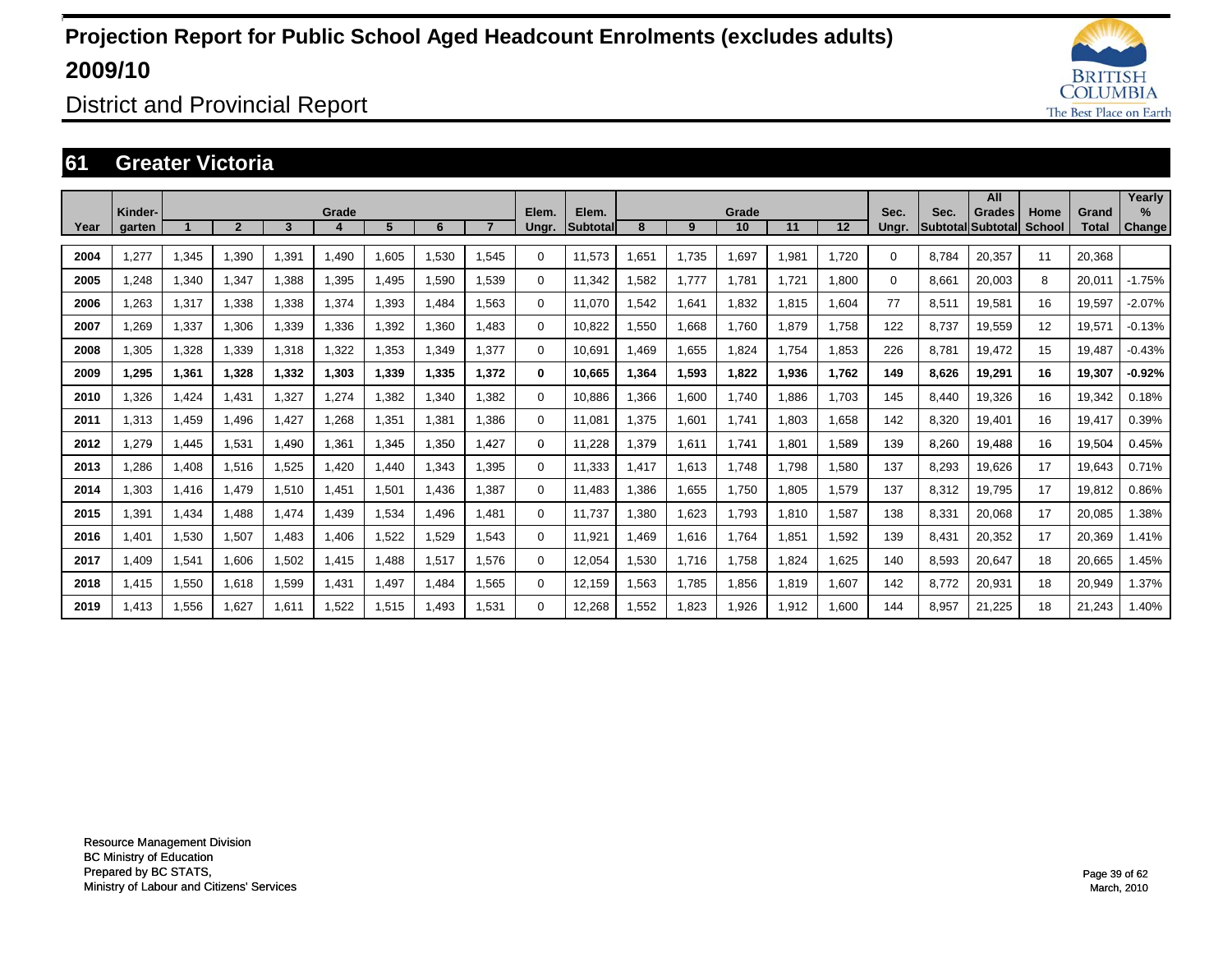![](_page_39_Picture_1.jpeg)

District and Provincial Report

#### **62 Sooke**

|      |                   |     |                |     |       |     |     |                |                |                          |     |     |             |     |     |                |                  | All                         |                       |                       | Yearly                |
|------|-------------------|-----|----------------|-----|-------|-----|-----|----------------|----------------|--------------------------|-----|-----|-------------|-----|-----|----------------|------------------|-----------------------------|-----------------------|-----------------------|-----------------------|
| Year | Kinder-<br>garten |     | $\overline{2}$ | 3   | Grade | 5   | 6   | $\overline{7}$ | Elem.<br>Ungr. | Elem.<br><b>Subtotal</b> | 8   | 9   | Grade<br>10 | 11  | 12  | Sec.<br>Ungr.  | Sec.<br>Subtotal | <b>Grades</b><br>llSubtota∣ | Home<br><b>School</b> | Grand<br><b>Total</b> | $\%$<br><b>Change</b> |
|      |                   |     |                |     |       |     |     |                |                |                          |     |     |             |     |     |                |                  |                             |                       |                       |                       |
| 2004 | 553               | 583 | 621            | 646 | 651   | 700 | 700 | 747            | 0              | 5,201                    | 719 | 738 | 717         | 869 | 641 | 30             | 3.714            | 8,915                       | -1                    | 8,916                 |                       |
| 2005 | 558               | 560 | 599            | 627 | 657   | 652 | 704 | 694            | 0              | 5.051                    | 742 | 722 | 733         | 816 | 713 | 13             | 3.739            | 8.790                       | $\mathbf 0$           | 8.790                 | $-1.41%$              |
| 2006 | 544               | 558 | 576            | 609 | 640   | 667 | 669 | 698            | 0              | 4.961                    | 698 | 756 | 687         | 797 | 685 | 23             | 3.646            | 8.607                       | $\mathbf 0$           | 8.607                 | $-2.08%$              |
| 2007 | 573               | 574 | 572            | 597 | 588   | 643 | 678 | 666            | 0              | 4,891                    | 697 | 661 | 736         | 802 | 688 | 45             | 3,629            | 8,520                       | $\overline{2}$        | 8,522                 | $-0.99%$              |
| 2008 | 574               | 588 | 587            | 592 | 616   | 600 | 664 | 685            | 0              | 4,906                    | 686 | 703 | 725         | 820 | 696 |                | 3,631            | 8,537                       | 1                     | 8,538                 | 0.19%                 |
| 2009 | 611               | 600 | 590            | 604 | 618   | 623 | 623 | 692            | 0              | 4,961                    | 687 | 678 | 714         | 743 | 807 | $\mathbf{2}$   | 3,631            | 8,592                       | $\overline{2}$        | 8,594                 | 0.66%                 |
| 2010 | 656               | 641 | 596            | 645 | 650   | 621 | 602 | 666            | 0              | 5.077                    | 694 | 667 | 693         | 700 | 780 | $\overline{2}$ | 3.536            | 8,613                       | $\overline{2}$        | 8.615                 | 0.24%                 |
| 2011 | 680               | 685 | 635            | 650 | 694   | 653 | 602 | 647            | 0              | 5.246                    | 670 | 676 | 684         | 683 | 740 | $\overline{2}$ | 3.455            | 8.701                       | $\overline{2}$        | 8.703                 | 1.02%                 |
| 2012 | 658               | 714 | 680            | 693 | 701   | 696 | 631 | 643            | 0              | 5.416                    | 646 | 649 | 685         | 666 | 710 | 2              | 3.358            | 8.774                       | $\overline{2}$        | 8.776                 | 0.84%                 |
| 2013 | 716               | 691 | 708            | 741 | 746   | 703 | 671 | 672            | 0              | 5,648                    | 641 | 625 | 659         | 666 | 692 | $\overline{2}$ | 3,285            | 8,933                       | $\overline{2}$        | 8,935                 | 1.81%                 |
| 2014 | 745               | 751 | 688            | 772 | 797   | 748 | 678 | 715            | 0              | 5,894                    | 669 | 620 | 634         | 640 | 690 | $\overline{2}$ | 3,255            | 9,149                       | $\overline{2}$        | 9,151                 | 2.42%                 |
| 2015 | 754               | 781 | 746            | 751 | 832   | 799 | 721 | 722            | 0              | 6,106                    | 712 | 646 | 628         | 617 | 665 | $\overline{2}$ | 3,270            | 9,376                       | $\overline{2}$        | 9,378                 | 2.48%                 |
| 2016 | 768               | 791 | 776            | 813 | 809   | 833 | 770 | 767            | 0              | 6,327                    | 720 | 687 | 653         | 610 | 639 | $\overline{2}$ | 3,311            | 9,638                       | $\overline{2}$        | 9,640                 | 2.79%                 |
| 2017 | 784               | 806 | 784            | 845 | 874   | 811 | 803 | 819            | 0              | 6.526                    | 764 | 695 | 692         | 632 | 630 | $\overline{2}$ | 3.415            | 9,941                       | $\overline{2}$        | 9,943                 | 3.14%                 |
| 2018 | 797               | 823 | 799            | 855 | 908   | 875 | 782 | 855            | 0              | 6.694                    | 815 | 736 | 702         | 669 | 652 | $\overline{2}$ | 3,576            | 10,270                      | 3                     | 10,273                | 3.32%                 |
| 2019 | 813               | 837 | 817            | 872 | 919   | 909 | 843 | 833            | $\Omega$       | 6.843                    | 851 | 786 | 743         | 679 | 692 | $\overline{2}$ | 3.753            | 10,596                      | 3                     | 10,599                | 3.17%                 |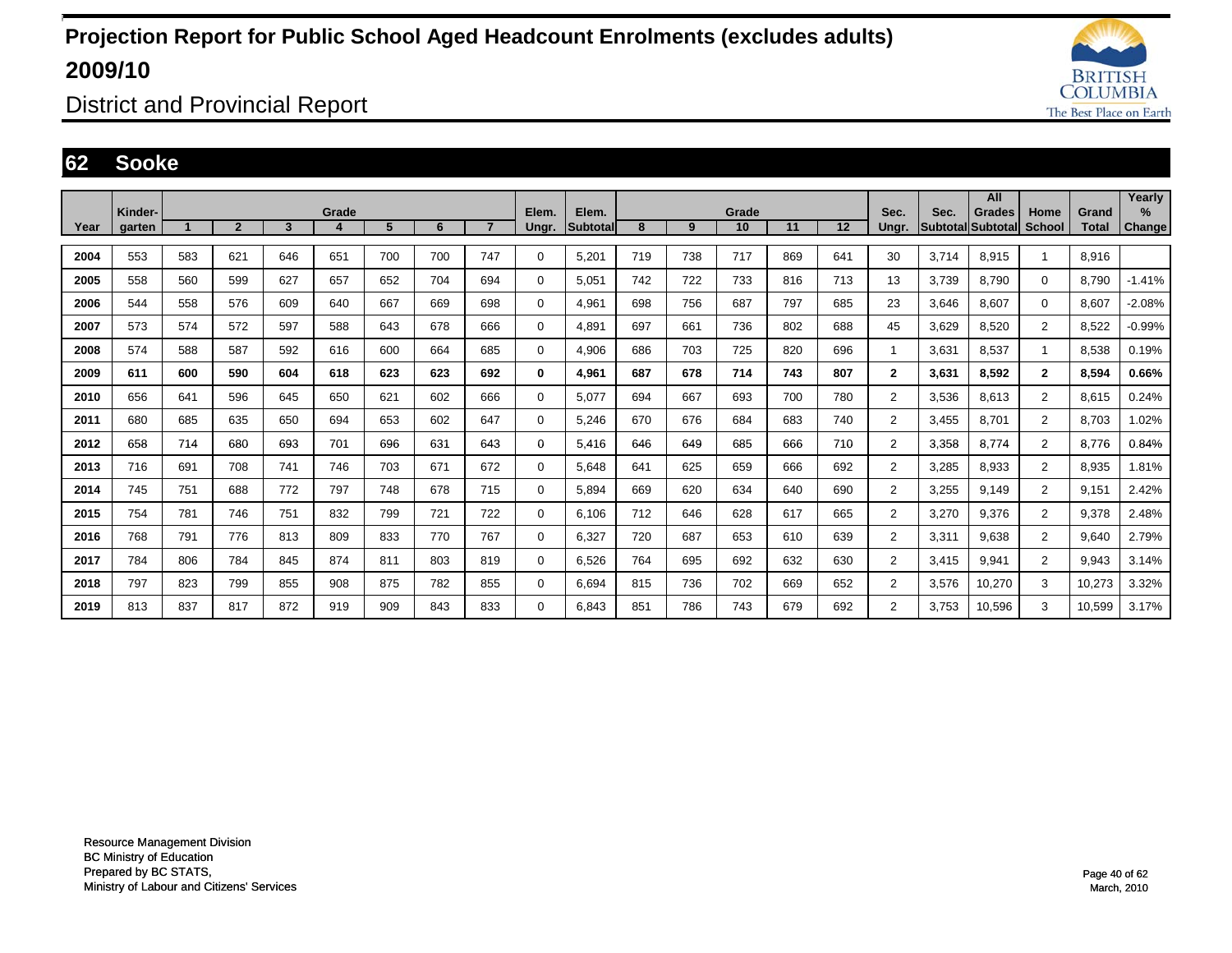![](_page_40_Picture_1.jpeg)

District and Provincial Report

#### **63 Saanich**

|      |                   |     |                |     |            |                |     |                |                |                    |     |     |             |     |       |                |                         | All                       |                       |                       | Yearly         |
|------|-------------------|-----|----------------|-----|------------|----------------|-----|----------------|----------------|--------------------|-----|-----|-------------|-----|-------|----------------|-------------------------|---------------------------|-----------------------|-----------------------|----------------|
| Year | Kinder-<br>garten |     | $\overline{2}$ | 3   | Grade<br>4 | 5 <sup>5</sup> | 6   | $\overline{7}$ | Elem.<br>Ungr. | Elem.<br>Subtotall | 8   | 9   | Grade<br>10 | 11  | 12    | Sec.<br>Ungr.  | Sec.<br><b>Subtotal</b> | <b>Grades</b><br>Subtotal | Home<br><b>School</b> | Grand<br><b>Total</b> | $\%$<br>Change |
|      |                   |     |                |     |            |                |     |                |                |                    |     |     |             |     |       |                |                         |                           |                       |                       |                |
| 2004 | 408               | 466 | 491            | 520 | 554        | 610            | 631 | 707            | 0              | 4,387              | 778 | 842 | 940         | 992 | 893   | $\overline{7}$ | 4.452                   | 8.839                     | 4                     | 8.843                 |                |
| 2005 | 380               | 443 | 484            | 492 | 531        | 550            | 630 | 649            | 0              | 4.159              | 723 | 800 | 912         | 981 | 875   | $\Omega$       | 4,291                   | 8.450                     | 5                     | 8.455                 | $-4.39%$       |
| 2006 | 389               | 411 | 464            | 481 | 502        | 530            | 588 | 659            | $\overline{2}$ | 4,026              | 662 | 791 | 869         | 900 | 793   | 11             | 4,026                   | 8,052                     | 3                     | 8,055                 | $-4.73%$       |
| 2007 | 379               | 414 | 429            | 466 | 504        | 522            | 574 | 613            | 3              | 3,904              | 686 | 739 | 894         | 984 | 853   | 32             | 4,188                   | 8,092                     | $\overline{2}$        | 8,094                 | 0.48%          |
| 2008 | 409               | 410 | 434            | 454 | 481        | 514            | 582 | 602            |                | 3,887              | 630 | 733 | 880         | 968 | 1,005 | 10             | 4,226                   | 8,113                     | 4                     | 8,117                 | 0.28%          |
| 2009 | 405               | 435 | 427            | 452 | 469        | 490            | 544 | 607            | 3              | 3,832              | 612 | 696 | 847         | 976 | 1,039 | 4              | 4,174                   | 8.006                     | 1                     | 8,007                 | $-1.36%$       |
| 2010 | 376               | 416 | 421            | 450 | 451        | 464            | 534 | 579            | 3              | 3,694              | 587 | 669 | 800         | 930 | 997   | 4              | 3,987                   | 7,681                     | -1                    | 7,682                 | $-4.06%$       |
| 2011 | 376               | 387 | 402            | 444 | 450        | 447            | 505 | 568            | 3              | 3,582              | 562 | 643 | 768         | 877 | 951   | 4              | 3,805                   | 7,387                     | $\mathbf{1}$          | 7,388                 | $-3.83%$       |
| 2012 | 390               | 388 | 376            | 425 | 444        | 446            | 487 | 540            | 3              | 3.499              | 551 | 614 | 738         | 842 | 898   | 3              | 3,646                   | 7.145                     | 1                     | 7.146                 | $-3.28%$       |
| 2013 | 382               | 402 | 377            | 398 | 426        | 440            | 486 | 520            | 3              | 3.434              | 524 | 603 | 705         | 808 | 860   | 3              | 3,503                   | 6,937                     |                       | 6,938                 | $-2.91%$       |
| 2014 | 401               | 395 | 391            | 400 | 399        | 422            | 480 | 518            | 3              | 3.409              | 504 | 573 | 690         | 774 | 828   | 3              | 3,372                   | 6.781                     |                       | 6.782                 | $-2.25%$       |
| 2015 | 417               | 414 | 385            | 414 | 400        | 397            | 461 | 512            | 3              | 3.403              | 503 | 553 | 658         | 757 | 792   | 3              | 3,266                   | 6.669                     |                       | 6.670                 | $-1.65%$       |
| 2016 | 431               | 430 | 402            | 407 | 416        | 398            | 434 | 493            | 3              | 3.414              | 497 | 550 | 634         | 723 | 774   | 3              | 3.181                   | 6.595                     |                       | 6,596                 | $-1.11%$       |
| 2017 | 447               | 444 | 417            | 426 | 408        | 414            | 436 | 465            | 3              | 3.460              | 479 | 544 | 631         | 697 | 740   | 3              | 3,094                   | 6.554                     |                       | 6.555                 | $-0.62%$       |
| 2018 | 463               | 460 | 430            | 442 | 427        | 408            | 453 | 466            | 3              | 3,552              | 452 | 525 | 623         | 692 | 712   | 3              | 3,007                   | 6,559                     |                       | 6,560                 | 0.08%          |
| 2019 | 480               | 477 | 446            | 455 | 443        | 426            | 446 | 483            | 3              | 3.659              | 453 | 496 | 602         | 683 | 706   | 3              | 2,943                   | 6.602                     |                       | 6.603                 | 0.66%          |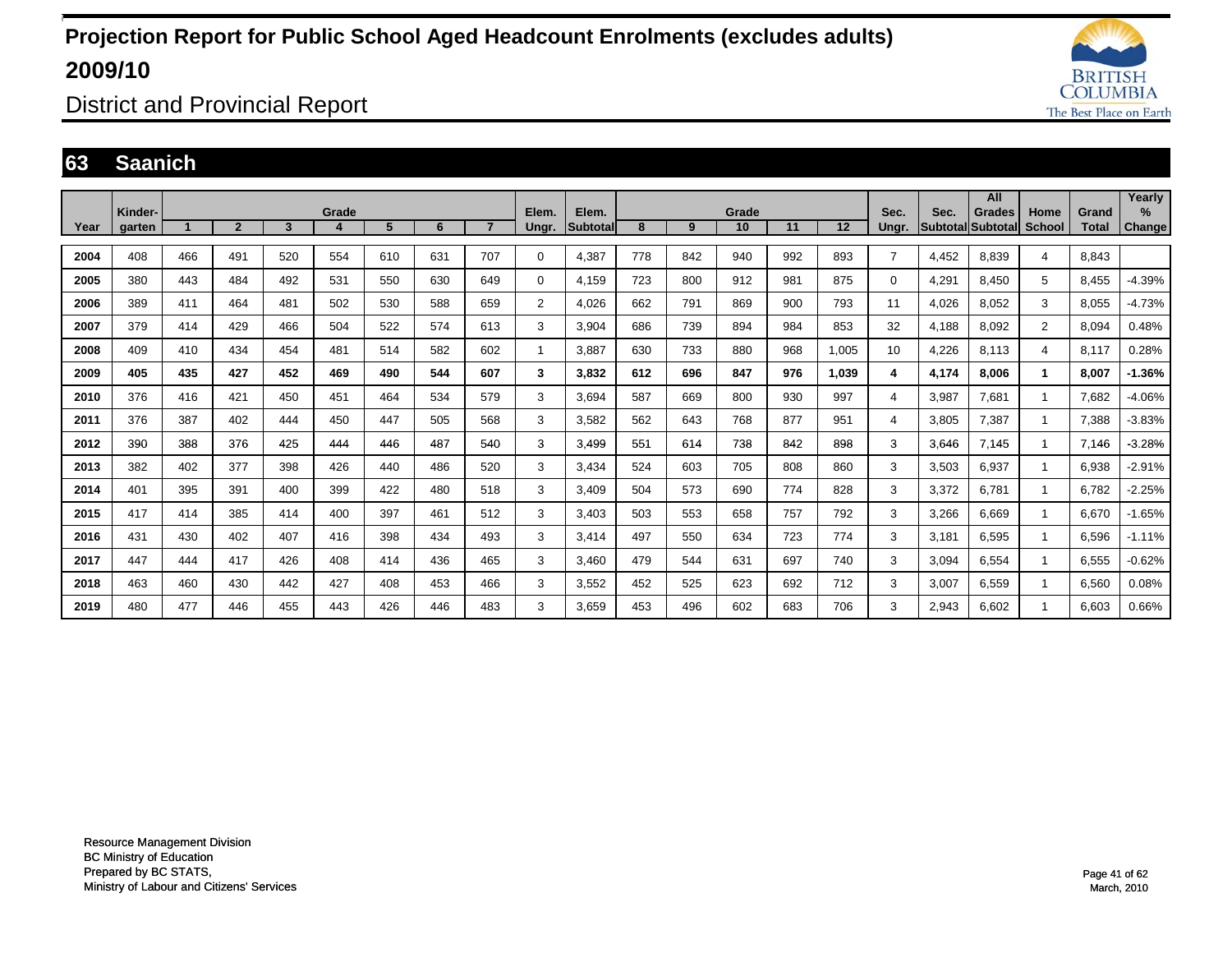![](_page_41_Picture_1.jpeg)

District and Provincial Report

#### **64 Gulf Islands**

|      |                   |     |                |     |            |     |     |     |                |                          |     |     |             |     |     |               |      | All                         |                       |                | Yearly             |
|------|-------------------|-----|----------------|-----|------------|-----|-----|-----|----------------|--------------------------|-----|-----|-------------|-----|-----|---------------|------|-----------------------------|-----------------------|----------------|--------------------|
| Year | Kinder-<br>garten |     | $\overline{2}$ | 3   | Grade<br>4 | 5   | 6   |     | Elem.<br>Ungr. | Elem.<br><b>Subtotal</b> | 8   | 9   | Grade<br>10 | 11  | 12  | Sec.<br>Ungr. | Sec. | Grades<br>Subtotal Subtotal | Home<br><b>School</b> | Grand<br>Total | %<br><b>Change</b> |
| 2004 | 85                | 106 | 108            | 125 | 121        | 105 | 139 | 145 | $\mathbf 0$    | 934                      | 131 | 133 | 137         | 143 | 144 | 6             | 694  | 1,628                       | $\mathbf 0$           | 1,628          |                    |
| 2005 | 100               | 93  | 108            | 120 | 124        | 125 | 102 | 134 | $\mathbf 0$    | 906                      | 146 | 125 | 132         | 137 | 140 | 11            | 691  | 1,597                       |                       | 1,598          | $-1.84%$           |
| 2006 | 81                | 99  | 98             | 115 | 117        | 112 | 125 | 96  | $\mathbf 0$    | 843                      | 134 | 148 | 142         | 125 | 140 | 3             | 692  | 1,535                       | 4                     | 1,539          | $-3.69%$           |
| 2007 | 94                | 91  | 111            | 94  | 120        | 122 | 118 | 124 | $\mathbf 0$    | 874                      | 95  | 135 | 146         | 133 | 137 | 4             | 650  | 1,524                       | 9                     | 1,533          | $-0.39%$           |
| 2008 | 83                | 99  | 96             | 109 | 92         | 104 | 113 | 120 | $\mathbf 0$    | 816                      | 121 | 104 | 154         | 164 | 123 | 15            | 681  | 1,497                       | 3                     | 1,500          | $-2.15%$           |
| 2009 | 74                | 95  | 101            | 93  | 106        | 90  | 108 | 112 | $\mathbf 0$    | 779                      | 106 | 132 | 116         | 148 | 149 | 20            | 671  | 1,450                       | 5                     | 1,455          | $-3.00%$           |
| 2010 | 70                | 85  | 111            | 92  | 102        | 84  | 102 | 108 | $\mathbf 0$    | 754                      | 105 | 144 | 107         | 136 | 152 | 20            | 664  | 1,418                       | 5                     | 1,423          | $-2.20%$           |
| 2011 | 82                | 80  | 100            | 101 | 102        | 81  | 95  | 102 | $\mathbf 0$    | 743                      | 102 | 143 | 115         | 126 | 140 | 20            | 646  | 1,389                       | 5                     | 1,394          | $-2.04%$           |
| 2012 | 93                | 93  | 94             | 92  | 112        | 81  | 92  | 95  | 0              | 752                      | 96  | 139 | 115         | 134 | 129 | 19            | 632  | 1,384                       | 5                     | 1,389          | $-0.36%$           |
| 2013 | 93                | 106 | 109            | 87  | 102        | 88  | 92  | 92  | 0              | 769                      | 90  | 131 | 111         | 134 | 137 | 18            | 621  | 1,390                       | 5                     | 1,395          | 0.43%              |
| 2014 | 94                | 106 | 123            | 100 | 97         | 81  | 100 | 92  | 0              | 793                      | 87  | 123 | 106         | 130 | 137 | 18            | 601  | 1,394                       | 5                     | 1,399          | 0.29%              |
| 2015 | 101               | 107 | 123            | 112 | 111        | 77  | 92  | 100 | $\mathbf 0$    | 823                      | 87  | 120 | 100         | 124 | 134 | 18            | 583  | 1,406                       | 5                     | 1,411          | 0.86%              |
| 2016 | 103               | 113 | 123            | 112 | 123        | 87  | 87  | 92  | $\mathbf 0$    | 840                      | 94  | 119 | 97          | 117 | 128 | 18            | 573  | 1,413                       | 5                     | 1,418          | 0.50%              |
| 2017 | 107               | 117 | 132            | 113 | 123        | 96  | 99  | 87  | $\mathbf 0$    | 874                      | 87  | 128 | 96          | 114 | 120 | 17            | 562  | 1,436                       | 5                     | 1,441          | 1.62%              |
| 2018 | 109               | 121 | 135            | 120 | 124        | 97  | 110 | 99  | $\mathbf 0$    | 915                      | 83  | 119 | 103         | 112 | 117 | 17            | 551  | 1,466                       | 5                     | 1,471          | 2.08%              |
| 2019 | 111               | 124 | 140            | 124 | 132        | 97  | 110 | 109 | $\mathbf 0$    | 947                      | 93  | 113 | 96          | 120 | 115 | 16            | 553  | 1,500                       | 5                     | 1,505          | 2.31%              |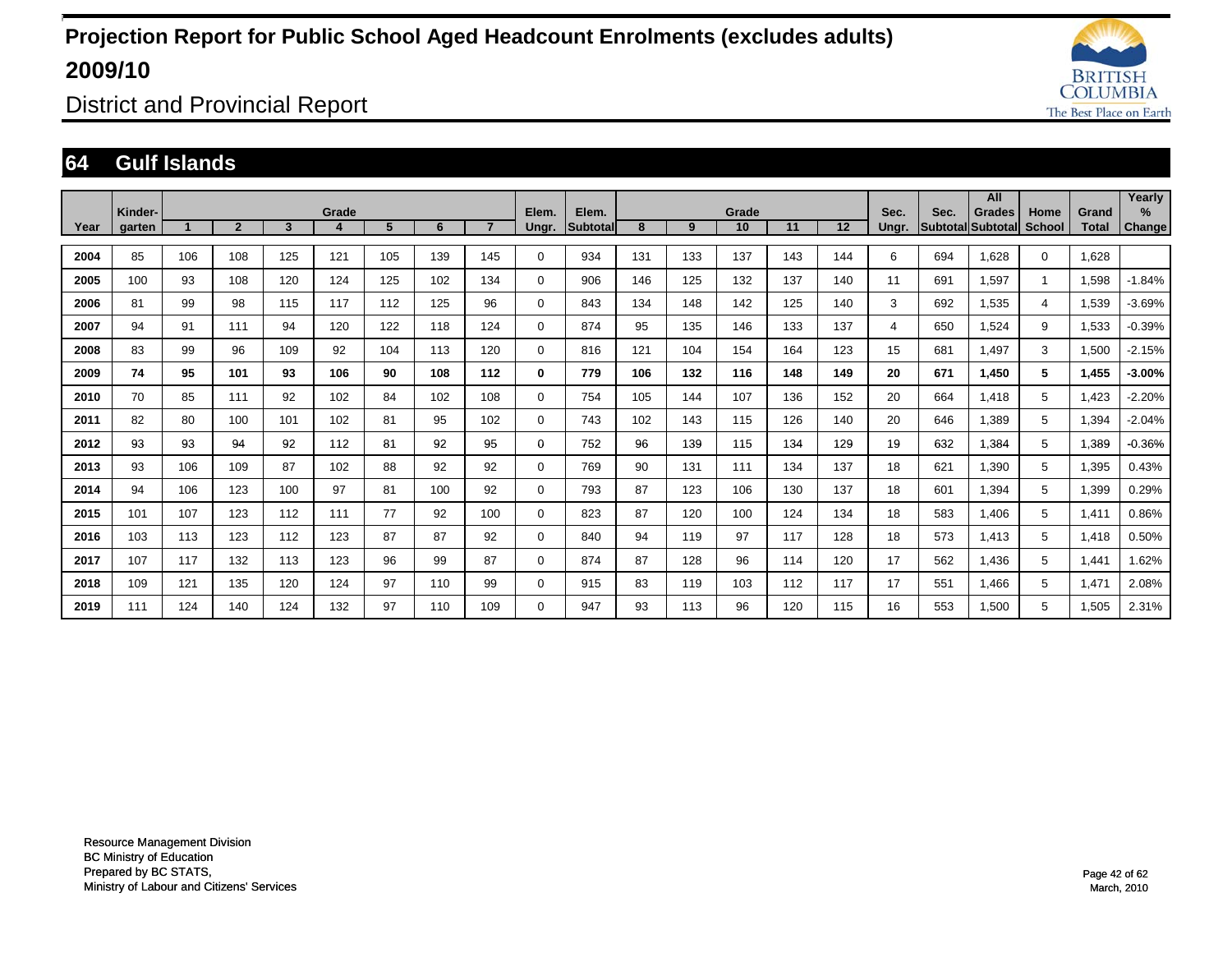![](_page_42_Picture_1.jpeg)

District and Provincial Report

### **67 Okanagan Skaha**

|      |                   |     |                |     |       |     |     |                |                |                          |     |     |             |     |     |               |       | All                                       |                       |                       | Yearly         |
|------|-------------------|-----|----------------|-----|-------|-----|-----|----------------|----------------|--------------------------|-----|-----|-------------|-----|-----|---------------|-------|-------------------------------------------|-----------------------|-----------------------|----------------|
| Year | Kinder-<br>garten |     | $\overline{2}$ | 3   | Grade | 5   | 6   | $\overline{ }$ | Elem.<br>Ungr. | Elem.<br><b>Subtotal</b> | 8   | 9   | Grade<br>10 | 11  | 12  | Sec.<br>Unar. | Sec.  | <b>Grades</b><br><b>Subtotal Subtotal</b> | Home<br><b>School</b> | Grand<br><b>Total</b> | $\%$<br>Change |
| 2004 | 407               | 381 | 449            | 477 | 498   | 515 | 564 | 597            | 0              | 3,888                    | 641 | 667 | 636         | 823 | 566 | 70            | 3,403 | 7,291                                     | $\overline{1}$        | 7,292                 |                |
| 2005 | 380               | 411 | 379            | 445 | 486   | 512 | 543 | 575            | 0              | 3,731                    | 606 | 664 | 696         | 759 | 621 | 59            | 3,405 | 7,136                                     | -1                    | 7,137                 | $-2.13%$       |
| 2006 | 369               | 406 | 413            | 387 | 464   | 494 | 539 | 555            | 0              | 3,627                    | 605 | 625 | 695         | 774 | 611 | 48            | 3,358 | 6,985                                     | $\mathbf 0$           | 6,985                 | $-2.13%$       |
| 2007 | 362               | 390 | 431            | 410 | 404   | 471 | 543 | 559            | 0              | 3,570                    | 570 | 625 | 667         | 805 | 578 | 31            | 3,276 | 6,846                                     | $\mathbf 0$           | 6,846                 | $-1.99%$       |
| 2008 | 354               | 370 | 396            | 430 | 423   | 423 | 500 | 541            | 1              | 3,438                    | 563 | 577 | 636         | 787 | 581 | 32            | 3,176 | 6,614                                     | $\mathbf 0$           | 6,614                 | $-3.39%$       |
| 2009 | 302               | 363 | 378            | 400 | 426   | 439 | 447 | 510            | $\mathbf{2}$   | 3,267                    | 554 | 605 | 619         | 725 | 581 | 23            | 3,107 | 6,374                                     | $\bf{0}$              | 6,374                 | $-3.63%$       |
| 2010 | 310               | 347 | 364            | 400 | 414   | 426 | 436 | 480            | 2              | 3,179                    | 543 | 605 | 585         | 720 | 548 | 22            | 3,023 | 6,202                                     | $\mathbf 0$           | 6,202                 | $-2.70%$       |
| 2011 | 336               | 357 | 350            | 385 | 413   | 414 | 423 | 469            | 2              | 3,149                    | 512 | 592 | 584         | 682 | 542 | 21            | 2,933 | 6.082                                     | $\mathbf 0$           | 6,082                 | $-1.93%$       |
| 2012 | 345               | 386 | 359            | 370 | 399   | 414 | 411 | 456            | $\overline{2}$ | 3.142                    | 500 | 561 | 572         | 679 | 516 | 21            | 2,849 | 5,991                                     | 0                     | 5,991                 | $-1.50%$       |
| 2013 | 354               | 396 | 388            | 379 | 383   | 399 | 411 | 443            | 2              | 3.155                    | 486 | 547 | 542         | 664 | 511 | 20            | 2.770 | 5,925                                     | $\mathbf 0$           | 5,925                 | $-1.10%$       |
| 2014 | 370               | 407 | 397            | 410 | 393   | 384 | 397 | 443            | 2              | 3,203                    | 472 | 533 | 529         | 631 | 502 | 20            | 2,687 | 5.890                                     | $\mathbf 0$           | 5,890                 | $-0.59%$       |
| 2015 | 388               | 425 | 409            | 421 | 425   | 394 | 383 | 428            | 2              | 3,275                    | 472 | 518 | 515         | 617 | 478 | 19            | 2,619 | 5,894                                     | $\mathbf 0$           | 5,894                 | 0.07%          |
| 2016 | 395               | 445 | 427            | 432 | 435   | 426 | 393 | 413            | 2              | 3,368                    | 457 | 518 | 501         | 601 | 466 | 19            | 2,562 | 5,930                                     | $\mathbf 0$           | 5,930                 | 0.61%          |
| 2017 | 402               | 454 | 446            | 450 | 447   | 436 | 423 | 424            | 2              | 3,484                    | 441 | 502 | 500         | 584 | 454 | 18            | 2,499 | 5,983                                     | $\mathbf 0$           | 5,983                 | 0.89%          |
| 2018 | 411               | 461 | 455            | 470 | 465   | 447 | 433 | 456            | 2              | 3,600                    | 452 | 485 | 485         | 582 | 441 | 18            | 2,463 | 6,063                                     | $\mathbf 0$           | 6,063                 | 1.34%          |
| 2019 | 419               | 471 | 461            | 479 | 486   | 466 | 444 | 466            | $\overline{2}$ | 3.694                    | 486 | 496 | 470         | 566 | 440 | 18            | 2.476 | 6.170                                     | $\Omega$              | 6,170                 | 1.76%          |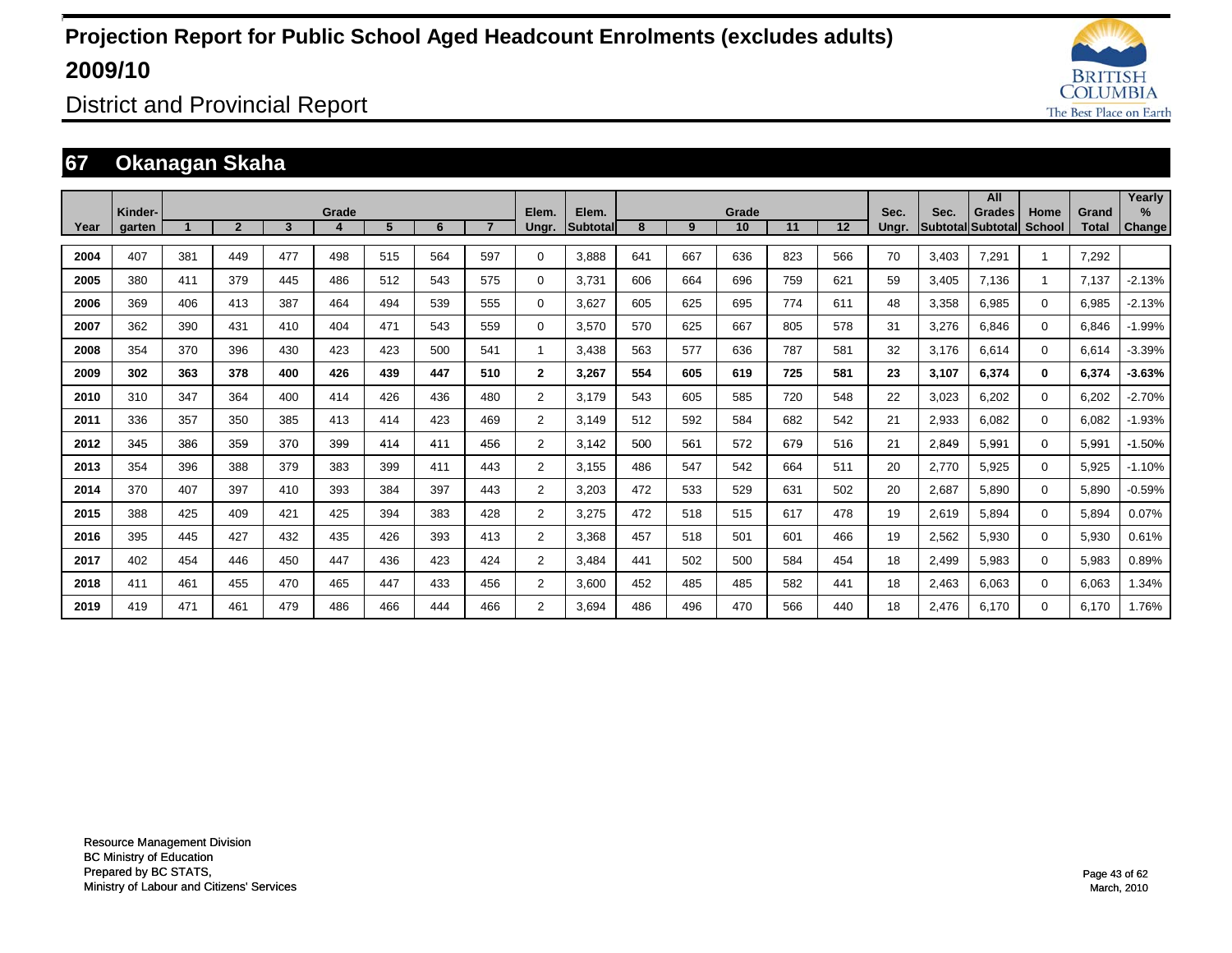![](_page_43_Picture_1.jpeg)

District and Provincial Report

### **68 Nanaimo-Ladysmith**

|      | Kinder- |       |                |       | Grade |       |       |       | Elem.    | Elem.           |       |       | Grade |       |       | Sec.     | Sec.  | All<br>Grades            | Home   | Grand        | Yearly<br>$\%$ |
|------|---------|-------|----------------|-------|-------|-------|-------|-------|----------|-----------------|-------|-------|-------|-------|-------|----------|-------|--------------------------|--------|--------------|----------------|
| Year | garten  |       | $\overline{2}$ | 3     |       | 5     | 6     |       | Ungr.    | <b>Subtotal</b> | 8     | 9     | 10    | 11    | 12    | Unar.    |       | <b>Subtotal Subtotal</b> | School | <b>Total</b> | Change         |
| 2004 | 971     | 957   | 1,055          | 1.136 | 1.107 | 1.131 | 1.193 | 1.244 | 14       | 8.808           | ,343  | 1,263 | 1,337 | 1.316 | 1,390 | 264      | 6,913 | 15,721                   | 11     | 15,732       |                |
| 2005 | 882     | 992   | 977            | 1.068 | 1.128 | 1,127 | 1.140 | 1.231 | 12       | 8.557           | .265  | 1,336 | 1,286 | ,289  | 1,405 | 292      | 6,873 | 15,430                   | 5      | 15,435       | $-1.89%$       |
| 2006 | 924     | 868   | 991            | 986   | 1,057 | 1.132 | 1.122 | 1.152 | 9        | 8.241           | .271  | 1,268 | 1,343 | 1,265 | 1,309 | 230      | 6,686 | 14,927                   | 10     | 14,937       | $-3.23%$       |
| 2007 | 886     | 946   | 891            | 997   | 1.005 | 1.063 | 1.135 | 1.109 | 9        | 8.041           | 1.196 | 1,273 | 1,297 | 1.340 | 1.231 | 196      | 6,533 | 14,574                   | 10     | 14,584       | $-2.36%$       |
| 2008 | 890     | 919   | 982            | 893   | 1.036 | 1.019 | 1.084 | 1.146 | 1        | 7.970           | 1,149 | 1,229 | 1,323 | 1.331 | 1,397 | 34       | 6.463 | 14,433                   | 13     | 14.446       | $-0.95%$       |
| 2009 | 899     | 927   | 936            | 995   | 920   | 1,040 | 1.048 | 1.087 | 0        | 7.852           | 1,212 | 1,202 | 1,256 | 1.406 | 1,433 | $\bf{0}$ | 6,509 | 14,361                   | 9      | 14,370       | $-0.53%$       |
| 2010 | 945     | 934   | 940            | 998   | 887   | 1,054 | 1,051 | 1.047 | 0        | 7.856           | ,214  | 1,213 | 1,237 | ,344  | 1,365 | 0        | 6,373 | 14,229                   | 9      | 14,238       | $-0.92%$       |
| 2011 | 987     | 981   | 946            | 1,002 | 889   | 1,016 | 1.062 | 1.047 | 0        | 7,930           | 1.171 | 1,215 | 1,245 | 1,321 | 1,304 | $\Omega$ | 6,256 | 14.186                   | 9      | 14,195       | $-0.30%$       |
| 2012 | 1.012   | 1,023 | 990            | 1.009 | 892   | 1.019 | 1.026 | 1.059 | 0        | 8.030           | 1.171 | 1.172 | 1.246 | 1.327 | 1.280 | 0        | 6.196 | 14,226                   | 9      | 14,235       | 0.28%          |
| 2013 | 1.085   | 1,047 | 1.032          | 1,054 | 897   | 1,022 | 1.028 | 1.022 | 0        | 8.187           | 1.181 | 1.171 | 1,204 | 1,326 | 1.282 | $\Omega$ | 6.164 | 14,351                   | 9      | 14,360       | 0.88%          |
| 2014 | 1.131   | 1.121 | 1,056          | 1,098 | 936   | 1,026 | 1,029 | 1.023 | 0        | 8.420           | 1,140 | 1.182 | 1,204 | 1,285 | 1.284 | $\Omega$ | 6,095 | 14,515                   | 9      | 14,524       | 1.14%          |
| 2015 | 1.206   | 1.168 | 1.131          | 1,125 | 976   | 1,071 | 1,034 | 1.025 | 0        | 8.736           | 1.141 | 1.144 | 1,213 | ,283  | 1.248 | $\Omega$ | 6,029 | 14.765                   | 9      | 14.774       | 1.72%          |
| 2016 | 1,237   | 1,246 | 1.176          | 1,200 | 998   | 1.114 | 1,078 | 1,031 | 0        | 9.080           | 1.145 | 1.142 | 1.177 | .291  | 1.241 | $\Omega$ | 5,996 | 15,076                   | 10     | 15,086       | 2.11%          |
| 2017 | 1,267   | 1,277 | 1,253          | 1,245 | 1,063 | 1.140 | 1.121 | 1.071 | 0        | 9.437           | 1.150 | 1.145 | 1.175 | 1,256 | 1,249 | $\Omega$ | 5,975 | 15,412                   | 10     | 15,422       | 2.23%          |
| 2018 | 1,292   | 1,306 | 1,284          | 1,326 | 1.104 | 1,213 | 1.145 | 1.112 | 0        | 9.782           | l.194 | 1.151 | 1.176 | 1,253 | 1,217 | $\Omega$ | 5,991 | 15.773                   | 10     | 15,783       | 2.34%          |
| 2019 | 1.317   | 1.332 | 1.313          | 1.358 | 1.174 | .258  | 1.217 | 1.137 | $\Omega$ | 10.106          | .239  | 1.195 | 1.182 | 1.254 | 1.214 | $\Omega$ | 6.084 | 16.190                   | 11     | 16.201       | 2.65%          |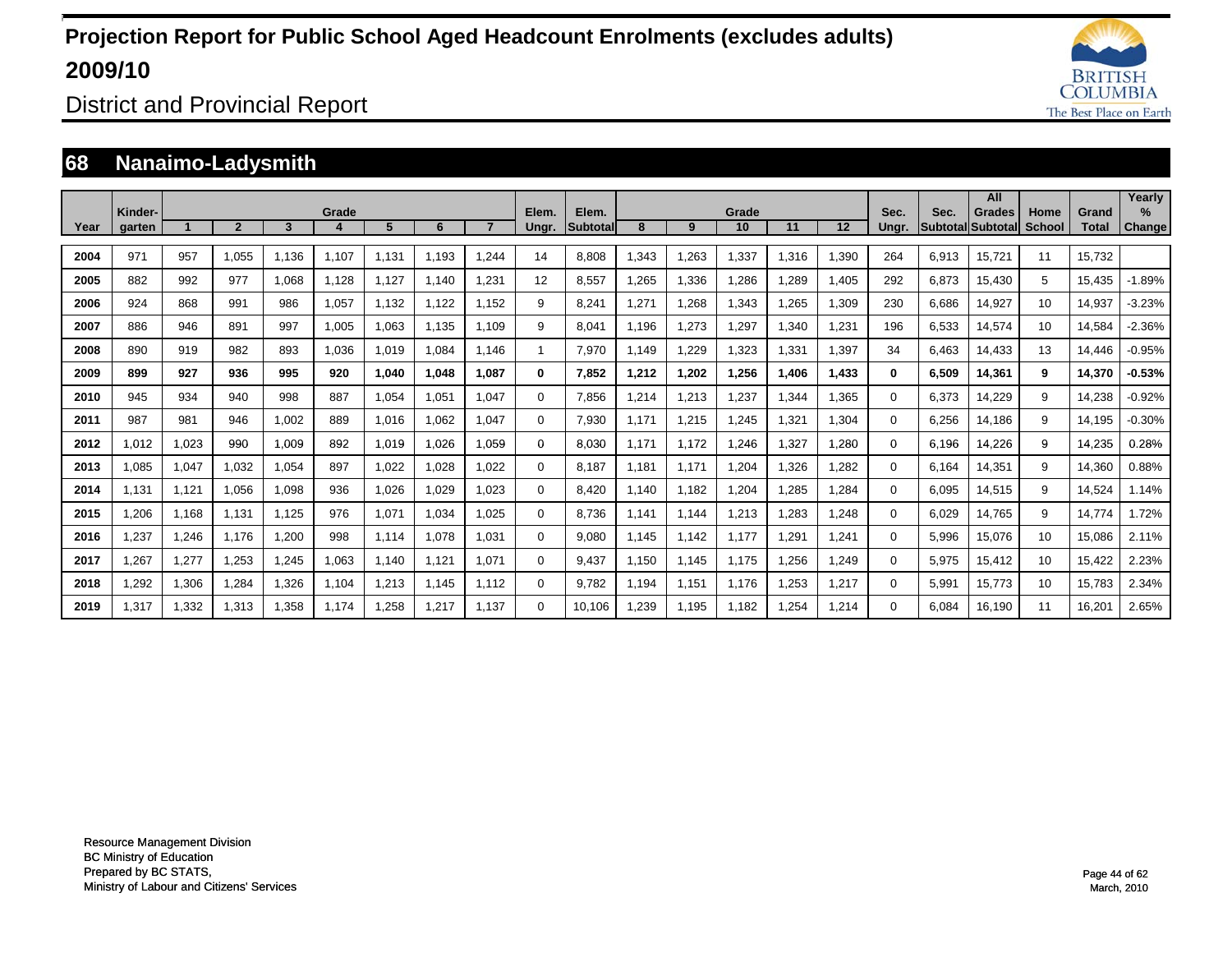![](_page_44_Picture_1.jpeg)

District and Provincial Report

#### **69 Qualicum**

|      |                   |     |                |     |       |     |     |     |                |                   |     |     |             |     |     |                |       | All                                       |                       |                       | Yearly      |
|------|-------------------|-----|----------------|-----|-------|-----|-----|-----|----------------|-------------------|-----|-----|-------------|-----|-----|----------------|-------|-------------------------------------------|-----------------------|-----------------------|-------------|
| Year | Kinder-<br>garten |     | $\overline{2}$ | 3   | Grade | 5   | 6   |     | Elem.<br>Ungr. | Elem.<br>Subtotal | 8   | 9   | Grade<br>10 | 11  | 12  | Sec.<br>Ungr.  | Sec.  | <b>Grades</b><br><b>Subtotal Subtotal</b> | Home<br><b>School</b> | Grand<br><b>Total</b> | %<br>Change |
|      |                   |     |                |     |       |     |     |     |                |                   |     |     |             |     |     |                |       |                                           |                       |                       |             |
| 2004 | 294               | 324 | 328            | 334 | 366   | 394 | 438 | 452 | 0              | 2,930             | 455 | 491 | 501         | 447 | 424 | $\Omega$       | 2,318 | 5,248                                     | $\overline{7}$        | 5,255                 |             |
| 2005 | 259               | 288 | 333            | 331 | 330   | 365 | 393 | 428 | 0              | 2,727             | 477 | 466 | 472         | 497 | 409 | 0              | 2,321 | 5,048                                     | 6                     | 5,054                 | $-3.82%$    |
| 2006 | 287               | 266 | 304            | 335 | 337   | 316 | 366 | 395 | $\mathbf{1}$   | 2,607             | 456 | 487 | 498         | 476 | 434 |                | 2,352 | 4,959                                     | 5                     | 4,964                 | $-1.78%$    |
| 2007 | 229               | 295 | 275            | 300 | 337   | 336 | 322 | 386 | 1              | 2,481             | 396 | 469 | 500         | 474 | 427 |                | 2,267 | 4.748                                     | $\overline{4}$        | 4,752                 | $-4.27%$    |
| 2008 | 295               | 244 | 288            | 284 | 314   | 344 | 359 | 339 | 1              | 2.468             | 392 | 422 | 500         | 497 | 459 | $\overline{2}$ | 2,272 | 4.740                                     | 6                     | 4,746                 | $-0.13%$    |
| 2009 | 235               | 295 | 241            | 291 | 295   | 320 | 355 | 358 | 1              | 2,391             | 347 | 395 | 408         | 483 | 481 | 0              | 2,114 | 4,505                                     | $\overline{7}$        | 4,512                 | $-4.93%$    |
| 2010 | 242               | 300 | 252            | 287 | 284   | 296 | 357 | 359 | -1             | 2,378             | 327 | 382 | 386         | 450 | 476 | 0              | 2,021 | 4,399                                     | $\overline{7}$        | 4,406                 | $-2.35%$    |
| 2011 | 261               | 309 | 256            | 299 | 280   | 285 | 330 | 362 | 1              | 2,383             | 328 | 360 | 372         | 425 | 443 | 0              | 1,928 | 4,311                                     | $\overline{7}$        | 4,318                 | $-2.00%$    |
| 2012 | 271               | 332 | 263            | 304 | 291   | 280 | 318 | 335 | 1              | 2,395             | 330 | 361 | 352         | 410 | 418 | 0              | 1.871 | 4.266                                     | $\overline{7}$        | 4,273                 | $-1.04%$    |
| 2013 | 278               | 344 | 282            | 310 | 294   | 290 | 314 | 323 | 1              | 2,436             | 306 | 363 | 351         | 387 | 403 | $\Omega$       | 1.810 | 4.246                                     | $\overline{7}$        | 4,253                 | $-0.47%$    |
| 2014 | 287               | 353 | 291            | 332 | 301   | 294 | 324 | 319 | 1              | 2,502             | 296 | 338 | 352         | 385 | 381 | $\Omega$       | 1,752 | 4,254                                     | $\overline{7}$        | 4,261                 | 0.19%       |
| 2015 | 304               | 363 | 299            | 344 | 322   | 301 | 328 | 329 | 1              | 2,591             | 292 | 326 | 330         | 386 | 378 | $\Omega$       | 1,712 | 4,303                                     | 7                     | 4,310                 | 1.15%       |
| 2016 | 314               | 385 | 307            | 352 | 333   | 321 | 335 | 333 | 1              | 2,681             | 301 | 322 | 319         | 364 | 380 | 0              | 1,686 | 4,367                                     | $\overline{7}$        | 4,374                 | 1.48%       |
| 2017 | 325               | 396 | 324            | 361 | 340   | 331 | 357 | 340 | 1              | 2,775             | 304 | 331 | 314         | 351 | 359 | 0              | 1,659 | 4,434                                     | $\overline{7}$        | 4,441                 | 1.53%       |
| 2018 | 337               | 409 | 334            | 381 | 349   | 338 | 367 | 362 | 1              | 2,878             | 311 | 335 | 322         | 346 | 346 | 0              | 1,660 | 4,538                                     | 7                     | 4,545                 | 2.34%       |
| 2019 | 348               | 424 | 344            | 391 | 367   | 347 | 375 | 371 | 1              | 2.968             | 329 | 342 | 326         | 354 | 340 | $\Omega$       | 1.691 | 4.659                                     | 8                     | 4.667                 | 2.68%       |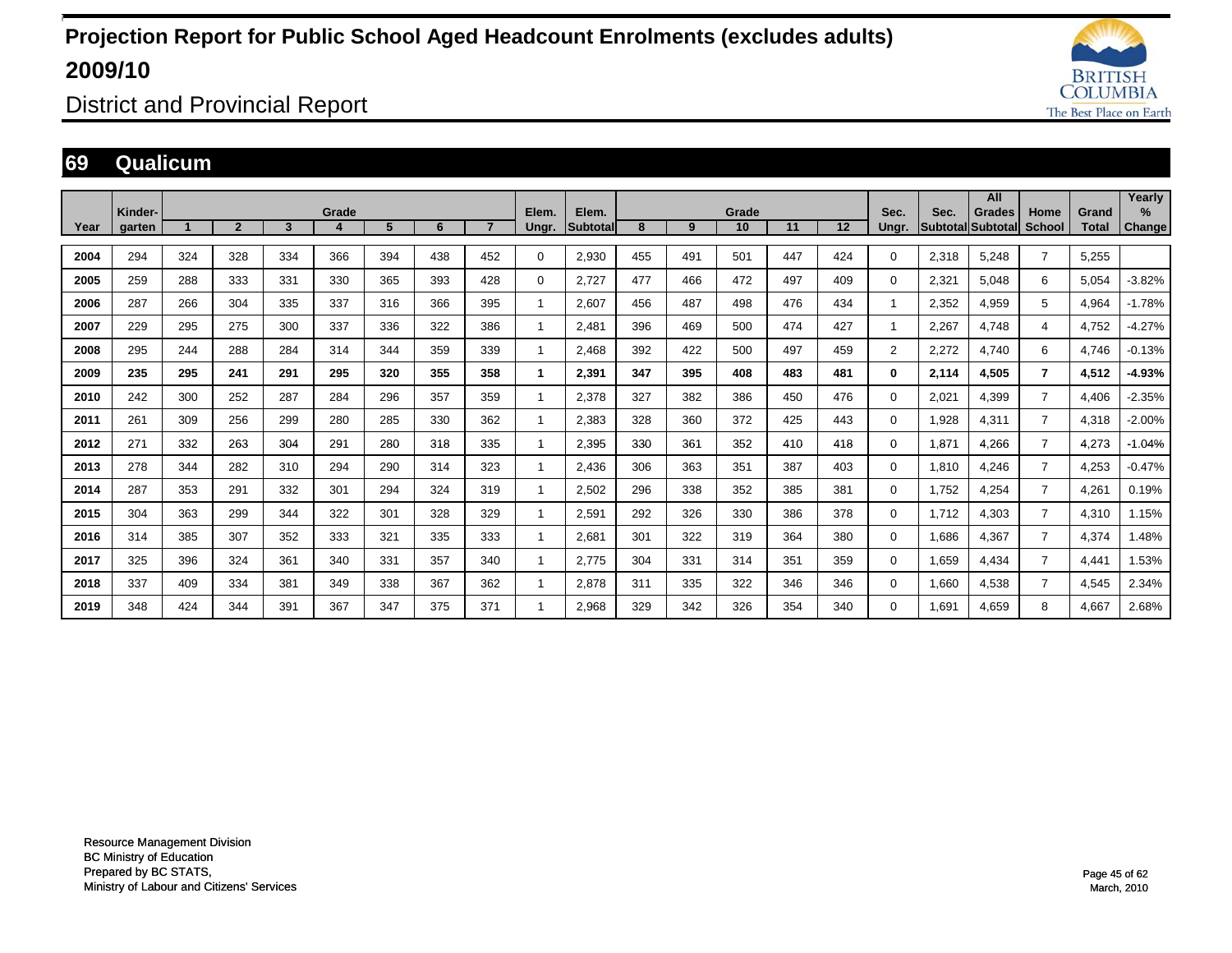![](_page_45_Picture_1.jpeg)

District and Provincial Report

### **70 Alberni**

|      |                   |     |                |     |       |     |     |                |                |                    |     |     |             |     |     |               |       | All                                |                       |                       | Yearly                |
|------|-------------------|-----|----------------|-----|-------|-----|-----|----------------|----------------|--------------------|-----|-----|-------------|-----|-----|---------------|-------|------------------------------------|-----------------------|-----------------------|-----------------------|
| Year | Kinder-<br>aarten |     | $\overline{2}$ | 3   | Grade | 5   | 6   | $\overline{7}$ | Elem.<br>Ungr. | Elem.<br>Subtotall | 8   | 9   | Grade<br>10 | 11  | 12  | Sec.<br>Unar. | Sec.  | <b>Grades</b><br>Subtotal Subtotal | Home<br><b>School</b> | Grand<br><b>Total</b> | $\%$<br><b>Change</b> |
|      |                   |     |                |     |       |     |     |                |                |                    |     |     |             |     |     |               |       |                                    |                       |                       |                       |
| 2004 | 278               | 262 | 312            | 339 | 339   | 369 | 333 | 381            | 0              | 2,613              | 410 | 410 | 440         | 455 | 405 | 12            | 2,132 | 4,745                              | 3                     | 4.748                 |                       |
| 2005 | 251               | 284 | 265            | 313 | 341   | 348 | 368 | 356            | $\mathbf 0$    | 2,526              | 400 | 398 | 408         | 470 | 391 | 13            | 2,080 | 4.606                              | $\mathbf{0}$          | 4,606                 | $-2.99%$              |
| 2006 | 246               | 249 | 286            | 259 | 309   | 334 | 354 | 370            | $\mathbf 0$    | 2.407              | 355 | 394 | 405         | 398 | 400 | 21            | 1,973 | 4,380                              | $\mathbf 0$           | 4,380                 | $-4.91%$              |
| 2007 | 267               | 245 | 261            | 293 | 256   | 312 | 336 | 355            | 0              | 2,325              | 380 | 359 | 435         | 380 | 394 | 28            | 1,976 | 4,301                              | $\mathbf 0$           | 4,301                 | $-1.80%$              |
| 2008 | 219               | 269 | 235            | 262 | 279   | 251 | 314 | 346            | $\mathbf 0$    | 2,175              | 373 | 382 | 405         | 381 | 353 | 16            | 1,910 | 4,085                              | $\mathbf 0$           | 4,085                 | $-5.02%$              |
| 2009 | 259               | 223 | 280            | 247 | 259   | 280 | 265 | 338            | 0              | 2,151              | 371 | 388 | 435         | 400 | 369 | 26            | 1,989 | 4.140                              | 0                     | 4.140                 | 1.35%                 |
| 2010 | 276               | 234 | 272            | 253 | 244   | 281 | 243 | 328            | $\mathbf 0$    | 2,131              | 345 | 372 | 432         | 376 | 339 | 25            | 1,889 | 4.020                              | 0                     | 4.020                 | $-2.90%$              |
| 2011 | 286               | 249 | 285            | 247 | 250   | 265 | 244 | 301            | $\mathbf 0$    | 2,127              | 336 | 346 | 414         | 372 | 317 | 24            | 1,809 | 3,936                              | $\Omega$              | 3,936                 | $-2.09%$              |
| 2012 | 289               | 258 | 304            | 258 | 243   | 272 | 230 | 302            | 0              | 2,156              | 309 | 337 | 387         | 358 | 314 | 23            | 1,728 | 3.884                              | 0                     | 3,884                 | $-1.32%$              |
| 2013 | 272               | 261 | 315            | 275 | 254   | 265 | 236 | 285            | $\mathbf 0$    | 2.163              | 310 | 310 | 377         | 336 | 304 | 22            | 1,659 | 3.822                              | 0                     | 3.822                 | $-1.60%$              |
| 2014 | 283               | 245 | 319            | 285 | 271   | 277 | 230 | 293            | $\mathbf 0$    | 2,203              | 293 | 312 | 349         | 328 | 287 | 21            | 1,590 | 3.793                              | $\mathbf 0$           | 3.793                 | $-0.76%$              |
| 2015 | 278               | 255 | 300            | 288 | 281   | 295 | 241 | 286            | 0              | 2,224              | 302 | 296 | 351         | 306 | 280 | 20            | 1,555 | 3,779                              | 0                     | 3,779                 | $-0.37%$              |
| 2016 | 272               | 251 | 311            | 271 | 284   | 306 | 257 | 300            | 0              | 2,252              | 295 | 305 | 334         | 307 | 263 | 20            | 1,524 | 3,776                              | 0                     | 3,776                 | $-0.08%$              |
| 2017 | 268               | 245 | 306            | 281 | 267   | 309 | 266 | 320            | $\mathbf 0$    | 2,262              | 309 | 299 | 343         | 294 | 263 | 19            | 1,527 | 3.789                              | 0                     | 3,789                 | 0.34%                 |
| 2018 | 264               | 242 | 300            | 276 | 277   | 291 | 269 | 331            | $\mathbf 0$    | 2,250              | 329 | 313 | 337         | 301 | 253 | 19            | 1,552 | 3.802                              | 0                     | 3,802                 | 0.34%                 |
| 2019 | 262               | 238 | 295            | 271 | 273   | 302 | 253 | 335            | 0              | 2,229              | 341 | 333 | 351         | 296 | 259 | 19            | 1,599 | 3.828                              | 0                     | 3.828                 | 0.68%                 |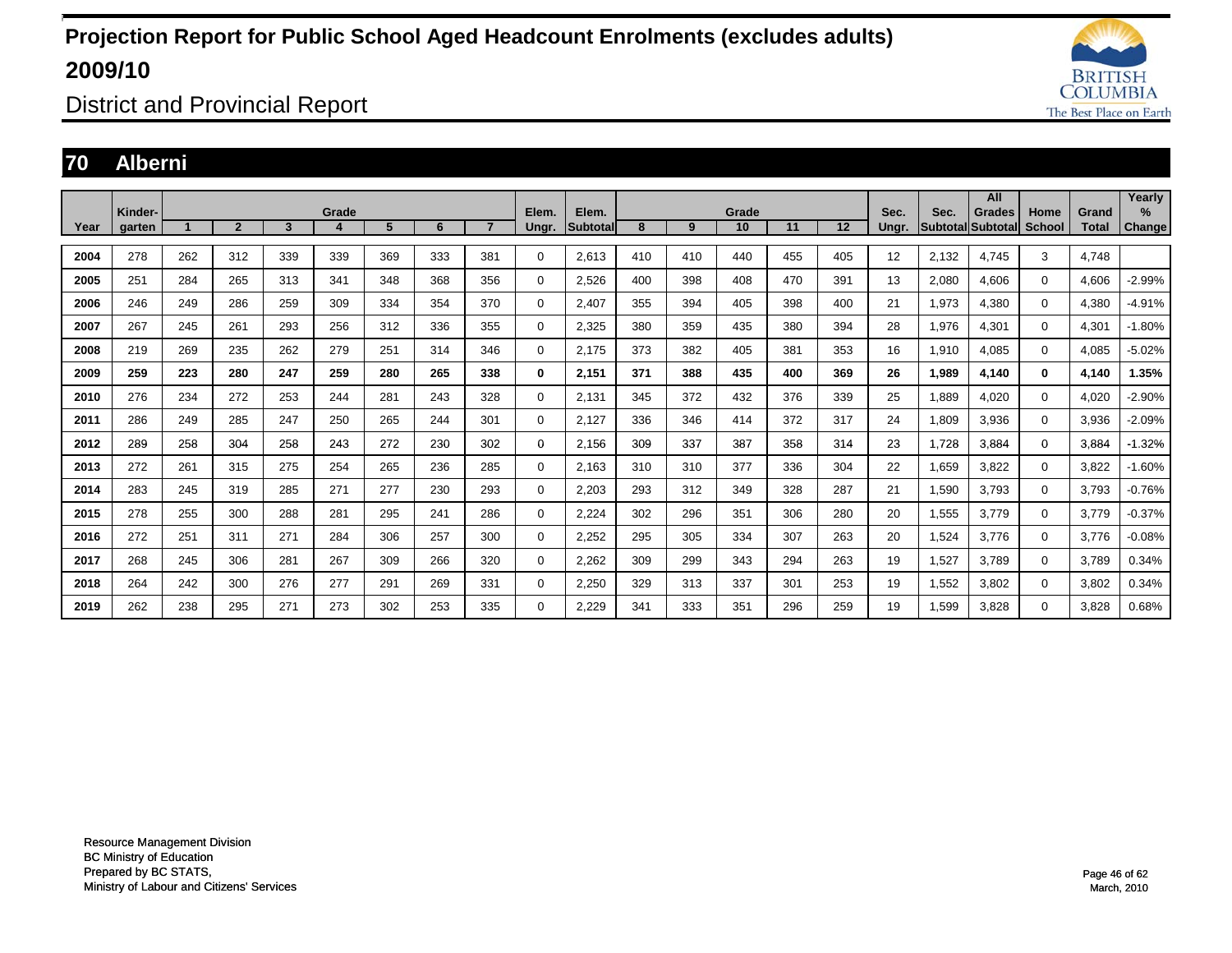![](_page_46_Picture_1.jpeg)

District and Provincial Report

### **71 Comox Valley**

|      |                   |     |                |     |       |     |     |     |                |                   |     |     |             |     |     |                |       | All                                 |                |                       | Yearly                |
|------|-------------------|-----|----------------|-----|-------|-----|-----|-----|----------------|-------------------|-----|-----|-------------|-----|-----|----------------|-------|-------------------------------------|----------------|-----------------------|-----------------------|
| Year | Kinder-<br>garten |     | $\overline{2}$ | 3   | Grade | 5   | 6   |     | Elem.<br>Ungr. | Elem.<br>Subtotal | 8   | 9   | Grade<br>10 | 11  | 12  | Sec.<br>Ungr.  | Sec.  | <b>Grades</b><br> Subtotal Subtotal | Home<br>School | Grand<br><b>Total</b> | $\%$<br><b>Change</b> |
| 2004 | 544               | 562 | 596            | 686 | 621   | 700 | 724 | 729 | $\Omega$       | 5,162             | 864 | 852 | 910         | 930 | 898 | $\Omega$       | 4,454 | 9.616                               | 16             | 9,632                 |                       |
| 2005 | 499               | 554 | 574            | 594 | 701   | 632 | 711 | 762 | $\Omega$       | 5,027             | 741 | 865 | 943         | 916 | 837 | $\Omega$       | 4,302 | 9,329                               | 15             | 9,344                 | $-2.99%$              |
|      |                   |     |                |     |       |     |     |     |                |                   |     |     |             |     |     |                |       |                                     |                |                       |                       |
| 2006 | 541               | 517 | 555            | 567 | 609   | 711 | 644 | 758 | 0              | 4,902             | 767 | 746 | 916         | 965 | 710 |                | 4,105 | 9,007                               | 11             | 9,018                 | $-3.49%$              |
| 2007 | 518               | 544 | 539            | 596 | 599   | 614 | 729 | 678 | 0              | 4,817             | 814 | 775 | 856         | 910 | 883 | $\overline{2}$ | 4,240 | 9,057                               | 5              | 9,062                 | 0.49%                 |
| 2008 | 499               | 528 | 550            | 550 | 595   | 599 | 613 | 720 | 0              | 4,654             | 679 | 794 | 854         | 877 | 803 | $\Omega$       | 4,007 | 8,661                               | 8              | 8,669                 | $-4.34%$              |
| 2009 | 517               | 512 | 537            | 555 | 557   | 604 | 603 | 621 | 0              | 4,506             | 746 | 694 | 858         | 838 | 814 | 0              | 3,950 | 8,456                               | 8              | 8,464                 | $-2.36%$              |
| 2010 | 527               | 502 | 541            | 554 | 563   | 587 | 604 | 597 | $\Omega$       | 4,475             | 736 | 695 | 850         | 822 | 823 | $\Omega$       | 3,926 | 8,401                               | 8              | 8,409                 | $-0.65%$              |
| 2011 | 516               | 512 | 531            | 559 | 562   | 593 | 587 | 597 | $\Omega$       | 4,457             | 707 | 685 | 850         | 815 | 809 | $\Omega$       | 3,866 | 8,323                               | 8              | 8,331                 | $-0.93%$              |
| 2012 | 539               | 501 | 542            | 549 | 568   | 592 | 594 | 581 | 0              | 4,466             | 708 | 660 | 839         | 814 | 800 | 0              | 3,821 | 8,287                               | 8              | 8,295                 | $-0.43%$              |
| 2013 | 569               | 523 | 531            | 559 | 557   | 598 | 592 | 587 | $\Omega$       | 4,516             | 689 | 660 | 809         | 804 | 799 | $\Omega$       | 3,761 | 8,277                               | 8              | 8,285                 | $-0.12%$              |
| 2014 | 557               | 552 | 554            | 550 | 569   | 589 | 599 | 587 | $\Omega$       | 4,557             | 696 | 643 | 809         | 776 | 789 | $\Omega$       | 3,713 | 8,270                               | 8              | 8,278                 | $-0.08%$              |
| 2015 | 595               | 541 | 585            | 573 | 560   | 601 | 590 | 593 | 0              | 4,638             | 697 | 650 | 789         | 775 | 763 | $\Omega$       | 3,674 | 8,312                               | 8              | 8,320                 | 0.51%                 |
| 2016 | 604               | 577 | 574            | 604 | 582   | 592 | 601 | 584 | $\Omega$       | 4,718             | 704 | 650 | 796         | 757 | 760 | $\Omega$       | 3,667 | 8,385                               | 8              | 8,393                 | 0.88%                 |
| 2017 | 617               | 585 | 610            | 593 | 613   | 614 | 593 | 596 | $\Omega$       | 4,821             | 693 | 657 | 796         | 762 | 744 | $\Omega$       | 3,652 | 8,473                               | 8              | 8,481                 | 1.05%                 |
| 2018 | 634               | 597 | 619            | 629 | 602   | 645 | 614 | 587 | $\Omega$       | 4,927             | 706 | 646 | 803         | 762 | 748 | $\Omega$       | 3,665 | 8,592                               | 8              | 8,600                 | .40%                  |
| 2019 | 657               | 614 | 631            | 638 | 637   | 634 | 644 | 607 | $\Omega$       | 5.062             | 697 | 659 | 792         | 769 | 749 | $\Omega$       | 3,666 | 8.728                               | 8              | 8.736                 | .58%                  |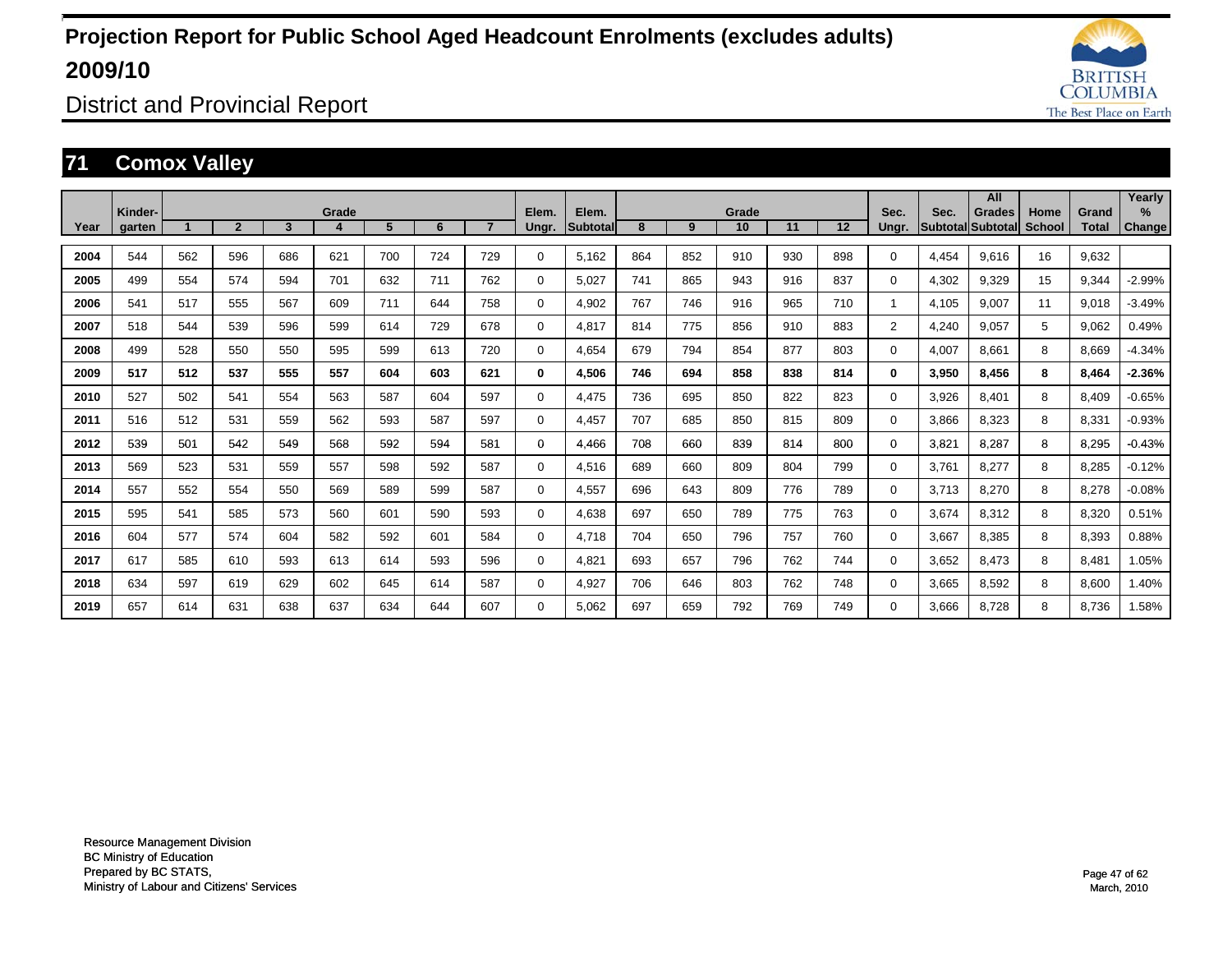![](_page_47_Picture_1.jpeg)

District and Provincial Report

### **72 Campbell River**

|      |                   |     |                |     |       |     |     |                |                |                           |     |     |             |     |     |                |       | All                         |                       |                       | Yearly                         |
|------|-------------------|-----|----------------|-----|-------|-----|-----|----------------|----------------|---------------------------|-----|-----|-------------|-----|-----|----------------|-------|-----------------------------|-----------------------|-----------------------|--------------------------------|
| Year | Kinder-<br>garten |     | $\overline{2}$ | 3   | Grade | 5   | 6   | $\overline{7}$ | Elem.<br>Ungr. | Elem.<br><b>Subtotall</b> | 8   | 9   | Grade<br>10 | 11  | 12  | Sec.<br>Ungr.  | Sec.  | Grades<br>Subtotal Subtotal | Home<br><b>School</b> | Grand<br><b>Total</b> | $\frac{9}{6}$<br><b>Change</b> |
|      |                   |     |                |     |       |     |     |                |                |                           |     |     |             |     |     |                |       |                             |                       |                       |                                |
| 2004 | 393               | 404 | 413            | 440 | 444   | 471 | 451 | 486            | 0              | 3,502                     | 533 | 554 | 577         | 630 | 520 | $\overline{2}$ | 2,816 | 6,318                       | 3                     | 6,321                 |                                |
| 2005 | 369               | 382 | 414            | 427 | 448   | 449 | 457 | 453            | 0              | 3,399                     | 496 | 526 | 601         | 597 | 573 | 0              | 2,793 | 6,192                       | 3                     | 6.195                 | $-1.99%$                       |
| 2006 | 348               | 374 | 399            | 411 | 427   | 477 | 460 | 474            | 0              | 3,370                     | 452 | 523 | 560         | 634 | 523 | 0              | 2,692 | 6.062                       | 3                     | 6,065                 | $-2.10%$                       |
| 2007 | 358               | 369 | 371            | 403 | 416   | 410 | 457 | 458            | 0              | 3,242                     | 457 | 446 | 548         | 563 | 554 | 0              | 2,568 | 5,810                       | $\overline{2}$        | 5,812                 | $-4.17%$                       |
| 2008 | 389               | 369 | 362            | 370 | 398   | 416 | 411 | 475            | 0              | 3.190                     | 456 | 464 | 479         | 524 | 532 | 0              | 2,455 | 5,645                       | $\overline{2}$        | 5,647                 | $-2.84%$                       |
| 2009 | 345               | 391 | 382            | 362 | 377   | 398 | 409 | 407            | 0              | 3,071                     | 473 | 453 | 473         | 503 | 545 | 1              | 2,448 | 5,519                       | $\mathbf{0}$          | 5,519                 | $-2.27%$                       |
| 2010 | 336               | 376 | 366            | 401 | 337   | 384 | 415 | 394            | 0              | 3.009                     | 463 | 441 | 482         | 487 | 501 | 1              | 2,375 | 5.384                       | $\Omega$              | 5,384                 | $-2.45%$                       |
| 2011 | 346               | 366 | 352            | 385 | 373   | 344 | 399 | 399            | 0              | 2,964                     | 448 | 432 | 469         | 494 | 482 | 1              | 2,326 | 5,290                       | $\Omega$              | 5,290                 | $-1.75%$                       |
| 2012 | 369               | 377 | 344            | 371 | 358   | 380 | 358 | 385            | 0              | 2,942                     | 454 | 418 | 460         | 482 | 489 | 1              | 2,304 | 5,246                       | 0                     | 5,246                 | $-0.83%$                       |
| 2013 | 407               | 402 | 354            | 362 | 346   | 366 | 395 | 344            | 0              | 2,976                     | 437 | 423 | 445         | 472 | 478 | 1              | 2,256 | 5,232                       | $\Omega$              | 5,232                 | $-0.27%$                       |
| 2014 | 383               | 444 | 378            | 373 | 337   | 353 | 381 | 380            | 0              | 3,029                     | 393 | 408 | 450         | 458 | 468 | 1              | 2,178 | 5,207                       | $\Omega$              | 5,207                 | $-0.48%$                       |
| 2015 | 386               | 418 | 416            | 397 | 347   | 344 | 367 | 366            | 0              | 3,041                     | 432 | 367 | 435         | 462 | 454 | 1              | 2,151 | 5,192                       | 0                     | 5,192                 | $-0.29%$                       |
| 2016 | 388               | 421 | 393            | 438 | 370   | 355 | 359 | 353            | 0              | 3,077                     | 418 | 403 | 395         | 447 | 457 | 1              | 2,121 | 5,198                       | 0                     | 5,198                 | 0.12%                          |
| 2017 | 394               | 424 | 395            | 414 | 409   | 379 | 371 | 346            | 0              | 3,132                     | 403 | 390 | 428         | 408 | 444 | 1              | 2,074 | 5,206                       | 0                     | 5,206                 | 0.15%                          |
| 2018 | 397               | 430 | 399            | 417 | 387   | 418 | 396 | 357            | 0              | 3,201                     | 395 | 376 | 417         | 439 | 406 | 1              | 2,034 | 5,235                       | $\mathbf 0$           | 5,235                 | 0.56%                          |
| 2019 | 403               | 434 | 404            | 421 | 389   | 396 | 436 | 382            | $\Omega$       | 3.265                     | 408 | 369 | 403         | 429 | 433 | 1              | 2,043 | 5,308                       | $\Omega$              | 5.308                 | 1.39%                          |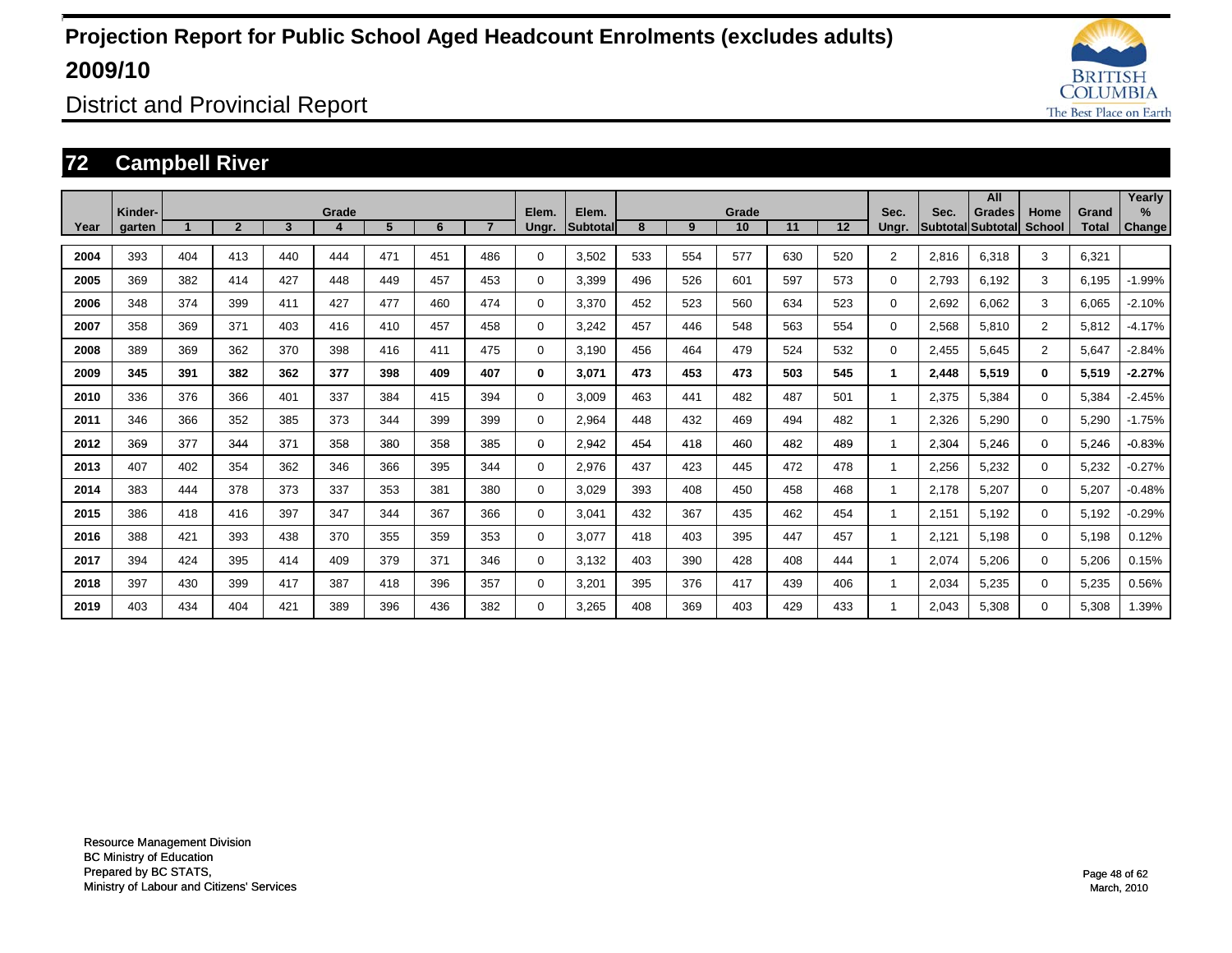![](_page_48_Picture_1.jpeg)

District and Provincial Report

### **73 Kamloops/Thompson**

|      |                   |       |              |       |       |       |       |       |                |                          |       |       |             |       |       |               |       | All                         |                |                       | Yearly                |
|------|-------------------|-------|--------------|-------|-------|-------|-------|-------|----------------|--------------------------|-------|-------|-------------|-------|-------|---------------|-------|-----------------------------|----------------|-----------------------|-----------------------|
| Year | Kinder-<br>garten |       | $\mathbf{2}$ | 3     | Grade | 5     | 6     |       | Elem.<br>Ungr. | Elem.<br><b>Subtotal</b> | 8     | 9     | Grade<br>10 | 11    | 12    | Sec.<br>Ungr. | Sec.  | Grades<br>Subtotal Subtotal | Home<br>School | Grand<br><b>Total</b> | $\%$<br><b>Change</b> |
|      |                   |       |              |       |       |       |       |       |                |                          |       |       |             |       |       |               |       |                             |                |                       |                       |
| 2004 | 892               | 1.001 | 1.017        | 1.095 | 1.109 | 1.140 | 1.181 | 1.190 | 54             | 8.679                    | .403  | 1.426 | 1.394       | 1.439 | 1.202 | 74            | 6,938 | 15.617                      | 3              | 15.620                |                       |
| 2005 | 843               | 944   | 1.019        | 1.044 | 1.109 | 1.124 | 1.154 | 1.207 | 54             | 8.498                    | 1.312 | 1,411 | 1,451       | 1.338 | 1.250 | 61            | 6,823 | 15,321                      | $\overline{2}$ | 15,323                | $-1.90%$              |
| 2006 | 862               | 862   | 953          | 1.034 | 1.047 | 1.119 | 1.119 | 1.157 | 60             | 8.213                    | .286  | 1,321 | 1.465       | 1.327 | 1.216 | 62            | 6,677 | 14.890                      | 8              | 14,898                | $-2.77%$              |
| 2007 | 928               | 914   | 899          | 1.001 | 1,062 | 1,077 | 1.127 | 1.167 | 51             | 8,226                    | .263  | 1,328 | 1,382       | ,439  | 1.267 | 35            | 6,714 | 14,940                      | 5              | 14,945                | 0.32%                 |
| 2008 | 899               | 968   | 912          | 912   | 1,003 | 1,068 | 1,091 | 1.136 | 56             | 8,045                    | ,258  | 1,285 | 1,342       | ,330  | 1,318 | 29            | 6,562 | 14,607                      | $\overline{7}$ | 14,614                | $-2.21%$              |
| 2009 | 957               | 933   | 973          | 949   | 932   | 1.028 | 1.100 | 1.096 | 28             | 7.996                    | .207  | 1,338 | 1,264       | 1.334 | 1.344 | 63            | 6,550 | 14,546                      | 8              | 14,554                | $-0.41%$              |
| 2010 | 960               | 955   | 980          | 968   | 915   | 976   | 1,067 | 1.081 | 27             | 7,929                    | 1.174 | 1,323 | 1,222       | ,309  | 1,272 | 61            | 6,361 | 14,290                      | 8              | 14,298                | $-1.76%$              |
| 2011 | 990               | 959   | 1.004        | 976   | 935   | 960   | 1,016 | 1.049 | 27             | 7,916                    | .159  | 1,288 | 1,207       | .268  | 1,246 | 58            | 6,226 | 14,142                      | 8              | 14,150                | $-1.04%$              |
| 2012 | 1.024             | 989   | 1,009        | 1,000 | 943   | 981   | 1,000 | 998   | 27             | 7,971                    | 1,126 | 1,272 | 1.179       | 1,252 | 1,209 | 57            | 6,095 | 14.066                      | 8              | 14,074                | $-0.54%$              |
| 2013 | 1,074             | 1,022 | 1,041        | 1,007 | 968   | 989   | 1,021 | 985   | 27             | 8,134                    | .074  | 1,239 | 1,163       | 1,222 | 1.193 | 56            | 5,947 | 14,081                      | 8              | 14,089                | 0.11%                 |
| 2014 | 1,067             | 1,073 | 1,078        | 1,040 | 975   | 1,016 | 1,030 | 1,007 | 27             | 8,313                    | ,059  | 1.184 | 1,133       | 1,206 | 1.168 | 55            | 5,805 | 14,118                      | 8              | 14,126                | 0.26%                 |
| 2015 | 1.056             | 1,069 | 1.131        | 1.076 | 1.006 | 1.025 | 1,059 | 1.016 | 28             | 8.466                    | .083  | 1.168 | 1,087       | 1.177 | 1.151 | 54            | 5.720 | 14.186                      | 8              | 14.194                | 0.48%                 |
| 2016 | 1.079             | 1,058 | 1.128        | 1,131 | 1,041 | 1,057 | 1,070 | 1.045 | 29             | 8.638                    | .094  | 1.192 | 1,072       | 1.131 | 1.126 | 53            | 5,668 | 14,306                      | 8              | 14,314                | 0.85%                 |
| 2017 | 1,097             | 1,082 | 1.117        | 1.127 | 1,094 | 1,094 | 1.103 | 1.054 | 29             | 8.797                    | ,123  | 1,205 | 1,092       | 1.115 | 1,083 | 52            | 5,670 | 14,467                      | 8              | 14,475                | 1.12%                 |
| 2018 | 1.113             | 1.101 | 1.144        | 1.116 | 1,091 | 1.147 | 1.139 | 1.087 | 30             | 8,968                    | .133  | 1,238 | 1,102       | 1,132 | 1,067 | 52            | 5,724 | 14,692                      | 8              | 14,700                | .55%                  |
| 2019 | 1.128             | 1.116 | 1.165        | 1.143 | 1.081 | 1.144 | 1.195 | 1.124 | 31             | 9.127                    | .170  | 1,249 | 1.132       | 1.145 | 1.083 | 52            | 5,831 | 14,958                      | 9              | 14,967                | .82%                  |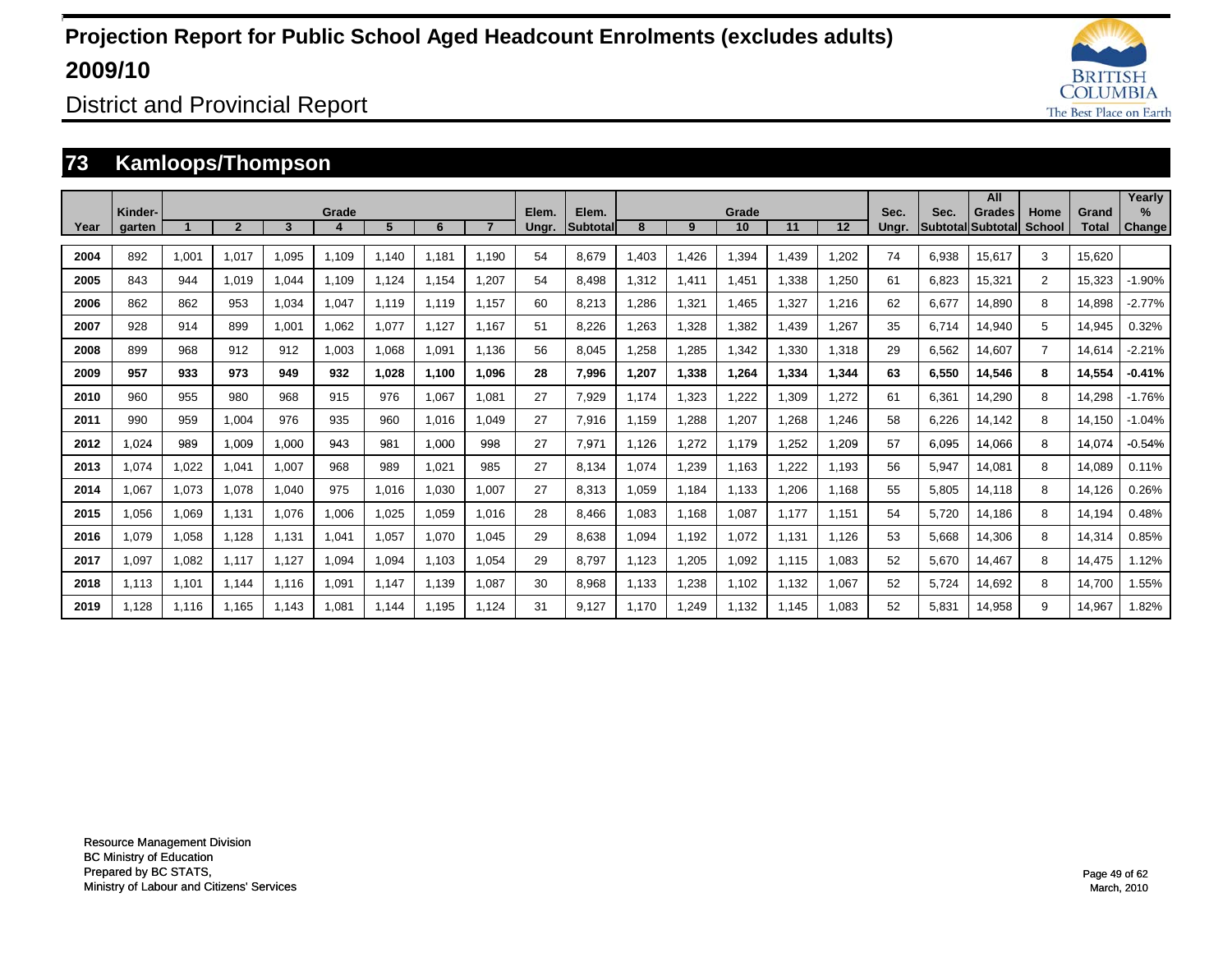![](_page_49_Picture_1.jpeg)

District and Provincial Report

### **74 Gold Trail**

|      |                   |     |                |                         |       |     |     |                |                |                   |     |     |             |     |     |               |      | All                                |                |                       | Yearly         |
|------|-------------------|-----|----------------|-------------------------|-------|-----|-----|----------------|----------------|-------------------|-----|-----|-------------|-----|-----|---------------|------|------------------------------------|----------------|-----------------------|----------------|
| Year | Kinder-<br>garten |     | $\overline{2}$ | $\overline{\mathbf{3}}$ | Grade | 5   | 6   | $\overline{7}$ | Elem.<br>Ungr. | Elem.<br>Subtotal | 8   | 9   | Grade<br>10 | 11  | 12  | Sec.<br>Ungr. | Sec. | <b>Grades</b><br>Subtotal Subtotal | Home<br>School | Grand<br><b>Total</b> | $\%$<br>Change |
|      |                   |     |                |                         |       |     |     |                |                |                   |     |     |             |     |     |               |      |                                    |                |                       |                |
| 2004 | 107               | 121 | 126            | 119                     | 128   | 147 | 121 | 142            | 0              | 1.011             | 155 | 177 | 189         | 164 | 116 | 28            | 829  | 1.840                              | $\mathbf 0$    | 1.840                 |                |
| 2005 | 93                | 105 | 113            | 126                     | 120   | 126 | 142 | 116            | $\mathbf 0$    | 941               | 157 | 169 | 191         | 190 | 124 | 32            | 863  | 1.804                              | $\mathbf 0$    | 1,804                 | $-1.96%$       |
| 2006 | 113               | 97  | 102            | 113                     | 118   | 121 | 123 | 129            | $\mathbf 0$    | 916               | 114 | 151 | 161         | 150 | 166 | 17            | 759  | 1.675                              | $\mathbf 0$    | 1.675                 | $-7.15%$       |
| 2007 | 92                | 101 | 89             | 105                     | 111   | 125 | 117 | 119            | 0              | 859               | 145 | 137 | 161         | 133 | 143 | $\Omega$      | 719  | 578.                               | 1              | 1,579                 | $-5.73%$       |
| 2008 | 88                | 81  | 95             | 88                      | 97    | 103 | 122 | 114            | $\mathbf 0$    | 788               | 127 | 140 | 144         | 140 | 133 | 0             | 684  | 1,472                              | $\mathbf 0$    | 1,472                 | $-6.78%$       |
| 2009 | 88                | 84  | 84             | 86                      | 85    | 98  | 98  | 120            | 0              | 743               | 117 | 118 | 142         | 113 | 110 | 6             | 606  | 1.349                              | 1              | 1,350                 | $-8.29%$       |
| 2010 | 85                | 91  | 81             | 81                      | 87    | 86  | 106 | 122            | $\mathbf 0$    | 739               | 107 | 119 | 139         | 105 | 101 | 6             | 577  | 1.316                              | 1              | 1,317                 | $-2.44%$       |
| 2011 | 77                | 88  | 88             | 78                      | 83    | 88  | 93  | 132            | $\mathbf 0$    | 727               | 110 | 109 | 140         | 102 | 93  | 5             | 559  | .286                               | 1              | 1,287                 | $-2.28%$       |
| 2012 | 79                | 80  | 85             | 85                      | 79    | 83  | 95  | 116            | 0              | 702               | 119 | 113 | 129         | 102 | 90  | 5             | 558  | .260                               | 1              | 1,261                 | $-2.02%$       |
| 2013 | 77                | 82  | 77             | 82                      | 86    | 80  | 90  | 119            | 0              | 693               | 104 | 121 | 132         | 95  | 90  | 5             | 547  | .240                               | 1              | 1,241                 | $-1.59%$       |
| 2014 | 84                | 80  | 79             | 74                      | 83    | 87  | 86  | 112            | 0              | 685               | 107 | 107 | 141         | 97  | 84  | 5             | 541  | .226                               | 1              | 1,227                 | $-1.13%$       |
| 2015 | 90                | 87  | 77             | 76                      | 76    | 84  | 94  | 108            | 0              | 692               | 101 | 109 | 126         | 103 | 85  | 5             | 529  | 1,221                              | 1              | 1,222                 | $-0.41%$       |
| 2016 | 91                | 93  | 84             | 74                      | 78    | 77  | 91  | 117            | $\mathbf 0$    | 705               | 98  | 103 | 128         | 93  | 91  | 5             | 518  | .223                               | 1              | 1,224                 | 0.16%          |
| 2017 | 92                | 94  | 89             | 81                      | 76    | 79  | 83  | 113            | $\mathbf 0$    | 707               | 106 | 99  | 122         | 95  | 84  | 5             | 511  | 1.218                              | 1              | 1,219                 | $-0.41%$       |
| 2018 | 93                | 95  | 91             | 87                      | 83    | 76  | 85  | 103            | $\mathbf 0$    | 713               | 102 | 107 | 117         | 90  | 84  | 5             | 505  | 1.218                              | 1              | 1,219                 | 0.00%          |
| 2019 | 96                | 96  | 92             | 88                      | 88    | 83  | 83  | 105            | 0              | 731               | 93  | 104 | 126         | 86  | 81  | 5             | 495  | .226                               |                | 1,227                 | 0.66%          |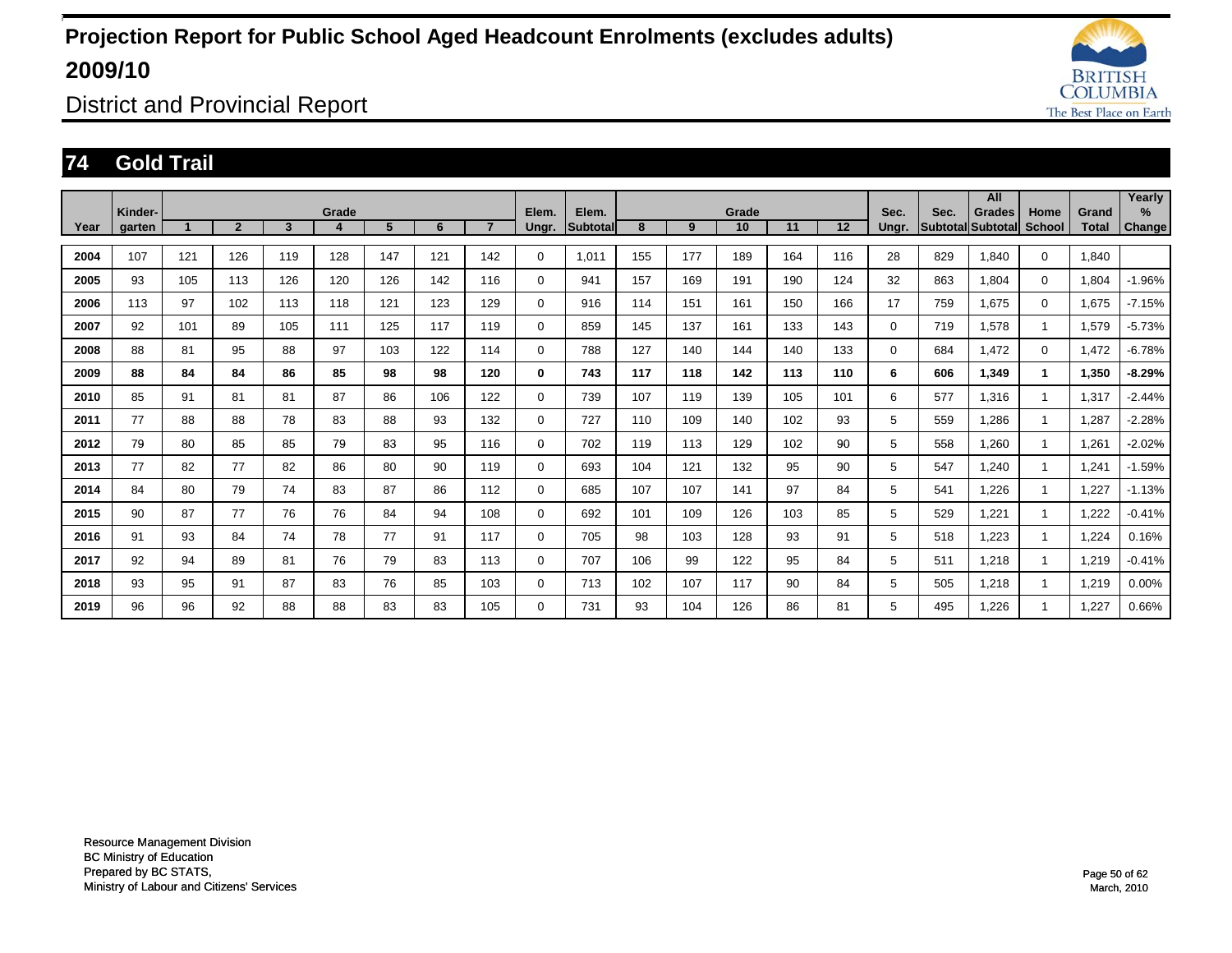![](_page_50_Picture_1.jpeg)

District and Provincial Report

### **75 Mission**

|      |                   |     |                |     |       |     |     |                |                |                          |     |     |             |     |     |                |                            | All           |                       |                       | Yearly                |
|------|-------------------|-----|----------------|-----|-------|-----|-----|----------------|----------------|--------------------------|-----|-----|-------------|-----|-----|----------------|----------------------------|---------------|-----------------------|-----------------------|-----------------------|
| Year | Kinder-<br>garten |     | $\overline{2}$ | 3   | Grade | 5   | 6   | $\overline{7}$ | Elem.<br>Ungr. | Elem.<br><b>Subtotal</b> | 8   | 9   | Grade<br>10 | 11  | 12  | Sec.<br>Ungr.  | Sec.<br> Subtotal Subtotal | <b>Grades</b> | Home<br><b>School</b> | Grand<br><b>Total</b> | $\%$<br><b>Change</b> |
|      |                   |     |                |     |       |     |     |                |                |                          |     |     |             |     |     |                |                            |               |                       |                       |                       |
| 2004 | 492               | 472 | 502            | 530 | 512   | 546 | 532 | 613            | 0              | 4.199                    | 630 | 628 | 585         | 587 | 514 | $\overline{7}$ | 2,951                      | 7.150         | $\overline{7}$        | 7.157                 |                       |
| 2005 | 420               | 518 | 497            | 530 | 525   | 536 | 551 | 531            | 0              | 4.108                    | 638 | 647 | 637         | 566 | 524 | 5              | 3.017                      | 7.125         | 4                     | 7,129                 | $-0.39%$              |
| 2006 | 487               | 457 | 507            | 510 | 526   | 538 | 528 | 559            | 0              | 4.112                    | 552 | 643 | 634         | 553 | 514 | 13             | 2,909                      | 7,021         | 20                    | 7.041                 | $-1.23%$              |
| 2007 | 425               | 449 | 435            | 480 | 464   | 487 | 517 | 491            | 0              | 3.748                    | 526 | 530 | 642         | 604 | 528 | 14             | 2,844                      | 6,592         | 21                    | 6,613                 | $-6.08%$              |
| 2008 | 460               | 425 | 443            | 426 | 488   | 449 | 490 | 502            | 0              | 3,683                    | 489 | 522 | 550         | 612 | 584 | $\Omega$       | 2,757                      | 6.440         | 18                    | 6,458                 | $-2.34%$              |
| 2009 | 419               | 456 | 416            | 444 | 435   | 490 | 431 | 481            | 0              | 3,572                    | 521 | 489 | 546         | 542 | 652 | 0              | 2.750                      | 6,322         | $\overline{7}$        | 6,329                 | $-2.00%$              |
| 2010 | 411               | 468 | 430            | 453 | 438   | 494 | 434 | 477            | 0              | 3,605                    | 515 | 473 | 523         | 536 | 611 | 0              | 2,658                      | 6,263         | $\overline{7}$        | 6.270                 | $-0.93%$              |
| 2011 | 402               | 459 | 441            | 468 | 446   | 497 | 437 | 480            | 0              | 3.630                    | 510 | 467 | 506         | 513 | 601 | 0              | 2.597                      | 6.227         | $\overline{7}$        | 6.234                 | $-0.57%$              |
| 2012 | 432               | 450 | 433            | 479 | 460   | 506 | 440 | 484            | 0              | 3.684                    | 514 | 463 | 498         | 496 | 577 | $\Omega$       | 2.548                      | 6.232         | $\overline{7}$        | 6.239                 | 0.08%                 |
| 2013 | 453               | 482 | 424            | 470 | 471   | 522 | 447 | 485            | 0              | 3,754                    | 517 | 466 | 493         | 488 | 557 | $\Omega$       | 2,521                      | 6,275         | $\overline{7}$        | 6,282                 | 0.69%                 |
| 2014 | 477               | 505 | 454            | 462 | 463   | 534 | 461 | 493            | 0              | 3,849                    | 518 | 469 | 497         | 483 | 548 | $\Omega$       | 2,515                      | 6,364         | $\overline{7}$        | 6,371                 | 1.42%                 |
| 2015 | 483               | 531 | 475            | 493 | 454   | 525 | 472 | 508            | 0              | 3,941                    | 526 | 470 | 499         | 486 | 543 | 0              | 2,524                      | 6,465         | $\overline{7}$        | 6,472                 | 1.59%                 |
| 2016 | 491               | 537 | 498            | 515 | 484   | 515 | 463 | 520            | 0              | 4,023                    | 542 | 477 | 500         | 489 | 545 | 0              | 2,553                      | 6,576         | $\overline{7}$        | 6,583                 | 1.72%                 |
| 2017 | 500               | 547 | 504            | 540 | 505   | 548 | 455 | 511            | 0              | 4.110                    | 554 | 491 | 508         | 490 | 549 | 0              | 2,592                      | 6,702         | 8                     | 6.710                 | 1.93%                 |
| 2018 | 507               | 555 | 513            | 546 | 530   | 572 | 483 | 501            | 0              | 4.207                    | 545 | 502 | 522         | 497 | 550 | $\Omega$       | 2,616                      | 6.823         | 8                     | 6.831                 | 1.80%                 |
| 2019 | 513               | 563 | 521            | 554 | 535   | 600 | 504 | 532            | 0              | 4,322                    | 535 | 494 | 533         | 511 | 558 | $\Omega$       | 2,631                      | 6.953         | 8                     | 6,961                 | 1.90%                 |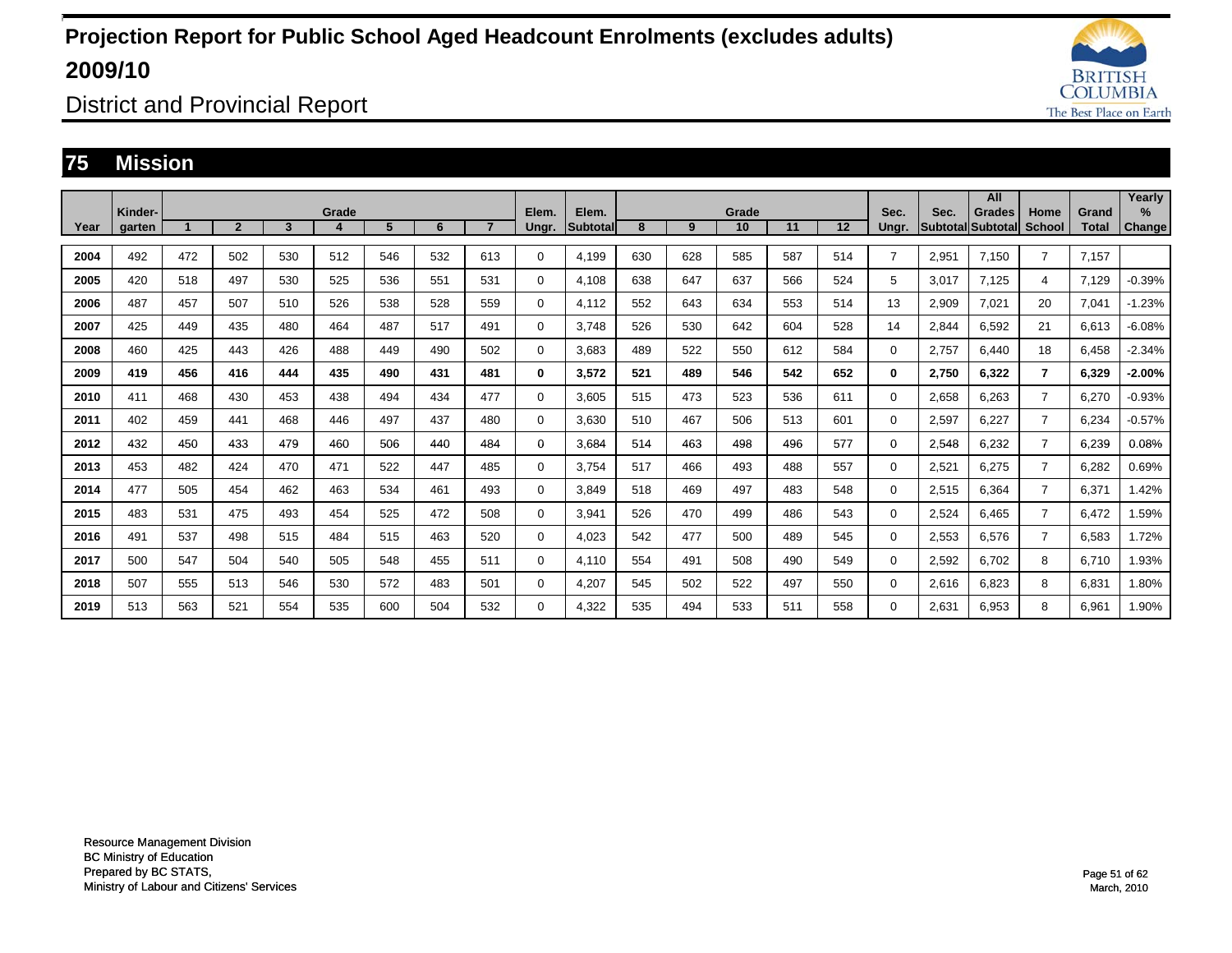![](_page_51_Picture_1.jpeg)

District and Provincial Report

#### **78 Fraser - Cascade**

|      |                   |     |                |     |       |     |     |                |                |                    |     |     |             |     |     |               |      | All                                       |                       |                       | Yearly      |
|------|-------------------|-----|----------------|-----|-------|-----|-----|----------------|----------------|--------------------|-----|-----|-------------|-----|-----|---------------|------|-------------------------------------------|-----------------------|-----------------------|-------------|
| Year | Kinder-<br>garten |     | $\overline{2}$ | 3   | Grade | 5   | 6   | $\overline{7}$ | Elem.<br>Ungr. | Elem.<br>Subtotall | 8   | 9   | Grade<br>10 | 11  | 12  | Sec.<br>Ungr. | Sec. | <b>Grades</b><br><b>SubtotallSubtotal</b> | Home<br><b>School</b> | Grand<br><b>Total</b> | %<br>Change |
| 2004 | 114               | 161 | 146            | 167 | 171   | 171 | 167 | 209            | 0              | 1,306              | 213 | 233 | 172         | 223 | 129 | 0             | 970  | 2,276                                     | $\mathbf 0$           | 2,276                 |             |
|      | 119               |     | 166            |     | 172   | 175 |     | 180            |                |                    | 222 | 198 | 212         |     |     |               |      |                                           |                       |                       | $-2.20%$    |
| 2005 |                   | 124 |                | 140 |       |     | 165 |                | $\mathbf 0$    | 1,241              |     |     |             | 193 | 160 | 0             | 985  | 2,226                                     | $\mathbf 0$           | 2,226                 |             |
| 2006 | 116               | 126 | 123            | 166 | 136   | 160 | 172 | 161            | $\mathbf 0$    | 1,160              | 198 | 216 | 181         | 204 | 130 | 0             | 929  | 2,089                                     |                       | 2,090                 | $-6.11%$    |
| 2007 | 113               | 133 | 118            | 129 | 169   | 143 | 158 | 163            | $\mathbf 0$    | 1,126              | 171 | 199 | 194         | 163 | 173 | 0             | 900  | 2,026                                     | $\Omega$              | 2,026                 | $-3.06%$    |
| 2008 | 105               | 134 | 137            | 110 | 135   | 173 | 140 | 162            | $\mathbf 0$    | 1,096              | 160 | 177 | 198         | 205 | 151 | 0             | 891  | 1,987                                     |                       | 1,988                 | $-1.88%$    |
| 2009 | 107               | 114 | 130            | 139 | 112   | 137 | 173 | 133            | 0              | 1,045              | 182 | 162 | 175         | 196 | 180 | 6             | 901  | 1,946                                     | 0                     | 1,946                 | $-2.11%$    |
| 2010 | 117               | 109 | 131            | 145 | 115   | 124 | 159 | 130            | $\mathbf 0$    | 1,030              | 179 | 149 | 188         | 186 | 169 | 6             | 877  | 1,907                                     | $\Omega$              | 1,907                 | $-2.00%$    |
| 2011 | 124               | 118 | 125            | 146 | 120   | 127 | 143 | 119            | $\mathbf 0$    | 1.022              | 175 | 146 | 174         | 198 | 159 | 6             | 858  | 1.880                                     | $\Omega$              | 1.880                 | $-1.42%$    |
| 2012 | 124               | 126 | 135            | 138 | 121   | 132 | 147 | 108            | 0              | 1.031              | 161 | 143 | 170         | 184 | 169 | 5             | 832  | .863                                      | 0                     | 1.863                 | $-0.90%$    |
| 2013 | 125               | 124 | 143            | 149 | 114   | 132 | 152 | 110            | $\mathbf 0$    | 1.049              | 145 | 132 | 167         | 180 | 159 | 5             | 788  | 1.837                                     | $\mathbf 0$           | 1,837                 | $-1.40%$    |
| 2014 | 127               | 126 | 141            | 158 | 123   | 125 | 153 | 113            | 0              | 1.066              | 148 | 119 | 154         | 176 | 154 | 5             | 756  | 1.822                                     | 0                     | 1,822                 | $-0.82%$    |
| 2015 | 137               | 127 | 143            | 157 | 132   | 135 | 145 | 114            | $\mathbf 0$    | 1,090              | 153 | 121 | 139         | 163 | 150 | 5             | 731  | 1.821                                     | $\mathbf 0$           | 1,821                 | $-0.05%$    |
| 2016 | 139               | 138 | 145            | 159 | 130   | 143 | 156 | 108            | 0              | 1,118              | 154 | 125 | 141         | 148 | 140 | 5             | 713  | 1,831                                     | 0                     | 1,831                 | 0.55%       |
| 2017 | 139               | 139 | 157            | 161 | 132   | 142 | 166 | 117            | $\mathbf 0$    | 1,153              | 145 | 126 | 146         | 149 | 127 | 5             | 698  | 1,851                                     | 0                     | 1,851                 | 1.09%       |
| 2018 | 139               | 140 | 159            | 175 | 134   | 144 | 165 | 124            | $\mathbf 0$    | 1,180              | 157 | 119 | 147         | 154 | 127 | 4             | 708  | 1,888                                     | 0                     | 1,888                 | 2.00%       |
| 2019 | 138               | 139 | 160            | 177 | 145   | 147 | 168 | 122            | 0              | 1.196              | 166 | 129 | 140         | 156 | 132 | 5             | 728  | 1,924                                     | 0                     | 1,924                 | 1.91%       |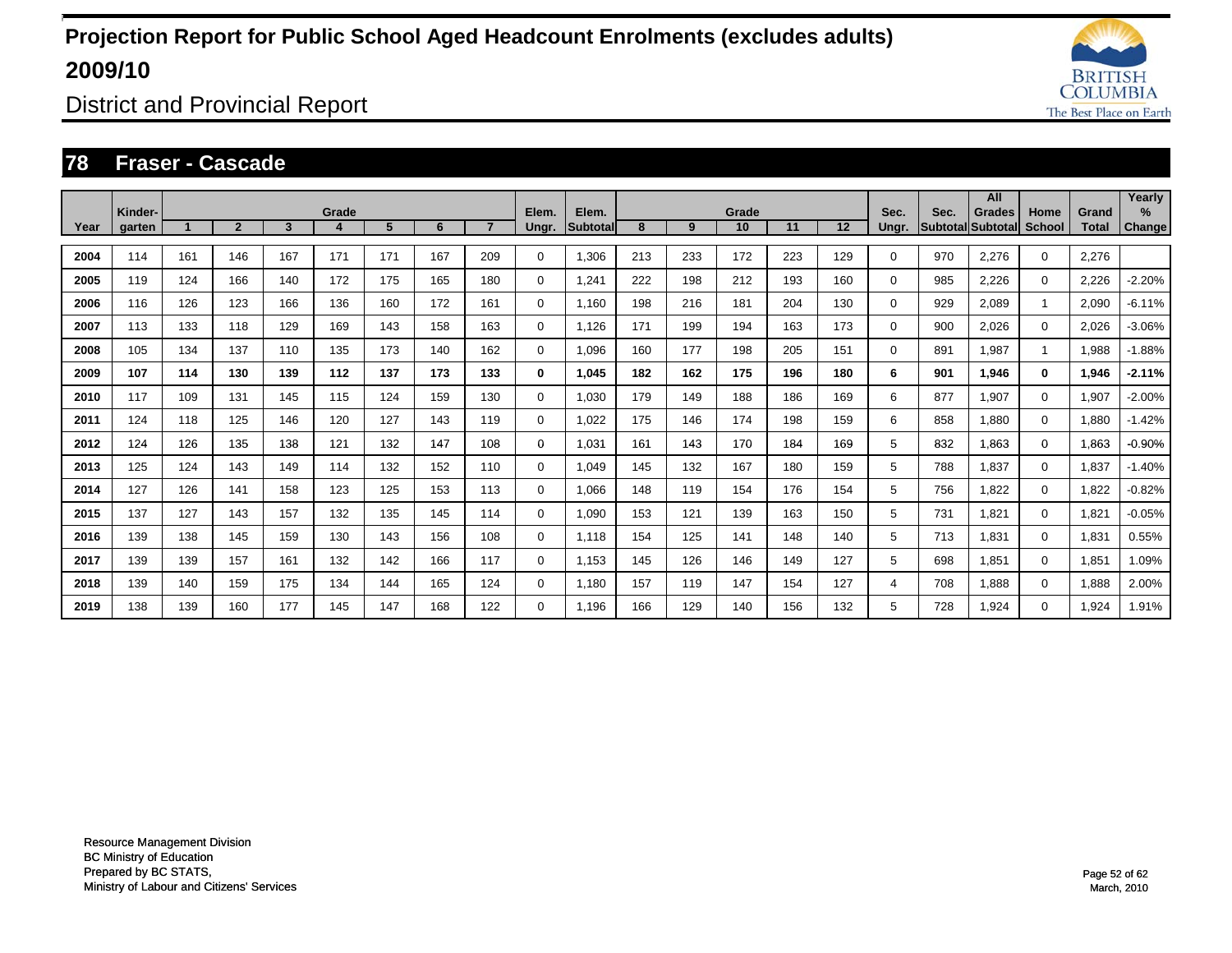![](_page_52_Picture_1.jpeg)

District and Provincial Report

### **79 Cowichan Valley**

|      |                   |     |                |     |       |     |     |     |                |                   |     |     |             |     |     |               |       | All                                       |                |                | Yearly                         |
|------|-------------------|-----|----------------|-----|-------|-----|-----|-----|----------------|-------------------|-----|-----|-------------|-----|-----|---------------|-------|-------------------------------------------|----------------|----------------|--------------------------------|
| Year | Kinder-<br>garten |     | $\overline{2}$ | 3   | Grade | 5   | 6   |     | Elem.<br>Ungr. | Elem.<br>Subtotal | 8   | 9   | Grade<br>10 | 11  | 12  | Sec.<br>Ungr. | Sec.  | <b>Grades</b><br><b>Subtotal Subtotal</b> | Home<br>School | Grand<br>Total | $\frac{9}{6}$<br><b>Change</b> |
|      |                   |     |                |     |       |     |     |     |                |                   |     |     |             |     |     |               |       |                                           |                |                |                                |
| 2004 | 525               | 589 | 615            | 628 | 672   | 718 | 755 | 730 | 5              | 5.237             | 858 | 933 | 864         | 980 | 604 | 124           | 4,363 | 9.600                                     | $\overline{2}$ | 9.602          |                                |
| 2005 | 539               | 550 | 603            | 636 | 645   | 689 | 736 | 762 | 8              | 5.168             | 741 | 843 | 956         | 907 | 735 | 112           | 4,294 | 9.462                                     | 1              | 9.463          | $-1.45%$                       |
| 2006 | 498               | 569 | 544            | 624 | 635   | 654 | 692 | 722 | 4              | 4,942             | 740 | 772 | 907         | 959 | 672 | 96            | 4,146 | 9.088                                     | $\Omega$       | 9,088          | $-3.96%$                       |
| 2007 | 503               | 535 | 581            | 563 | 646   | 618 | 646 | 695 | 5              | 4.792             | 719 | 762 | 855         | 897 | 740 | 49            | 4,022 | 8.814                                     | 1              | 8,815          | $-3.00%$                       |
| 2008 | 477               | 533 | 550            | 603 | 573   | 648 | 616 | 633 | $\Omega$       | 4,633             | 702 | 729 | 823         | 898 | 738 | 5             | 3,895 | 8,528                                     | 3              | 8,531          | $-3.22%$                       |
| 2009 | 505               | 515 | 548            | 570 | 613   | 575 | 674 | 628 | 0              | 4.628             | 649 | 697 | 782         | 881 | 706 | 11            | 3,726 | 8,354                                     | $\mathbf{2}$   | 8,356          | $-2.05%$                       |
| 2010 | 521               | 511 | 571            | 554 | 580   | 578 | 668 | 621 | 0              | 4.604             | 627 | 670 | 773         | 869 | 669 | 10            | 3,618 | 8,222                                     | $\overline{2}$ | 8,224          | $-1.58%$                       |
| 2011 | 533               | 527 | 567            | 577 | 562   | 547 | 670 | 615 | 0              | 4,598             | 619 | 646 | 743         | 857 | 658 | 10            | 3,533 | 8.131                                     | $\overline{2}$ | 8,133          | $-1.11%$                       |
| 2012 | 546               | 538 | 583            | 571 | 585   | 531 | 634 | 616 | 0              | 4.604             | 613 | 638 | 717         | 826 | 650 | 10            | 3,454 | 8,058                                     | $\overline{2}$ | 8,060          | $-0.90%$                       |
| 2013 | 551               | 550 | 595            | 587 | 580   | 552 | 615 | 584 | $\Omega$       | 4,614             | 614 | 630 | 708         | 799 | 627 | 10            | 3,388 | 8,002                                     | $\overline{2}$ | 8,004          | $-0.69%$                       |
| 2014 | 560               | 555 | 608            | 600 | 597   | 548 | 640 | 566 | $\Omega$       | 4,674             | 583 | 633 | 699         | 785 | 605 | 9             | 3,314 | 7,988                                     | $\overline{2}$ | 7,990          | $-0.17%$                       |
| 2015 | 596               | 565 | 615            | 613 | 608   | 562 | 635 | 589 | $\Omega$       | 4.783             | 566 | 601 | 700         | 775 | 595 | 9             | 3,246 | 8.029                                     | $\overline{2}$ | 8.031          | 0.51%                          |
| 2016 | 601               | 600 | 625            | 619 | 621   | 573 | 652 | 584 | $\Omega$       | 4.875             | 586 | 583 | 668         | 777 | 588 | 9             | 3,211 | 8.086                                     | $\overline{2}$ | 8,088          | 0.71%                          |
| 2017 | 607               | 605 | 662            | 629 | 627   | 584 | 663 | 599 | 0              | 4,976             | 582 | 603 | 648         | 743 | 589 | 9             | 3,174 | 8.150                                     | $\overline{2}$ | 8,152          | 0.79%                          |
| 2018 | 613               | 611 | 669            | 667 | 638   | 591 | 676 | 609 | 0              | 5,074             | 596 | 599 | 668         | 720 | 565 | 9             | 3,157 | 8,231                                     | $\overline{2}$ | 8,233          | 0.99%                          |
| 2019 | 620               | 617 | 674            | 673 | 676   | 600 | 684 | 622 | $\Omega$       | 5.166             | 606 | 613 | 665         | 741 | 546 | 9             | 3.180 | 8.346                                     | $\overline{2}$ | 8.348          | 1.40%                          |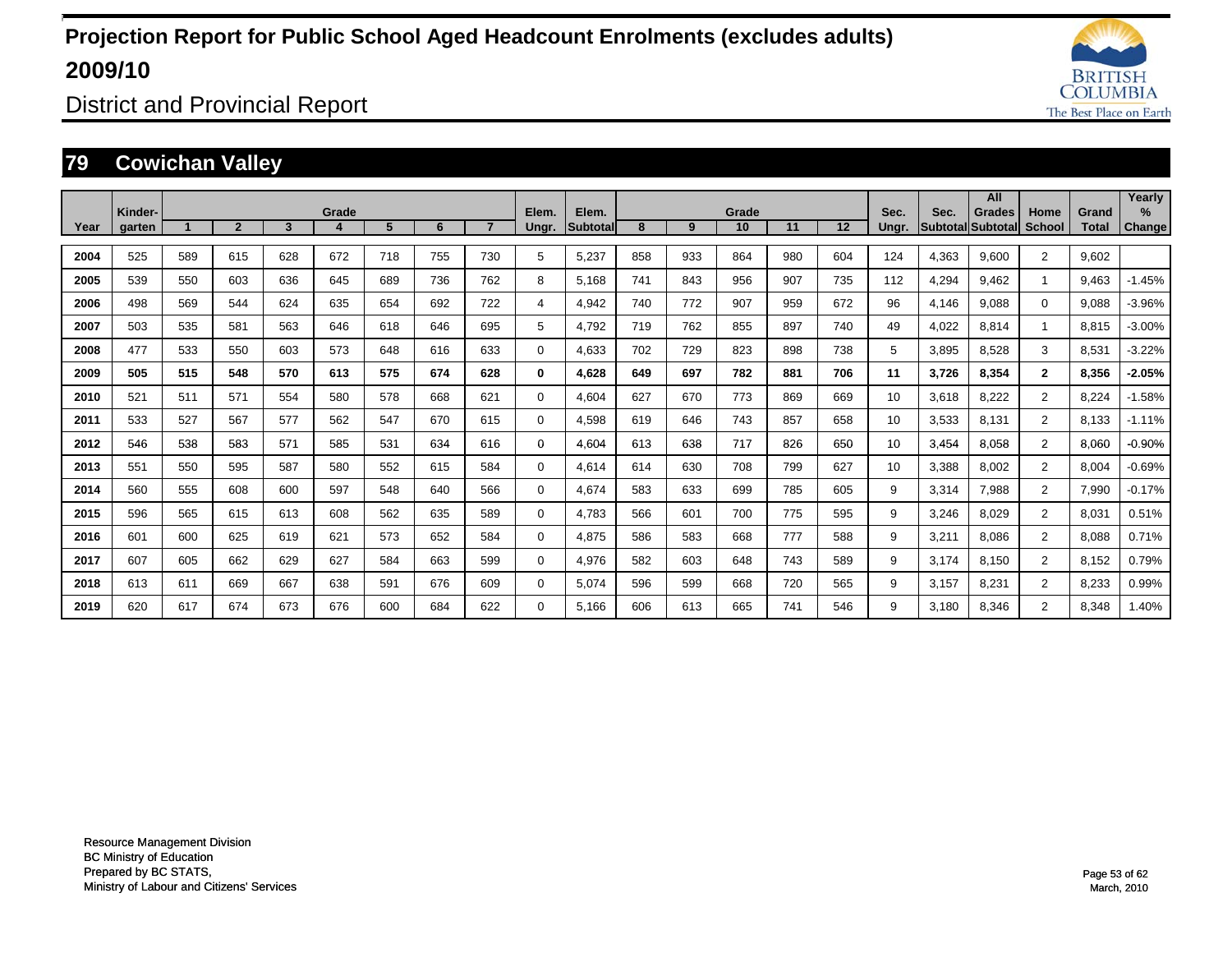![](_page_53_Picture_1.jpeg)

District and Provincial Report

### **81 Fort Nelson**

|      | Kinder- |                      |                |    | Grade |     |    |                | Elem.       | Elem.    |    |    | Grade |    |    | Sec.           | Sec. | All<br><b>Grades</b> | Home          | Grand | Yearly<br>%   |
|------|---------|----------------------|----------------|----|-------|-----|----|----------------|-------------|----------|----|----|-------|----|----|----------------|------|----------------------|---------------|-------|---------------|
| Year | garten  | $\blacktriangleleft$ | $\overline{2}$ | 3  | 4     | 5   | 6  | $\overline{7}$ | Ungr.       | Subtotal | 8  | 9  | 10    | 11 | 12 | Ungr.          |      | Subtotal Subtotal    | <b>School</b> | Total | <b>Change</b> |
| 2004 | 78      | 82                   | 82             | 78 | 89    | 109 | 89 | 99             | $\mathbf 0$ | 706      | 79 | 87 | 103   | 94 | 79 | 6              | 448  | 1,154                | 6             | 1,160 |               |
| 2005 | 88      | 75                   | 79             | 86 | 79    | 94  | 99 | 91             | $\mathbf 0$ | 691      | 88 | 70 | 79    | 95 | 72 | 1              | 405  | 1,096                | 5             | 1,101 | $-5.09%$      |
| 2006 | 60      | 82                   | 66             | 74 | 87    | 72  | 86 | 101            | $\mathbf 0$ | 628      | 83 | 87 | 68    | 87 | 77 | $\Omega$       | 402  | 1.030                | 5             | 1,035 | $-5.99%$      |
| 2007 | 62      | 50                   | 67             | 62 | 69    | 80  | 68 | 76             | $\mathbf 0$ | 534      | 87 | 76 | 88    | 66 | 81 | $\Omega$       | 398  | 932                  | $\mathbf 0$   | 932   | $-9.95%$      |
| 2008 | 65      | 57                   | 52             | 64 | 59    | 62  | 76 | 72             | $\mathbf 0$ | 507      | 77 | 89 | 73    | 86 | 56 | $\overline{2}$ | 383  | 890                  | $\mathbf 0$   | 890   | $-4.51%$      |
| 2009 | 69      | 69                   | 56             | 49 | 60    | 66  | 63 | 78             | 0           | 510      | 78 | 77 | 83    | 76 | 77 | 1              | 392  | 902                  | $\mathbf{0}$  | 902   | 1.35%         |
| 2010 | 70      | 70                   | 59             | 54 | 52    | 66  | 70 | 82             | $\mathbf 0$ | 523      | 71 | 69 | 92    | 85 | 81 |                | 399  | 922                  | $\mathbf 0$   | 922   | 2.22%         |
| 2011 | 70      | 70                   | 59             | 56 | 57    | 57  | 69 | 89             | $\mathbf 0$ | 527      | 74 | 62 | 82    | 93 | 90 |                | 402  | 929                  | $\mathbf 0$   | 929   | 0.76%         |
| 2012 | 64      | 70                   | 60             | 57 | 59    | 62  | 59 | 88             | 0           | 519      | 81 | 64 | 75    | 84 | 99 | 1              | 404  | 923                  | $\mathbf{0}$  | 923   | $-0.65%$      |
| 2013 | 62      | 65                   | 60             | 57 | 60    | 65  | 65 | 76             | $\mathbf 0$ | 510      | 79 | 70 | 77    | 76 | 90 |                | 393  | 903                  | $\mathbf 0$   | 903   | $-2.17%$      |
| 2014 | 64      | 63                   | 55             | 57 | 61    | 66  | 68 | 82             | $\mathbf 0$ | 516      | 68 | 69 | 82    | 78 | 81 | 1              | 379  | 895                  | $\mathbf 0$   | 895   | $-0.89%$      |
| 2015 | 66      | 65                   | 53             | 53 | 61    | 67  | 68 | 86             | $\mathbf 0$ | 519      | 74 | 59 | 82    | 83 | 82 | 1              | 381  | 900                  | $\mathbf 0$   | 900   | 0.56%         |
| 2016 | 63      | 67                   | 55             | 51 | 56    | 67  | 69 | 87             | $\mathbf 0$ | 515      | 78 | 65 | 71    | 83 | 88 | 1              | 386  | 901                  | $\mathbf 0$   | 901   | 0.11%         |
| 2017 | 60      | 64                   | 57             | 53 | 55    | 62  | 69 | 89             | $\mathbf 0$ | 509      | 79 | 68 | 77    | 72 | 88 |                | 385  | 894                  | $\mathbf 0$   | 894   | $-0.78%$      |
| 2018 | 59      | 62                   | 55             | 56 | 57    | 60  | 64 | 89             | $\mathbf 0$ | 502      | 80 | 69 | 80    | 78 | 77 | 1              | 385  | 887                  | $\mathbf 0$   | 887   | $-0.78%$      |
| 2019 | 57      | 60                   | 52             | 53 | 59    | 63  | 62 | 83             | 0           | 489      | 81 | 70 | 82    | 82 | 82 |                | 398  | 887                  | $\mathbf 0$   | 887   | 0.00%         |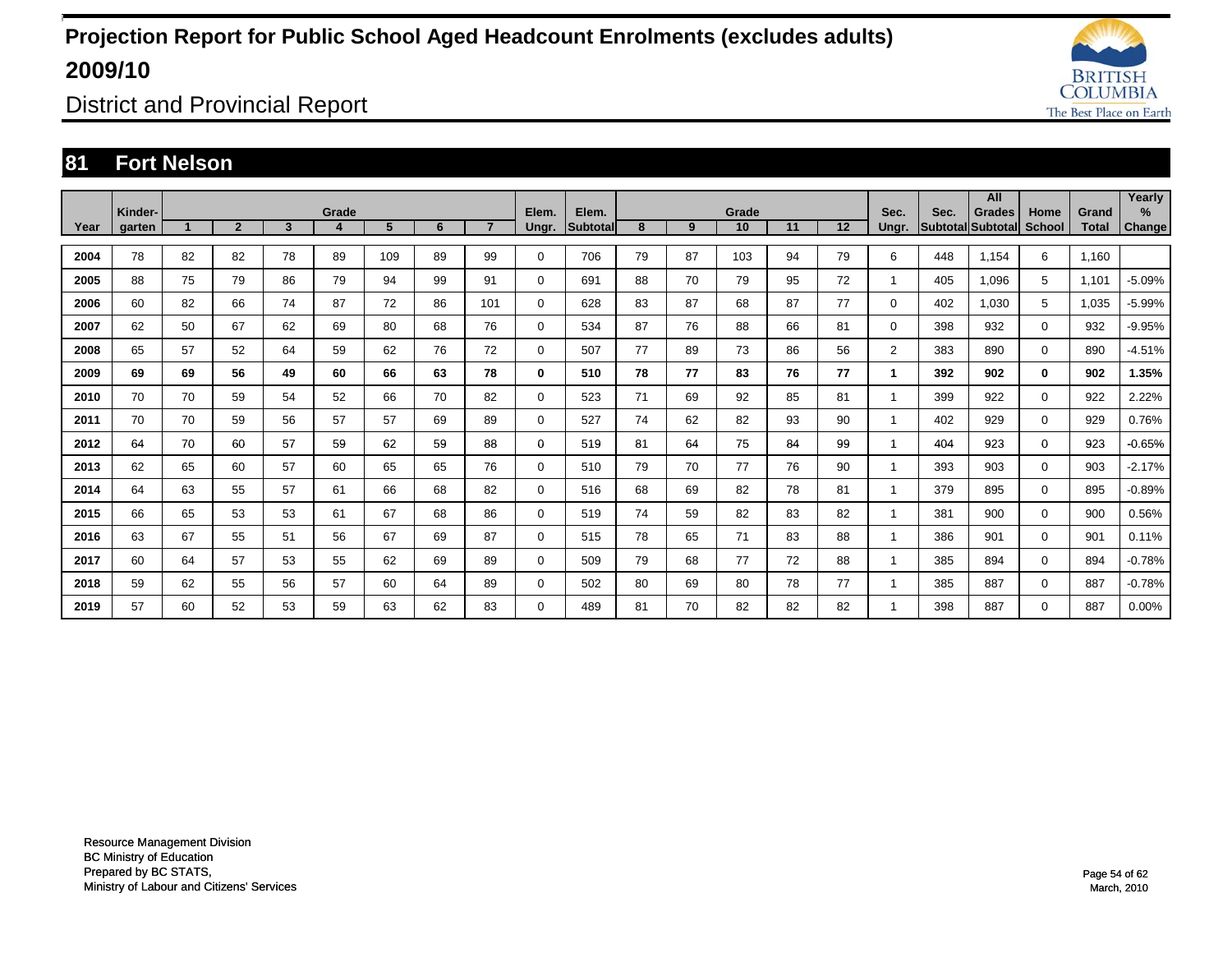![](_page_54_Picture_1.jpeg)

District and Provincial Report

#### **82 Coast Mountains**

|      |                   |     |                |     |       |                |     |     |                |                   |     |     |             |     |     |               |       | All                                |                |                       | Yearly                  |
|------|-------------------|-----|----------------|-----|-------|----------------|-----|-----|----------------|-------------------|-----|-----|-------------|-----|-----|---------------|-------|------------------------------------|----------------|-----------------------|-------------------------|
| Year | Kinder-<br>garten |     | $\overline{2}$ | 3   | Grade | 5 <sup>5</sup> | 6   |     | Elem.<br>Ungr. | Elem.<br>Subtotal | 8   | 9   | Grade<br>10 | 11  | 12  | Sec.<br>Ungr. | Sec.  | <b>Grades</b><br>Subtotal Subtotal | Home<br>School | Grand<br><b>Total</b> | $\frac{9}{6}$<br>Change |
|      |                   |     |                |     |       |                |     |     |                |                   |     |     |             |     |     |               |       |                                    |                |                       |                         |
| 2004 | 329               | 357 | 362            | 407 | 389   | 445            | 421 | 447 | $\Omega$       | 3.157             | 585 | 578 | 600         | 550 | 538 | 29            | 2,880 | 6.037                              | 4              | 6.041                 |                         |
| 2005 | 315               | 325 | 362            | 349 | 418   | 377            | 459 | 422 | $\Omega$       | 3.027             | 522 | 588 | 604         | 531 | 512 | 80            | 2,837 | 5.864                              | $\overline{2}$ | 5,866                 | $-2.90%$                |
| 2006 | 322               | 319 | 316            | 362 | 358   | 410            | 377 | 443 | $\mathbf{1}$   | 2,908             | 496 | 526 | 616         | 485 | 502 | 86            | 2,711 | 5,619                              | 0              | 5,619                 | $-4.21%$                |
| 2007 | 320               | 317 | 330            | 328 | 346   | 356            | 407 | 363 | 1              | 2,768             | 540 | 492 | 547         | 568 | 543 | 41            | 2,731 | 5,499                              | 0              | 5,499                 | $-2.14%$                |
| 2008 | 282               | 334 | 324            | 323 | 333   | 351            | 363 | 399 | 0              | 2,709             | 445 | 544 | 506         | 486 | 610 | 44            | 2,635 | 5,344                              | 0              | 5,344                 | $-2.82%$                |
| 2009 | 311               | 281 | 332            | 318 | 334   | 336            | 356 | 371 | 0              | 2,639             | 479 | 454 | 554         | 498 | 582 | 39            | 2,606 | 5,245                              | $\bf{0}$       | 5,245                 | $-1.85%$                |
| 2010 | 304               | 282 | 339            | 300 | 311   | 329            | 340 | 372 | 0              | 2,577             | 434 | 436 | 546         | 479 | 536 | 37            | 2,468 | 5,045                              | 0              | 5,045                 | $-3.81%$                |
| 2011 | 291               | 275 | 339            | 304 | 291   | 306            | 333 | 356 | 0              | 2,495             | 435 | 395 | 525         | 472 | 514 | 35            | 2,376 | 4,871                              | 0              | 4,871                 | $-3.45%$                |
| 2012 | 289               | 265 | 333            | 307 | 298   | 287            | 309 | 349 | 0              | 2,437             | 416 | 396 | 479         | 455 | 507 | 33            | 2,286 | 4,723                              | 0              | 4,723                 | $-3.04%$                |
| 2013 | 306               | 263 | 321            | 302 | 301   | 293            | 290 | 324 | $\Omega$       | 2,400             | 408 | 379 | 479         | 416 | 489 | 32            | 2,203 | 4,603                              | 0              | 4,603                 | $-2.54%$                |
| 2014 | 325               | 278 | 318            | 290 | 296   | 297            | 297 | 304 | $\mathbf 0$    | 2,405             | 380 | 371 | 459         | 417 | 450 | 31            | 2,108 | 4,513                              | 0              | 4,513                 | $-1.96%$                |
| 2015 | 306               | 295 | 336            | 287 | 284   | 292            | 301 | 310 | 0              | 2,411             | 357 | 346 | 450         | 401 | 449 | 30            | 2,033 | 4.444                              | 0              | 4,444                 | $-1.53%$                |
| 2016 | 305               | 279 | 357            | 303 | 281   | 280            | 296 | 315 | 0              | 2,416             | 364 | 326 | 421         | 393 | 435 | 29            | 1,968 | 4,384                              | 0              | 4,384                 | $-1.35%$                |
| 2017 | 300               | 277 | 337            | 323 | 297   | 278            | 285 | 310 | $\mathbf 0$    | 2,407             | 370 | 333 | 397         | 369 | 427 | 28            | 1,924 | 4,331                              | 0              | 4,331                 | $-1.21%$                |
| 2018 | 297               | 272 | 335            | 305 | 317   | 294            | 283 | 299 | $\mathbf 0$    | 2,402             | 364 | 339 | 405         | 348 | 402 | 28            | 1,886 | 4,288                              | 0              | 4,288                 | $-0.99%$                |
| 2019 | 295               | 270 | 329            | 303 | 299   | 313            | 299 | 297 | $\Omega$       | 2,405             | 351 | 335 | 412         | 354 | 377 | 27            | 1,856 | 4,261                              | 0              | 4,261                 | $-0.63%$                |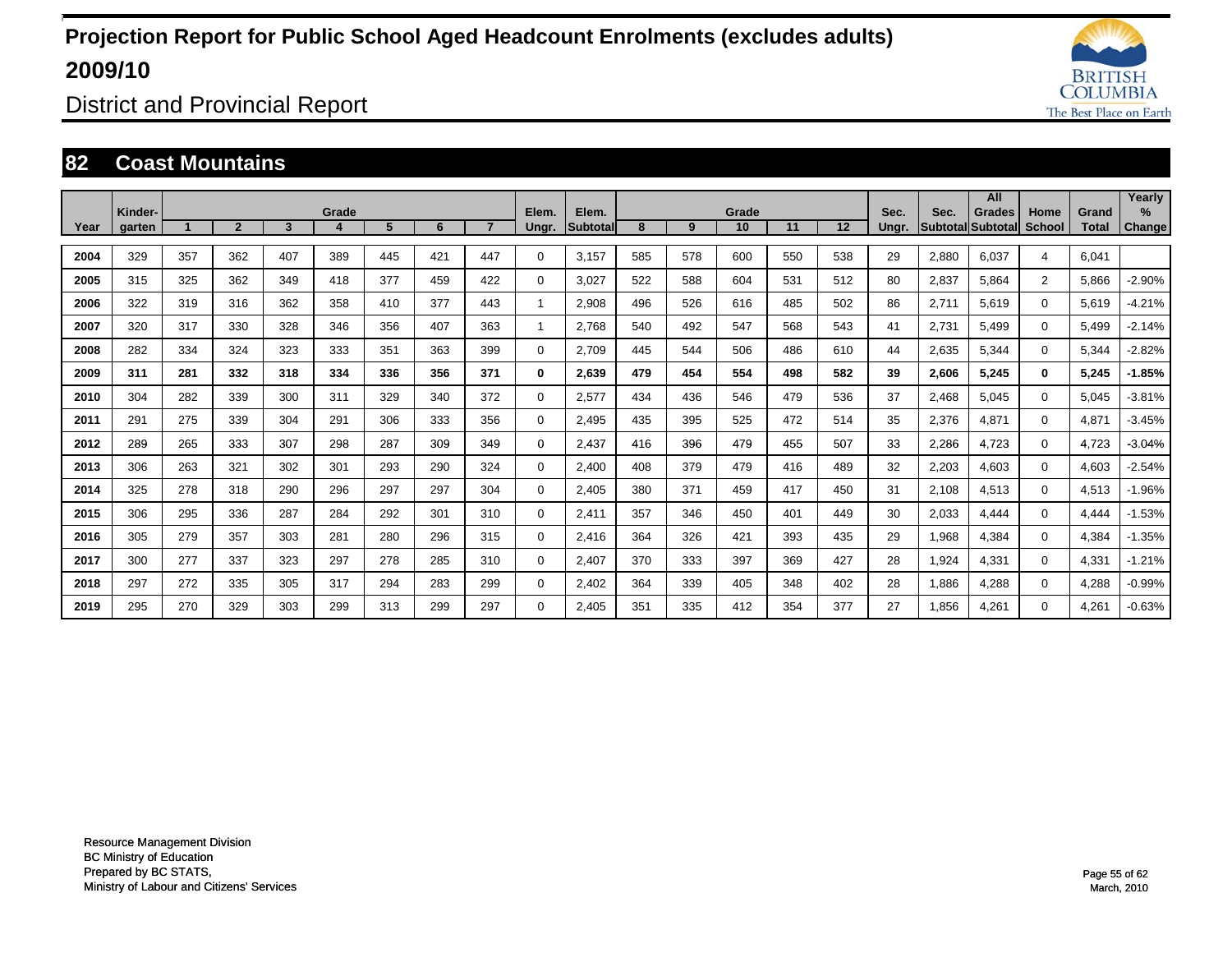![](_page_55_Picture_1.jpeg)

District and Provincial Report

### **83 North Okanagan - Shuswap**

|      |                   |     |              |     |       |     |     |     |                |                   |     |     |             |     |     |                |       | All                          |                |                       | Yearly        |
|------|-------------------|-----|--------------|-----|-------|-----|-----|-----|----------------|-------------------|-----|-----|-------------|-----|-----|----------------|-------|------------------------------|----------------|-----------------------|---------------|
| Year | Kinder-<br>garten |     | $\mathbf{2}$ | 3   | Grade | 5   | 6   |     | Elem.<br>Ungr. | Elem.<br>Subtotal | 8   | 9   | Grade<br>10 | 11  | 12  | Sec.<br>Ungr.  | Sec.  | Grades<br> Subtotal Subtotal | Home<br>School | Grand<br><b>Total</b> | $\frac{9}{6}$ |
|      |                   |     |              |     |       |     |     |     |                |                   |     |     |             |     |     |                |       |                              |                |                       | Change        |
| 2004 | 414               | 450 | 466          | 514 | 545   | 616 | 603 | 614 | $\Omega$       | 4,222             | 707 | 697 | 693         | 743 | 682 | $\overline{2}$ | 3,524 | 7,746                        | 4              | 7.750                 |               |
| 2005 | 424               | 440 | 454          | 479 | 517   | 547 | 623 | 593 | 0              | 4.077             | 645 | 704 | 718         | 662 | 782 | $\overline{2}$ | 3,513 | 7.590                        | $\Omega$       | 7,590                 | $-2.06%$      |
| 2006 | 427               | 424 | 431          | 459 | 491   | 526 | 560 | 637 | 0              | 3,955             | 621 | 661 | 720         | 694 | 700 | 16             | 3,412 | 7.367                        | $\overline{2}$ | 7,369                 | $-2.91%$      |
| 2007 | 367               | 450 | 434          | 452 | 470   | 512 | 553 | 573 | $\Omega$       | 3,811             | 654 | 620 | 686         | 728 | 690 | $\Omega$       | 3,378 | 7.189                        | $\Omega$       | 7,189                 | $-2.44%$      |
| 2008 | 419               | 395 | 449          | 427 | 468   | 477 | 517 | 550 | $\mathbf 0$    | 3,702             | 567 | 652 | 638         | 681 | 740 | 0              | 3,278 | 6,980                        | $\Omega$       | 6,980                 | $-2.91%$      |
| 2009 | 391               | 418 | 397          | 456 | 432   | 459 | 490 | 516 | 0              | 3,559             | 536 | 584 | 670         | 641 | 715 | $\bf{0}$       | 3,146 | 6.705                        |                | 6.706                 | $-3.93%$      |
| 2010 | 406               | 422 | 403          | 435 | 422   | 462 | 482 | 486 | 0              | 3,518             | 525 | 559 | 620         | 610 | 695 | 0              | 3,009 | 6,527                        | $\overline{1}$ | 6,528                 | $-2.65%$      |
| 2011 | 436               | 440 | 408          | 441 | 402   | 450 | 484 | 477 | 0              | 3,538             | 494 | 547 | 593         | 566 | 660 | 0              | 2,860 | 6,398                        | -1             | 6,399                 | $-1.98%$      |
| 2012 | 443               | 473 | 426          | 448 | 409   | 430 | 472 | 480 | 0              | 3,581             | 486 | 517 | 579         | 540 | 612 | 0              | 2,734 | 6,315                        | -1             | 6,316                 | $-1.30%$      |
| 2013 | 454               | 481 | 458          | 467 | 414   | 437 | 451 | 468 | $\Omega$       | 3,630             | 488 | 507 | 549         | 527 | 584 | $\Omega$       | 2,655 | 6,285                        | -1             | 6,286                 | $-0.47%$      |
| 2014 | 453               | 494 | 466          | 502 | 432   | 444 | 460 | 448 | $\Omega$       | 3,699             | 476 | 508 | 537         | 501 | 571 | $\Omega$       | 2,593 | 6,292                        |                | 6,293                 | 0.11%         |
| 2015 | 481               | 491 | 477          | 510 | 463   | 463 | 466 | 455 | 0              | 3.806             | 456 | 498 | 539         | 490 | 544 | $\Omega$       | 2,527 | 6.333                        |                | 6,334                 | 0.65%         |
| 2016 | 493               | 521 | 475          | 523 | 472   | 497 | 486 | 462 | 0              | 3,929             | 464 | 478 | 528         | 490 | 530 | 0              | 2,490 | 6.419                        |                | 6.420                 | .36%          |
| 2017 | 507               | 534 | 505          | 521 | 484   | 506 | 521 | 482 | 0              | 4,060             | 471 | 485 | 508         | 481 | 529 | 0              | 2,474 | 6,534                        |                | 6,535                 | 1.79%         |
| 2018 | 520               | 548 | 516          | 553 | 481   | 517 | 528 | 515 | 0              | 4.178             | 491 | 492 | 514         | 464 | 521 | 0              | 2,482 | 6,660                        |                | 6,661                 | .93%          |
| 2019 | 533               | 563 | 529          | 564 | 510   | 515 | 541 | 523 | $\Omega$       | 4,278             | 524 | 513 | 521         | 468 | 503 | $\Omega$       | 2,529 | 6.807                        |                | 6.808                 | 2.21%         |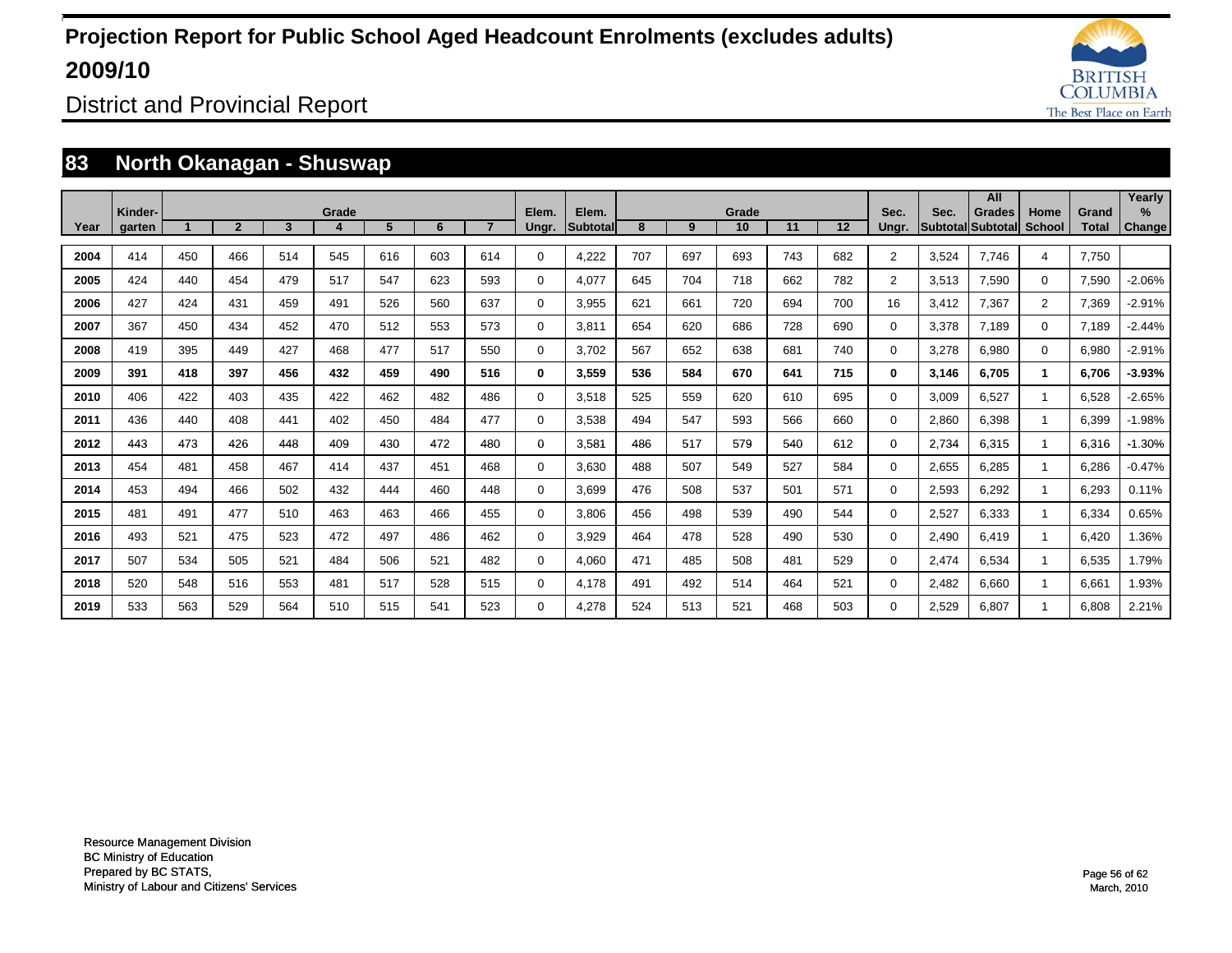![](_page_56_Picture_1.jpeg)

District and Provincial Report

### **84 Vancouver Island West**

|      | Kinder- |             |                |    | Grade |    |    |                | Elem.       | Elem.    |    |    | Grade |    |    | Sec.        | Sec. | All<br><b>Grades</b> | Home           | Grand        | Yearly<br>%   |
|------|---------|-------------|----------------|----|-------|----|----|----------------|-------------|----------|----|----|-------|----|----|-------------|------|----------------------|----------------|--------------|---------------|
| Year | garten  | $\mathbf 1$ | $\overline{2}$ | 3  | 4     | 5  | 6  | $\overline{7}$ | Ungr.       | Subtotal | 8  | 9  | 10    | 11 | 12 | Ungr.       |      | Subtotal Subtotal    | School         | <b>Total</b> | <b>Change</b> |
| 2004 | 24      | 38          | 39             | 27 | 42    | 30 | 25 | 47             | $\mathbf 0$ | 272      | 41 | 56 | 38    | 35 | 50 | $\mathbf 0$ | 220  | 492                  | 0              | 492          |               |
| 2005 | 21      | 35          | 34             | 35 | 22    | 39 | 36 | 23             | $\mathbf 0$ | 245      | 47 | 41 | 50    | 31 | 36 | $\Omega$    | 205  | 450                  | 4              | 454          | $-7.72%$      |
| 2006 | 32      | 28          | 29             | 35 | 36    | 21 | 39 | 37             | $\mathbf 0$ | 257      | 30 | 41 | 52    | 40 | 30 | $\mathbf 0$ | 193  | 450                  | 5              | 455          | 0.22%         |
| 2007 | 32      | 36          | 28             | 31 | 36    | 37 | 27 | 37             | $\Omega$    | 264      | 42 | 28 | 47    | 45 | 40 | $\Omega$    | 202  | 466                  | $\Omega$       | 466          | 2.42%         |
| 2008 | 26      | 37          | 35             | 31 | 30    | 37 | 31 | 27             | $\mathbf 0$ | 254      | 39 | 40 | 30    | 35 | 38 | 0           | 182  | 436                  | $\overline{2}$ | 438          | $-6.01%$      |
| 2009 | 27      | 32          | 37             | 35 | 31    | 32 | 40 | 34             | 0           | 268      | 29 | 36 | 47    | 31 | 33 | $\mathbf 0$ | 176  | 444                  | 3              | 447          | 2.05%         |
| 2010 | 24      | 33          | 38             | 38 | 39    | 27 | 37 | 38             | 0           | 274      | 23 | 28 | 65    | 30 | 26 | $\mathbf 0$ | 172  | 446                  | 3              | 449          | 0.45%         |
| 2011 | 19      | 30          | 41             | 40 | 42    | 33 | 31 | 37             | 0           | 273      | 26 | 23 | 53    | 43 | 25 | $\mathbf 0$ | 170  | 443                  | 3              | 446          | $-0.67%$      |
| 2012 | 23      | 24          | 36             | 43 | 45    | 36 | 37 | 30             | 0           | 274      | 25 | 26 | 44    | 36 | 36 | $\mathbf 0$ | 167  | 441                  | 3              | 444          | $-0.45%$      |
| 2013 | 30      | 28          | 27             | 38 | 48    | 38 | 42 | 38             | $\Omega$    | 289      | 21 | 24 | 48    | 29 | 32 | $\Omega$    | 154  | 443                  | 3              | 446          | 0.45%         |
| 2014 | 27      | 35          | 33             | 28 | 42    | 41 | 44 | 41             | 0           | 291      | 25 | 20 | 44    | 31 | 25 | $\Omega$    | 145  | 436                  | 3              | 439          | $-1.57%$      |
| 2015 | 26      | 33          | 43             | 34 | 32    | 36 | 46 | 43             | 0           | 293      | 28 | 24 | 35    | 29 | 27 | $\Omega$    | 143  | 436                  | 3              | 439          | $0.00\%$      |
| 2016 | 26      | 31          | 38             | 45 | 37    | 27 | 41 | 44             | 0           | 289      | 29 | 27 | 45    | 23 | 25 | 0           | 149  | 438                  | 3              | 441          | 0.46%         |
| 2017 | 26      | 31          | 37             | 42 | 50    | 32 | 31 | 39             | 0           | 288      | 30 | 27 | 50    | 30 | 20 | 0           | 157  | 445                  | 3              | 448          | 1.59%         |
| 2018 | 25      | 31          | 36             | 38 | 46    | 43 | 36 | 30             | 0           | 285      | 27 | 28 | 52    | 34 | 26 | 0           | 167  | 452                  | 3              | 455          | 1.56%         |
| 2019 | 23      | 29          | 35             | 39 | 44    | 39 | 49 | 35             | $\Omega$    | 293      | 21 | 26 | 53    | 36 | 30 | $\Omega$    | 166  | 459                  | 3              | 462          | 1.54%         |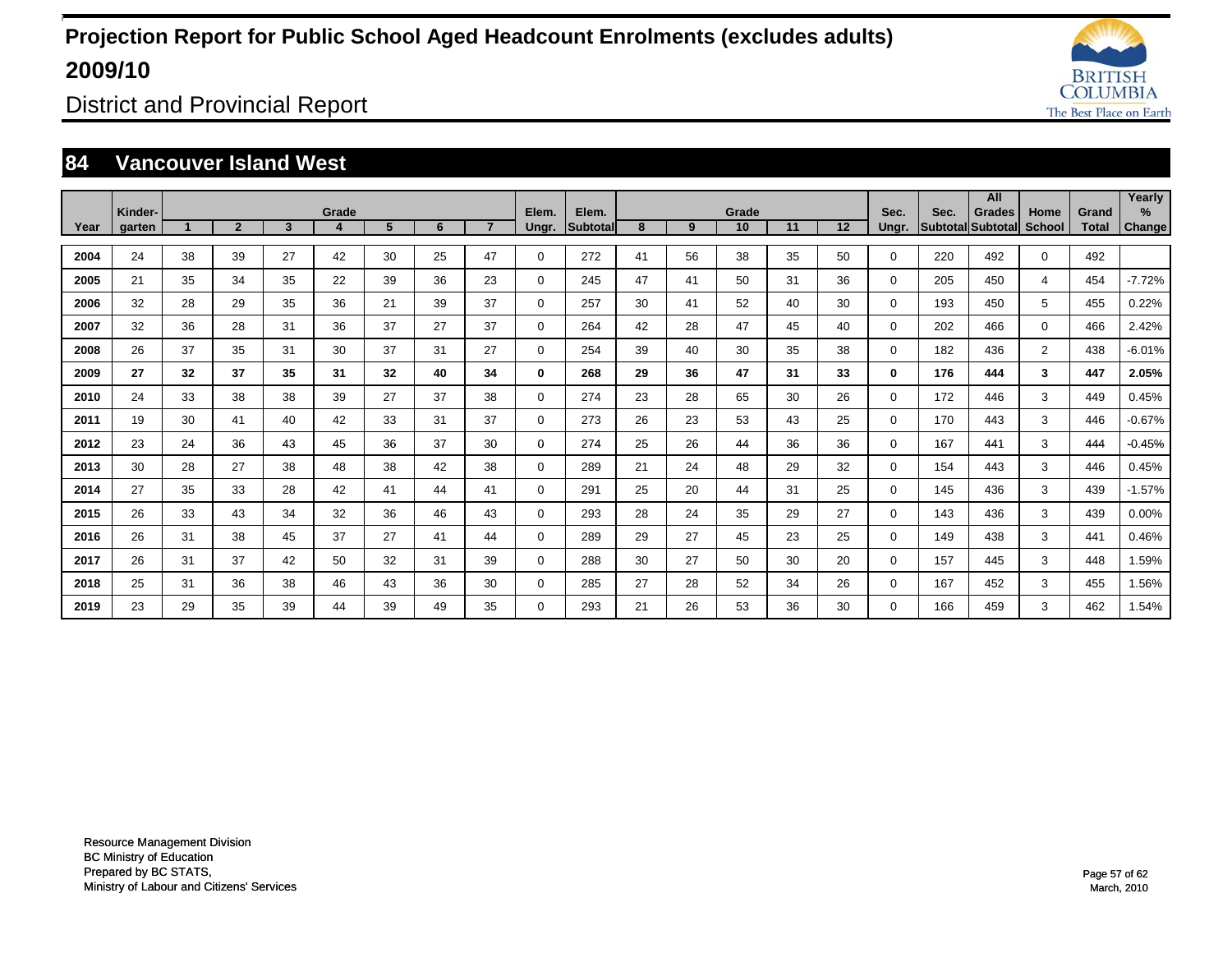![](_page_57_Picture_1.jpeg)

District and Provincial Report

### **85 Vancouver Island North**

|      | Kinder- |     |                |     | Grade |     |     |                | Elem.       | Elem.           |     |     | Grade |     |         | Sec.     | Sec. | All<br><b>Grades</b>     | Home           | Grand        | Yearly<br>% |
|------|---------|-----|----------------|-----|-------|-----|-----|----------------|-------------|-----------------|-----|-----|-------|-----|---------|----------|------|--------------------------|----------------|--------------|-------------|
| Year | garten  |     | $\overline{2}$ | 3   |       | 5   | 6   | $\overline{7}$ | Ungr.       | <b>Subtotal</b> | 8   | 9   | 10    | 11  | $12 \,$ | Ungr.    |      | <b>Subtotal Subtotal</b> | <b>School</b>  | <b>Total</b> | Change      |
| 2004 | 107     | 100 | 105            | 130 | 120   | 121 | 148 | 143            | 0           | 974             | 165 | 197 | 169   | 184 | 172     | 0        | 887  | 1.861                    | $\overline{2}$ | 1,863        |             |
| 2005 | 95      | 111 | 101            | 110 | 126   | 120 | 118 | 143            | 0           | 924             | 157 | 181 | 206   | 158 | 154     | 0        | 856  | 1.780                    | $\overline{2}$ | 1,782        | $-4.35%$    |
| 2006 | 105     | 100 | 108            | 104 | 105   | 122 | 116 | 114            | 0           | 874             | 159 | 159 | 176   | 205 | 113     | $\Omega$ | 812  | 1,686                    | $\overline{2}$ | 1,688        | $-5.27%$    |
| 2007 | 102     | 113 | 104            | 106 | 99    | 107 | 131 | 111            | 0           | 873             | 136 | 150 | 167   | 189 | 139     | $\Omega$ | 781  | 1,654                    | $\overline{2}$ | 1,656        | $-1.90%$    |
| 2008 | 95      | 108 | 122            | 106 | 101   | 103 | 109 | 130            | 0           | 874             | 117 | 136 | 160   | 168 | 133     |          | 715  | 1,589                    | 1              | 1,590        | $-3.99%$    |
| 2009 | 88      | 94  | 109            | 117 | 103   | 98  | 108 | 111            | 0           | 828             | 149 | 120 | 140   | 154 | 143     | 0        | 706  | 1,534                    | $\bf{0}$       | 1,534        | $-3.52%$    |
| 2010 | 88      | 111 | 104            | 104 | 108   | 94  | 109 | 108            | $\mathbf 0$ | 826             | 137 | 129 | 133   | 145 | 137     | 0        | 681  | 1,507                    | $\mathbf 0$    | 1,507        | $-1.76%$    |
| 2011 | 80      | 111 | 123            | 100 | 97    | 99  | 105 | 109            | $\mathbf 0$ | 824             | 132 | 119 | 143   | 138 | 129     | 0        | 661  | 1.485                    | $\mathbf 0$    | 1.485        | $-1.46%$    |
| 2012 | 83      | 102 | 124            | 120 | 93    | 90  | 111 | 105            | 0           | 828             | 134 | 115 | 132   | 147 | 123     | 0        | 651  | 1.479                    | $\mathbf 0$    | 1,479        | $-0.40%$    |
| 2013 | 81      | 106 | 115            | 121 | 111   | 86  | 100 | 111            | 0           | 831             | 129 | 116 | 128   | 136 | 130     | 0        | 639  | 1.470                    | $\mathbf 0$    | 1,470        | $-0.61%$    |
| 2014 | 79      | 103 | 119            | 112 | 113   | 103 | 97  | 101            | 0           | 827             | 137 | 112 | 129   | 132 | 122     | 0        | 632  | 1.459                    | $\mathbf 0$    | 1,459        | $-0.75%$    |
| 2015 | 78      | 101 | 116            | 116 | 105   | 105 | 115 | 97             | 0           | 833             | 125 | 118 | 125   | 133 | 118     | 0        | 619  | 1.452                    | $\mathbf 0$    | 1,452        | $-0.48%$    |
| 2016 | 75      | 99  | 113            | 113 | 108   | 97  | 117 | 116            | 0           | 838             | 119 | 109 | 132   | 130 | 118     | 0        | 608  | 1.446                    | $\mathbf 0$    | 1,446        | $-0.41%$    |
| 2017 | 73      | 95  | 111            | 111 | 106   | 100 | 108 | 118            | 0           | 822             | 143 | 104 | 121   | 136 | 115     | 0        | 619  | 1,441                    | $\mathbf 0$    | 1,441        | $-0.35%$    |
| 2018 | 73      | 93  | 107            | 108 | 103   | 99  | 112 | 110            | $\mathbf 0$ | 805             | 147 | 123 | 116   | 125 | 119     | 0        | 630  | 1,435                    | $\mathbf 0$    | 1,435        | $-0.42%$    |
| 2019 | 73      | 93  | 105            | 104 | 102   | 96  | 111 | 114            | $\Omega$    | 798             | 136 | 126 | 136   | 119 | 111     | 0        | 628  | 1.426                    | $\mathbf 0$    | <b>1.426</b> | $-0.63%$    |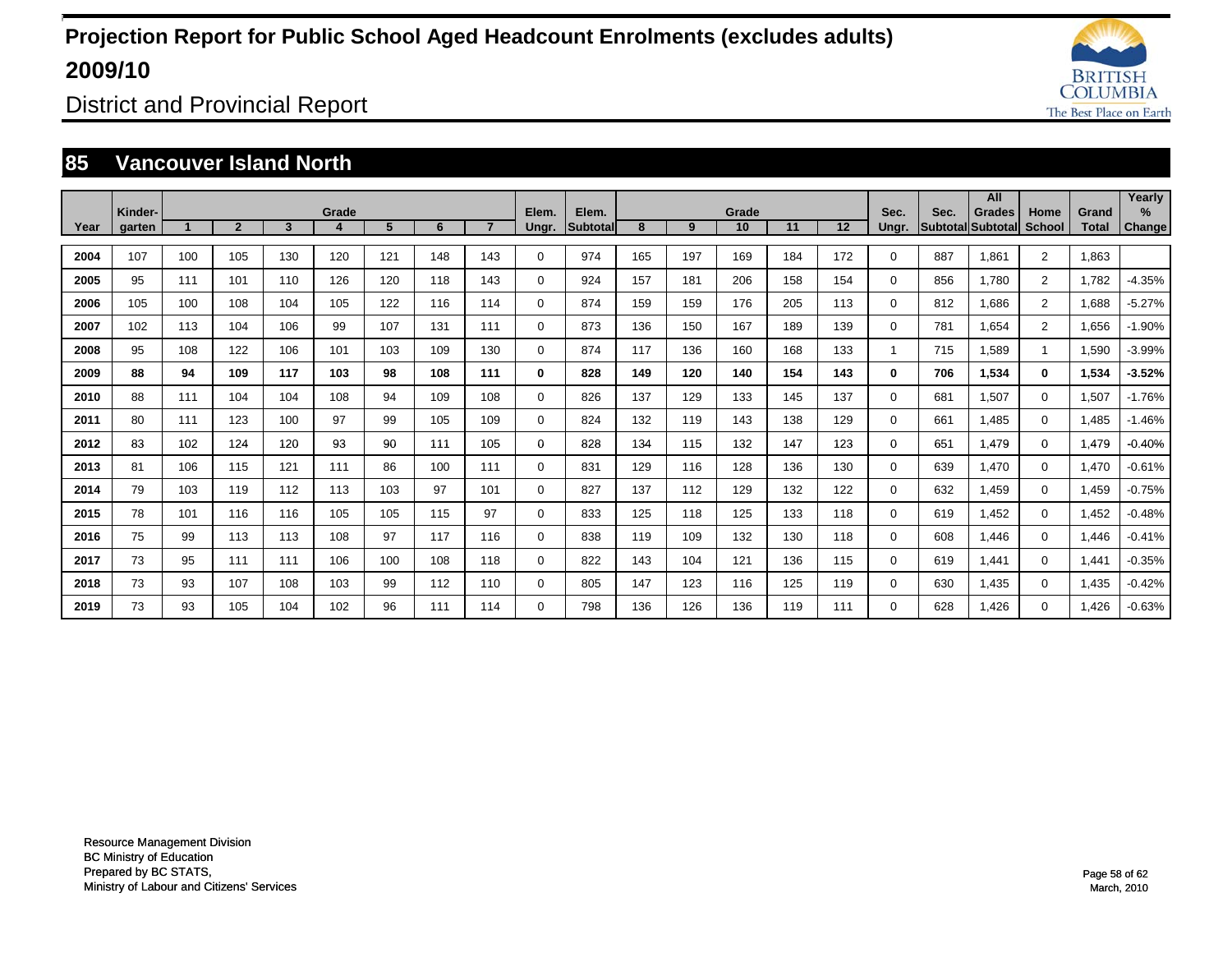![](_page_58_Picture_1.jpeg)

District and Provincial Report

### **87 Stikine**

|      |                   |    |                |                         |            |    |    |                |                |                   |    |    |                 |    |    |               |      | All                                |                       |                       | Yearly         |
|------|-------------------|----|----------------|-------------------------|------------|----|----|----------------|----------------|-------------------|----|----|-----------------|----|----|---------------|------|------------------------------------|-----------------------|-----------------------|----------------|
| Year | Kinder-<br>garten |    | $\overline{2}$ | $\overline{\mathbf{3}}$ | Grade<br>4 | 5  | 6  | $\overline{7}$ | Elem.<br>Ungr. | Elem.<br>Subtotal | 8  | 9  | Grade<br>10     | 11 | 12 | Sec.<br>Ungr. | Sec. | <b>Grades</b><br>Subtotal Subtotal | Home<br><b>School</b> | Grand<br><b>Total</b> | $\%$<br>Change |
|      |                   |    |                |                         |            |    |    |                |                |                   |    |    |                 |    |    |               |      |                                    |                       |                       |                |
| 2004 | 19                | 19 | 24             | 16                      | 29         | 17 | 18 | 21             | $\overline{2}$ | 165               | 30 | 17 | 27              | 13 | 13 | 2             | 102  | 267                                | $\mathbf 0$           | 267                   |                |
| 2005 | 30                | 20 | 26             | 22                      | 16         | 30 | 19 | 18             |                | 182               | 22 | 19 | 25              | 16 | 12 | 1             | 95   | 277                                | $\mathbf 0$           | 277                   | 3.75%          |
| 2006 | 27                | 27 | 22             | 20                      | 20         | 17 | 26 | 16             | $\overline{2}$ | 177               | 22 | 18 | 14              | 17 | 15 | 1             | 87   | 264                                | $\mathbf 0$           | 264                   | $-4.69%$       |
| 2007 | 21                | 26 | 27             | 20                      | 22         | 19 | 12 | 23             | $\overline{2}$ | 172               | 21 | 18 | 23              | 11 | 22 | $\Omega$      | 95   | 267                                | $\mathbf 0$           | 267                   | 1.14%          |
| 2008 | 15                | 16 | 22             | 25                      | 15         | 20 | 17 | 12             | $\overline{2}$ | 144               | 23 | 17 | 22              | 18 | 13 | 1             | 94   | 238                                | $\mathbf 0$           | 238                   | $-10.86%$      |
| 2009 | 12                | 12 | 16             | 27                      | 24         | 19 | 18 | 14             | 1              | 143               | 11 | 22 | 14              | 13 | 15 | 0             | 75   | 218                                | $\mathbf 0$           | 218                   | $-8.40%$       |
| 2010 | 11                | 12 | 16             | 21                      | 25         | 21 | 19 | 16             |                | 142               | 13 | 18 | 14              | 22 | 14 | $\Omega$      | 81   | 223                                | $\mathbf 0$           | 223                   | 2.29%          |
| 2011 | 12                | 12 | 16             | 21                      | 19         | 21 | 21 | 16             |                | 139               | 15 | 20 | 12 <sup>2</sup> | 22 | 22 | $\Omega$      | 91   | 230                                | $\mathbf 0$           | 230                   | 3.14%          |
| 2012 | 11                | 13 | 16             | 22                      | 19         | 17 | 21 | 18             |                | 138               | 15 | 24 | 13              | 18 | 23 | $\Omega$      | 93   | 231                                | $\mathbf 0$           | 231                   | 0.43%          |
| 2013 | 10                | 11 | 17             | 22                      | 20         | 17 | 17 | 18             |                | 133               | 17 | 24 | 16              | 21 | 19 | $\Omega$      | 97   | 230                                | $\mathbf 0$           | 230                   | $-0.43%$       |
| 2014 | 14                | 10 | 15             | 23                      | 20         | 18 | 17 | 15             |                | 133               | 17 | 27 | 16              | 25 | 21 | $\Omega$      | 106  | 239                                | $\mathbf 0$           | 239                   | 3.91%          |
| 2015 | 10                | 14 | 13             | 20                      | 21         | 18 | 18 | 15             |                | 130               | 14 | 27 | 18              | 26 | 26 | 0             | 111  | 241                                | $\mathbf 0$           | 241                   | 0.84%          |
| 2016 | 10                | 10 | 19             | 17                      | 18         | 18 | 17 | 16             |                | 126               | 14 | 22 | 18              | 29 | 27 | 0             | 110  | 236                                | $\mathbf 0$           | 236                   | $-2.07%$       |
| 2017 | 10                | 10 | 14             | 25                      | 15         | 15 | 18 | 16             |                | 124               | 15 | 23 | 15              | 28 | 31 | 0             | 112  | 236                                | $\mathbf 0$           | 236                   | 0.00%          |
| 2018 | 11                | 10 | 13             | 18                      | 22         | 13 | 15 | 16             |                | 119               | 14 | 24 | 15              | 24 | 30 | $\Omega$      | 107  | 226                                | $\mathbf 0$           | 226                   | $-4.24%$       |
| 2019 | 11                | 11 | 13             | 18                      | 16         | 19 | 13 | 13             |                | 115               | 14 | 23 | 16              | 24 | 25 | $\Omega$      | 102  | 217                                | $\mathbf 0$           | 217                   | $-3.98%$       |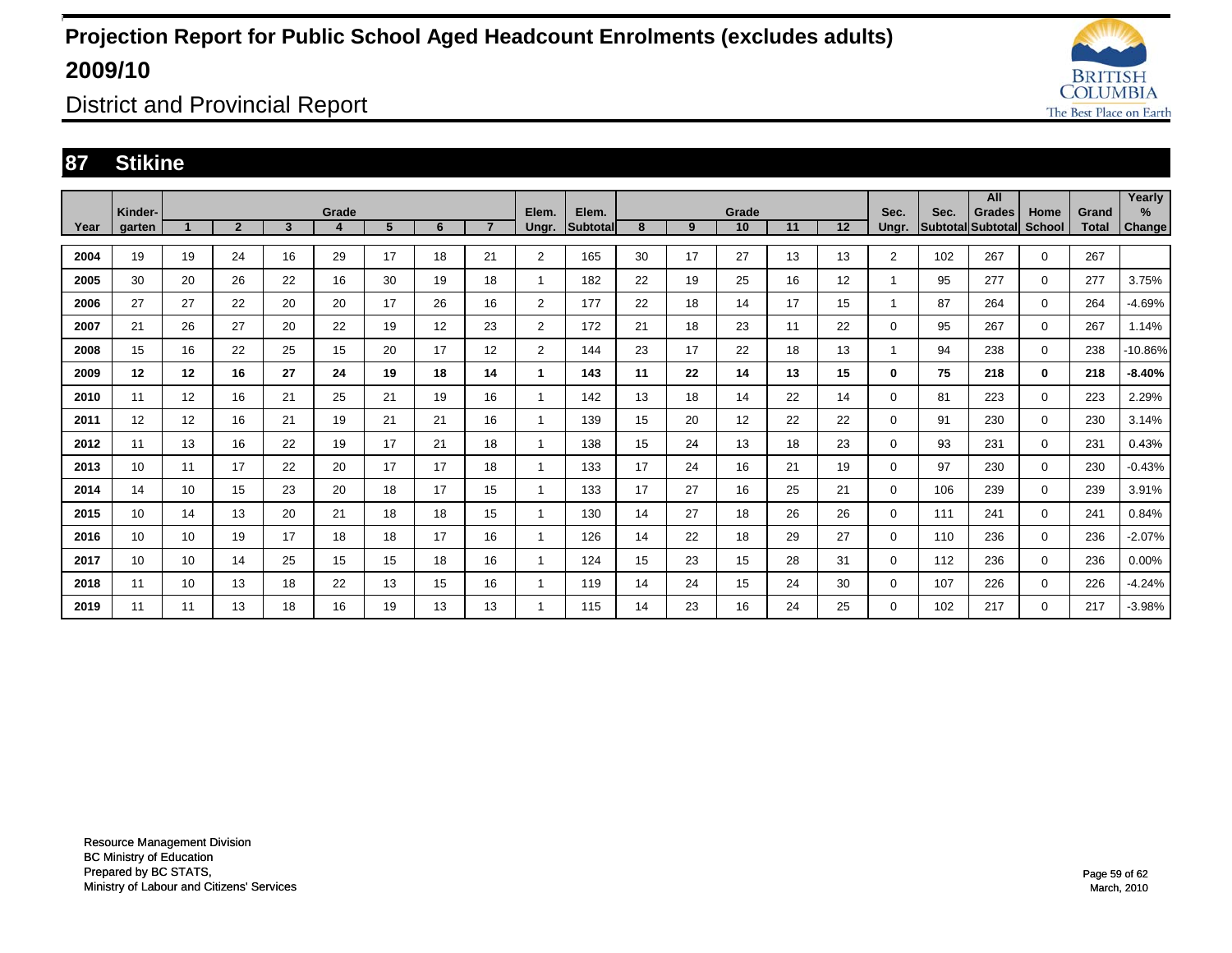![](_page_59_Picture_1.jpeg)

District and Provincial Report

### **91 Nechako Lakes**

|      |                   |     |                |     |       |     |     |                |                |                           |     |     |             |     |     |               |       | All                                       |                |                       | Yearly                  |
|------|-------------------|-----|----------------|-----|-------|-----|-----|----------------|----------------|---------------------------|-----|-----|-------------|-----|-----|---------------|-------|-------------------------------------------|----------------|-----------------------|-------------------------|
| Year | Kinder-<br>garten |     | $\overline{2}$ | 3   | Grade | 5   | 6   | $\overline{7}$ | Elem.<br>Ungr. | Elem.<br><b>Subtotall</b> | 8   | 9   | Grade<br>10 | 11  | 12  | Sec.<br>Ungr. | Sec.  | <b>Grades</b><br><b>Subtotal Subtotal</b> | Home<br>School | Grand<br><b>Total</b> | $\frac{9}{6}$<br>Change |
|      |                   |     |                |     |       |     |     |                |                |                           |     |     |             |     |     |               |       |                                           |                |                       |                         |
| 2004 | 333               | 384 | 410            | 429 | 386   | 417 | 410 | 411            | $\Omega$       | 3,180                     | 417 | 468 | 438         | 457 | 398 | $\Omega$      | 2,178 | 5,358                                     | 0              | 5,358                 |                         |
| 2005 | 310               | 329 | 370            | 393 | 438   | 360 | 397 | 393            | $\Omega$       | 2,990                     | 445 | 426 | 445         | 439 | 392 | $\Omega$      | 2,147 | 5.137                                     | 0              | 5,137                 | $-4.12%$                |
| 2006 | 291               | 309 | 327            | 339 | 381   | 397 | 358 | 368            | $\mathbf 0$    | 2,770                     | 441 | 457 | 395         | 396 | 392 | 0             | 2,081 | 4,851                                     | 0              | 4,851                 | $-5.57%$                |
| 2007 | 273               | 300 | 304            | 302 | 342   | 374 | 374 | 329            | $\mathbf 0$    | 2,598                     | 412 | 437 | 444         | 460 | 340 | 19            | 2,112 | 4,710                                     | 0              | 4,710                 | $-2.91%$                |
| 2008 | 236               | 298 | 303            | 285 | 324   | 346 | 368 | 377            | $\mathbf 0$    | 2,537                     | 356 | 402 | 460         | 494 | 319 | 48            | 2,079 | 4,616                                     | 3              | 4,619                 | $-1.93%$                |
| 2009 | 269               | 255 | 311            | 304 | 297   | 328 | 352 | 358            | $\mathbf{2}$   | 2,476                     | 403 | 363 | 406         | 535 | 461 | 35            | 2,203 | 4,679                                     | 5              | 4,684                 | 1.41%                   |
| 2010 | 261               | 247 | 312            | 310 | 290   | 303 | 333 | 365            | $\overline{2}$ | 2,423                     | 402 | 363 | 395         | 500 | 446 | 34            | 2,140 | 4,563                                     | 5              | 4,568                 | $-2.48%$                |
| 2011 | 261               | 240 | 301            | 310 | 297   | 297 | 309 | 345            | $\overline{2}$ | 2,362                     | 411 | 362 | 393         | 485 | 417 | 33            | 2,101 | 4,463                                     | 5              | 4,468                 | $-2.19%$                |
| 2012 | 270               | 240 | 294            | 301 | 298   | 305 | 303 | 321            | $\overline{2}$ | 2,334                     | 391 | 372 | 394         | 485 | 407 | 32            | 2,081 | 4,415                                     | 5              | 4,420                 | $-1.07%$                |
| 2013 | 284               | 249 | 294            | 294 | 289   | 305 | 310 | 315            | $\overline{2}$ | 2,342                     | 364 | 354 | 404         | 486 | 407 | 32            | 2,047 | 4,389                                     | 5              | 4,394                 | $-0.59%$                |
| 2014 | 274               | 262 | 305            | 294 | 282   | 297 | 311 | 322            | $\overline{2}$ | 2,349                     | 357 | 330 | 386         | 499 | 410 | 31            | 2,013 | 4,362                                     | 5              | 4,367                 | $-0.61%$                |
| 2015 | 275               | 253 | 320            | 304 | 282   | 289 | 302 | 322            | $\overline{2}$ | 2,349                     | 363 | 322 | 360         | 478 | 418 | 31            | 1,972 | 4,321                                     | 5              | 4,326                 | $-0.94%$                |
| 2016 | 273               | 253 | 309            | 320 | 292   | 289 | 294 | 313            | $\overline{2}$ | 2,345                     | 363 | 328 | 351         | 447 | 401 | 31            | 1,921 | 4,266                                     | 5              | 4,271                 | $-1.27%$                |
| 2017 | 272               | 252 | 310            | 309 | 307   | 299 | 294 | 306            | $\overline{2}$ | 2,351                     | 353 | 327 | 355         | 434 | 375 | 30            | 1,874 | 4,225                                     | 5              | 4,230                 | $-0.96%$                |
| 2018 | 272               | 251 | 308            | 310 | 295   | 315 | 306 | 307            | $\overline{2}$ | 2,366                     | 346 | 318 | 353         | 437 | 363 | 29            | 1,846 | 4,212                                     | 5              | 4,217                 | $-0.31%$                |
| 2019 | 271               | 250 | 306            | 308 | 296   | 304 | 322 | 317            | $\overline{2}$ | 2,376                     | 346 | 312 | 346         | 437 | 366 | 28            | 1,835 | 4,211                                     | 5              | 4,216                 | $-0.02%$                |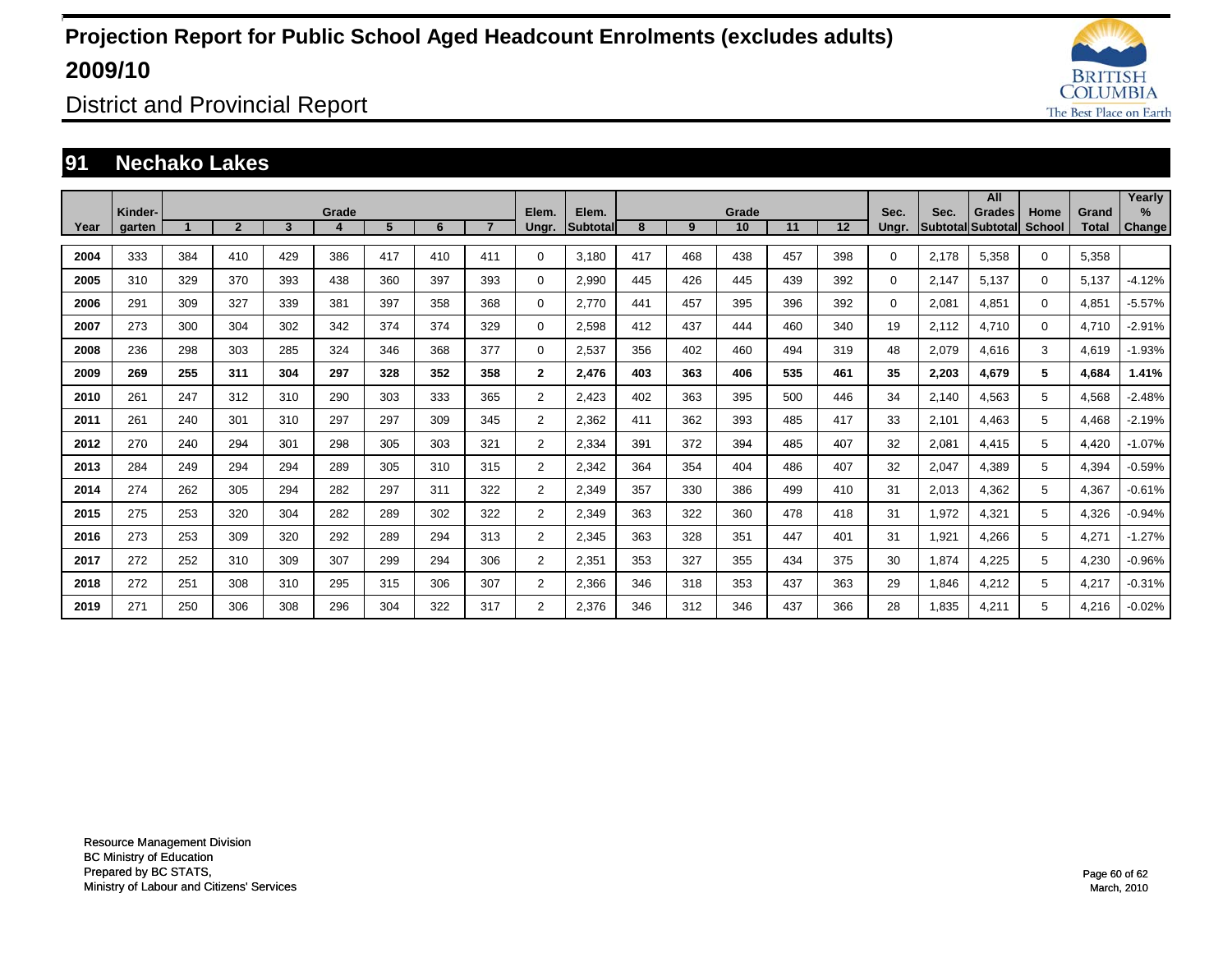![](_page_60_Picture_1.jpeg)

District and Provincial Report

### **92 Nisga'a**

|      |                          |    |                |              |            |    |    |                |                |                   |    |    |             |    |    |               |                           | All           |                       |                       | Yearly         |
|------|--------------------------|----|----------------|--------------|------------|----|----|----------------|----------------|-------------------|----|----|-------------|----|----|---------------|---------------------------|---------------|-----------------------|-----------------------|----------------|
| Year | Kinder-<br><b>garten</b> |    | $\overline{2}$ | $\mathbf{3}$ | Grade<br>4 | 5  | 6  | $\overline{7}$ | Elem.<br>Ungr. | Elem.<br>Subtotal | 8  | 9  | Grade<br>10 | 11 | 12 | Sec.<br>Unar. | Sec.<br>Subtotal Subtotal | <b>Grades</b> | Home<br><b>School</b> | Grand<br><b>Total</b> | $\%$<br>Change |
| 2004 | 25                       | 26 | 31             | 29           | 32         | 44 | 38 | 48             | $\Omega$       | 273               | 37 | 43 | 34          | 43 | 39 | 15            | 211                       | 484           | $\Omega$              | 484                   |                |
| 2005 | 28                       | 21 | 19             | 33           | 27         | 33 | 36 | 33             | 0              | 230               | 43 | 47 | 40          | 39 | 60 | 0             | 229                       | 459           | -1                    | 460                   | $-4.96%$       |
| 2006 | 29                       | 28 | 18             | 18           | 31         | 31 | 35 | 36             | 0              | 226               | 31 | 42 | 40          | 45 | 43 | $\Omega$      | 201                       | 427           | -1                    | 428                   | $-6.96%$       |
| 2007 | 35                       | 27 | 32             | 16           | 23         | 30 | 26 | 33             | 0              | 222               | 30 | 37 | 50          | 41 | 56 | 1             | 215                       | 437           | $\mathbf 0$           | 437                   | 2.10%          |
| 2008 | 28                       | 41 | 23             | 34           | 15         | 24 | 28 | 30             | $\Omega$       | 223               | 30 | 34 | 34          | 41 | 47 | $\Omega$      | 186                       | 409           | $\mathbf 0$           | 409                   | $-6.41%$       |
| 2009 | 26                       | 25 | 38             | 24           | 32         | 18 | 26 | 30             | 0              | 219               | 26 | 31 | 33          | 36 | 52 | 0             | 178                       | 397           | $\bf{0}$              | 397                   | $-2.93%$       |
| 2010 | 27                       | 24 | 31             | 33           | 33         | 14 | 22 | 35             | 0              | 219               | 31 | 24 | 33          | 36 | 52 | 0             | 176                       | 395           | $\mathbf 0$           | 395                   | $-0.50%$       |
| 2011 | 32                       | 24 | 29             | 27           | 45         | 15 | 18 | 30             | 0              | 220               | 36 | 28 | 26          | 36 | 52 | 0             | 178                       | 398           | $\mathbf 0$           | 398                   | 0.76%          |
| 2012 | 44                       | 29 | 30             | 25           | 37         | 20 | 18 | 24             | $\mathbf 0$    | 227               | 31 | 32 | 30          | 29 | 52 | $\Omega$      | 174                       | 401           | $\mathbf 0$           | 401                   | 0.75%          |
| 2013 | 38                       | 40 | 36             | 26           | 35         | 16 | 25 | 24             | 0              | 240               | 25 | 28 | 35          | 33 | 43 | $\Omega$      | 164                       | 404           | $\mathbf 0$           | 404                   | 0.75%          |
| 2014 | 41                       | 35 | 49             | 31           | 36         | 16 | 20 | 34             | 0              | 262               | 25 | 22 | 30          | 38 | 48 | $\Omega$      | 163                       | 425           | $\mathbf 0$           | 425                   | 5.20%          |
| 2015 | 36                       | 38 | 43             | 43           | 42         | 16 | 19 | 27             | 0              | 264               | 34 | 23 | 25          | 34 | 55 | $\Omega$      | 171                       | 435           | $\mathbf 0$           | 435                   | 2.35%          |
| 2016 | 34                       | 33 | 46             | 38           | 58         | 19 | 20 | 26             | $\mathbf 0$    | 274               | 28 | 31 | 25          | 28 | 50 | $\Omega$      | 162                       | 436           | $\mathbf 0$           | 436                   | 0.23%          |
| 2017 | 32                       | 31 | 40             | 40           | 51         | 26 | 23 | 27             | 0              | 270               | 27 | 26 | 33          | 28 | 41 | 0             | 155                       | 425           | $\mathbf 0$           | 425                   | $-2.52%$       |
| 2018 | 31                       | 30 | 38             | 35           | 55         | 23 | 32 | 31             | 0              | 275               | 27 | 24 | 28          | 36 | 40 | $\Omega$      | 155                       | 430           | $\mathbf 0$           | 430                   | 1.18%          |
| 2019 | 31                       | 29 | 36             | 33           | 48         | 25 | 28 | 43             | $\Omega$       | 273               | 32 | 25 | 27          | 32 | 52 | $\Omega$      | 168                       | 441           | $\mathbf 0$           | 441                   | 2.56%          |